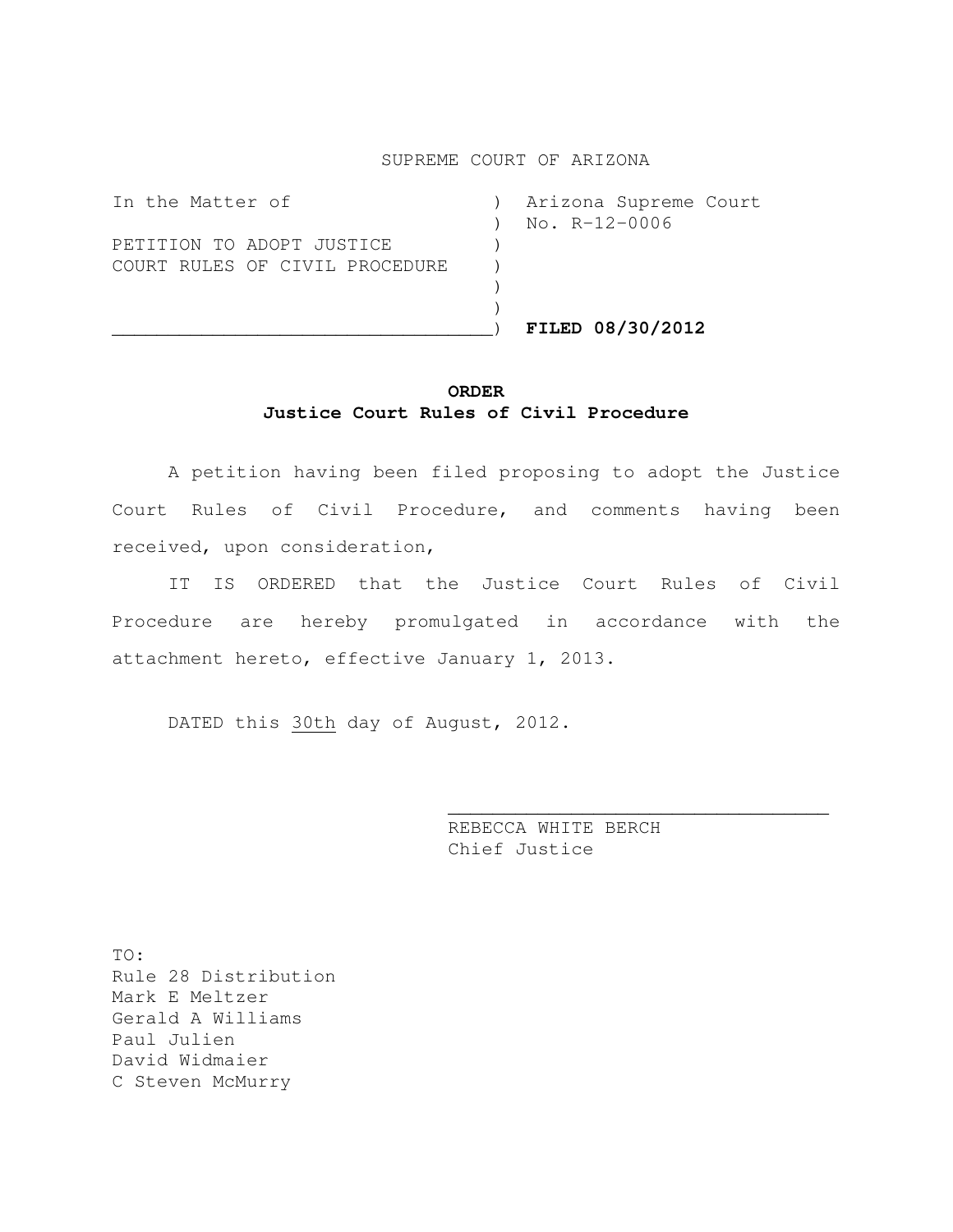John A Furlong Steven J Itkin Anne Fisher Segal Brian Partridge Kenneth W Seidberg David E Hameroff James R Vaughan Sarah L De La Rosa Jennifer E Nix Ellen S Katz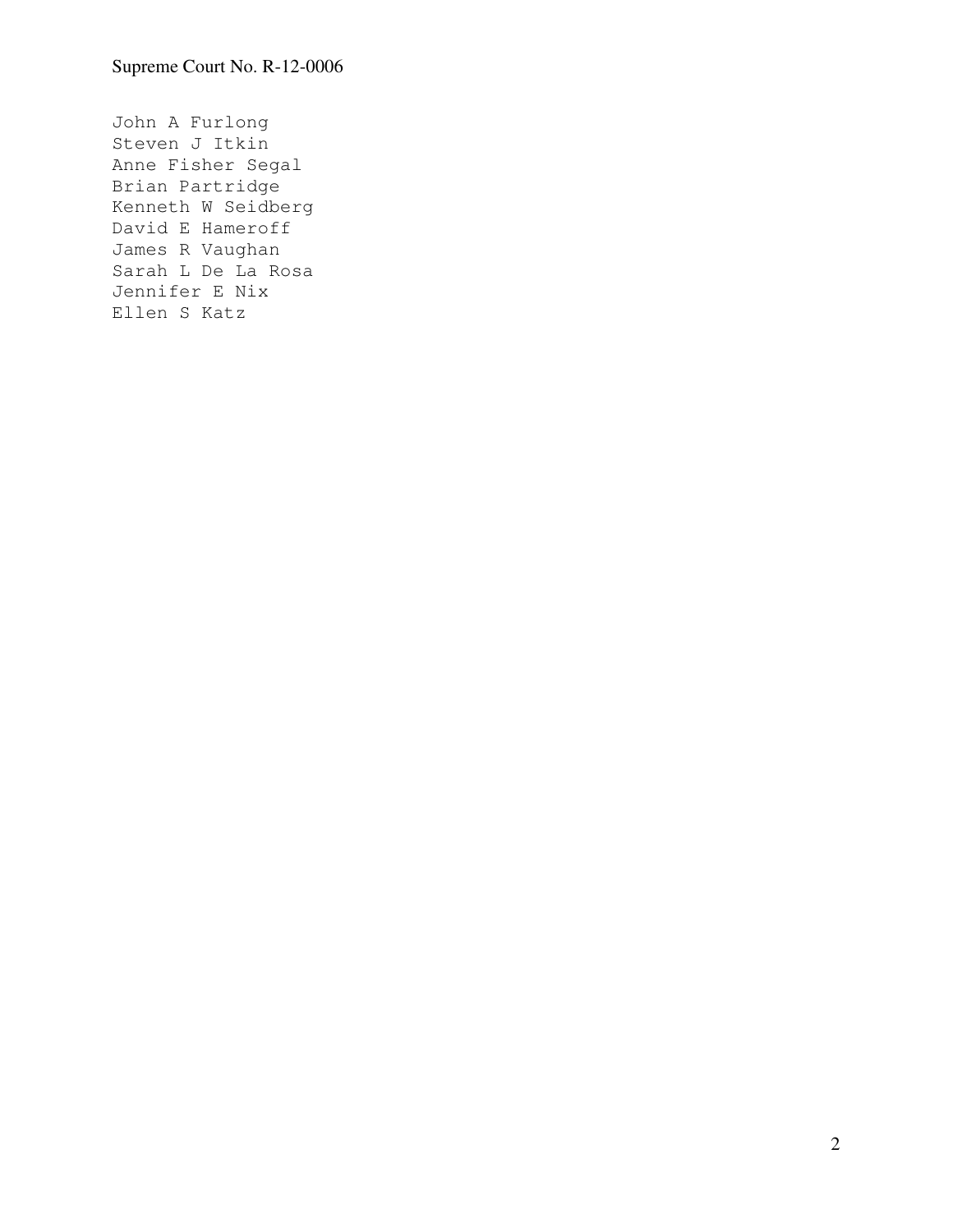#### **ATTACHMENT**

#### **Introduction to the Justice Court Rules of Civil Procedure**

The Justice Court Rules of Civil Procedure ("JCRCP") promote a goal of the Supreme Court's Justice 2020 Strategic Agenda, to strengthen the administration of justice. The Justice 2020 Strategic Agenda noted that the legal system can be difficult for people who do not have an attorney, and that simplifying the rules for less complicated cases should make court proceedings more understandable for many people and increase their trust and confidence in the legal system.

These justice court rules are based on the Arizona Rules of Civil Procedure, which apply in the superior court. For ease of reference, any related superior court rules are shown in brackets at the end of a corresponding section of these rules, for example, **[ARCP 99]**. A table in the appendix also cross-references JCRCP provisions with related rules in the Arizona Rules of Civil Procedure. The wording of a justice court rule may be very different, or only slightly different, from a corresponding superior court rule. Differences in language between a justice court rule and a superior court rule are intended only to make the justice court rule simpler and easier to understand. Case law interpreting the superior court rule is authoritative unless a justice court rule expressly adds a requirement or provides a right not found in a superior court rule.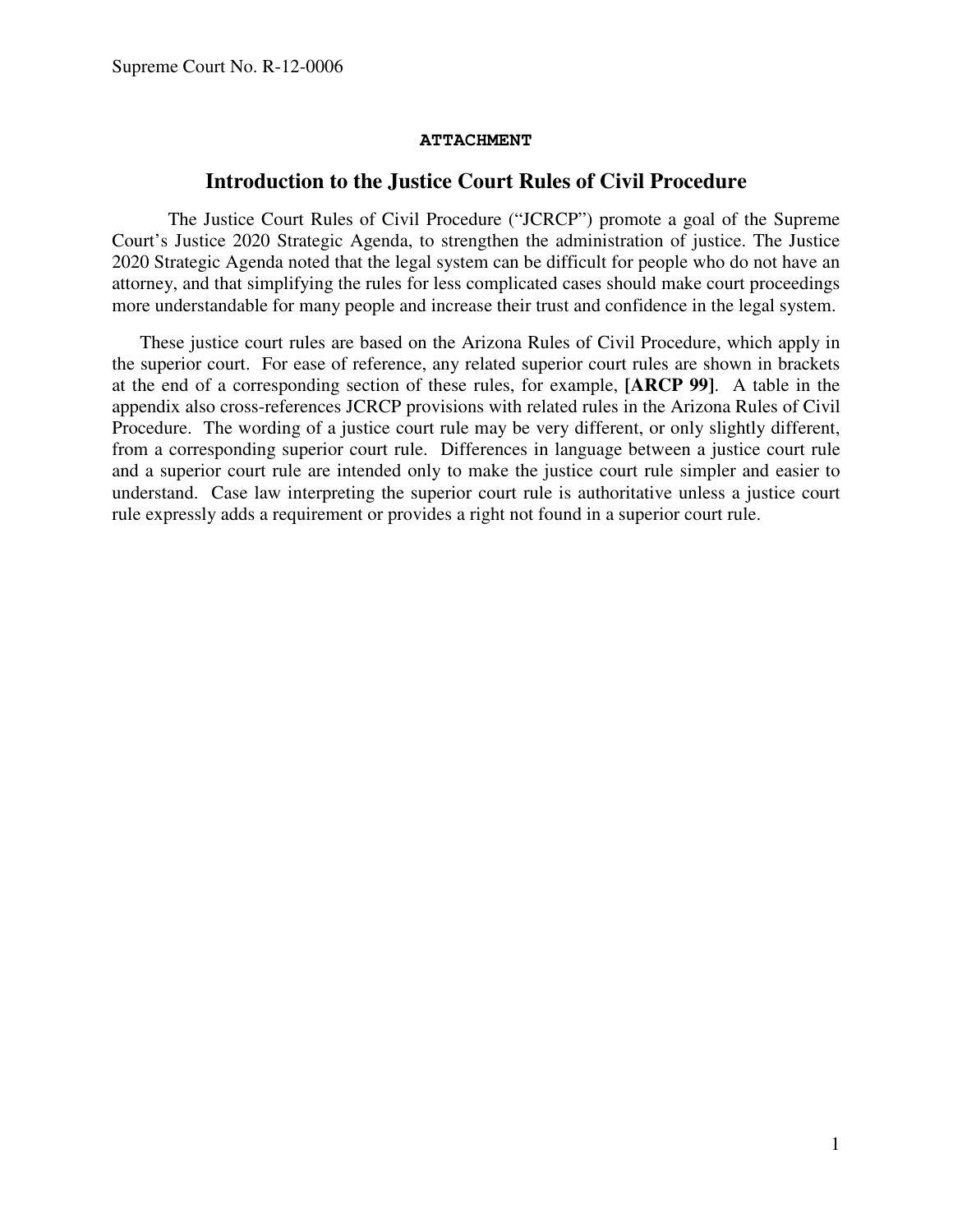## **2013 Note by the Committee on Civil Rules of Procedure for Limited Jurisdiction Courts**

Justice court lawsuits usually conclude in one of three ways:

(1) Often after a complaint is filed and served, the defendant does not file an answer, and a default judgment is entered.

(2) At other times, the defendant files an answer to a complaint, but the parties settle at an early stage of the lawsuit, either by entry of a judgment or by dismissal of the lawsuit.

(3) In a smaller number of cases, after a defendant files an answer to the complaint, the parties ask the judge to decide the case by motion, or the lawsuit goes to trial, and the judge then enters a judgment.

The table below shows those three categories, and the rules that generally apply in each of these three situations. The table may assist parties in finding many of the rules that apply to their individual lawsuit. Usually, the longer a lawsuit proceeds, the more rules apply.

| Category:                                                                                                                                                           | <b>See Rules:</b>                                                                        |                                                                                                                                                                                                                                                                                                                                            |  |
|---------------------------------------------------------------------------------------------------------------------------------------------------------------------|------------------------------------------------------------------------------------------|--------------------------------------------------------------------------------------------------------------------------------------------------------------------------------------------------------------------------------------------------------------------------------------------------------------------------------------------|--|
| A complaint is filed and served<br>there is no answer and<br>the lawsuit goes to a default<br>judgment                                                              | $101 - 103$ :<br>104:<br>$107 - 109$ :<br>$110 - 113$ :<br>$114 - 115$ :<br>140:<br>147: | General provisions<br>Naming the parties<br>Presenting claims and defenses; preparing<br>court documents; signatures<br>Starting a lawsuit: the complaint, the<br>summons, and service of the lawsuit<br>Deadline for filing a response to a<br>complaint; how to calculate time<br>Entry of default judgment<br>Enforcement of a judgment |  |
| • An answer to the complaint is filed<br>the lawsuit is settled by the parties at<br>an early stage<br>by the entry of a judgment or by<br>dismissal of the lawsuit | $116 - 120$ :<br>121:<br>$130 - 131$ :<br>139:<br>144:                                   | The above rules <i>except Rule 140</i> , and rules:<br>Responding to a lawsuit<br>Disclosure statements<br>Optional mediation conference and<br>pretrial conference<br>Judgment<br>Dismissal of lawsuits                                                                                                                                   |  |
|                                                                                                                                                                     | The above rules, and rules:                                                              |                                                                                                                                                                                                                                                                                                                                            |  |
| An answer to the complaint is filed<br>the parties do discovery and the<br>lawsuit proceeds to motions or to<br>trial<br>after which a judgment is entered          | $122 - 127$ :<br>$128 - 129$ :<br>$132 - 138$ :                                          | Provisions regarding discovery:<br>depositions, interrogatories, requests for<br>production of documents, requests for<br>admissions, discovery violations<br>Motions<br>Trial                                                                                                                                                             |  |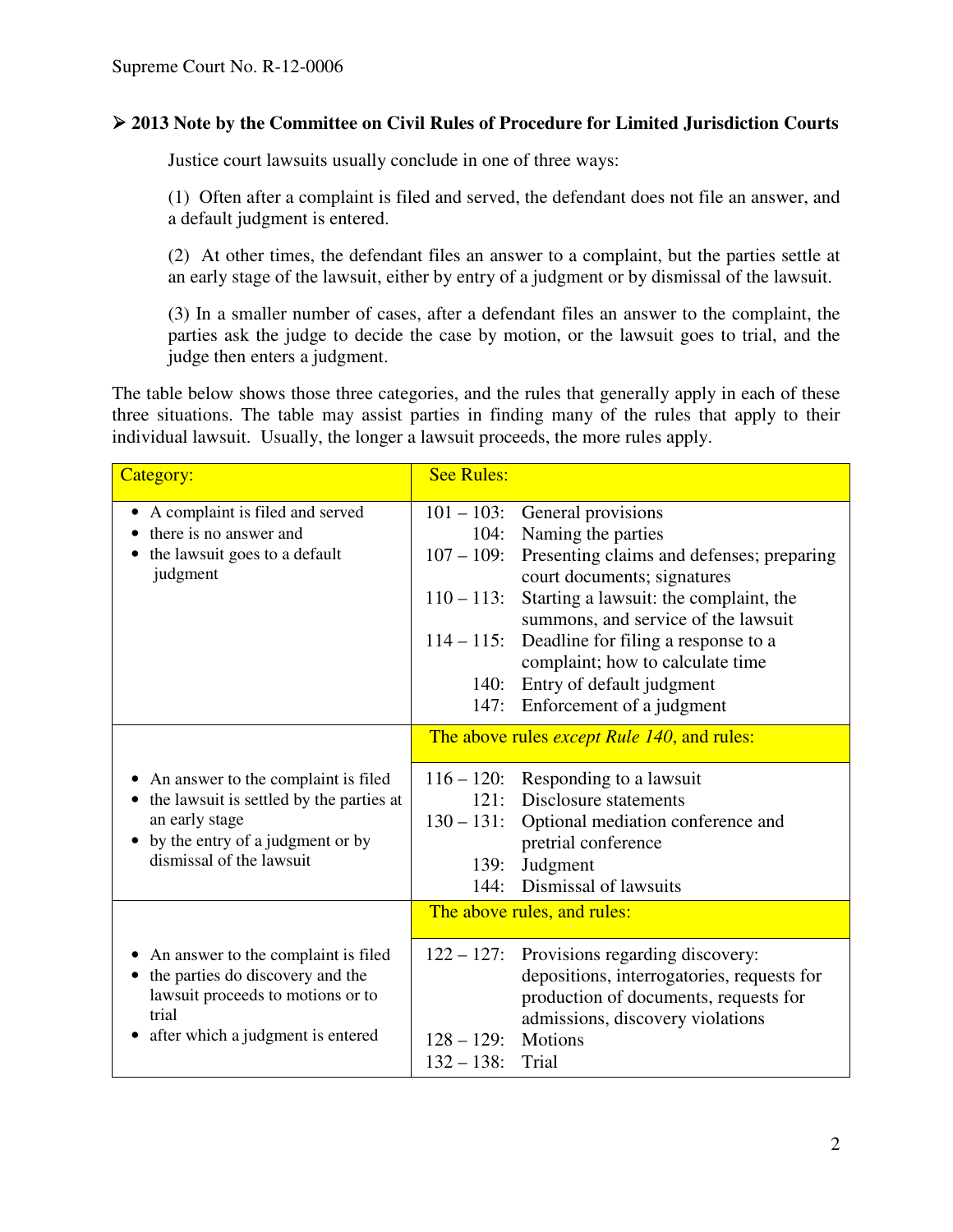# *Justice Court Rules of Civil Procedure* **Table of Contents**

## **Part I: General provisions.**

- Rule 101: Application and interpretation.
- Rule 102: Responsibilities of a party.
- Rule 103: Conduct in court.

## **Part II: The parties to a lawsuit.**

Rule 104: Naming the parties.

Rule 105: Substitution of parties during a lawsuit.

Rule 106: Intervention and interpleader.

# **Part III: Presenting claims and defenses; preparing court documents; signatures.**

Rule 107: Definition of a "pleading"; interpretation of pleadings.

Rule 108: Preparing a document for filing with the court.

Rule 109: Signatures on documents filed with the court.

## **Part IV: Starting a lawsuit: the complaint, the summons, and service of the lawsuit.**

Rule 110: Starting a lawsuit; content of a complaint.

- Rule 111: Lawsuits involving multiple parties or multiple claims.
- Rule 112: Case number and filing date; issuance of a summons by the court; content of a summons; notice to defendant; replacement summons.

Rule 113: Serving a summons and complaint.

## **Part V: Responding to a lawsuit.**

- Rule 114: Deadline for filing a written response with the court after service of a complaint, or after service of a cross-claim, counterclaim, or thirdparty complaint; appearance.
- Rule 115: How to calculate time.
- Rule 116: Filing a response to a complaint.
- Rule 117: Counterclaims and cross-claims.
- Rule 118: Third-party complaint.
- Rule 119: Amended and supplemental pleadings.
- Rule 120: Providing documents to other parties ("serving documents") after the summons and complaint.

## **Part VI: Disclosure statements and discovery.**

- Rule 121: Disclosure statements.
- Rule 122: General provisions regarding discovery.
- Rule 123: Depositions.
- Rule 124: Interrogatories to parties.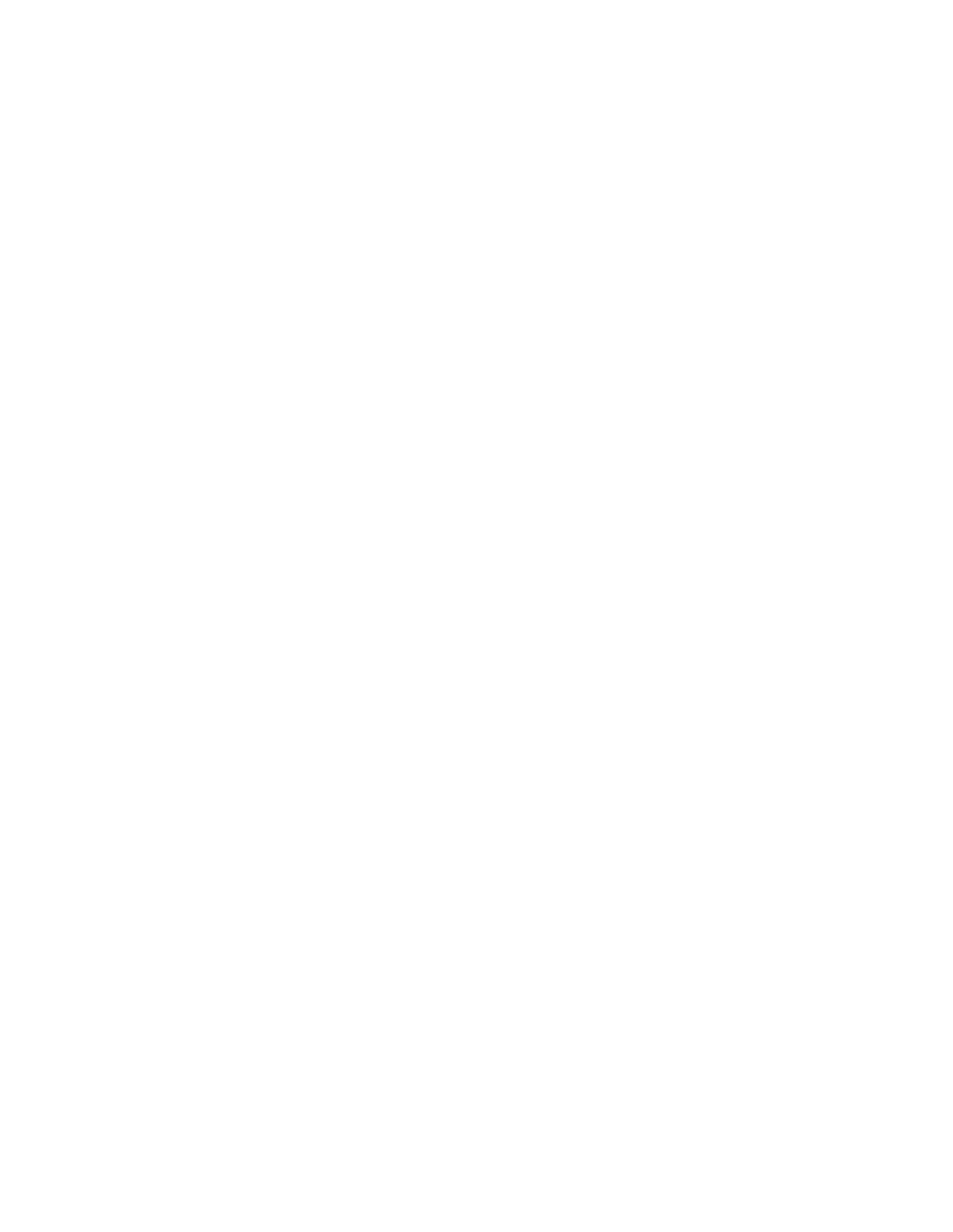- Rule 125: Request for production of documents, electronically stored information, and things; request for entry upon land for inspection and other purposes.
- Rule 126: Request for admissions.

Rule 127: Discovery violations.

## **Part VII: Motions.**

Rule 128: Motions. Rule 129: Motion for summary judgment.

## **Part VIII:** M**ediation conference and pretrial conference.**

Rule 130: Mediation conference.

Rule 131: Pretrial conference; settlement conference.

# **Part IX: Trial.**

- Rule 132: Pre-trial matters.
- Rule 133: Getting a trial date; trial by jury or to a judge; change of precinct or judge; disability of a judge during trial; verdict or decision.
- Rule 134: Trials.
- Rule 135: Findings in a trial without a jury.
- Rule 136: Consolidated and separate trials.
- Rule 137: Evidence, witnesses, subpoenas, and interpreters.
- Rule 138: New trial; amendment of judgment.

## **Part X: Judgment.**

- Rule 139: Judgment.
- Rule 140: Entry of default judgment.
- Rule 141: Correcting or setting aside a judgment or an order.
- Rule 142: Stay of proceedings to enforce a judgment.
- Rule 143: Harmless error.

## **Part XI: Dismissal of lawsuits.**

Rule 144: Dismissal of lawsuits.

## **Part XII: Special proceedings.**

- Rule 145: Civil arrest warrant.
- Rule 146: Deposits with the court; proceedings against sureties.
- Rule 147: Enforcement of a judgment or order.

## **Part XIII: Forms.**

Rule 148: Forms.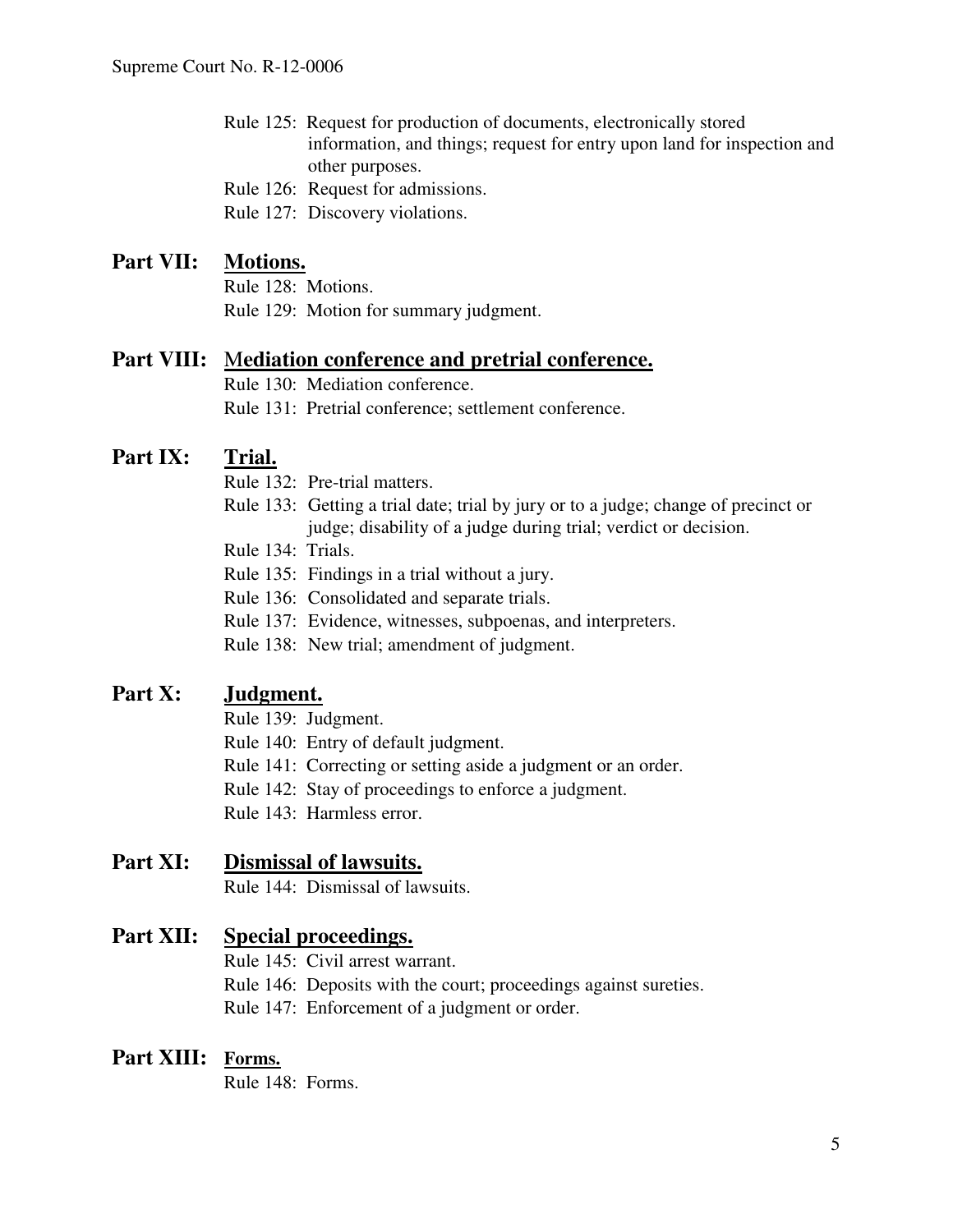# **Appendix to the JCRCP:**

- **1. Forms**
	- (1) Summons
	- (2) Notice to the Defendant
	- (3) Subpoena

## **2. Words and phrases defined or explained in the JCRCP**

## **3. Arizona Rules of Civil Procedure**

- (1) Rule 4.1 Service of process within Arizona
- (2) Rule 4.2 Service of process outside the State of Arizona
- (3) Rule 22 Interpleader
- (4) Rule 24 Intervention
- (5) Rule 64.1 Civil arrest warrant
- **4. Table of Cross-References (JCRCP to ARCP)**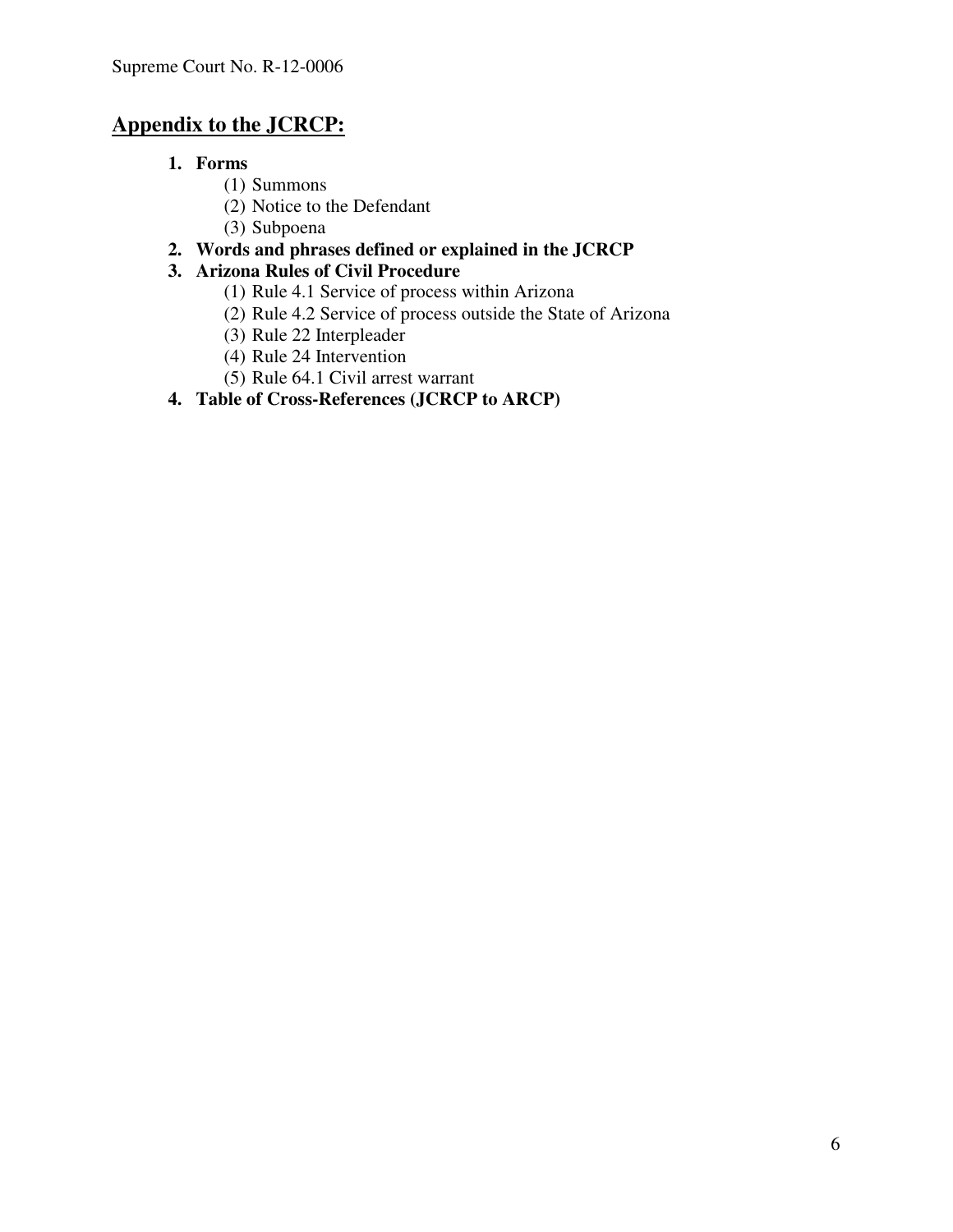## **Part I: General provisions.**

## **Rule 101: Application and interpretation.**

*a. Title of these rules.* These rules are called the Justice Court Rules of Civil Procedure ("JCRCP"). **[ARCP 85]**

*b. Application of these rules.* These rules apply to civil lawsuits in justice courts in Arizona. These rules do not apply to evictions, civil traffic or civil boating proceedings, or to protective orders or injunctions against harassment in justice courts. Rule 113(i) concerning dismissal because of lack of service and Rule 140 regarding entry of default judgments apply in small claims cases. **[ARCP 1]**

*c. Interpretation of these rules.* Judges and parties should use and interpret these rules so that civil lawsuits are resolved speedily, inexpensively, and fairly. **[ARCP 1]**

*d. Relationship of these rules to the Arizona Rules of Civil Procedure.* These rules replace the Arizona Rules of Civil Procedure ("the superior court rules"). Differences in language between a justice court rule and a superior court rule are intended only to make the justice court rule simpler and easier to understand. Case law interpreting a superior court rule is authoritative unless a justice court rule expressly adds a requirement or provides a right not found in a superior court rule. For ease of reference, any related superior court rules are shown in brackets at the end of a corresponding subsection of these rules.

#### **Rule 102: Responsibilities of a party.**

*a. Meaning of "party".* Everyone who makes a claim in a lawsuit, or anyone against whom a claim is made, is a party in that lawsuit.

## *b. Every party in a lawsuit has these responsibilities:*

*(1) To provide the court with a current address and telephone number:* A party must advise the court in writing of any change in the party's mailing address or telephone number until the lawsuit is over. **[ARCP 5.1(b)]** 

*(2) To provide copies of filed documents:* A party must provide a copy of every document the party files with the court to all the other parties in the lawsuit (see Rule 120). **[ARCP 5(a)]**

*(3) To provide a disclosure statement and to respond to discovery requests:* A party must provide a disclosure statement to the other parties in the lawsuit (see Rule 121). A party must also respond to discovery requests made by another party (see Rules 122 through 127). **[ARCP 26.1, 26(a)]**

*(4) To appear in court:* A party must attend all scheduled court proceedings, either personally or through the party's attorney (see Rules 130, 131, and 132).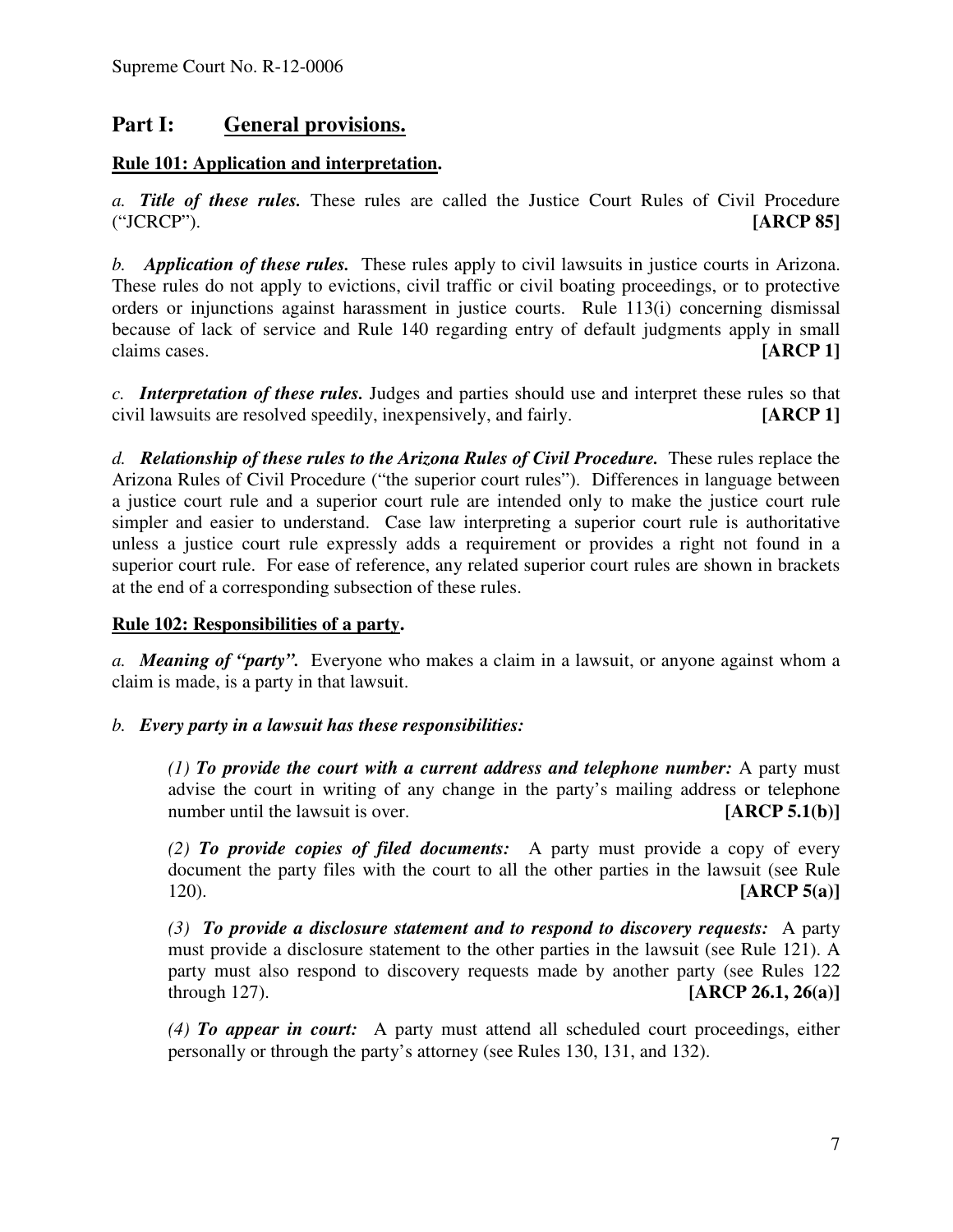*(5) To give the court notice of a settlement:* A party must notify the court if a lawsuit that is set for trial has settled before the trial date, and whether the settlement will take place by the entry of a judgment or by dismissal of the lawsuit. **[ARCP 5.1(c)]**

*c. Parties representing themselves.* Parties who represent themselves must read these rules and know the rules that apply to their lawsuit.

*d. Appearance, withdrawal, and substitution of attorneys.* An attorney in a civil lawsuit in justice court must enter an appearance. An attorney who later requests the judge's permission to withdraw as counsel must file a motion that states the reasons for the request to withdraw, and the motion must include the name, address, and telephone number of the client. A motion to withdraw must include the client's signed consent to the motion being granted; or it must include a statement that the attorney has advised the client of the dates and times of future proceedings and the status of any existing court orders. A notice of substitution of attorneys must contain the signatures of the former attorney and the substituting attorney. The signature of the substituting attorney affirms that the attorney is aware of existing court orders, pending proceedings, and the trial date, and that the attorney will appear on those dates and will be prepared for trial.**[ARCP5.1]**

## **Rule 103: Conduct in court.**

*a. Conduct in court.* Parties and witnesses who appear in court must conduct themselves in an orderly, courteous, and dignified manner. Arguments and remarks during a court hearing, other than questions to a witness, must generally be addressed to the court, not to the other parties or their attorneys. **[ARCP 80(a)]**

*b. Exclusion of minors.* The court may exclude children from the courtroom if their presence is not necessary as parties or witnesses. [ARCP 80(b)] is not necessary as parties or witnesses.

*c. Agreements between parties.* An agreement between parties or attorneys concerning their lawsuit that they make out of court is binding on them only if the agreement is in writing and is signed by the parties or their attorneys. If the parties make an agreement orally in court, it is binding only when it is documented in the court records. **[ARCP 80(d)]** 

*d. Lost or destroyed records.* If the court's record of a lawsuit or any portion of a lawsuit has been lost or destroyed, a judge may allow a party to replace the missing record by submitting a duplicate record. The judge must give other parties a reasonable opportunity to object to the duplicate record. **[ARCP** 80(h)]

## **Part II: The parties to a lawsuit.**

## **Rule 104: Naming the parties.**

*a. "Plaintiff" defined; multiple plaintiffs.* A plaintiff is the party who makes a claim by filing a lawsuit. There can be more than one plaintiff in a lawsuit if each plaintiff's claims involve common issues and the same transaction(s) or event(s). Each plaintiff must be a real party in interest, that is, each plaintiff must be someone who claims to have been damaged or whose rights are in dispute. Each plaintiff must make the claim in his or her, or its, correct and proper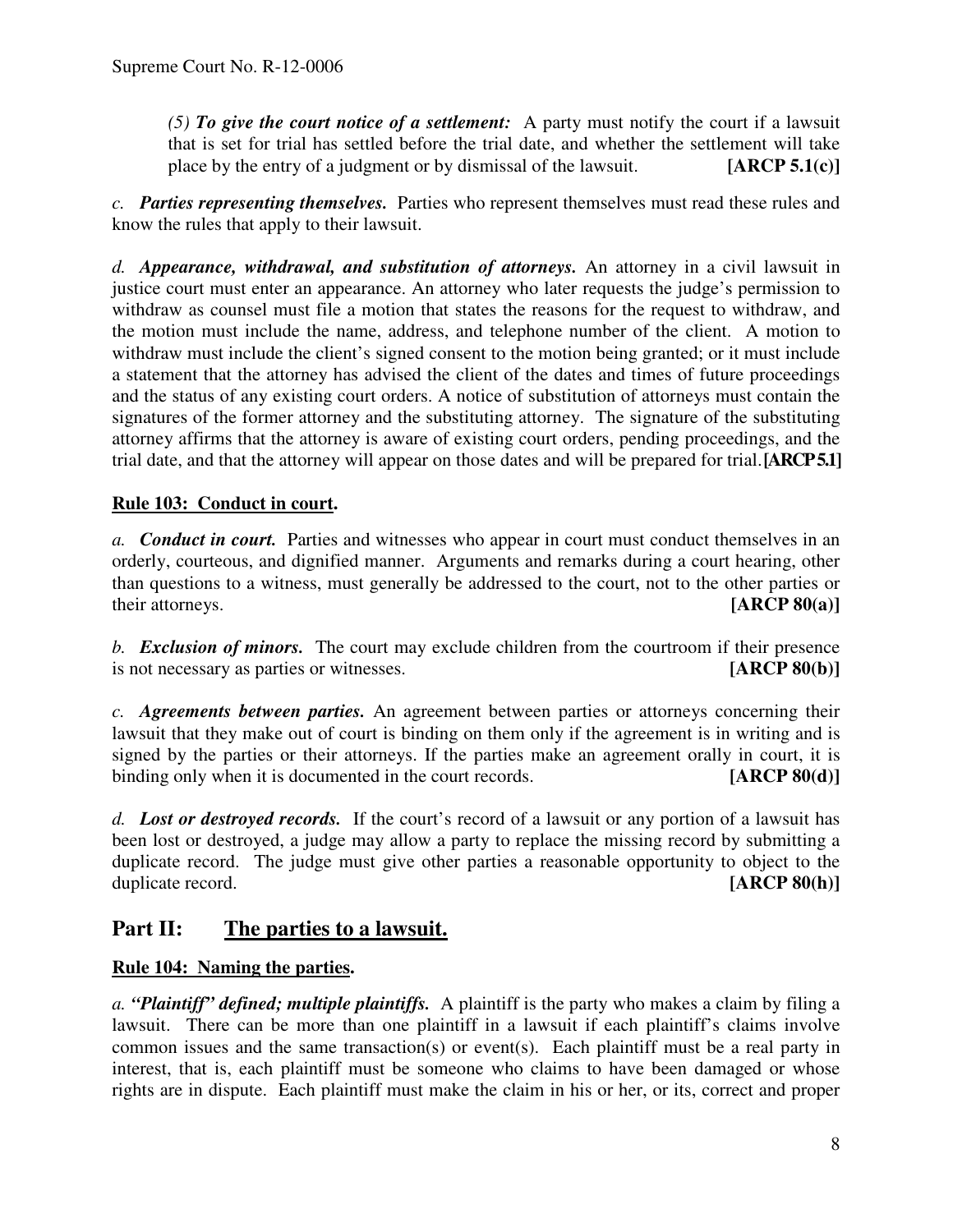legal name. A mistake in naming the real party in interest must be corrected within a reasonable time, as determined by the judge, after the mistake has been brought to the attention of that plaintiff, and if the plaintiff does not then correct it, the judge may dismiss the claim.

**[ARCP 20(a), 17(a)]**

*b. "Defendant" defined; multiple defendants.* A defendant is the party who is sued in a lawsuit. More than one defendant may be sued in a single lawsuit if the claim (or claims) involves the same transaction(s) or event(s), and if the lawsuit will involve an issue that applies to all defendants. **[ARCP 20(a)]**

*c. Naming a defendant by the proper name.* All defendants, including partnerships, executors, administrators, guardians, trustees, a personal representative, a bailee, a city, town, or county, or a surety, assignor, endorser, minor (child), an incompetent person, or a person authorized by a statute to sue for the benefit of another person, must be identified properly and by the correct legal name. **[ARCP 17(a)–(d), (f)–(j)]**

*d. "Necessary" and "indispensable" parties.* A person who is not a party to the lawsuit may be *"*necessary*"* for a fair hearing of the lawsuit if the court cannot enter complete relief without the person, or if the person has an interest in the lawsuit that the court must resolve. Upon motion of any party, the necessary person will be made a party, served with the lawsuit, and required to participate in the lawsuit. If a necessary person cannot be made a party for any reason, then the court will determine if the absent party is "indispensable*"* and if so, whether the lawsuit should be dismissed. **[ARCP 19(a), (b)]**

*e. Definition of a "person."* A "person*"* under these rules includes a business or an organization as well as an individual.

## **Rule 105: Substitution of parties during a lawsuit.**

Parties may be substituted in a lawsuit in the following situations:

*a. When a party has died during a lawsuit*, and when the claim survives the party's death, upon a motion filed by any party or by the successor or representative of the deceased party, provided that the motion must be filed within ninety (90) days after a notice of the death has been filed with the court; and if no motion is made within that time, the deceased party may be dismissed from the lawsuit*.* **[ARCP 25(a)]**

*b. When a defendant has died after a personal injury lawsuit has been filed,* the death will not automatically end the lawsuit, but a personal representative, a successor, or a nominee may be substituted for the deceased defendant upon motion of any party or interested person.

**[ARCP 25(b)]**

*c. When a party becomes incompetent during a lawsuit,* by motion and as provided in Rule 105(a) by using the word "incompetency" rather than "death" and "incompetent" rather than "deceased." **[ARCP 25(c)]**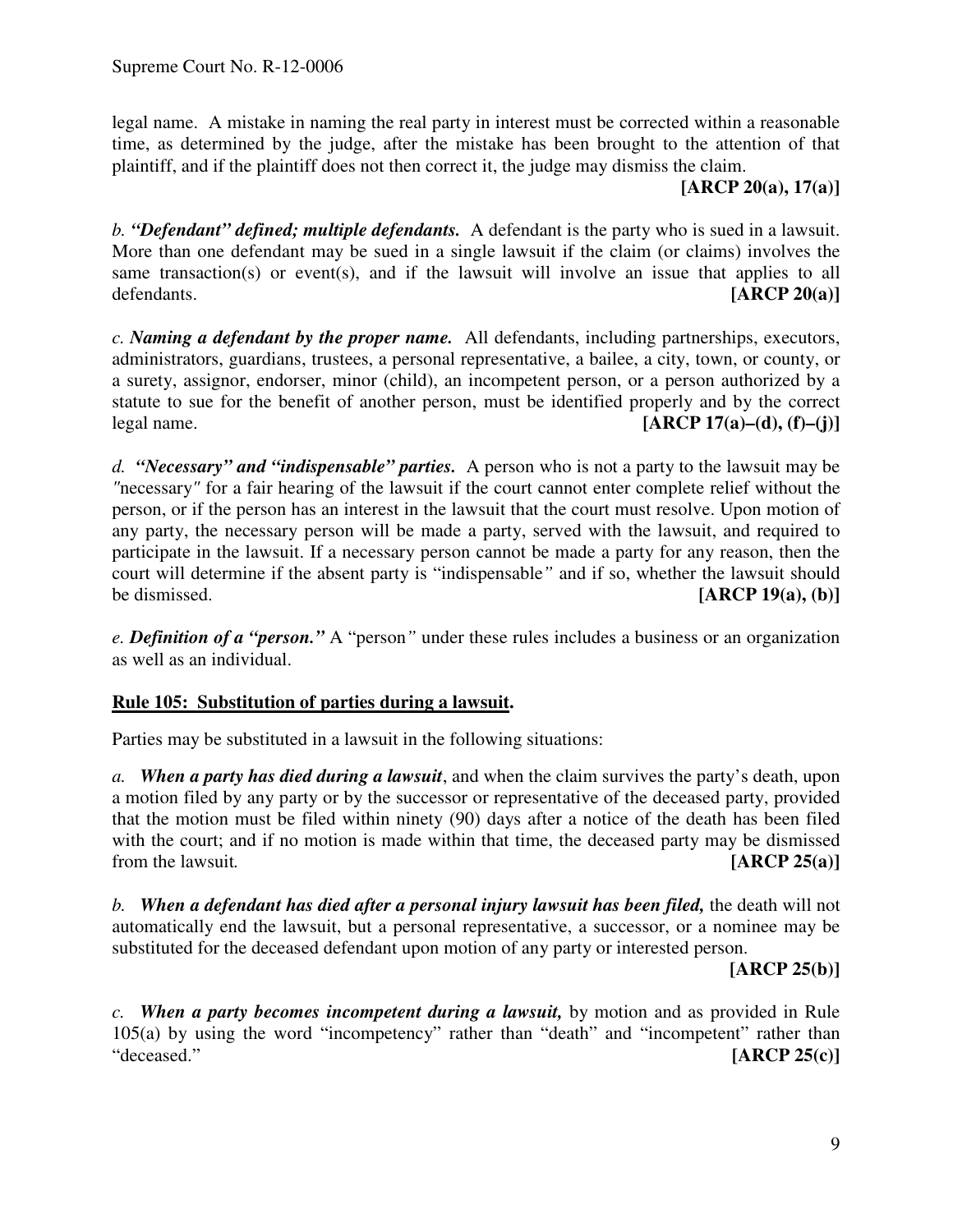*d. When there has been a transfer of interest during a lawsuit,* the lawsuit may continue by or against the original party, but upon a party's motion the judge may order the person to whom the interest has been transferred to be substituted, or to be named in addition to the original party.

**[ARCP 25(d)]**

*e. When a public officer in an official capacity dies while the lawsuit is pending, or resigns, or ceases to hold office,* the officer's successor is automatically substituted as a party, unless the judge upon motion orders otherwise. **[ARCP 25(e)]**

## **Rule 106: Intervention and interpleader.**

*a. Intervention.* When a person has an interest in the subject matter of a lawsuit between other parties and that interest might be affected by a decision in the lawsuit, or a person has a claim or defense in common with a claim or defense in a lawsuit between other people, the person may be able to participate in the lawsuit as a plaintiff or as a defendant. Joining a lawsuit in this way is called "intervention." Procedures for intervention are provided in Rule 24 of the Arizona Rules of Civil Procedure, which is included in the appendix to these Rules. [ARCP 24] of Civil Procedure, which is included in the appendix to these Rules.

*b. Interpleader.* When a person might be exposed to double or multiple liability because of claims made against that person, the person may file a lawsuit against those who have the claims, and the court will determine each party's rights and liabilities. For example, a person who has property in which two or more other persons claim ownership may file a lawsuit asking the court to determine ownership. This type of action is called an *"*interpleader*."* Procedures for interpleader are provided in Rule 22 of the Arizona Rules of Civil Procedure, which is included in the appendix to these Rules. **[ARCP 22]**

# **Part III: Presenting claims and defenses; preparing court documents; signatures.**

## **Rule 107: Definition of a** *"***pleading***;"* **interpretation of pleadings.**

*a. "Pleading" defined.* A "pleading*"* is a document a party files with the court that states a claim or a defense or that responds to a claim or defense in a lawsuit. Claims, responses, and defenses must be stated in one of the following pleadings:

- *(1)* A complaint;
- *(2)* An answer to the complaint;
- *(3)* A counterclaim;
- *(4)* An answer to a counterclaim;
- *(5)* A cross-claim;
- *(6)* An answer to a cross-claim;
- *(7)* A third-party complaint;
- *(8)* An answer to a third-party complaint.

Additional information about these pleadings is contained in Rules 110, 111, 116, 117, 118, and 119. **[ARCP 7(a)]**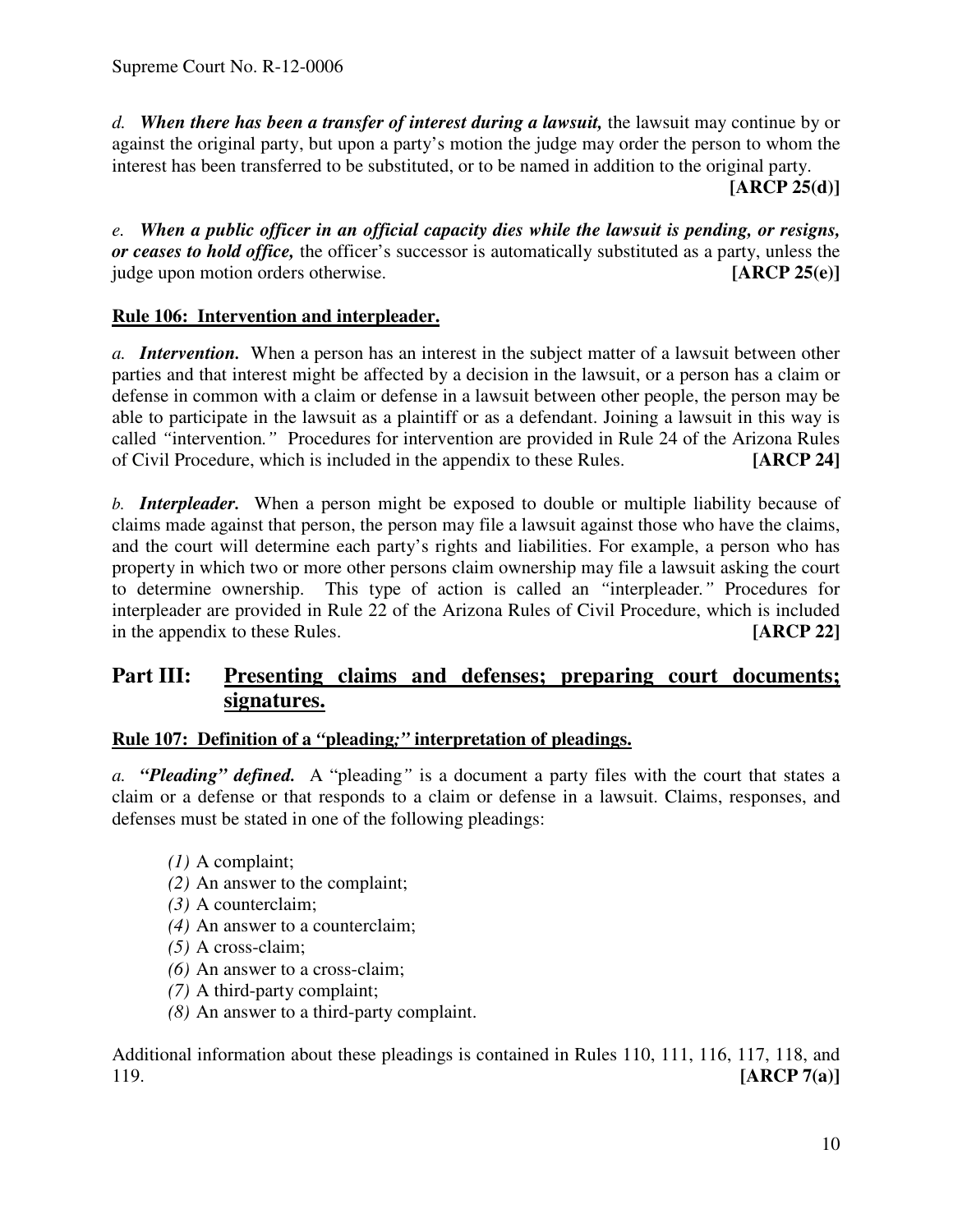*b. Simple and concise statements.* Statements in pleadings must be simple and concise.

**[ARCP 8(e)]**

*c. Interpretation of pleadings.* The court will interpret pleadings to do justice. **[ARCP 8(f)]**

#### **Rule 108: Preparing a document for filing with the court.**

*a. Caption.* A "caption" is a heading at the beginning of a document. The first page of every document that is filed with the court, including a pleading as defined in Rule  $107(a)$ , must include a caption that contains the name and address of the court where the document is being filed; the names of the parties; the mailing address of the party who is filing the document, and the party's e-mail address if the party has one; and the name of the document. Every document filed with the court after the complaint must also include the case number assigned by the court. See Rule 112(a) concerning the case number. The court may refuse to accept a document that does not meet the requirements of this paragraph. **[ARCP 10(a)]**

*b. Format.* A party must file a document with the court on paper, except that a party may file a document electronically if the court has electronic filing available. These rules apply to both electronic and paper filings. Electronic filings must be in a format allowed by the court. Paper filings must be on only one side of white 8.5 x 11 inch paper, with one-inch margins on the top, bottom, and sides of the page. Documents filed on paper must be typed, printed, or legibly handwritten. Documents filed on forms provided by the court do not need to meet these requirements. The court may issue documents such as notices or orders in either paper or electronic formats. **[ARCP 10(d)]**

*c. Attachments to documents ("exhibits").* Exhibits may be attached to a document that is filed with the court. An exhibit is considered a part of the document to which it is physically or electronically attached, and an exhibit does not require a separate caption. **[ARCP 10(c)]**

*d. Sensitive data.* A party is responsible for assuring that a document or exhibit that is filed with the court does not include a person's social security number or a financial account number, or if a number is necessary, that it includes only the last four digits of the number; and the court may impose penalties on a party for a violation and to ensure future compliance with this requirement. **[ARCP 5(f)]**

*e. Filing documents.* The original of every document must be filed with the court, but attachments to documents that are filed with the court may be copies. Documents are filed with the court when they are delivered to and accepted by the court. **[ARCP 5(h), 10(d)]**

## **Rule 109: Signatures on documents filed with the court.**

*a. Signature.* Every document that is filed with the court, except for exhibits, must be dated and signed by the party's attorney or by the party if the party has no attorney. An electronic document may be signed with an electronic signature. When two or more parties jointly file a document, each of these parties must sign it. However, if the document is filed through an electronic medium where only one electronic signature is allowed, all parties who submit the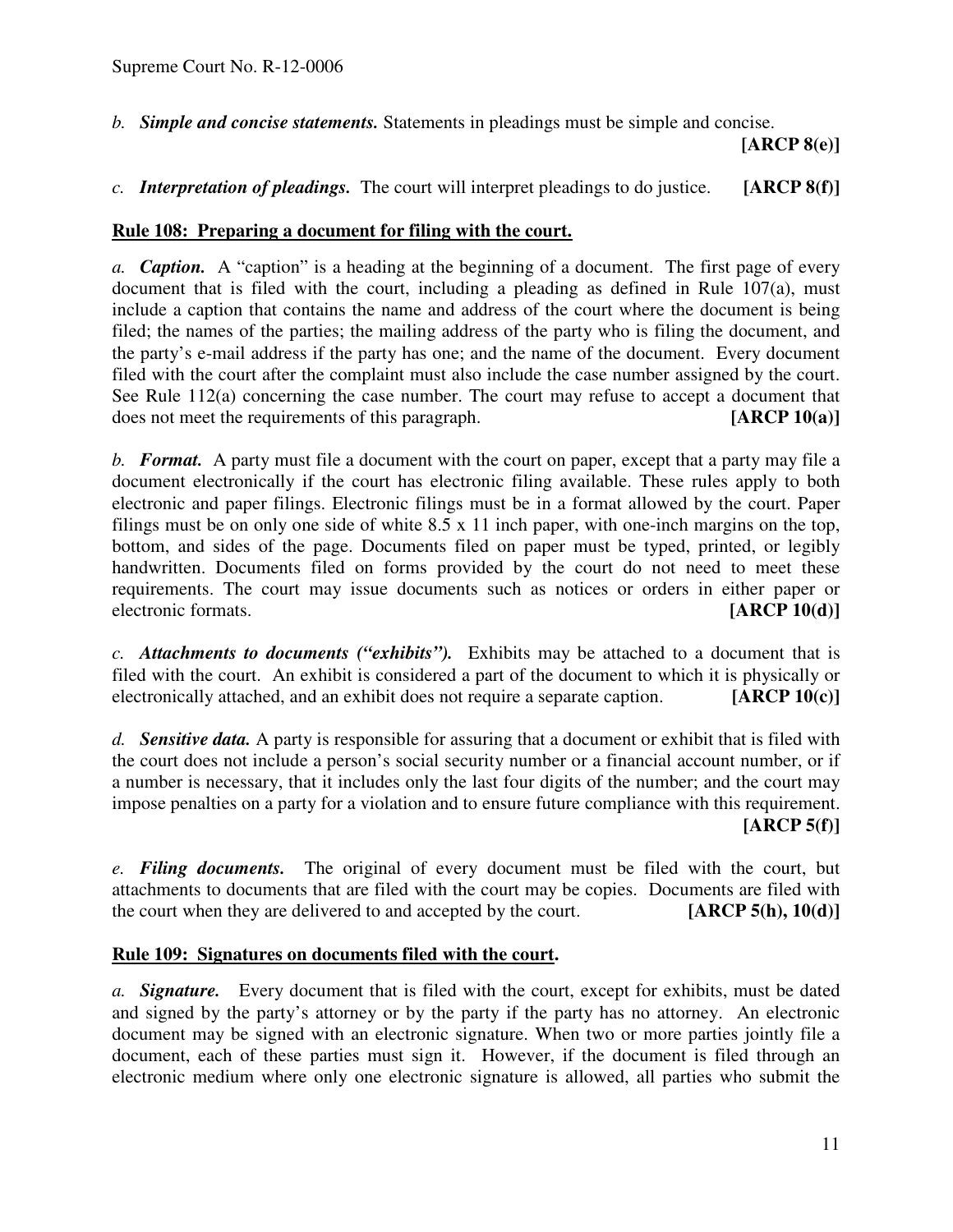document are responsible for the document under Rule 109(b). Any document filed without being signed and dated may be stricken by the court. **[ARCP 11(a)]**

*b. Documents filed not in good faith, etc.* A signature of an attorney or a party on any document confirms that the person who is signing has read the document; that, to the person's best knowledge, the statements in the document are truthful; and that the document is filed in good faith, and not to harass another party or to delay the lawsuit. If the court finds that a document was filed in violation of this rule, the court may impose a penalty permitted under Rule 127(d) on the person who signed it. **[ARCP 11(a)]**

*c. "Verification" of a pleading.* A document that is filed with the court is verified if a person has signed it under oath. If A.R.S. § 22-216 or any other law requires that a pleading be verified, the pleading must contain the following verification above the signature and date lines:

*"I declare under penalty of perjury that the foregoing is true and correct to the best of my knowledge, information, and belief."*

A verified pleading must be verified by the party who files it or by an individual on behalf of a party if the individual is acquainted with the facts. **[ARCP 9(i), 11(b)]**

*d. Affidavits; declarations under penalty of perjury.* An affidavit is a statement that is sworn to before an authorized official such as a notary. When a party or person is required by these rules or by law to submit an affidavit, the party or person, instead of swearing before an official, may provide a signed statement under oath, which is shown by adding the following words at the end of the statement:

*"I declare under penalty of perjury that the foregoing is true and correct. Signed on the \_\_ day of \_\_\_\_, 20\_\_."*

The individual must place his or her signature directly below those words. **[ARCP 80(i)]**

# **Part IV: Starting a lawsuit: the complaint, the summons, and service of the lawsuit.**

## **Rule 110: Starting a lawsuit; content of a complaint.**

*a. Starting ("commencing") a lawsuit.* A lawsuit is started ("commenced") by filing a complaint with the court. **[ARCP 3]**

*b. Contents of a complaint.* A complaint must include:

*(1)* The proper name of every plaintiff and of every defendant. If a defendant's name is unknown, a complaint may identify the defendant by a fictitious name, and the complaint may be amended when the defendant's true name becomes known. This paragraph also applies to defendants in a third-party complaint.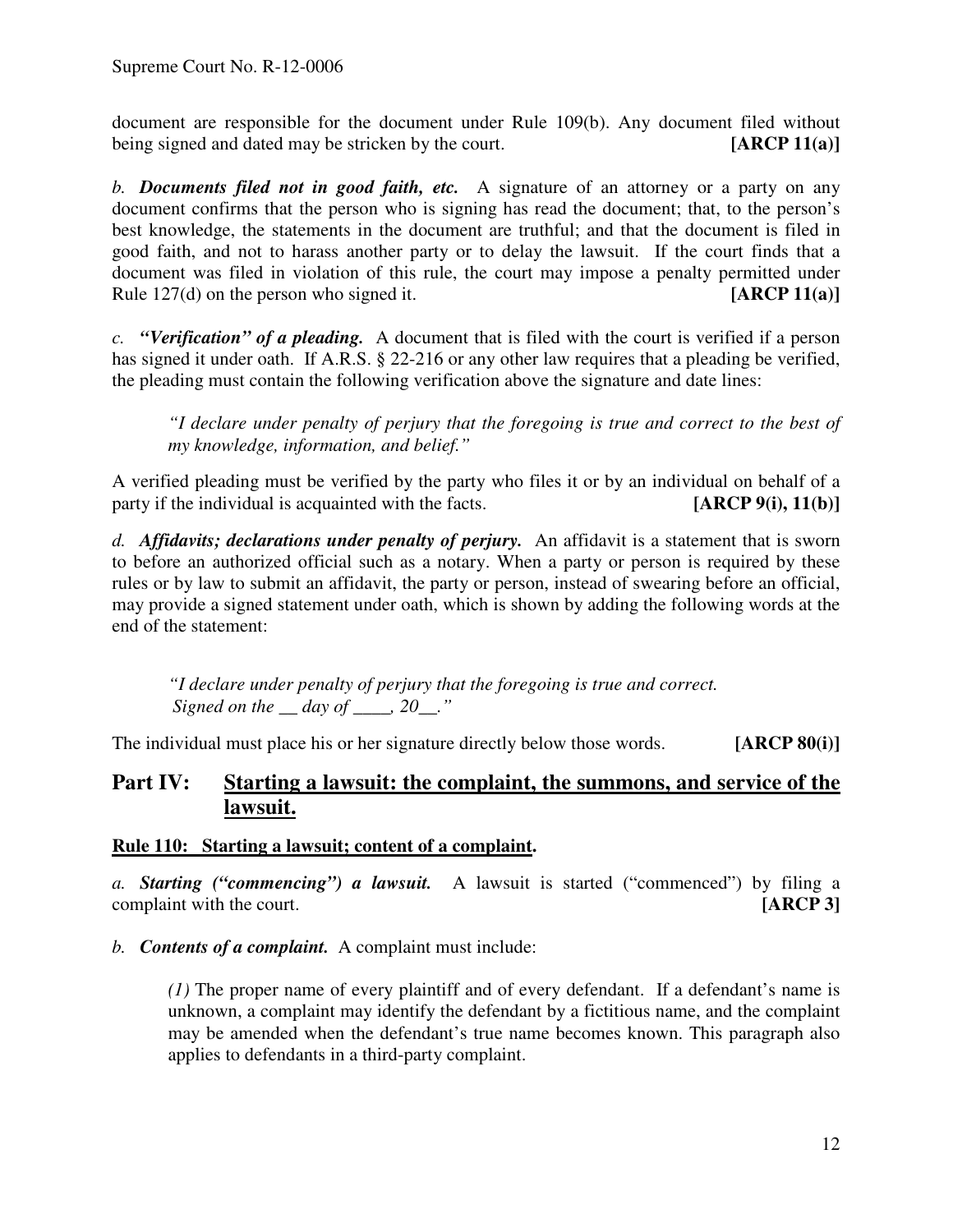*(2)* In lawsuits to recover on an assigned debt, the identity of the original owner of the debt.

*(3)* A statement that the court has legal authority over the subject matter of the claim(s) and over the defendant(s) ("jurisdiction"); and a statement that the Justice Court precinct where the lawsuit is filed is the proper location ("venue").

*(4)* A short and clear statement of the factual basis of each claim. Each claim must show that the party has a right to relief from the court.

*(5)* A demand that the court award money or another type of remedy allowed by law. If the requested remedy is an amount of money, and the amount can be calculated with certainty, the complaint must state the amount. If the amount of money cannot be calculated with certainty, a specific amount does not need to be stated, but the complaint must generally describe the damages and it must state that the amount requested does not exceed the jurisdictional limit of the justice court. **[ARCP 8(a), (g), 10(f)]**

*c. Contents of a counterclaim, cross-claim or third-party complaint***.** Claims that are made in a counterclaim, cross-claim or third-party complaint must include the same contents as a complaint, as described in Rule 110(b).

## **Rule 111: Lawsuits involving multiple parties or multiple claims.**

*a. Multiple claims.* A plaintiff may state in a single complaint as many claims as the plaintiff has against a defendant, even if the claims are not related. Claims involving multiple transactions or occurrences must be stated separately so that each claim is clearly presented. Each claim must have its own basis for jurisdiction in the court in which it is brought, and any claim is subject to dismissal if there is no basis for jurisdiction. Alternative claims for recovery of the same damages should not be added together in determining whether the court has jurisdiction.

#### **[ARCP 10(b), 18(a), 20(a)]**

*b. Separate trials concerning claims or parties.* The court may make orders in the interest of justice, including severance of claims or for separate trials of claims, which will prevent a party from being embarrassed, delayed, prejudiced, or put to unreasonable expense, because the party has been named in a lawsuit. **[ARCP** 20(b), 21]

*c. Judgment given on specific claims.* If there are multiple plaintiffs, one plaintiff need not be interested in each of the claims made by the other plaintiffs; and if there are multiple defendants, each defendant need not be interested in defending against all of the claims that are made in the lawsuit. Judgment may be given for one or more of the plaintiffs according to their individual rights, and against one or more of the defendants according to their individual liabilities.

**[ARCP 20(a)]**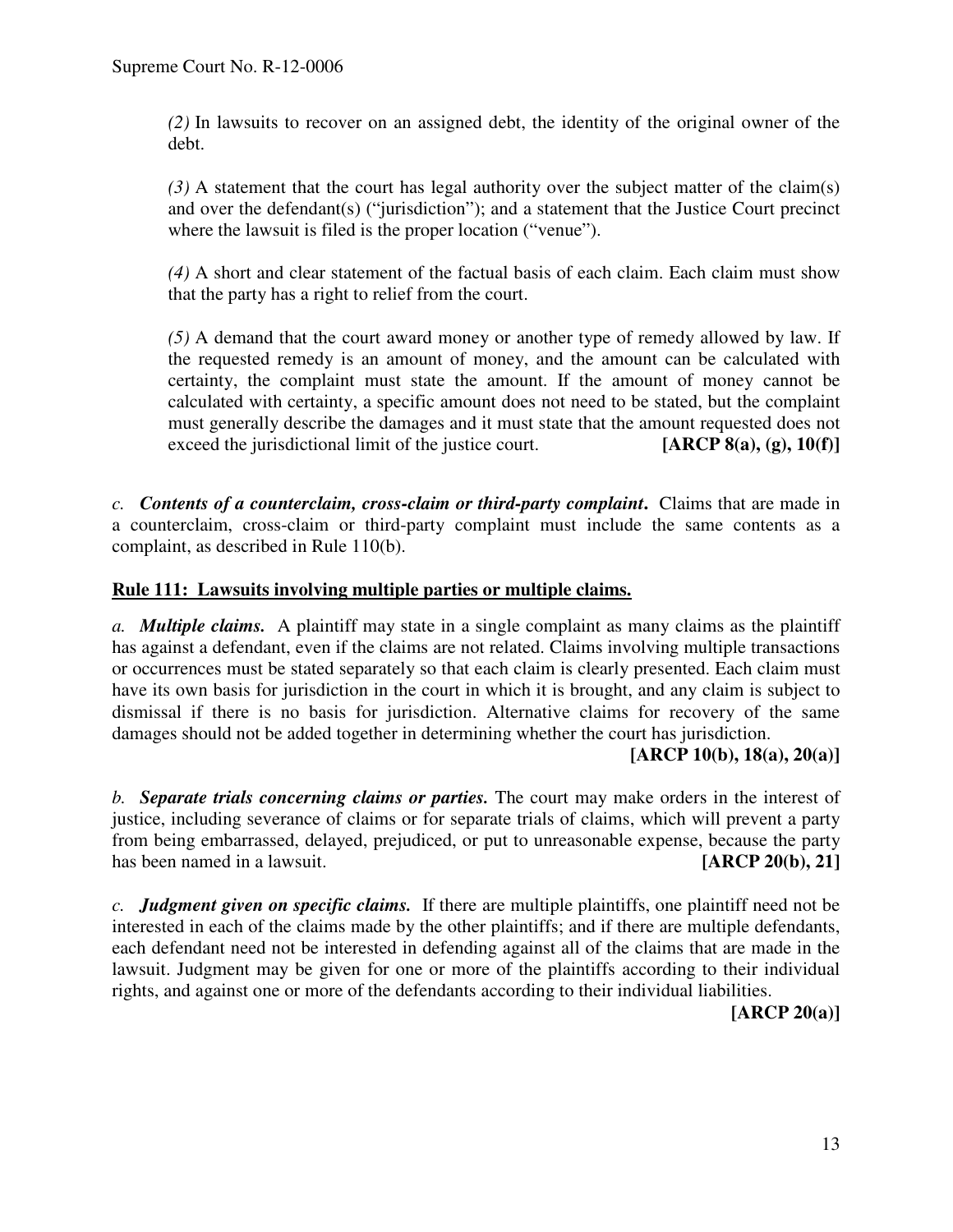## **Rule 112: Case number and filing date; issuance of a summons by the court; content of a summons; notice to defendant; replacement summons.**

*a. Case number and filing date.* The court will provide a case number for a complaint when it is filed, and it will stamp on the complaint the date that it is filed. **[ARCP 4(a)]**

*b. Issuance of the summons.* A summons is a document issued by the court when a complaint is filed that requires a defendant to file a response to the complaint. A summons must be the same as the form that is available under Rule 148(b). The court will issue one summons for each defendant named in the complaint, including a defendant identified by a fictitious name under Rule 110(b), and will provide the summons to the plaintiff for service on each defendant. The plaintiff must arrange for service of a copy of the summons and complaint on each defendant as provided by Rule 113. **A CASE OR CLAIM AGAINST A DEFENDANT CANNOT PROCEED WITHOUT PROPER SERVICE. [ARCP 4(a), (c)]**

*c. Content of the summons***.** The summons commands each defendant to file a written response to the complaint with the court within the time period stated in the summons. The summons must notify each defendant that, if a response to the complaint is not filed within the time period stated in the summons, the plaintiff may ask the court to enter a default judgment against the defendant, as provided in Rule 140. **[ARCP 4(b)]**

*d. Notice to defendant.* Before serving the summons and complaint, the plaintiff must attach to each summons a "notice to defendant" as shown in Rule 148(b). The court may not grant a default judgment against a defendant unless the affidavit of service or other proof of service establishes that the notice to defendant was served upon the defendant with the summons and complaint. This requirement does not apply to service by publication.

**[See Rule 5(c)(5), Rules of Procedure for Eviction Actions]**

*e. Replacement summons.* The court will issue a replacement summons if needed and upon request. **[ARCP 4(b)]**

## **Rule 113: Serving a summons and complaint.**

*a. Personal service on individuals in the State of Arizona.* **A CASE OR CLAIM AGAINST A DEFENDANT CANNOT PROCEED WITHOUT PROPER SERVICE.** Except as stated in other sections of this rule, each defendant who is found in the State of Arizona must be personally served with the summons and complaint by a constable or by a certified private process server who is certified under Arizona law. "Personally served" means that the constable or private process server must deliver a copy of the summons and pleading to the individual defendant personally, or leave copies at the individual's residence with a person of suitable age and discretion who lives there, or deliver copies to an authorized agent of the defendant. Promptly after service upon a defendant, the constable or certified private process server must prepare an affidavit as proof that the defendant was served, and the proof of service must be filed with the court. An affidavit of attempted service should be filed with the court only as an exhibit to a motion.

**[ARCP 4(d), (g), 4.1(b), (d)]**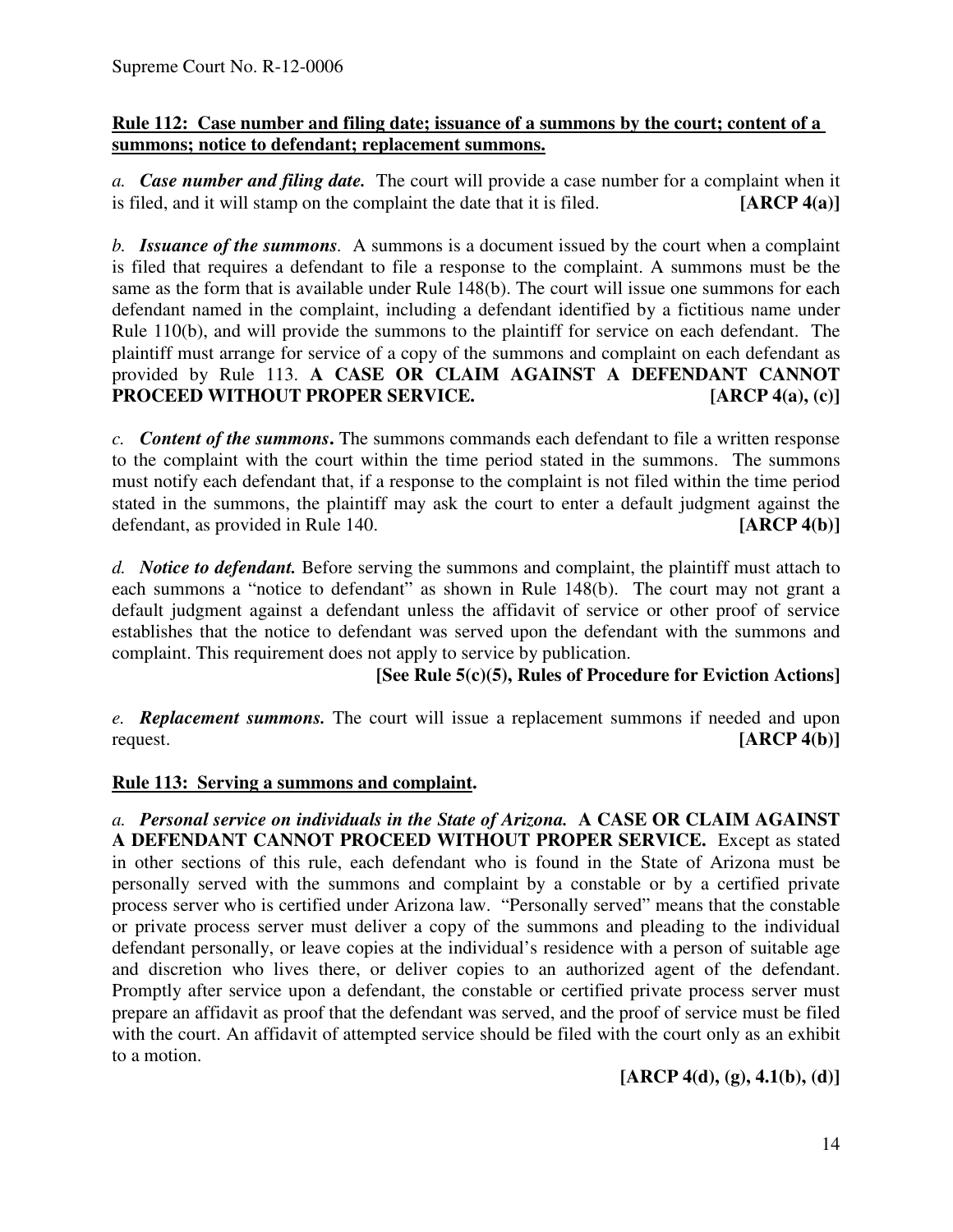*b. Service on a corporation, partnership, limited liability company, or association within the State of Arizona.* Service of a summons and complaint within the State of Arizona upon a corporation, a partnership, a limited liability company, or an association must be made by personally serving an officer, a partner, or a managing or general agent, or by serving any other agent authorized by law to receive service on behalf of the organization. The constable or certified private process server must prepare an affidavit as proof that a corporation, a partnership, a limited liability company, or an association was served, and the proof of service must be filed with the court. **[ARCP 4.1(k), 4(d), (g)]**

*c. Special situations for service of the summons and complaint on a defendant in the State of Arizona.* Service of the summons and complaint within the State of Arizona on one of the following defendants, or using one of the following methods, must be made as provided in the following sections of Rule 4.1 of the Arizona Rules of Civil Procedure. The rules listed in subsections (1) through (9) below are included in the appendix to these Rules.

- *(1)* Upon a minor (a child under the age of 18): see Rule 4.1(e);
- *(2)* upon a minor with a guardian or conservator: see Rule 4.1(f);
- *(3)* upon an incompetent individual: see Rule 4.1(g);
- *(4)* upon the State of Arizona: see Rule 4.1(h);
- *(5)* upon a county, municipal corporation, or other governmental subdivision: see Rule 4.1(i);
- $(6)$  upon other governmental entities: see Rule 4.1(j);
- *(7)* upon a domestic corporation if an authorized officer or agent is not found within the State of Arizona: see Rule 4.1(l);
- *(8)* by alternative or substituted service: see Rule 4.1(m);
- *(9)* by service by publication: see Rule 4.1(n).

Proof of service upon any of the above defendants or using one of the above methods must be promptly prepared by the constable or certified private process server who completed service, and the proof of service must be filed with the court, except that proof of service by publication must be filed as provided by Rule 4.1(n). **[ARCP 4.1(e)–(j), (l)–(n), 4(d), (g)]**

#### *d. Service on an individual outside the State of Arizona.*

*(1) Personal service.* An out-of-state individual may be personally served with a summons and complaint by someone who is authorized to serve process under the laws of the state where service is made on the individual. The meaning of "personally served" is set forth in Rule 113(a). The person who completed service must promptly prepare an affidavit as proof that a defendant was served, and the proof of service must be filed with the court.

*(2) "Alternative" service by certified mail.* Alternatively, and if the defendant lives outside the State of Arizona but inside the United States, service may be made by certified mail, with a return receipt showing restricted delivery to the defendant. The return receipt with defendant's signature must be filed with the court with the plaintiff's affidavit of service. The affidavit must state that the defendant being served is located out-of-state; that the summons and a copy of a specified pleading were mailed to the defendant; that the documents were in fact received by the defendant, as shown by the return receipt that is attached to the affidavit;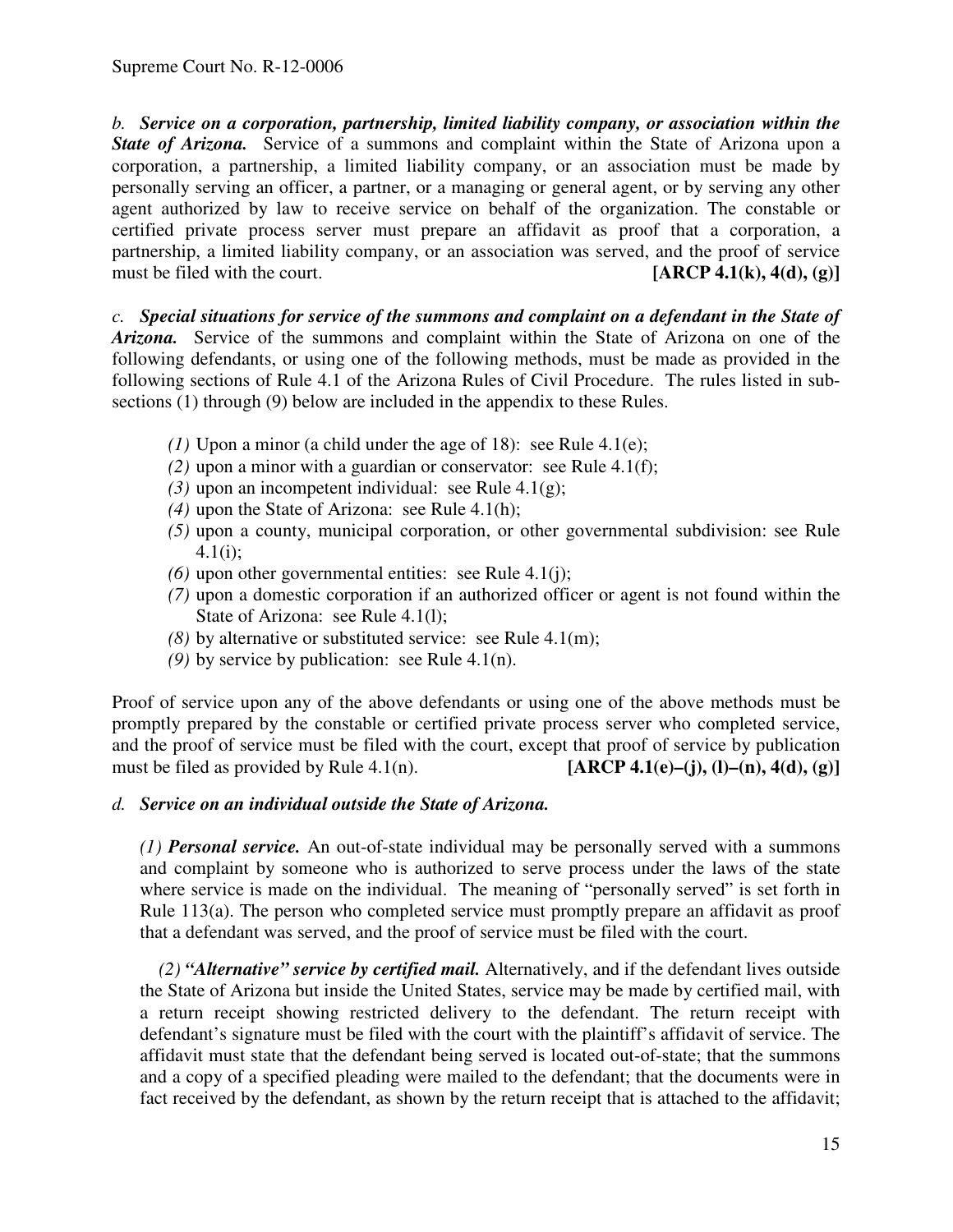and the date of receipt of the documents by the defendant who was served. Service by certified mail is complete on the date that defendant signed the receipt, as shown on the return receipt, and if there is no date of defendant's signature on the return receipt, or if the date is not legible, then service is complete on the date the affidavit of service and the return receipt are filed with the court. **[ARCP 4.2(b), (c)]**

*e. Special situations for service of the summons and complaint on a defendant outside the State of Arizona.* Service of the summons and complaint outside the State of Arizona on one of the following defendants, or using one of the following methods, must be made as provided in the following sections of Rule 4.2 of the Arizona Rules of Civil Procedure. The rules listed in sub-sections (1) through (7) below are included in the appendix to these Rules.

- *(1)* Under the Nonresident Motorist Act: see Rule 4.2(e);
- *(2)* service by publication: see Rule 4.2(f);
- *(3)* upon a corporation, partnership, or unincorporated association located outside Arizona but within the United States: see Rule 4.2(h);
- *(4)* upon individuals in a foreign country: see Rule 4.2(i);
- *(5)* upon a minor or incompetent individual in a foreign country: see Rule 4.2(j);
- *(6)* upon a corporation or association in a foreign country: see Rule 4.2(k);
- *(7)* upon a foreign state or political subdivision of a foreign state: see Rule 4.2(l).

Proof of service upon any of the above defendants or using one of the above methods must be prepared by the person who completed service, and the proof of service must be filed with the court, except that proof of service under the Nonresident Motorist Act must be made as provided by Rule 4.2(e), and proof of service by publication must be filed as provided by Rule 4.2(f).

## **[ARCP 4.2(e)–(f), (h)–(l), 4(g)]**

*f. Amendment of summons or proof of service*. A summons or a proof of service may be amended if reasonable and as the judge may allow, and if the amendment does not cause substantial harm to the defendant who was served. **[ARCP 4(h)]**

*g. Acceptance of service.* Service may be made without the expense of a process server if the defendant agrees in writing to accept service. A defendant may sign an acceptance of service of a summons and complaint if a notary public witnesses the signature. The signed acceptance of service must then be returned to the plaintiff and filed with the court. The date of service is the date that the signed acceptance of service is filed with the court. **[ARCP 4(f)]**

*h. Jurisdiction.* A justice court may exercise personal jurisdiction over the parties who have been properly served to the full extent permitted by the constitutions and laws of the State of Arizona and of the United States. **[ARCP 4.2(a)]**

*i. Dismissal because of lack of service; service on some but not all defendants.* After at least twenty (20) days notice to plaintiff, the court may dismiss a complaint as to any defendant who has not been served with the summons and complaint within one hundred twenty (120) days after the filing date of the complaint. Before the dismissal date, if the plaintiff shows good reasons why a defendant has not been served, the court may extend the time for service. When some but not all of the defendants in a lawsuit have been timely served, the court may dismiss from the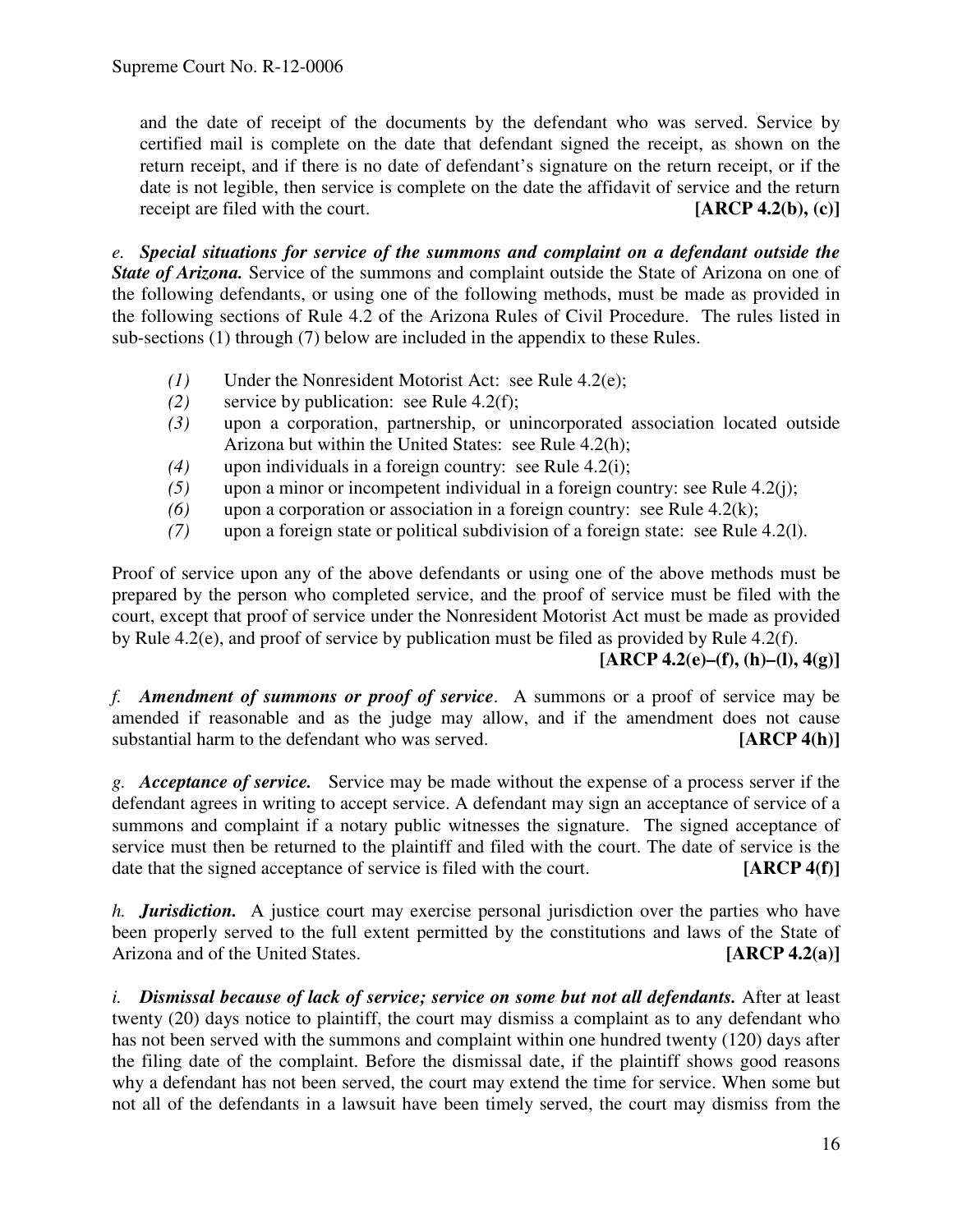lawsuit the defendants who have not been served, and allow the plaintiff to proceed against the defendants who have been served. **[ARCP 4(i), 5(b)]**

# **Part V: Responding to a lawsuit.**

#### Rule 114: Deadline for filing a written response with the court after service of a complaint, or after **service of a cross-claim, counterclaim, or third-party complaint; appearance.**

*a. Time to respond after service of a summons and complaint.* Except as otherwise stated in these rules, a defendant who is served with a summons and complaint within the State of Arizona must file a written answer or response with the court within twenty (20) days after the date of service. A defendant who is served with a summons and complaint outside the State of Arizona must file a written answer or response with the court within thirty (30) days after the date of service. **[ARCP 12(a), 4.2(m)]**

*b. Time to respond after service of a counterclaim or cross-claim.* A party who is served with a counterclaim or a cross-claim must file a written answer or response with the court within twenty (20) days after service. **[ARCP 12(a)]**

*c. Time to respond after service of a third-party complaint.* A defendant who is served with a third-party complaint must file a written answer or response with the court within the time provided in Rule 114(a). **[ARCP 12(a), 14(a)]**

*d. Failure to respond; default.* A party who has been properly served with a complaint, a thirdparty complaint, a counterclaim, or a cross-claim and who fails to file a written answer or response within the time allowed may be defaulted as provided in Rule 140.

*e. Appearance.* A party's appearance occurs when the party or the party's attorney first files a pleading or other document in the case. After a party has made an appearance, all documents filed by any other party in the case must be served under Rule 120 on all parties that have appeared in the case.

## **Rule 115: How to calculate time.**

*a. Basic rules.*

*(1) Day of the act or default.* In calculating any period of time specified or allowed by these rules, by any local rules, by order of a court, or by any applicable statute, the day of the act or default from which the designated period of time begins to run is not included.

*(2) If the time period is less than eleven (11) days.* When the period of time specified or allowed is less than eleven (11) days before including any additional time allowed under section (b) of this rule, then intermediate Saturdays, Sundays and legal holidays are not included in the calculation of time. When the period of time is eleven (11) days or more, intermediate Saturdays, Sundays and legal holidays are included in the calculation.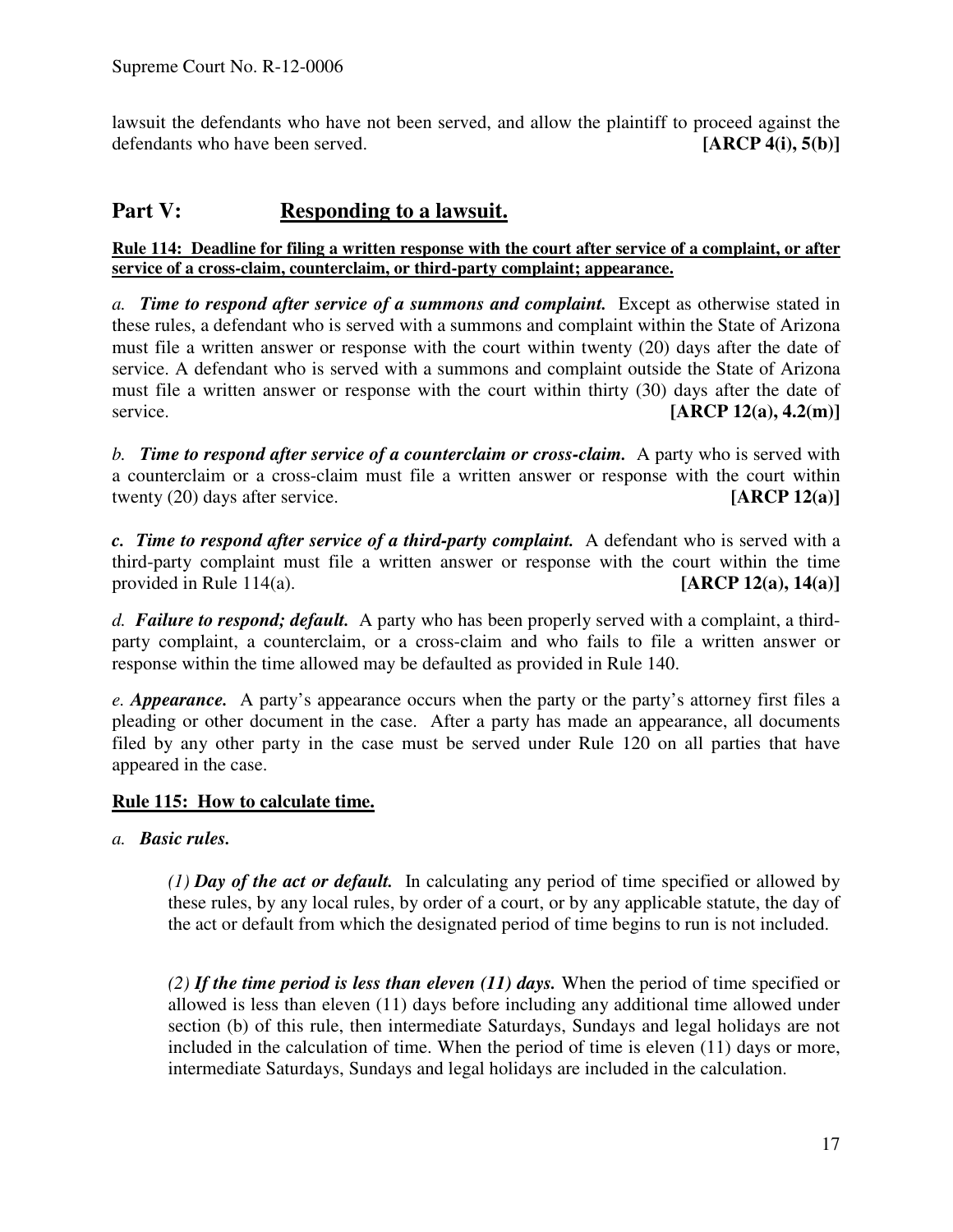*(3) Last day.* The last day of the period is included, unless it is a Saturday, Sunday, or legal holiday, in which event the period runs until the end of the next day that is not a Saturday, Sunday, or legal holiday. **[ARCP 6(a)**]

*b. Additional time for mailing or e-mailing.* Except as provided in Rule 114(a), if a party is required to do something within a specified period of time after service of a document, and the document is served by first class postal mail, or by e-mail, then five (5) calendar days are added after the specified period would otherwise expire under Rule 115(a). The term "mail" used in this rule includes every type of professional delivery service except same day hand-delivery. This paragraph does not apply to the distribution of a notice of entry of judgment as provided by Rule 139(f). **[ARCP 6(e)]**

## **Rule 116: Filing a response to a complaint.**

*a. Defendant's response to a complaint or a third-party complaint.* A response to a complaint or a response to a third-party complaint is made by filing one of the following four documents with the court:

*(1) An answer.* An answer must include short and clear statements that either admit or deny specific allegations in a complaint, or state that the defendant does not have enough knowledge to admit or deny them. An answer must also state a party's factual and legal defenses to the complaint. **[ARCP 8(b), (c)]**

*(2) A motion to dismiss the complaint.* A motion to dismiss on the following grounds may be made under this rule before an answer is filed:

*(i)* A motion to dismiss for lack of jurisdiction ("jurisdiction") is the authority of the court over the subject matter of the lawsuit and over a defendant);

*(ii)* A motion to dismiss for improper venue ("venue") is the location of the court in which the lawsuit was filed);

*(iii)* A motion to dismiss for improper service of the summons and complaint;

*(iv)* A motion to dismiss because the complaint does not state a valid claim, even if the facts alleged in the complaint are assumed to be true. **[ARCP 12(b)]**

*(3) A motion for a more definite statement.* This motion must allege that the complaint is unclear. A motion for a more definite statement must point out the defects that make the complaint unclear, and the types of details that should have been provided.

**[ARCP 12(e)]**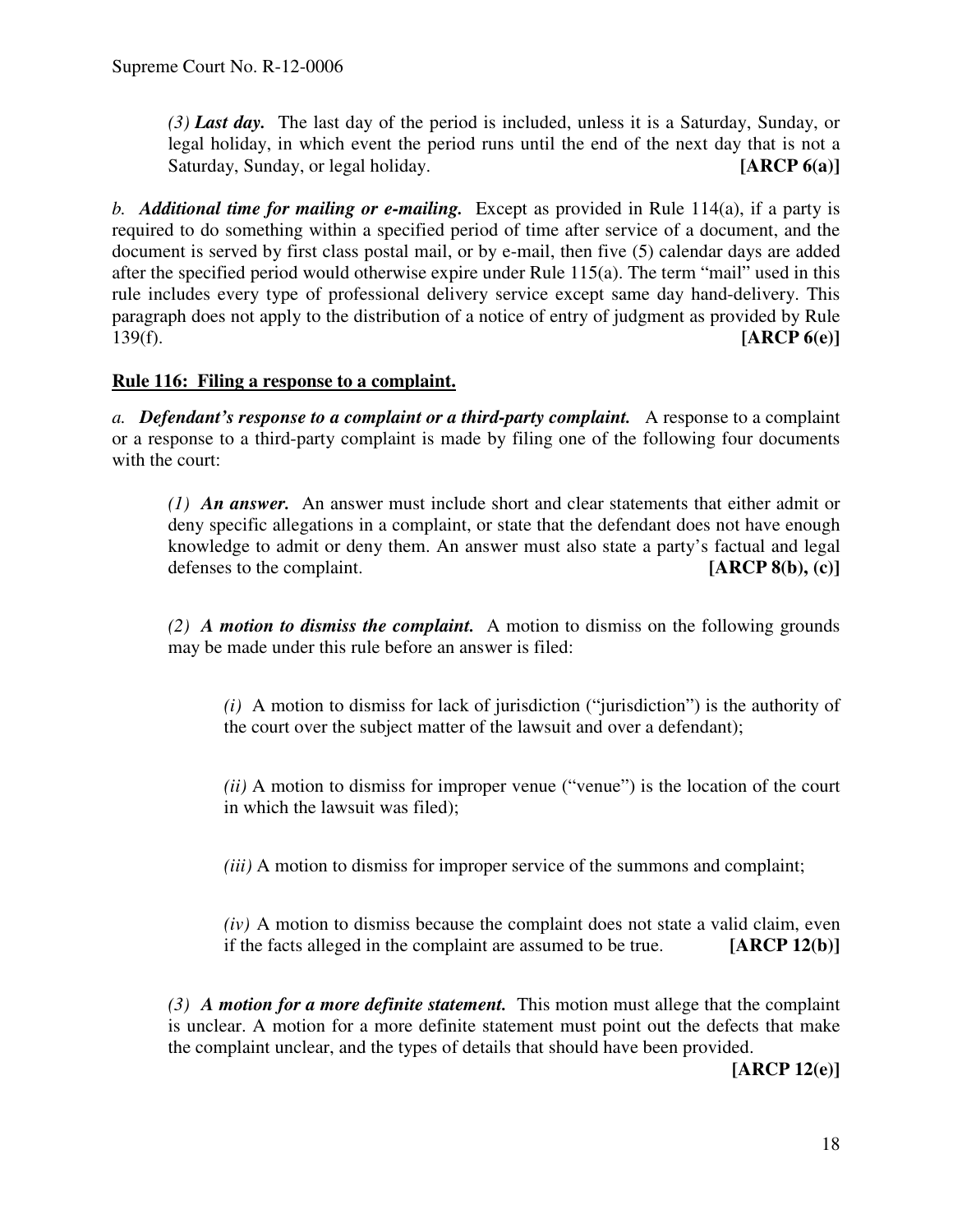*(4) A motion to strike the complaint.* This motion must allege that the complaint contains immaterial, impertinent, or scandalous allegations, and that it should be stricken partially or entirely. **[ARCP 12(f)**]

#### *b. Proceedings after a motion is made under this rule.*

*(1)* If the court grants a motion to dismiss, and if no permission to amend the complaint is granted by the court, the court will enter judgment as provided in Rule 139.

*(2)* If the court grants a motion for a more definite statement or a motion to strike the complaint, the plaintiff has twenty (20) days after the motion is granted to file an amended complaint, and the defendant has twenty (20) days after service of the amended complaint to file a response to the amended pleading.

*(3)* If the court denies a motion under this rule, the defendant must file an answer to the complaint within twenty (20) days after the motion has been denied.

*c. Waiver of defenses.* Except for a lack of jurisdiction over the subject matter or discharge in bankruptcy, a defense that might have been presented by a motion under paragraphs (a)(2), (3), or (4) of this rule is waived if it is not made before an answer is filed. **[ARCP 12(h)]**

*d. Misidentified defenses and counterclaims.* If a party mischaracterizes a defense as a counterclaim, or if a party mischaracterizes a counterclaim as a defense, the court in the interest of justice may treat it as if it was properly named. **[ARCP 8(c)]**

## **Rule 117: Counterclaims and cross-claims.**

*a. Required counterclaim.* A defendant must file a counterclaim for any claim that the defendant has against the plaintiff, if the defendant's claim arises out of same transaction, occurrence, or event that is described in the plaintiff's complaint. **[ARCP 13(a)]**

*b. Permitted counterclaim.* A defendant may file a counterclaim for any claim that the defendant has against the plaintiff but that does not arise out of the transaction, occurrence, or event that is described in the plaintiff's complaint. **[ARCP 13(b)]**

*c. Filing a counterclaim with the answer; failure to file a counterclaim.* A defendant must file a counterclaim at the time the defendant files an answer under Rule 116. If a defendant fails to file a counterclaim with an answer, the defendant may file a motion under Rule 119(a) requesting that the court allow the defendant to file an amended answer with a counterclaim. **[ARCP 13(f)]**

*d. Cross-claim.* In a case where there are two or more defendants, a defendant may state as a cross-claim any claim that the defendant has against another defendant arising out of the same transaction, occurrence, or event that is described in the plaintiff's complaint. The cross-claim must be stated at the time the defendant files an answer or other response to the complaint, unless the court allows an amendment under Rule 119(a). **[ARCP 13(g)]**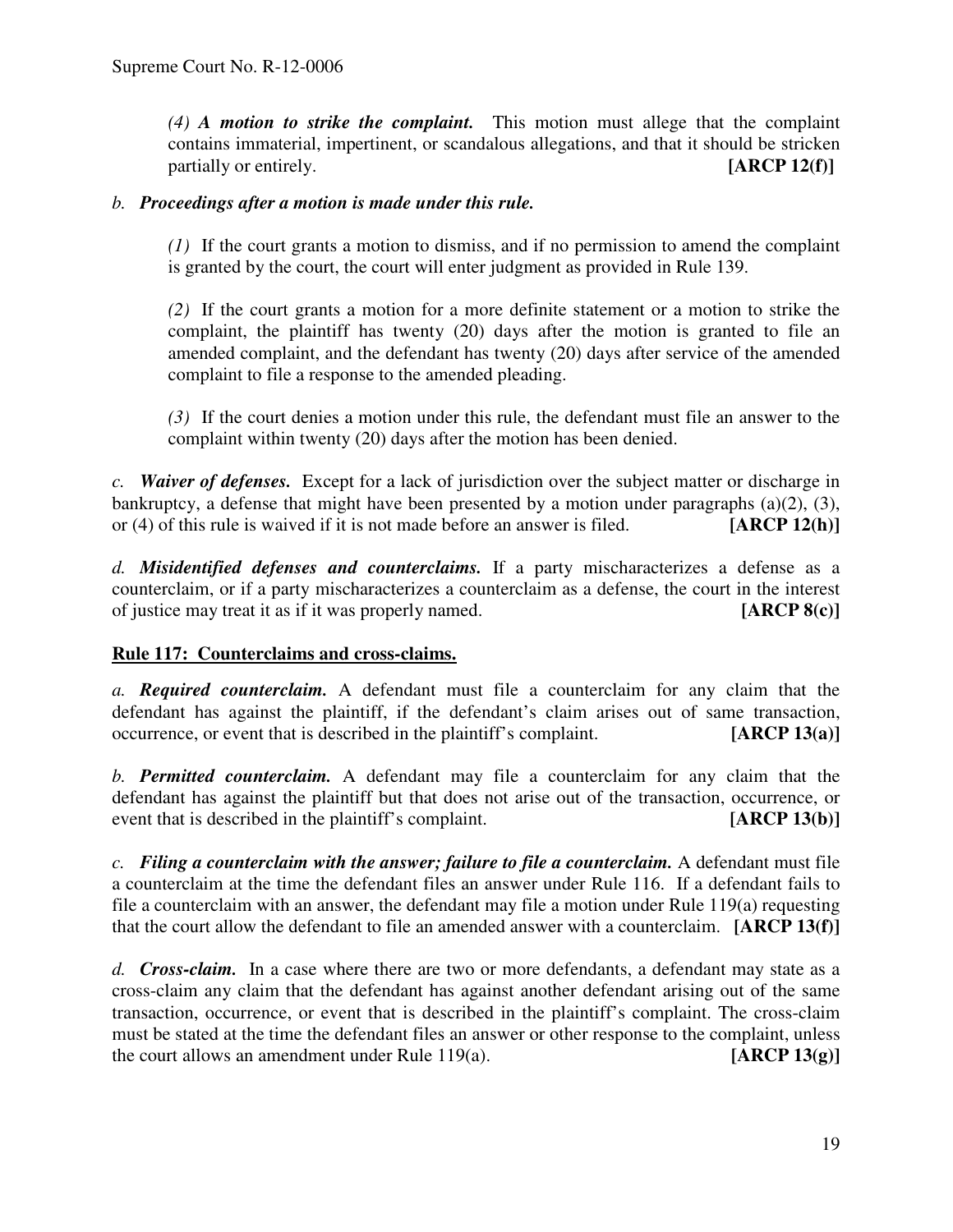*e. Filing a response to a counterclaim or a cross-claim.* A party who is served with a counterclaim or a cross-claim must file a written response with the court pursuant to the provisions of Rule 116 and within the time provided in Rule 114(b). **[ARCP 12(a)]**

*f. Counterclaim or cross-claim exceeding the jurisdiction of the justice court.* If a claim filed pursuant to this rule exceeds the jurisdiction of the justice court, the lawsuit must be transferred<br>as provided by law. [ARCP 13(c). See also A.R.S.  $\S 22-201(G)$ ] **[ARCP** 13(c). See also **A.R.S.** § 22-201(G)]

## **Rule 118: Third-party complaint.**

*a. Reason for a third-party complaint.* If a defendant contends that another person who is not named as a party in the lawsuit is fully or partly responsible for plaintiff's damages, the defendant may file a third-party complaint against that person. **[ARCP 14(a)]**

*b. Service of a third-party complaint.* The defendant who files a third-party complaint must request the clerk to issue a summons as provided in Rule 112. The defendant must serve the third-party defendant with the summons, the third-party complaint, and a copy of pleadings that were previously filed in the lawsuit, in the same manner as an initial summons and complaint, and as provided in Rule 113. The third-party defendant must file a response to the third-party complaint as provided in Rule 116 and within the time provided by Rule 114(c). **[ARCP 14(a)]**

## **Rule 119: Amended and supplemental pleadings.**

*a. Amendments to pleadings.* A party may amend a pleading one time within twenty-one (21) days after service of a responsive pleading. If no response is required, a party may amend a pleading within twenty-one (21) days after the pleading was filed. If a motion is filed under Rule  $116(a)(2)(iv)$ ,  $(a)(3)$  or  $(a)(4)$ , a party may amend a pleading one time before the date on which a response to the motion is due. However, the filing of an amended pleading before the response to such a motion is due does not, by itself, relieve a party opposing the motion from filing a timely response to the motion. Thereafter, and upon a party's motion, the court may permit the filing of an amended pleading at any stage of the proceeding and on terms that are just. Leave to amend must be freely given when justice requires. **[ARCP 15(a)]**

*b. Amendments to conform to the evidence.* When a party raises issues at trial that were not stated in the pleadings, the court may rule that the pleadings are conformed to the evidence and decide the matter based on the facts presented at trial. If a party objects to the introduction of evidence at trial on the ground that the evidence is not relevant to the pleadings, and the objecting party would be prejudiced by going forward, the court may grant a continuance to enable the objecting party to conduct discovery concerning the evidence, or the court may decline to admit the evidence. **[ARCP 15(b)]**

*c. Relation back of amendments.* An amended pleading may relate back to the original filing date if the claim or defense asserted in the amended pleading arose out of the conduct, transaction, or occurrence that is described in the original pleading. An amended pleading changing the party against whom a claim is made relates back if: the previous requirement is met; if the new party received notice of the action within the time required by law for bringing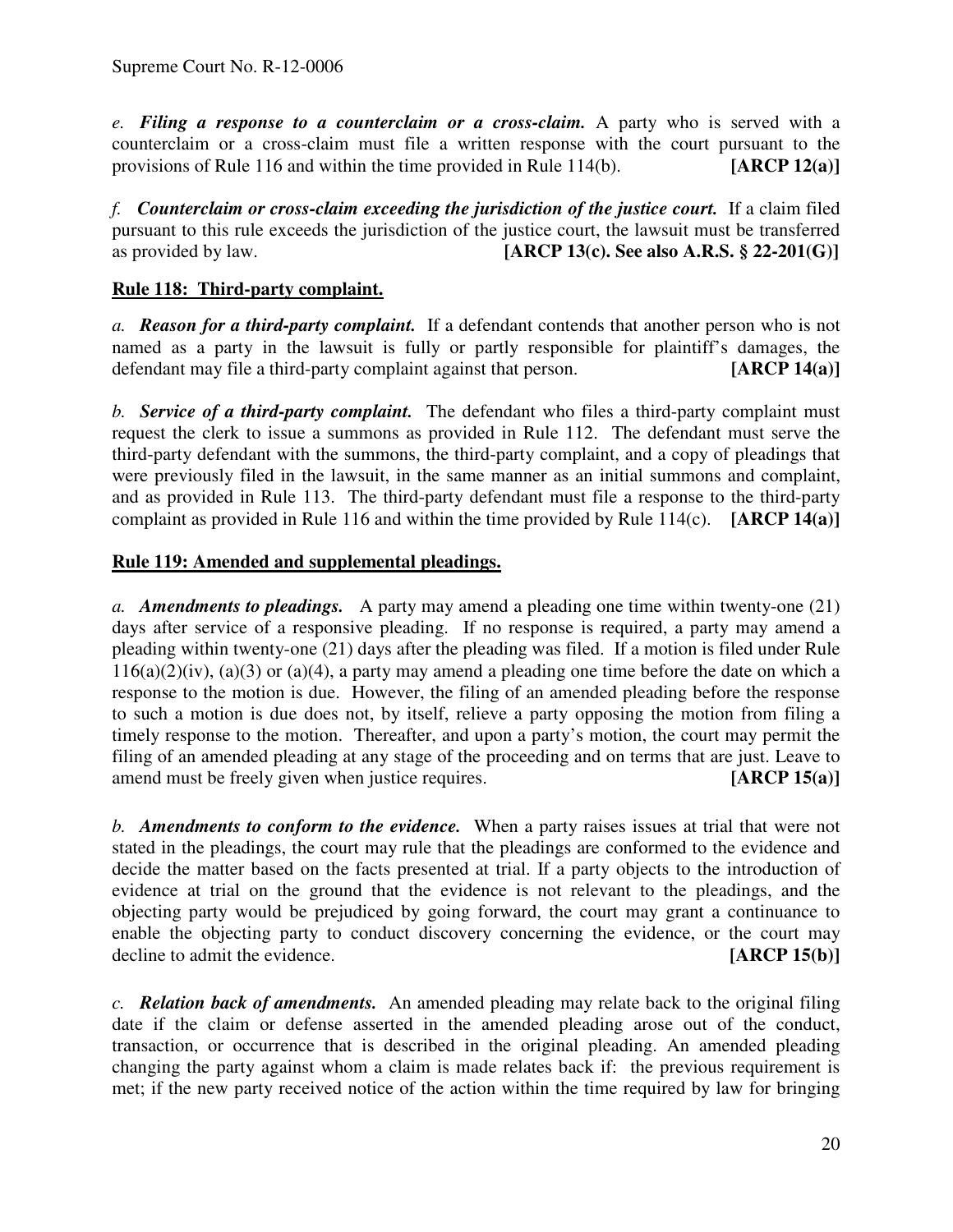the action and will not be prejudiced by the belated filing; and if the new party knew or should have known of a mistake concerning the identity of the proper party in the original pleading.

**[ARCP 15(c)]**

*d. Supplemental pleadings.* Upon motion, the court may permit a party to file a supplemental pleading that contains claims or defenses that have arisen since the date of the original pleading. If the court decides that the filing of a supplemental pleading is appropriate, it may also order the opposing party to file a response to the supplemental pleading, and set a time for the opposing party to file a response. **[ARCP 15(d)]**

## **Rule 120: Providing documents to other parties** *("serving documents")* **after the summons and complaint.**

*a. Application of this rule.* There are two types of service under these rules. Service of a summons and complaint, or service of a summons and a third-party complaint, must be completed as required by Rule 113. The other type of service concerns documents filed with the court after service of the summons and complaint or a third-party complaint; this type of service requires that documents be provided to the other parties as stated in this Rule 120. **[ARCP 5(a)]**

*b. General rule.* A complete and exact copy of every document that is filed with the court must be provided to every other party in the lawsuit ("served") before or promptly after the document is filed, by one of the following methods:

*(1)* Hand-delivery to the other party;

*(2)* Hand-delivery to the other party's place of business and leaving the document with an individual in charge, or if no one is in charge, by leaving the document in a conspicuous place at the other party's business;

*(3)* If the other party has no place of business, hand-delivery to the other party's residence, by leaving the document with someone of suitable age and discretion who lives there;

*(4)* Mailing the document via first-class U.S. mail to the other party's last known address; or by using any type of professional delivery service that produces a written confirmation of delivery; or

*(5)* Delivering the document by any method, including electronically, if the party who is receiving the document consents in writing, electronically, or through a court's electronic filing system to that method of service, or if the court orders service by that method.

Copies of documents to parties in default, as defined in Rule 140, must be provided as required by Rule 140. **[ARCP 5(a), 5(c)(2)]**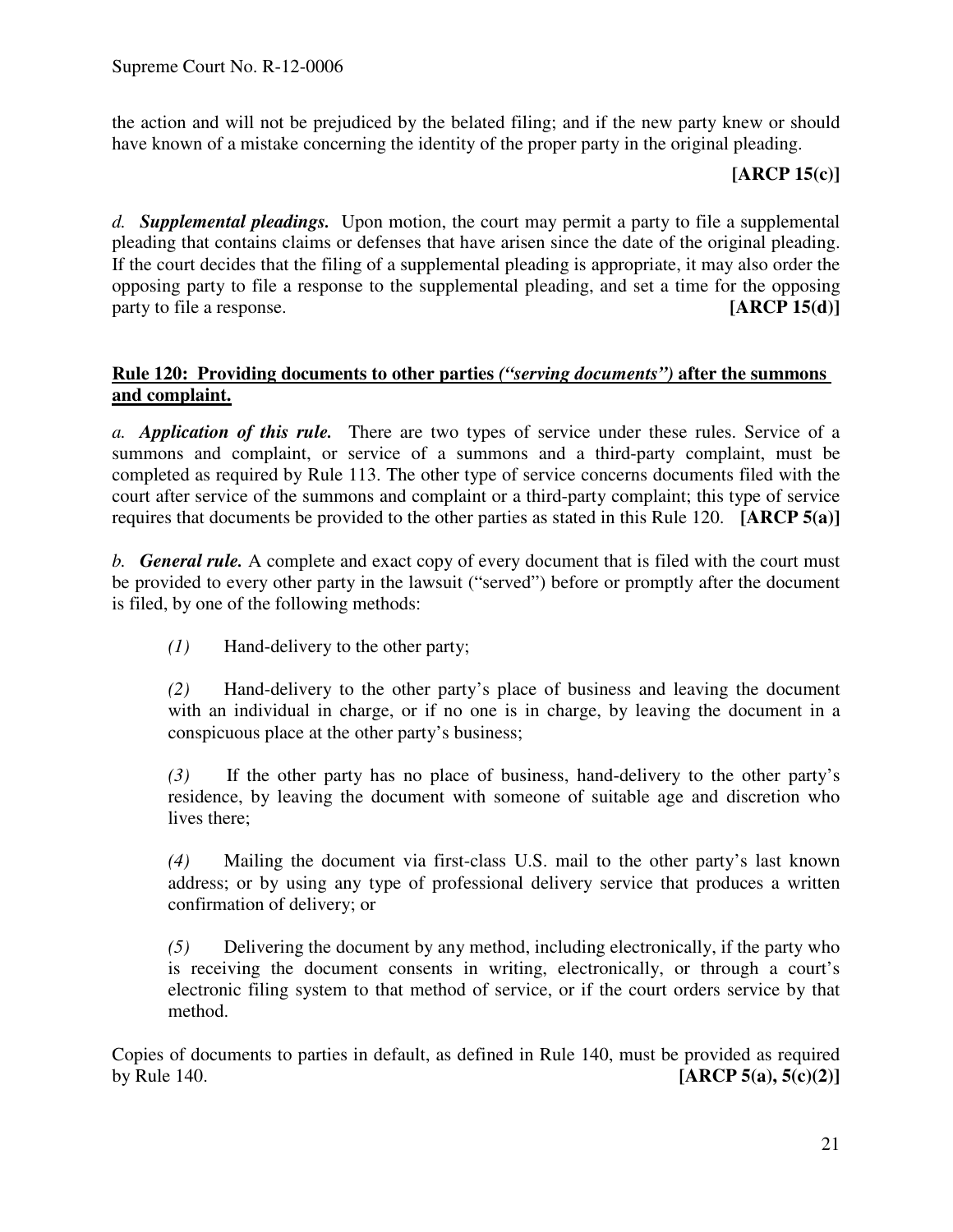*c. Party represented by an attorney.* If an attorney represents the other party, service under this rule must be made on the attorney unless the court orders service on the party. **[ARCP 5(c)(1)]**

*d. Noting the method of service.* On the last page of a document that is filed with the court, the party who is serving a document under sections (b) and (c) must state the date and method used to serve the other parties. For first class mailing, the date stated must be the date that it was deposited in the mail with first class postage. A statement of service may be in the following form:

*"A copy has been or will be mailed/e-mailed/hand-delivered [select one] "on [insert date] to:*

*"Name of opposing party or attorney "Address of opposing party or attorney"* **[ARCP 5(c)(3)]**

*e. Service of a motion after entry of judgment.* Service of a motion that requests that a judgment be modified, vacated, or enforced must be served on the other party as if serving a summons and complaint under Rule 113. **[ARCP 5(c)(4)]** 

*f. Documents that are not filed with the court.* Copies of the following documents must be served on every party as required by this rule, but are not filed with the court unless the court requests:

*(1)* Subpoenas;

*(2)* Discovery requests and responses, including notices of depositions, interrogatories, requests for production, and requests for admissions, and responses to these requests;

*(3)* Disclosure statements. **[ARCP 5(g)(2)]**

# **Part VI: Disclosure statements and discovery.**

**Rule 121: Disclosure statements.**

*a. Disclosure of information.* Within forty (40) days after the defendant has filed an answer, or at a time set by the court, each party must provide to the other parties a written disclosure statement. Every party's disclosure statement must include the following information:

*(1) A list of trial witnesses.* This list must include the names, addresses, and telephone numbers of the witnesses the party will call if the lawsuit goes to trial, and a brief description of what the party expects the witness will say. "Witness" is defined in Rule 137(a) as "a person, including a party, who provides sworn testimony during a lawsuit." If a witness is going to offer expert testimony, the list must include the expert's qualifications, and a summary of the opinions of the expert.

*(2) A list of other people with knowledge.* This list must include the names, addresses, and telephone numbers of persons who will not be called as trial witnesses, but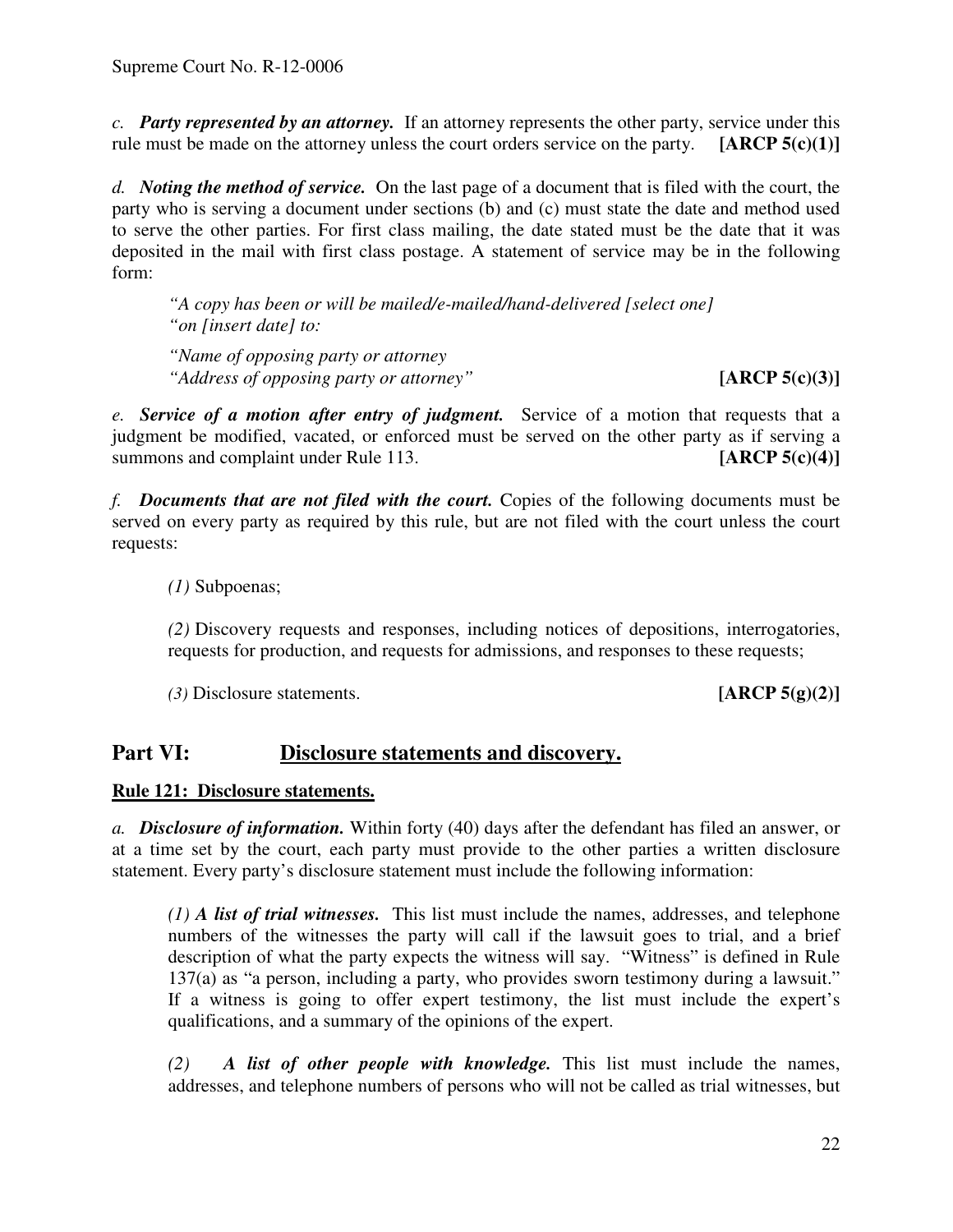who have information that may be favorable or unfavorable concerning the event or transaction that is the subject of the lawsuit.

## *(3) Copies of exhibits and information.*

(A) A party must provide copies of any documents or exhibits the party will use to support a claim or defense, including copies of electronically stored documents;

(B) In a contested case based upon the collection of a consumer debt (a debt entered into for personal, family, or household purposes), the plaintiff must disclose all available evidence related to the allegations contained in the complaint. These include:

(i) The agreement between the creditor and consumer, if available, upon which the complaint is based;

(ii) Any available billing statement to the consumer;

(iii) If the debt has been assigned, evidence that the plaintiff is the owner of the debt;

(iv) Information concerning the date of the last payment made by the consumer, if available;

(C) If the party intends to use at trial any document, object, or exhibit that cannot be easily copied, the party must make the item reasonably available for inspection by the other parties at the pretrial conference or as otherwise agreed to by the parties.

*(4) Statements.* A party must provide a copy of any written or recorded statements that are within the party's possession or control and that were given by any person. If a party is aware of such a statement that is not within the party's possession or control, the party must identify the name and address of the person who gave the statement and the custodian of the copy of the statement, if known.

*(5) A list of other documents.* This list must include all other relevant documents that are known to exist, whether these other documents are favorable or not and whether they exist in paper or electronic formats, and their location, if known. The list must include any insurance agreements that may satisfy all or part of a judgment that may be entered in the lawsuit. A party may provide copies of these documents rather than a list of documents.

The disclosure statement must be signed by the party who prepared it, and by the party's attorney if represented, and it must be provided to ("served on") the other parties as provided in Rule 120.

A party is not required to disclose information that is legally privileged or that has been prepared specifically for litigation, except as stated in Rule 122(f)(3) of these rules. However, the party withholding this information must provide a general description of the documents or matters not disclosed that is sufficient for another party to challenge the non-disclosure.

**[ARCP 26.1(a), (b), (d), (f)]**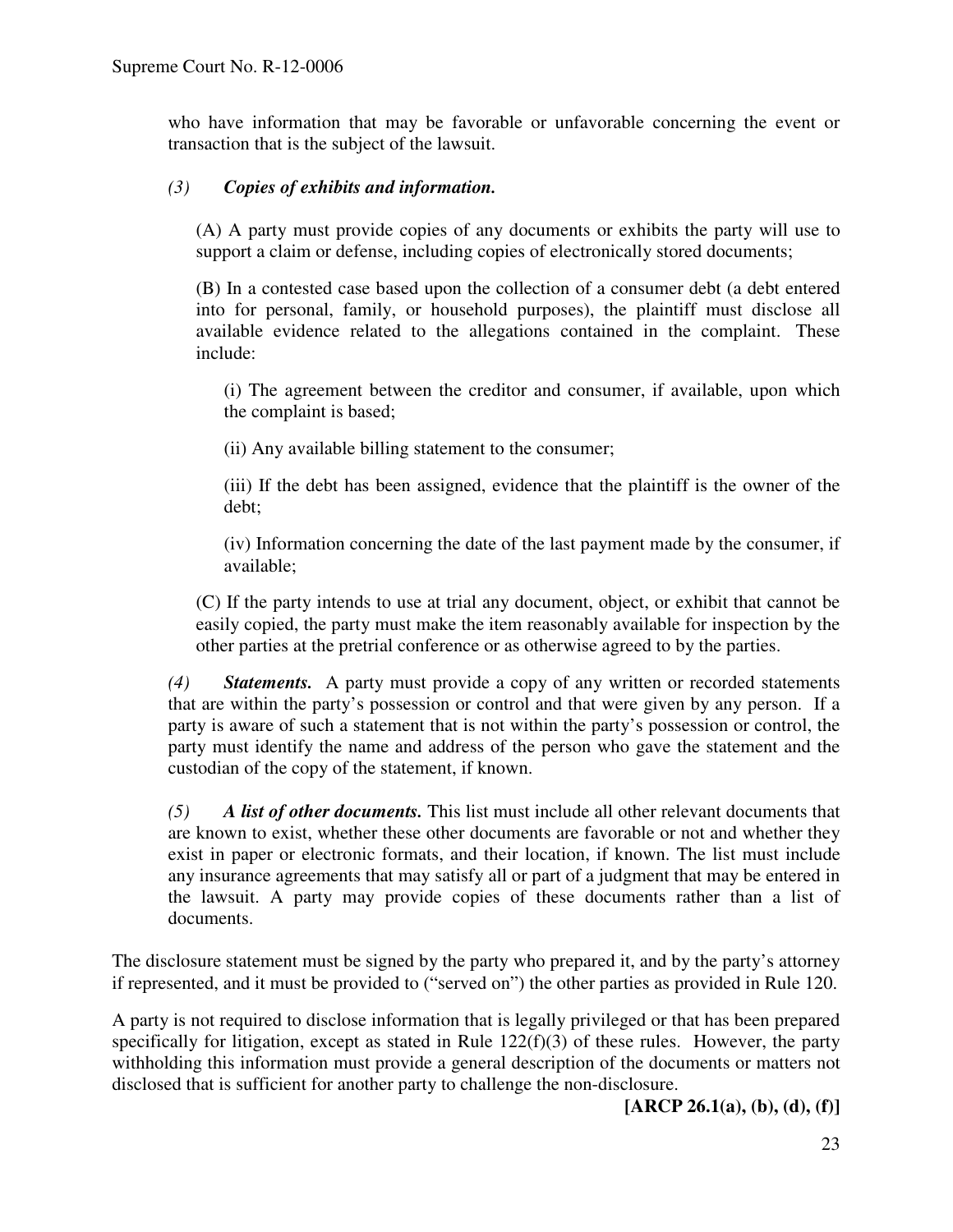*b. Disclosure of new information.* If a party discovers new or different witnesses, documents, or other information that will be used at trial, the party has a duty to promptly provide to the other parties: (1) a statement containing the additional information or witness information, or (2) copies of the new documents. The duty to make the disclosures required by this rule is a duty that continues until the lawsuit is over. **[ARCP 26.1(b)]**

*c. Penalties for failure to disclose.* Disclosures by a party must include enough information that a witness who is called or an exhibit that is presented at trial will not surprise the other parties. The court may penalize any party who fails to disclose or who fails to timely disclose witnesses, exhibits, or information, or who discloses inaccurate information. Penalties that the judge may impose are provided in Rule 127(d). **[ARCP 37(a), (c), (d)]**

## **Rule 122: General provisions regarding discovery.**

*a. Scope of discovery.* Discovery is a process for obtaining information about a lawsuit. Parties may discover any non-privileged information that is relevant to the facts or issues involved in a lawsuit, whether the information relates to the claim or defense of the party seeking discovery or to the claim or defense of any other party, and including additional details concerning disclosures made under Rule 121.

A party may obtain discovery concerning the existence, description, nature, custody, condition and location of any records, documents, or other things, and the identity and location of persons having knowledge of any discoverable matter. A party may not object to a request for discovery on the grounds that the information sought will be not be admissible at trial if the requested information appears reasonably calculated to lead to the discovery of admissible evidence.

## **[ARCP 26(b)]**

*b. Discovery methods.* A party may request discovery from another party by one or more of the following methods: depositions upon oral examination (Rule 123); written interrogatories (Rule 124); requests for production of documents or things, or for permission to enter upon land or other property for inspection and other purposes (Rule 125); requests for admissions (Rule 126); and requests for physical and mental examinations (Rule 122(f)(6)). **[ARCP 26(a)]**

*c. Timing of discovery.* Methods of discovery may be used in any sequence unless otherwise ordered by the court. A party may file a motion requesting the court to enter an order concerning the sequence of discovery by explaining how it would be for the benefit or convenience of parties or witnesses, or why it would be in the interests of justice. Discovery must be completed thirty (30) days before the trial date, unless the court sets or the parties agree to a different date for completion of discovery. A party must serve interrogatories, requests for production, and requests for admissions, and must notice depositions, to allow discovery responses to be provided or a deposition to be concluded within this time. **[ARCP 26(d)]**

*d. Protective orders and limitations on discovery.* If a motion of a party or of a person from whom discovery is sought shows good reasons, the court may in the interests of justice enter an order to protect the party or the person from annoyance, embarrassment, oppression, or undue burden or expense in connection with a discovery request. The judge may order, among other things, that discovery not take place, or that it take place under certain terms or conditions; that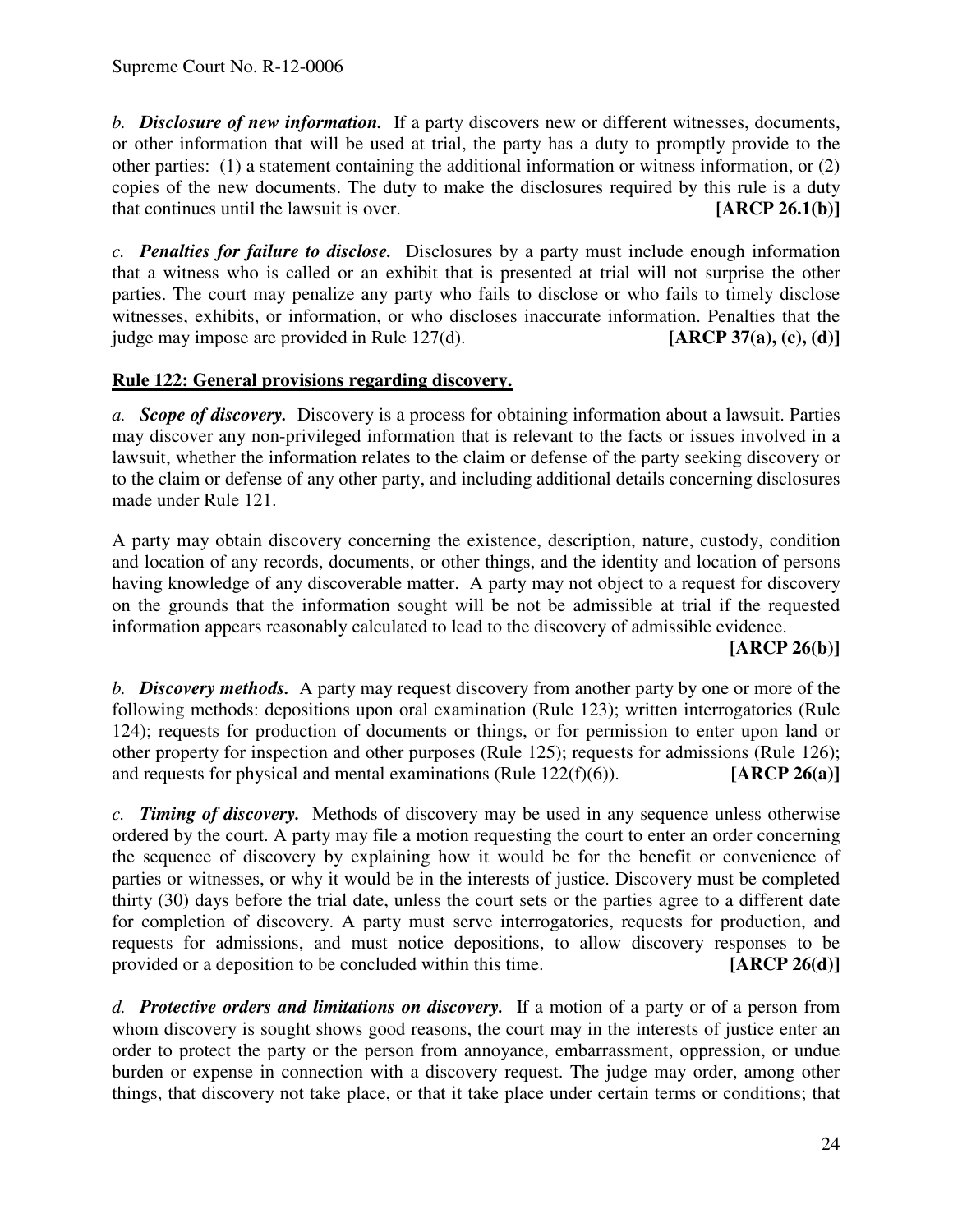only certain methods of discovery be used; that inquiry not be made into certain matters; that certain persons not be present during discovery; that items of discovery be sealed, or not disclosed, or disclosed only in a certain way; or that information be exchanged simultaneously. A person who requests that information remain confidential has the burden of showing reasons why the judge should order confidentiality. **[ARCP 26(c)]**

*e. Supplementation of discovery responses.* A party is required to amend a prior discovery response if the party knows that the response was incorrect when it was provided, or if the party knows that the response, although correct when it was provided, is no longer true and a failure to amend the response is in substance a knowing concealment. **[ARCP 26(e)]**

## *f. Specific discovery issues.*

*(1) Electronically stored information.* Electronically stored information is discoverable. However, a party need not provide discovery of electronically stored information from sources that the party identifies as not reasonably accessible because of undue burden or expense.

*(2) Insurance agreements.* A party may obtain discovery of any insurance agreement that may satisfy all or part of a judgment that may be entered in a lawsuit. However, the mere disclosure or discovery of an insurance agreement, or information concerning insurance, does not automatically make that insurance agreement, or information concerning insurance, admissible in evidence at trial. For purposes of this paragraph, an application for insurance is not treated as part of an insurance agreement.

*(3) Materials prepared for litigation.* A party may obtain his or her own statement made to another party or the other party's representative without showing a need for the statement. Otherwise, a party may not obtain discovery of materials prepared for litigation by another party or by the other party's representative, unless the party seeking discovery shows the court that the party has a substantial need for the materials to prepare the lawsuit, and that there is no other way to obtain the materials or their equivalent without substantial hardship.

*(4) Experts.* A party may use interrogatories, a deposition, or both to discover facts and opinions known by someone who has been identified by another party as an expert witness. The party seeking discovery from an expert must pay the expert a reasonable fee for the expert's time actually spent responding to interrogatories or a subpoena, or at deposition.

*(5) Non-party at fault.* A party alleging that a person or entity not currently or formerly named as a party was wholly or partially at fault in causing any personal injury or property damage for which damages are sought in the lawsuit pursuant to A.R.S. § 12- 2506(B), must provide the identity, location, and facts supporting the claimed liability of the non-party within sixty (60) days from the filing of the answer. No allocation of liability to any non-party whose identity has not been disclosed as required by this paragraph will be permitted, except as the parties may agree or as the court may allow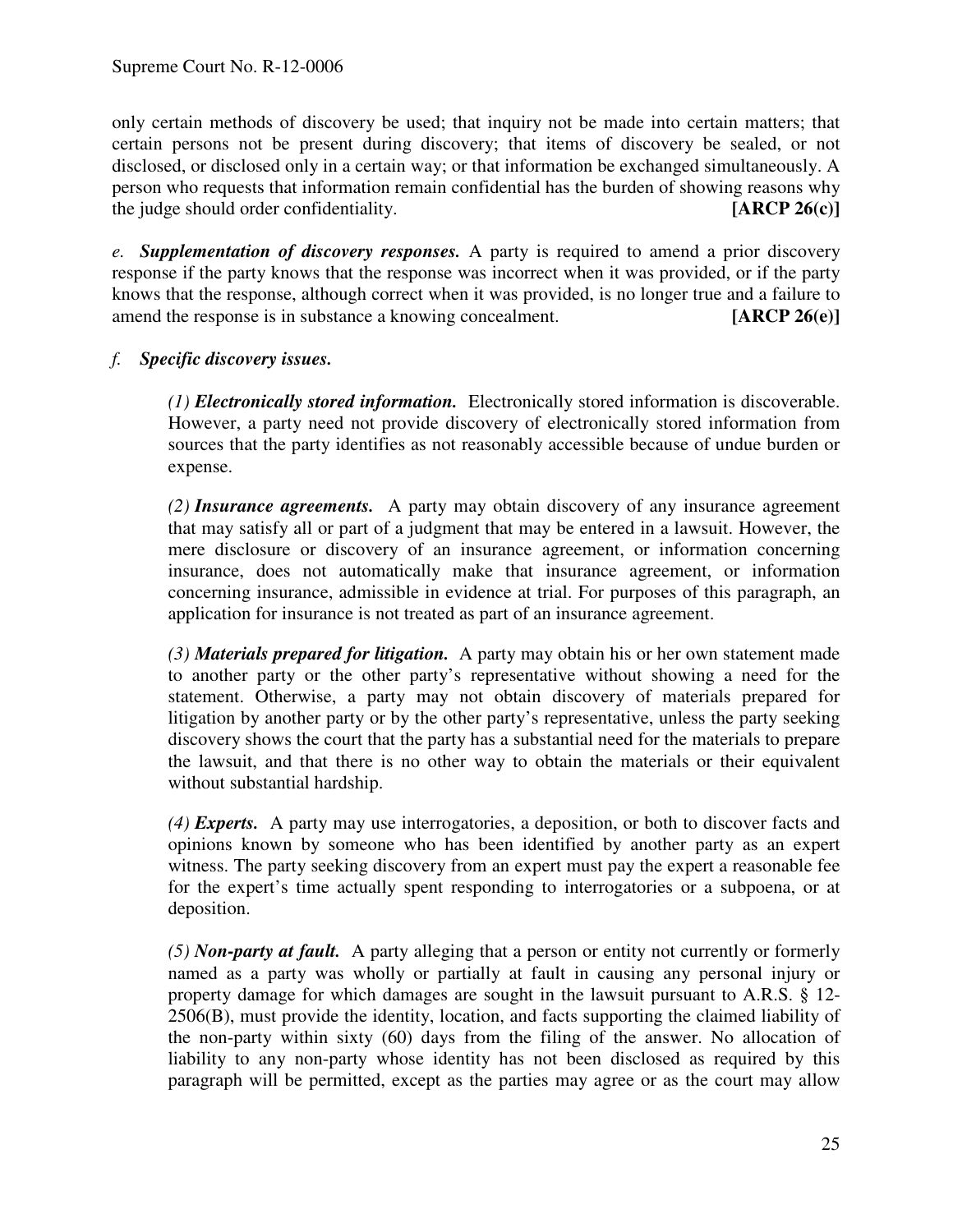upon motion showing good cause, reasonable diligence, and lack of unfair prejudice to the parties.

*(6) Court-ordered medical examination of a party.* When the mental or physical condition of a party, or of an individual under the legal control of a party, is at issue in a lawsuit, a party may file a motion requesting an order that the party or individual submit to a physical or mental examination by a licensed physician or a licensed psychologist. The motion must provide good reasons why a court-ordered examination is necessary. If the court orders an examination, the examination must be at a reasonable time and place. The order must provide that the person to be examined has a right to have a representative present during the examination, and has a right to make an audio record of the examination, unless the court specifically finds reasons that the presence of a representative or making of an audio recording may adversely affect the outcome of the examination. The examining physician or psychologist must provide a written report of the examination to the requesting party, and the requesting party must provide the report to the party or individual who was examined, within twenty (20) days of the date of the examination. **[ARCP 26(b), 35]**

*g. Agreements among parties.* The parties may agree to modify discovery procedures, including but not limited to how a deposition may be taken, the length or a deposition, or extending or shortening the time allowed for responding to interrogatories or other discovery requests. **[ARCP 29]**

## **Rule 123: Depositions.**

*a. Definition; before whom a deposition may be taken.* A deposition is an opportunity to question another party or a witness while the other party or witness is under oath. A deposition is taken out of court before an officer authorized to administer oaths, without a judge present. A court clerk or a certified court reporter in Arizona may administer oaths. An out-of-state deposition may be taken before an officer who is authorized to administer an oath by the law or by a court of that state. A deposition may be taken in a foreign country before an officer authorized to administer an oath by the law of the place where the examination is held.

Questions and answers at a deposition are recorded by a certified court reporter, or by another method that is agreed to by the parties. A deposition may not be recorded by a party, by a person who is a relative, a friend, or an employee of a party, by an attorney for a party or an employee or relative of an attorney for a party, or by a person who is financially interested in the lawsuit.

#### **[ARCP 28(a)–(c)]**

*b. When a deposition may be taken.* A party may take a deposition of another party thirty (30) days after the party being deposed was served under Rule 113. A party may take a deposition of a witness sixty (60) days after an opposing party has appeared in the lawsuit pursuant to Rule 114(e). **[ARCP 30(a)]**

*c. Notice of deposition; deposition of a representative of a public or private entity.* At least ten (10) days before the date of the deposition, a notice of deposition must be provided to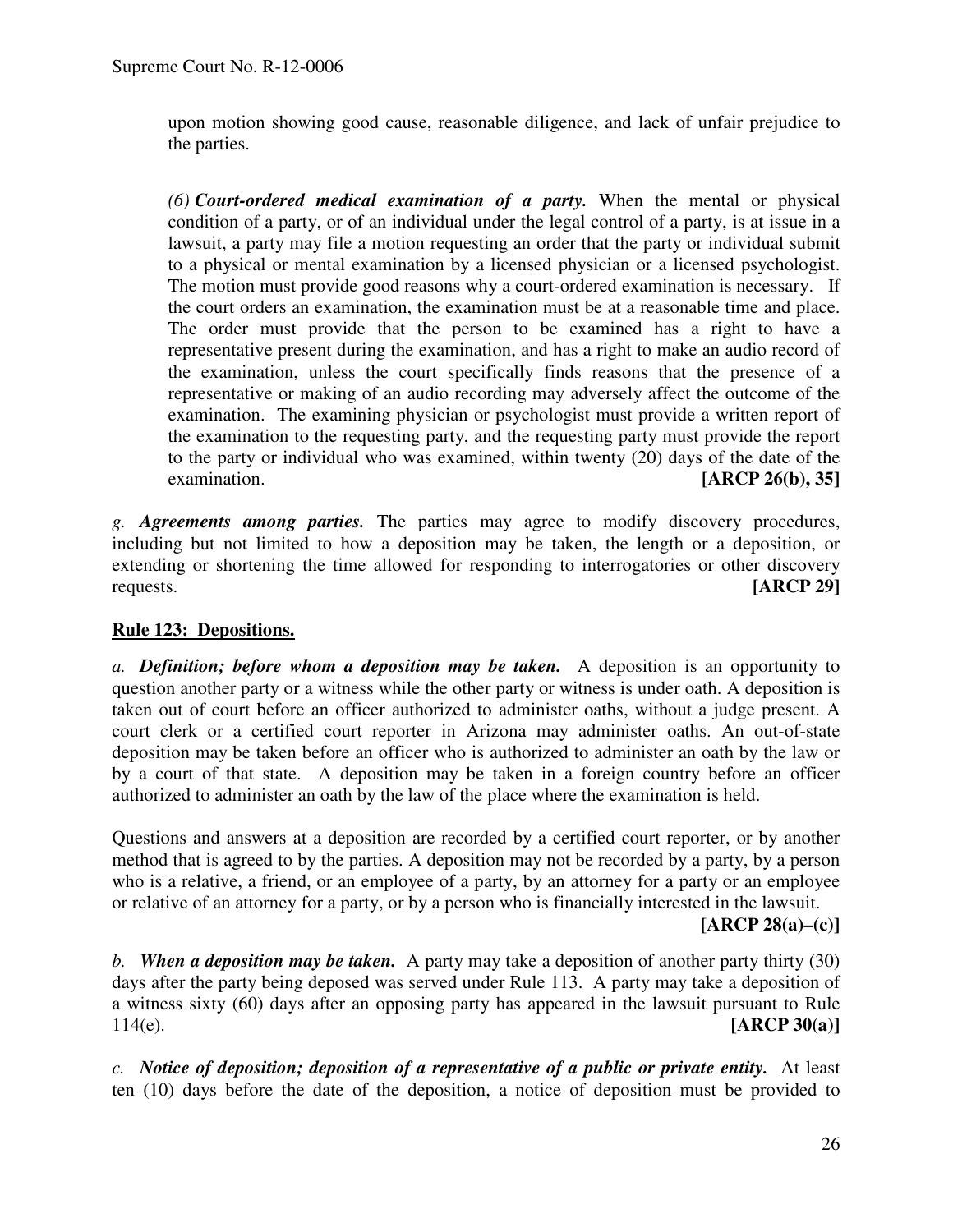("served on") (1) the person who will be deposed and (2) the other parties to the lawsuit. The notice of deposition must state the name of the person who will be deposed; the location of the deposition; the date and starting time of the deposition; and the name of the person who will record the deposition and the method of recording. When a party deposes another party, a notice of deposition must also include the following language:

*"The Justice Court Rules of Civil Procedure allow a party to take the deposition of another party. A deposition is an opportunity to ask questions to another person while the person who is deposed is under oath. A deposition takes place out of court and a judge is not present. A deposition is recorded by a court reporter or by another method agreed to by the parties. A deposition may not take longer than four (4) hours, unless agreed to by the parties or unless ordered by the court.*

*"If you fail to appear for your deposition, the party who sent this notice may file a motion asking that the court order you to appear. If the court orders you to appear for your deposition, the court may also order that you pay the expenses, including attorneys' fees,* incurred by the other party as a result of your failure to appear. If you fail to appear for *your deposition after the court has ordered you to appear, the court may impose additional penalties against you, including an order that you may not introduce evidence* of some or all or your claims or defenses in this lawsuit; if you are a plaintiff, that your *lawsuit be dismissed; or if you are a defendant, that your answer be stricken and that judgment be entered against you."*

A notice of deposition may be served on a public or private entity, such as a governmental body or agency, a corporation, or a partnership, whether or not the entity is a party to the lawsuit, and the notice may describe with reasonable specificity the topics that will be asked about during the deposition. The entity must then designate one or more of its officers, directors, or employees who have knowledge of the specified topics and who will appear at the deposition and testify concerning those subjects. **[ARCP 30(b), (d)]**

*d. Procedure.* The attendance of a witness who is not a party at a deposition may be required by serving the witness with a subpoena, as provided in Rule 137(b). A party may be required to produce documents at a deposition pursuant to Rule 125. The party requesting the deposition must pay the cost of recording, unless the court orders or the parties agree otherwise.

The deposition must start within thirty (30) minutes of the time provided in the notice, and any party not present within thirty (30) minutes of the time provided in the notice of deposition waives any objection to the deposition starting without the party's presence. The officer specified in section (a) of this rule must administer the oath to the person who is deposed before the start of testimony. If a deposition is recorded by means other than a certified court reporter, the person operating the recording equipment must be sworn to fully and fairly record the proceeding. The person or persons recording the deposition will note the starting and ending times of the deposition, and the times of any breaks during the deposition.

Any objections at a deposition, including objections to a specific question, will also be recorded, and evidence is taken subject to the objections. Objections to the form of a question, or to the responsiveness of an answer, must be concise, and must not suggest answers to the person being deposed. Continuous or unwarranted off-the-record conferences with the person being deposed,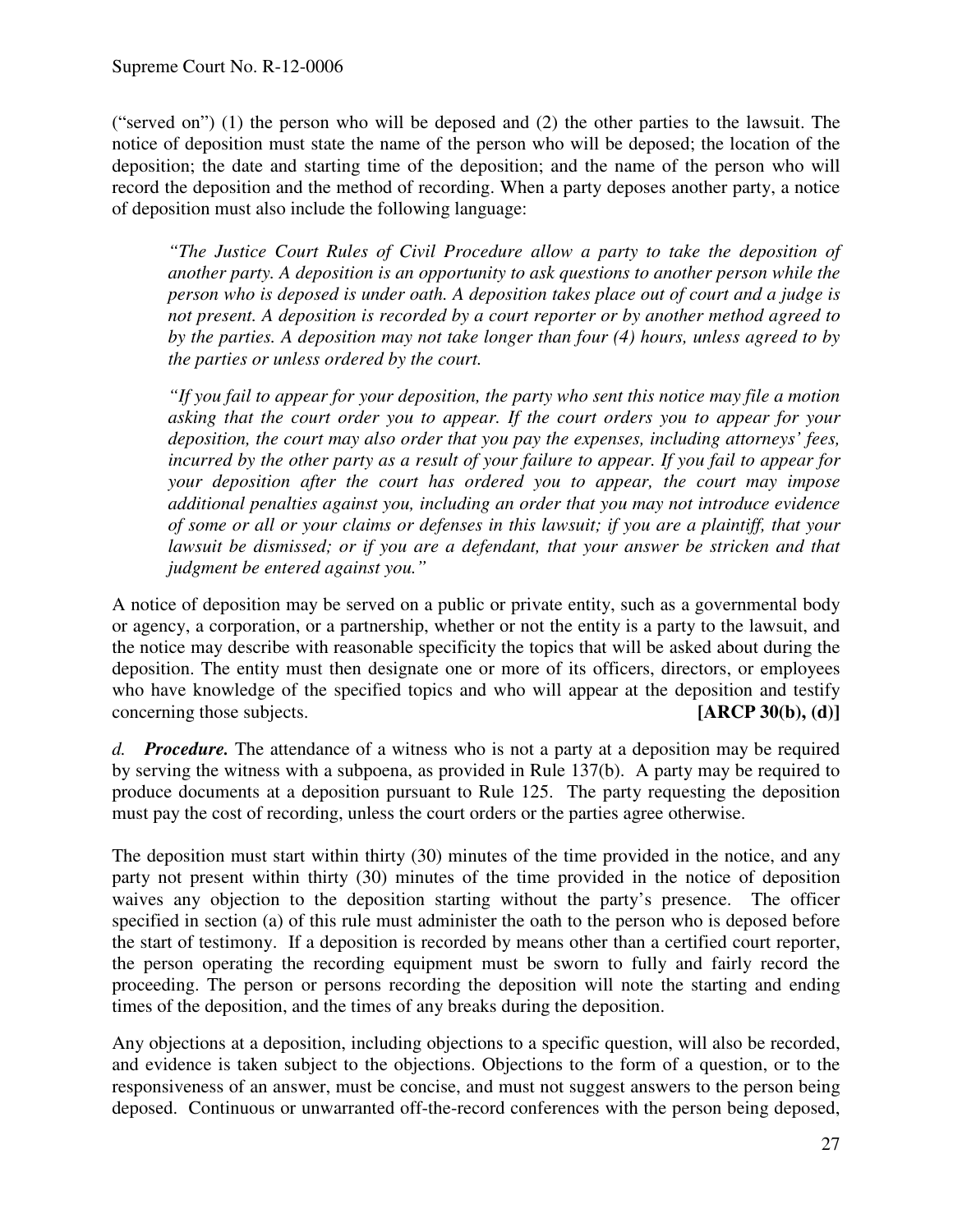following questions and before answers, are not permitted, and this conduct is subject to penalties under Rule 127(d).

The court reporter or other person recording the deposition must identify and maintain any exhibits used at the deposition, although copies of original exhibits may be substituted by agreement of the parties. Before concluding the deposition, the court reporter or other recorder must ask the witness if the witness would like an opportunity to review the transcript or recording to affirm its accuracy, or if the witness waives that right. A witness who asks to review the transcript or recording will have thirty (30) days after notification that the transcript or recording is available to review and to submit a statement concerning any inaccuracy of the transcript or recording, and a statement submitted by the witness to the court reporter or other recorder within that time must be included with the transcript or recording of the deposition.

Upon motion, the court may impose an appropriate penalty under Rule 127(d) against any party, attorney, or witness who engages in unreasonable, groundless, abusive or obstructionist conduct at a deposition, or against a party or attorney who takes a deposition in bad faith, or to annoy or embarrass the person being deposed. **[ARCP 30(b)–(d), 32(d)]**

*e. Use of depositions in court proceedings.* Testimony given at a deposition may be used in court proceedings as far as the testimony is admissible under the rules of evidence (see Rule 137(a)) and as though the witness was present and testifying in court. The evidence may be used against any party who appeared at the deposition, or who had reasonable notice of the deposition, or who had an opportunity and similar motive to develop testimony as a party who was present. Substitution of a party under Rule 105 does not affect the right to use a deposition that was previously taken. A party may object to the admission of deposition testimony for any reason that would require the exclusion of evidence if the witness was present and testifying in court. If only part of a deposition is offered as evidence, the judge may require other portions to be introduced that in fairness should also be considered at the trial or hearing. The use of a deposition transcript may be supplemented with audio or video files that were recorded at the same time as the transcript. A deposition may be used in court proceedings even if the person who was deposed is available to testify in court; but this rule does not limit the right of a party to call the deposed individual to testify in the courtroom in person. **[ARCP 32(a)–(c)]**

## **Rule 124: Interrogatories to parties.**

*a. Definition; scope.* "Interrogatories" are written questions that are sent by a party to another party, and which must be answered in writing and under oath by the party to whom the interrogatories are sent. Following each interrogatory there must be a space that is large enough for the party to whom it is sent to provide an answer or an objection. An interrogatory may inquire about any matter permitted under Rule 122(a). An interrogatory is not necessarily objectionable because it asks for an opinion, or because it presents a contention that relates to a fact or that involves the application of law to facts, but an answer to such an interrogatory need not be provided until discovery has been completed. Interrogatories may not be sent by a party to a witness. **[ARCP 33(a), (b), 33.1(d)]**

*b. Notice of service of interrogatories.* Interrogatories may be served with the summons and complaint, or at any time thereafter unless otherwise ordered by the court. Interrogatories must be provided to ("served on") (1) the party who is required to answer them, and (2) the other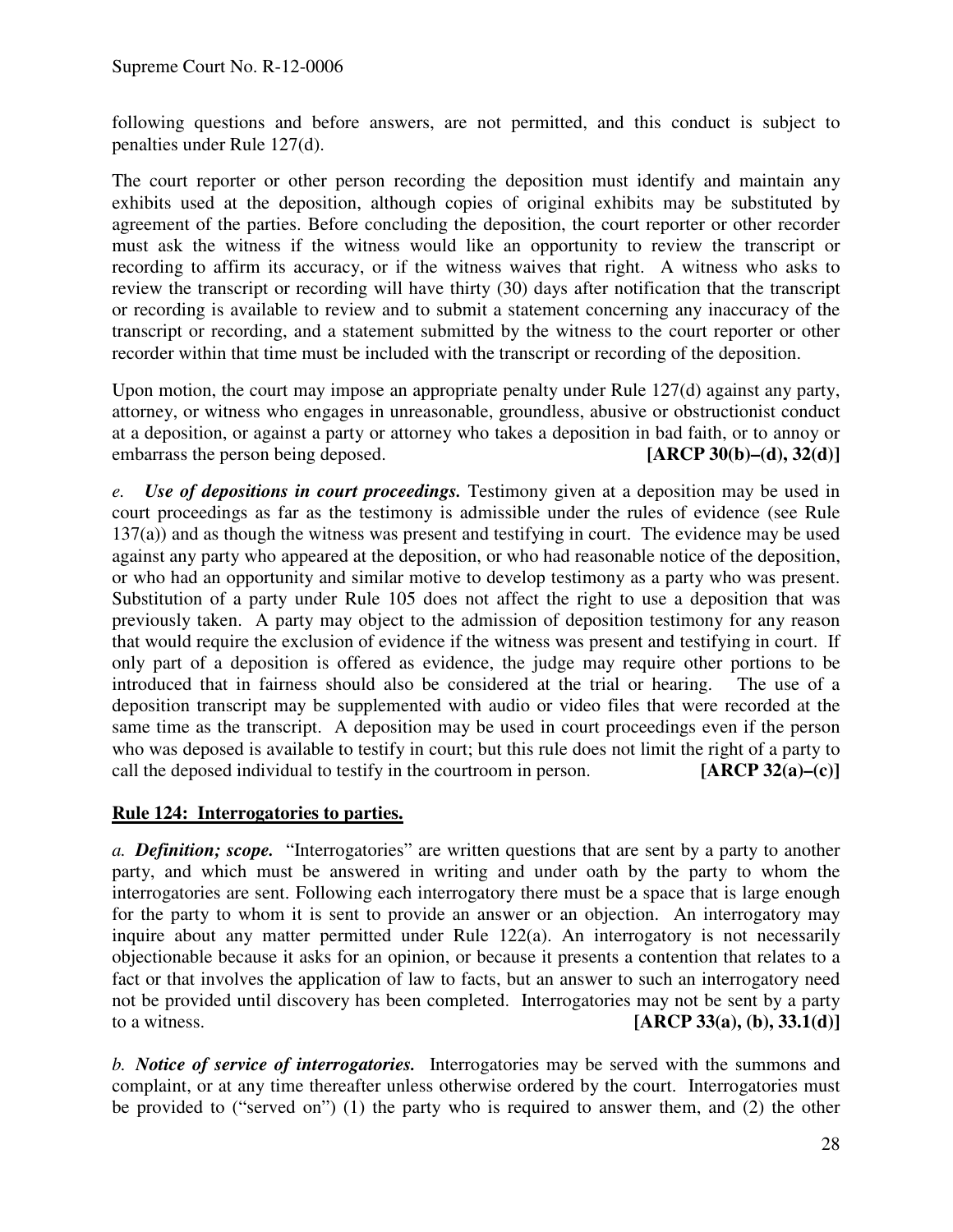parties to the lawsuit. The interrogatories must be served with a notice of service of interrogatories. The notice must state the specific calendar date when the answers are due based on these rules, or as ordered by the court. The notice must also include the following language:

*"The Justice Court Rules of Civil Procedure allow a party to send up to forty (40) interrogatories to another party. An interrogatory is a written question that is sent by a party to another party that must be answered in writing and under oath by the party to whom the interrogatory is sent. If you do not answer an interrogatory because you object to the interrogatory, you must state a reason for your objection.*

*"Provide your answers in the space directly below each question. If there is not enough space for your answer to a particular question, you may continue on a blank page by including the question above your answer. After you have completed your response to the interrogatories, you must sign on the last page to affirm that you have truthfully answered the questions and that you have a good faith basis for any objections that you may have made. You must provide your original answers to interrogatories to the party who sent them to you, and you must provide a copy to every other party in the lawsuit.*

*"Your response to these interrogatories is due forty (40) days after they have been served on you, unless the interrogatories were served with the summons and complaint, in which case your response is due within sixty (60) days after the date of service, or unless otherwise ordered by the court. If you do not answer these interrogatories by the date provided in this notice, the party who served them may file a motion asking that the court order you to answer them. If the court enters that order, the court may also require you to pay expenses, including attorneys' fees incurred by the other party in obtaining the order. If you fail to comply with the order, the other party may ask the court to impose additional penalties against you, including: that you may not introduce evidence of some* or all or your claims or defenses in this lawsuit; if you are a plaintiff, that your lawsuit be *dismissed; or if you are a defendant, that judgment be entered against you by default."* **[ARCP 33(a), (b), 33.1(a), (e)]**

*c. Uniform interrogatories.* The court has standard interrogatories (also known as "uniform interrogatories") that are available for contract and personal injury cases. A party may request another party to answer one or more uniform interrogatories; each uniform interrogatory and its sub-parts counts as one interrogatory. Uniform interrogatories may be found on the website referred to in Rule 148(a). **[ARCP 33.1(f)]**

*d. Use of interrogatories in court proceedings.* An answer to an interrogatory may be used in court to the extent permitted under the rules of evidence; see Rule 137(a). **[ARCP 33(b)]**

#### **Rule 125: Request for production of documents, electronically stored information, and things; request for entry upon land for inspection and other purposes.**

*a. Definition and scope.* A party may provide to ("serve on") any other party a request to produce or to permit the party making the request to inspect or to copy designated documents or electronically stored information. The request may ask for the production or inspection of written documents, drawings, graphs, charts, photographs, sound recordings, images, and other data or data compilations stored in any medium from which information can be obtained when provided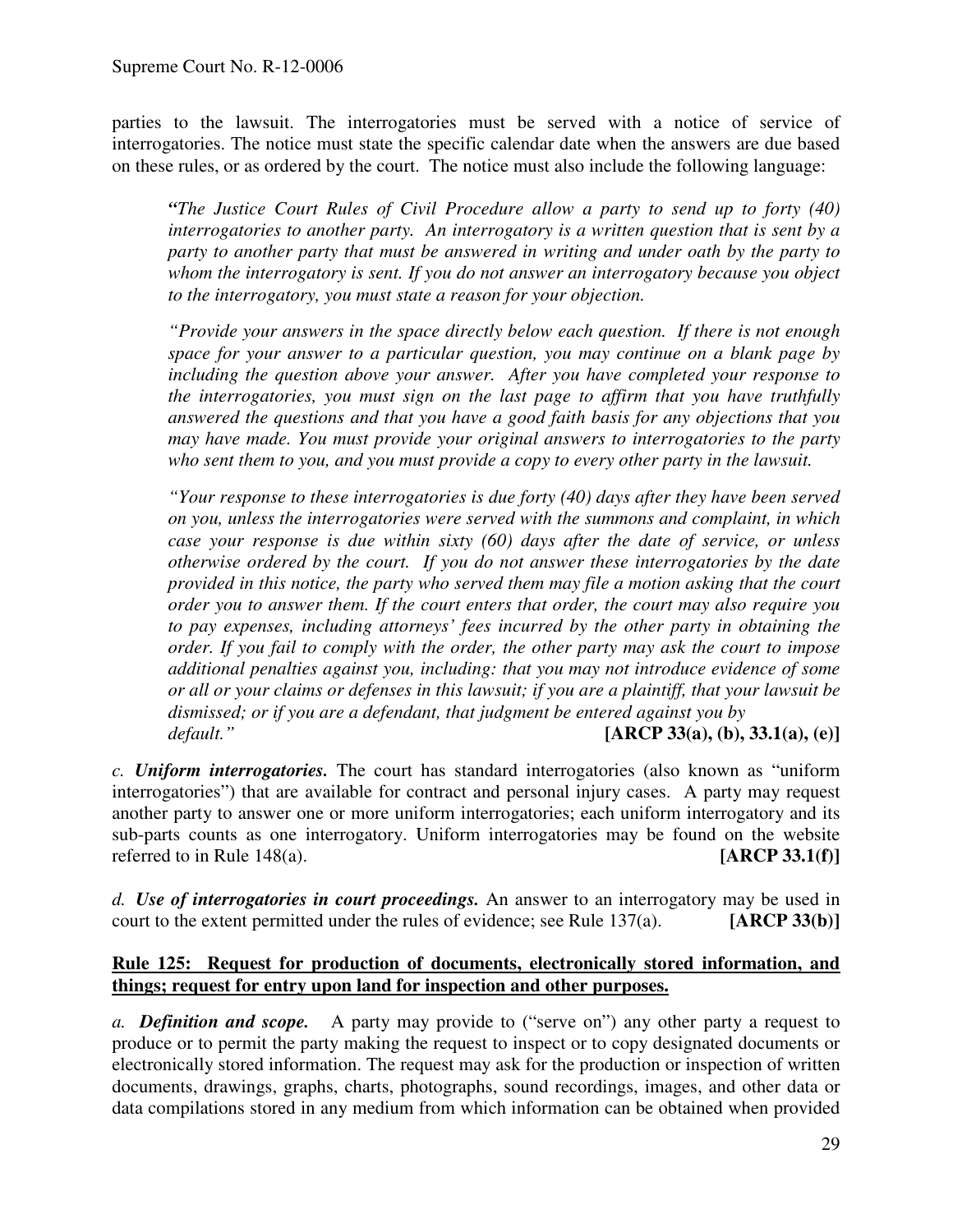in a reasonably usable format. A request under this rule may also ask to inspect, test, or sample designated tangible things. Items may be requested under this rule that are within the scope of Rule 122(a) and that are in the possession or control of the party upon whom the request is served.

A party may also request that they be allowed to enter upon designated land or other property in the possession or control of the party upon whom the request is served for the purpose of inspection and measuring, surveying, photographing, testing, or sampling the property or any designated object or operation on the land or property, provided that the request is within the scope of Rule 122(a).

Documents or things made available or produced under this rule may be used in court to the extent permitted under the rules of evidence; see Rule 137(a). **[ARCP 34(a), (b)]**

*b. Notice of request.* A request under this rule may be served with the summons and complaint, or at any time thereafter unless otherwise ordered by the court. A request under this rule must include a notice that provides the specific calendar date that the response is due based on these rules, or as ordered by the court. The notice must be provided to ("served on") (1) the party who is required to respond, and (2) the other parties to the lawsuit. A notice of a request made under this rule must contain the following language:

*"The Justice Court Rules of Civil Procedure allow a party to request from another party up to ten (10) documents or items, or up to ten (10) categories of documents or items. If you do not produce a document or a category of documents or items because you object to a specific request, you must state a reason for your objection. A party may also request to enter on to designated land or other property to inspect it, or to take measurements, photographs, or samples.*

*"A party who produces documents must provide them as they are kept in the usual course of business, or they must organize and label them in response to the requests. Electronic documents or electronic records must be produced in the format that has been requested or in the format that the electronic documents or records are usually kept.*

*"You must provide your original response to requests under this rule to the party who sent them to you, and you must provide a copy to every other party in the lawsuit. Your response to requests made under this rule is due forty (40) days after the requests have been served on you, unless the requests were served with the summons and complaint, in which case your response is due within sixty (60) days after the date of service, or unless otherwise ordered by the court. If you do not comply with the requests that have been made in this notice, the party who served them may file a motion asking that the court order you to comply. If the court enters that order, the court may also require you to pay expenses, including reasonable attorneys' fees, incurred by the other party in obtaining the order. If you fail to comply with the order, the other party may ask the court to impose additional penalties against you, including: that you may not introduce evidence* of some or all or your claims or defenses in this lawsuit; if you are a plaintiff, that your *lawsuit be dismissed; or if you are a defendant, that judgment be entered against you by default."* **[ARCP 34(a), (b)]**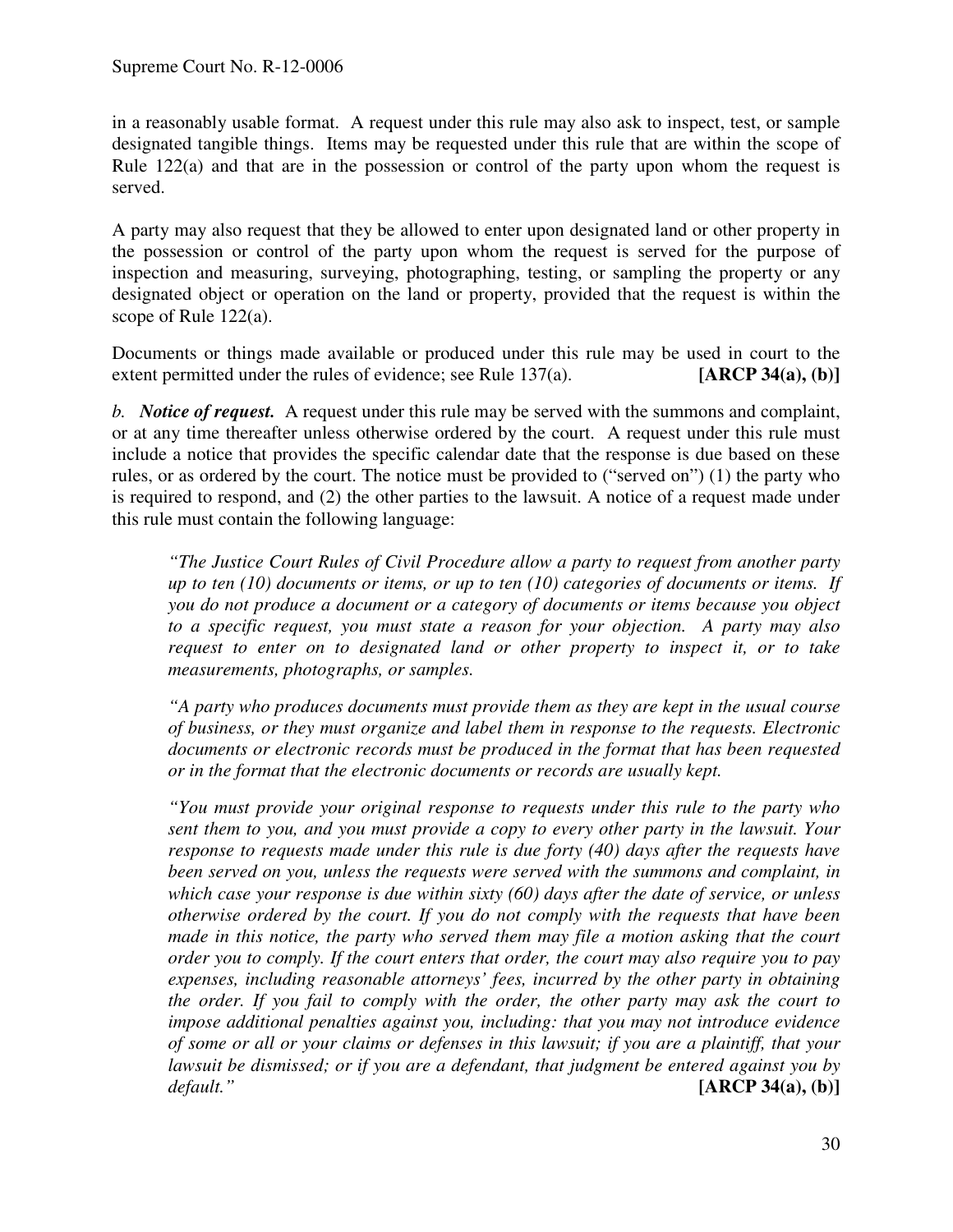#### **Rule 126: Request for admissions.**

*a. Definition; time; scope.* A party may provide to ("serve on") any other party written requests to admit the truth of specific facts in the lawsuit. Requests under this rule may be served with the summons and complaint, or at any time thereafter unless otherwise ordered by the court. A request for admissions may concern any matter permitted under Rule 122(a). A request for admissions is not necessarily objectionable because it asks for an opinion, or because it presents a contention that relates to a fact, or that involves the application of law to facts, but a response to such a request need not be provided until discovery has been completed. **[ARCP 36(a)]**

*b. Notice of requests.* Following each request there must be a space that is large enough for the party to whom it is sent to state whether the request is admitted or denied, or to provide an objection. Requests for admissions must include a notice that provides the specific calendar date that the responses are due based on these rules. The notice must be provided to ("served on") (1) the party who is required to respond, and (2) the other parties to the lawsuit. The notice must also include the following language:

*"The Justice Court Rules of Civil Procedure allow a party to send up to twenty-five (25) requests for admissions to another party. Each request must contain only one fact or one contention to admit or deny. A request may inquire about whether a document is genuine or accurate. You must admit or deny each of these requests, unless you object to a request, in which case you must state a reason for your objection. You may not object on the basis that you do not have knowledge or information concerning the request unless you have first made a reasonable inquiry to obtain knowledge or information.*

*"You must provide your original response to requests under this rule to the party who sent them to you, and you must provide a copy to every other party in the lawsuit. Responses to requests for admissions are due forty (40) days from the date they are served, unless the requests were served with the summons and complaint, in which case your response is due within sixty (60) days after the date of service, or as ordered by the court.*

*"If you do not respond to these requests for admissions by the date provided in this notice, your failure to respond may be considered as an admission of the requests."*

**[ARCP 36(a)–(c)]**

*c. Effect of admission; second notice.* If a party has not responded to requests for admissions by the date specified in a notice under section (b) of this rule, then the party making the requests must serve a second notice on the party to whom the requests were made in substantially the following form:

*"[Case Caption][Notice]*

*"To: \_\_\_\_\_\_\_\_:*

*"Do not ignore this notice.*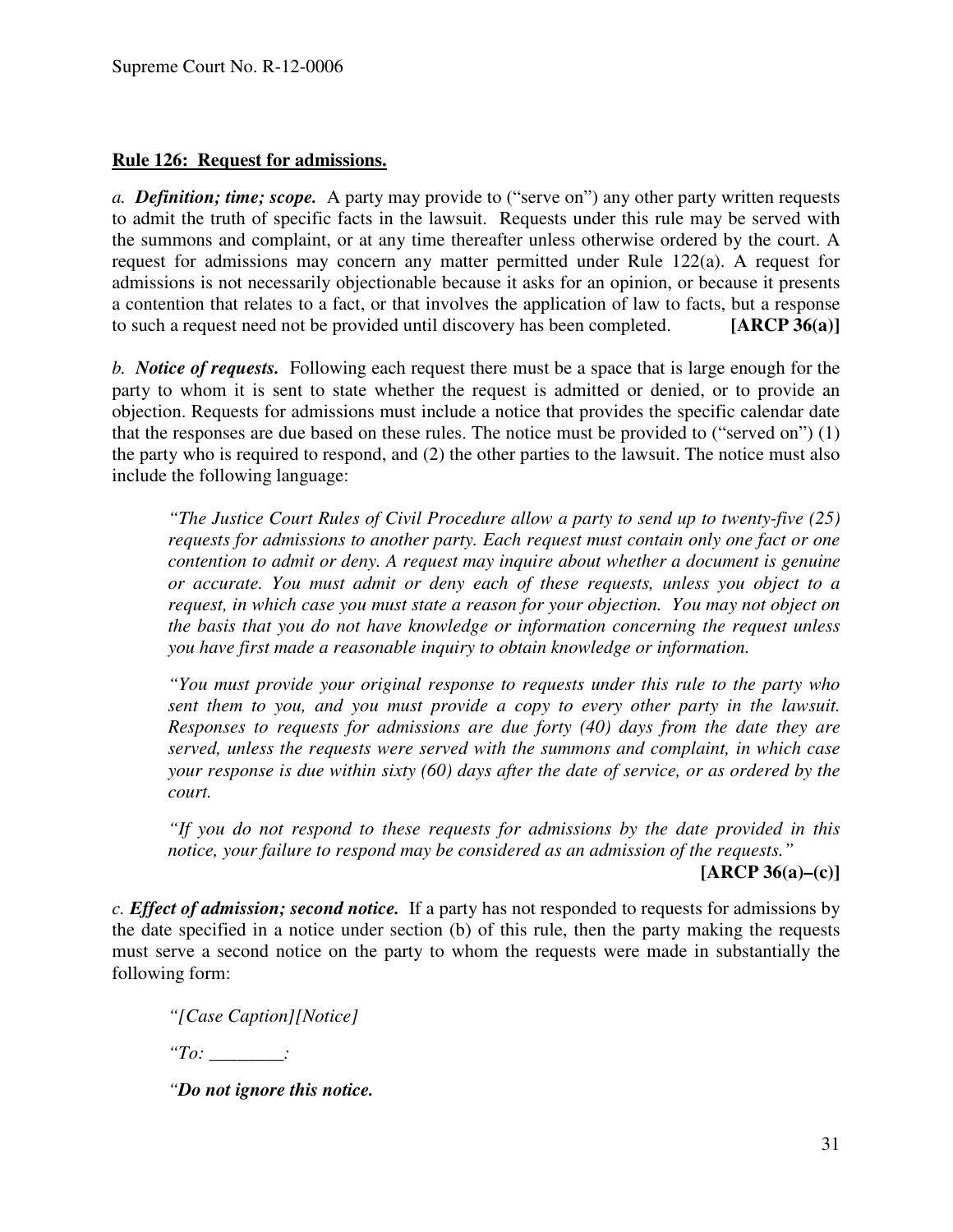*"You were served with requests for admissions on \_\_\_\_\_\_ [insert date.] The rules of procedure required you to respond to these requests no later than \_\_\_\_\_\_\_\_\_\_ [insert date.] You have failed to respond to some or all of the requests.*

*"The rules will still allow you to respond to the requests for admissions by \_\_\_\_\_\_\_\_ [insert date that is fifteen (15) days after the date of this notice]. Each request that you do not respond to by that date will be admitted and taken as true in this lawsuit.*

*"Date and signature: \_\_\_\_\_\_\_\_\_\_\_\_\_\_\_*

*"[Notation of service under Rule 120(e)]"*

Any matter admitted under this rule is conclusively established in the pending lawsuit unless the court permits an admission to be withdrawn or amended. The court may permit an admission to be withdrawn or amended only when it serves the interests of justice and when it furthers a decision of the lawsuit on its merits. **[ARCP 36(c)]**

*d. Penalty for groundless denial.* If a party fails to admit the genuineness of a document or the truthfulness of a matter as provided in a request under this rule, and the requesting party thereafter proves at a hearing or at trial that a document is genuine or that a matter is true, the court may consider whether there was any reasonable basis for the denial, and if there is none, the court may impose a penalty under Rule 127(d) against the party who denied the request.

**[ARCP 37(e)]**

#### **Rule 127: Discovery violations.**

*a. General rule.* A party may file a motion with the court requesting a court order that requires another party or a person to disclose information or to provide discovery responses in the following situations:

*(1)* If a party fails to disclose information that is required under Rule 121; to appear at a deposition under Rule 123; to answer a question at a deposition, or to designate a knowledgeable representative under Rule 123(c); to answer an interrogatory under Rule 124; to respond to a request for production or to permit entry upon property under Rule 125; or to appear for a medical examination under Rule 122(f)(6).

*(2)* If a person who is not a party fails to obey a subpoena that requires the non-party to appear as a witness at a deposition under Rule 123, or to answer a question at a deposition, or to designate a knowledgeable representative under Rule 123(c).

A failure to disclose, appear, answer, designate, or respond includes evasive or incomplete disclosures, appearances, answers, designations, or responses.

If a party or person fails to comply with an order that requires disclosure of information or providing discovery responses, upon motion the court may impose against that party or person a penalty specified in Rule 127(d). The court may also assess an appropriate penalty against any party or attorney who has engaged in unreasonable, groundless, abusive or obstructionist conduct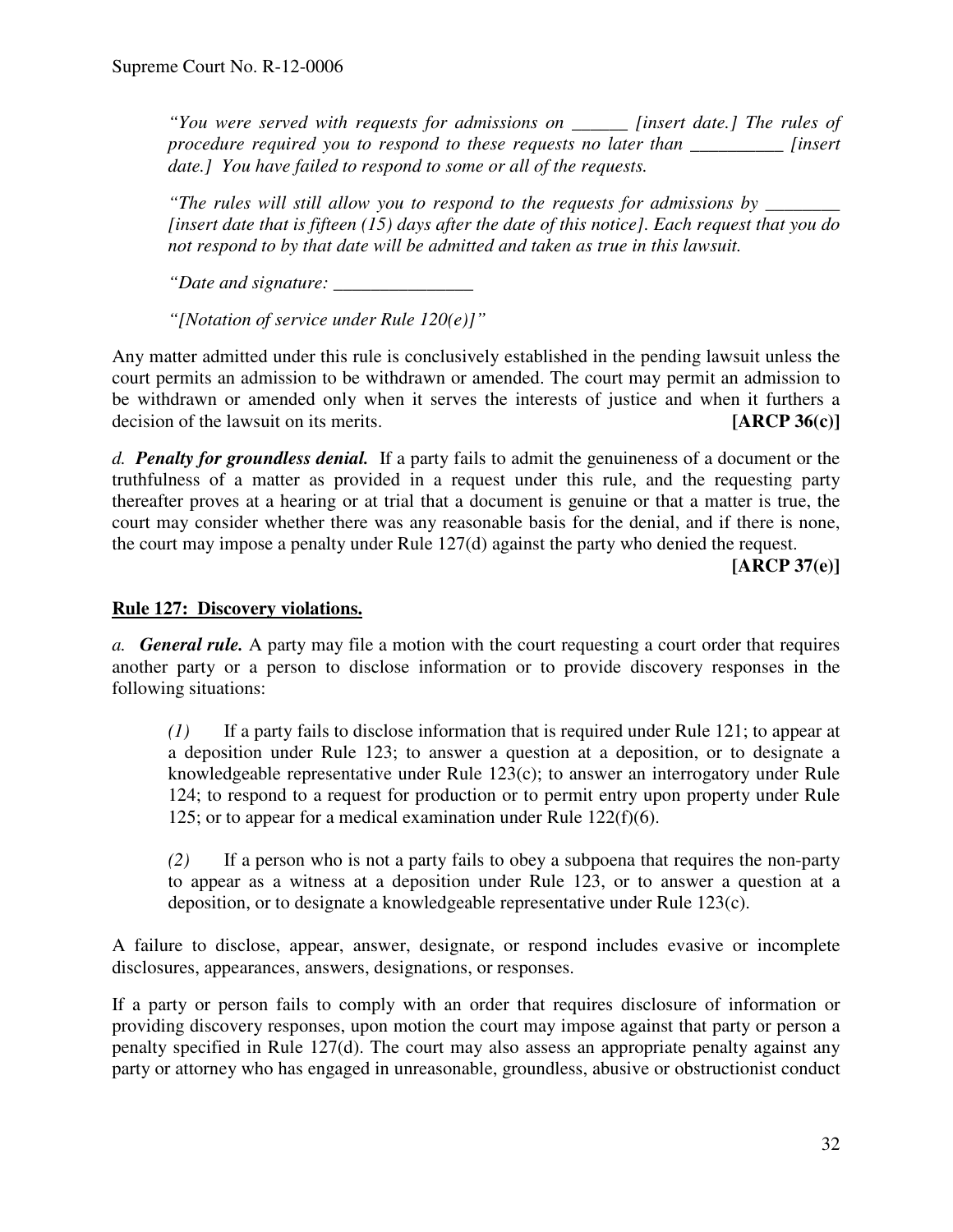during a deposition, as provided in Rule  $123(d)$ ; or against a party or attorney who has denied requests for admissions without a reasonable basis, as provided by Rule 126(d).

**[ARCP 37(a), (b)]**

*b. Discovery motion filed by an attorney.* An attorney who files a motion under this rule against a party must certify in the motion that he or she has been unable to satisfactorily resolve the matter after a good faith attempt to personally consult with the opposing party.

**[ARCP 26(g), 37(a)]**

*c. Failure to provide electronically stored information.* Absent exceptional circumstances, a court may not impose sanctions under this rule on a party or a person for failing to provide electronically stored information that has been lost as a result of the routine, good-faith operation of an electronic information system. **[ARCP 37(g)]**

*d. Penalties.* The penalties that a court may impose include ordering that certain witnesses or exhibits may not be used at trial; that a particular fact is deemed established; that a pleading or a claim or defense in a pleading be stricken; or that the party be assessed the reasonable attorneys' fees, costs, and expenses of a party who was harmed by inaccurate, untimely, or lack of disclosure or discovery. The court may also impose any other reasonable civil penalty, including a monetary penalty, which is appropriate under the circumstances. **[ARCP 37(a), (b)]**

# **Part VII: Motions.**

## **Rule 128: Motions.**

*a. Defined.* A motion is a request made by a party (the "moving party") that the judge take certain action or enter a particular order. **[ARCP 7.1(a)]**

*b. Application of this rule.* This rule applies to motions made under these rules, including but not limited to: motions under Rule 116 (a motion in response to a complaint), Rule 119 (a motion to amend or to supplement a pleading), Rule 127 (a motion concerning a discovery violation), Rule 128(g) (a motion for judgment on the pleadings), Rule 138 (a motion for new trial), and Rule 141 (a motion for relief from a judgment or an order). This rule also applies to motions that may not be provided for in these rules. This rule does not apply to motions that are made in open court during a conference, hearing, or trial, or to motions brought under Rule 129 (a motion for summary judgment).

*c. Form of a motion; service; required notice.* A motion must be in writing and must comply with the format required by Rule 108. The original motion must be filed with the court and served on all other parties as provided in Rule 120. The moving party must include the following notice at the beginning of the motion:

*"You have a right to file a written response to this motion within ten (10) days from the date this motion was served. Your response must be filed with the court, and copies of your response must be served on the other parties as provided by Rule 120 of the Justice Court Rules of Civil Procedure. The court may treat your failure to respond to a motion as your consent that the motion be granted."* **[ARCP 7.1(a)]**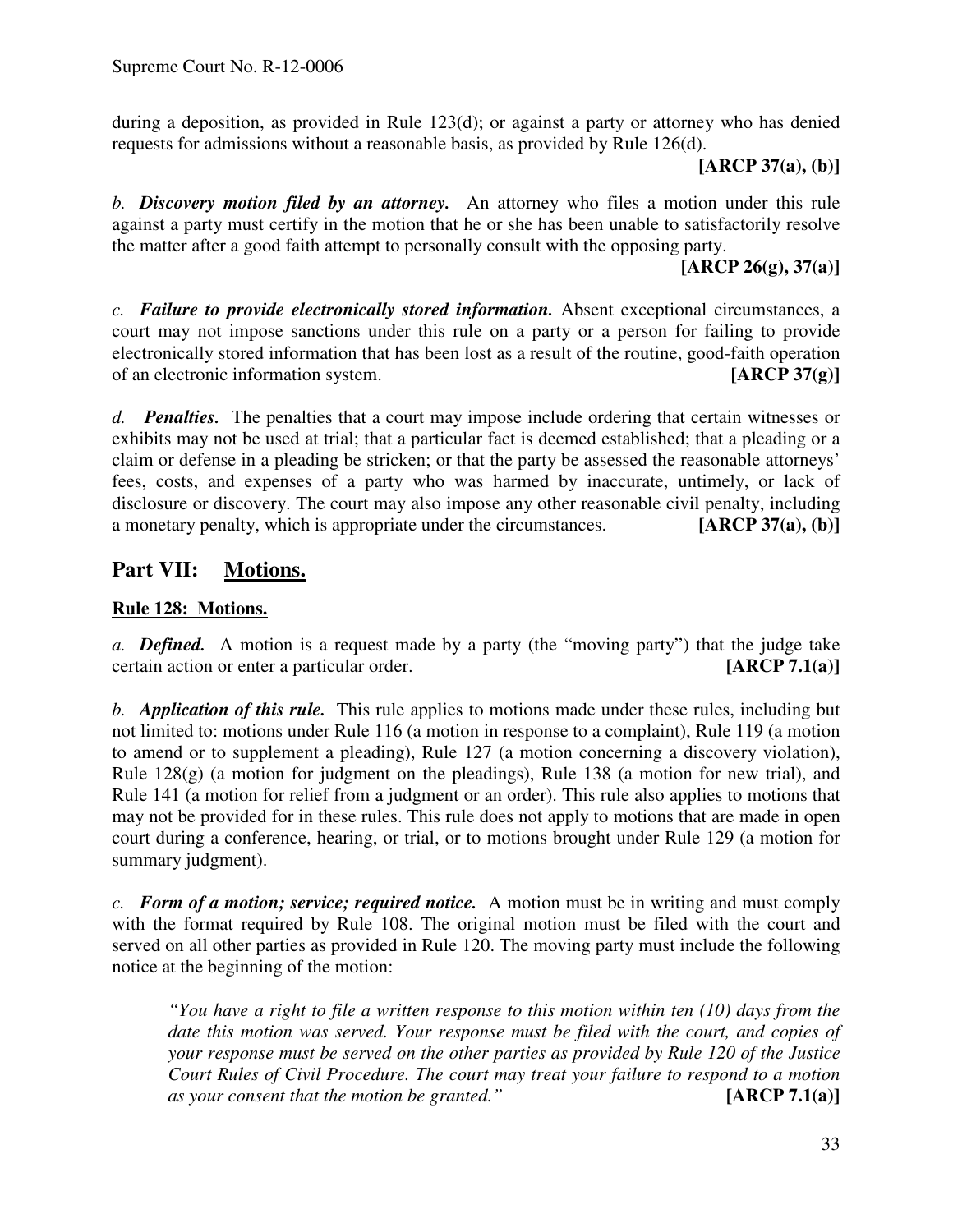*d. Content of a motion.* A motion must state the specific action that the moving party is requesting the court to take, or the specific order that the moving party is requesting the court to enter. A motion must include the facts and reasons that support the request. A motion that is made pursuant to one of these rules must identify that rule. A motion must identify any statute, case, or other rules or legal authority that supports the request made by the moving party.

**[ARCP 7.1(a)]**

*e. Proceedings on a motion.* Any party opposing a motion has ten (10) days after the motion is served to file a response to the motion with the court. The time to respond to a motion remains in effect even if the court has set a pretrial conference. The court may treat a party's failure to respond to a motion as the party's consent that the motion be granted. Within five (5) days after a response is filed, the moving party may file with the court a reply to the response, but a reply is not required. A response and a reply, if any, must be provided to ("served on") the other parties as required by Rule 120. **[ARCP 7.1(a)]**

*f. Hearing on a motion.* The court may rule on motions brought under this rule with or without a hearing. The court will provide the parties with at least five (5) days notice if a hearing is set on a motion. The court may treat a moving party's failure to attend a hearing on a motion as consent by that party that the motion be denied; and it may treat a responding party's failure to attend a hearing as consent that the motion be granted. **[ARCP 7.1(b)–(d)**]

*g. Motion for judgment on the pleadings.* After the pleadings have been filed, any party may file a motion for judgment on the pleadings. The motion will be granted if, for purposes of the motion only, all of the allegations in the opposing party's pleadings are considered to be true, and the party who filed the motion would be entitled to judgment on the pleadings in their favor as a matter of law. If matters outside the pleadings are presented to the court, the court will treat the motion as a motion for summary judgment under Rule 129. **[ARCP 12(c)]**

## **Rule 129: Motion for summary judgment.**

*a. Parties who may file a motion for summary judgment.* Any party who has filed a claim, counterclaim, cross-claim, or third-party complaint, or any party against whom such a claim has been made, may file a motion requesting the court to enter judgment in the party's favor without a trial. **[ARCP 56(a), (b)]**

*b. Time for filing a summary judgment motion, response, and reply.* A party may file a motion for summary judgment no sooner than the date that the answer is filed or is due, and no later than ninety (90) days before the date set for trial. A party's response to the motion must be filed within thirty (30) days after the motion has been served. The moving party may file a reply to the response within fifteen (15) days after the response is served, but a reply is not required.

**[ARCP 56(c)]**

*c. Content of a summary judgment motion or a response; required notice.* A summary judgment motion must include: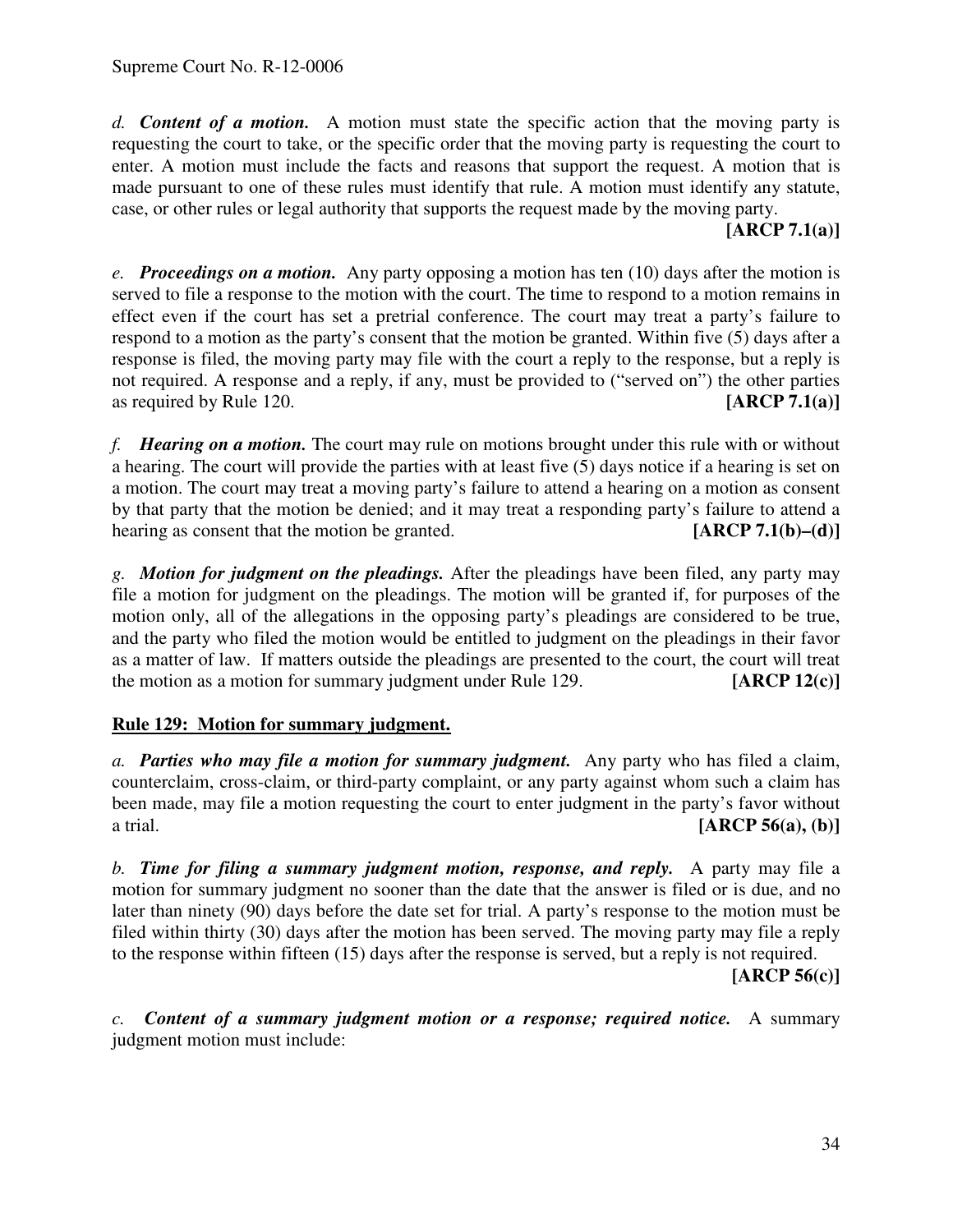*(1)* A statement of facts, with each of the facts stated separately in numbered paragraphs or numbered sentences. A statement of facts must be supported by affidavits, exhibits, or other material that establishes each fact by admissible evidence.

*(2)* A memorandum of law that summarizes the issues, provides legal authority in support of the motion, and describes why the judge should grant the motion.

A party who files a motion for summary judgment must include the following notice at the beginning of the motion:

*"This motion asks the judge to rule against you without holding a trial. You have a right to file a written response to this motion. Your response must be filed within thirty (30) days from the date this motion was served. Your response to the motion must include:*

*"(1) A statement of facts, with each of the facts stated separately in numbered paragraphs or numbered sentences. A statement of facts must be supported by affidavits, exhibits, or other material that establishes each fact by admissible evidence. It is not enough for you to simply deny facts. You must present evidence that shows a genuine dispute of the facts.*

*"(2) A memorandum of law that summarizes the issues, provides legal authority in support of your position, and describes why the judge should deny the motion."*

Notwithstanding Rule 128(e), the failure to file a response by a party who does not have the burden of proof on a claim or defense is not a sufficient basis for granting a summary judgment motion. **[ARCP 56(c), (e)]**

*d. Summary judgment proceedings.* The judge may rule on a motion for summary judgment with or without a hearing. The court will set a time for hearing if a party makes a timely request for a hearing; however, the court does not need to set a hearing if the judge determines that the motion should be denied, or if the motion is uncontested. The court may also set a hearing even if no party requests one. The judge may grant a summary judgment motion if the record before the court shows that there is no genuine issue as to a material fact, and that the moving party is entitled to judgment as a matter of law. The judge may grant the motion completely or partially. If the motion is partially granted, the judge will advise the parties of the issues that remain undecided, and it will set those issues for trial. The judge may grant a summary judgment motion on the issue of liability only if there is a genuine issue regarding the amount of damages.

### **[ARCP 56(c), (d)]**

*e. Affidavits.* Affidavits must meet the requirements of Rule 109(d). Affidavits in support of or opposing a summary judgment motion must be based on personal knowledge and must contain only facts that would be admissible as evidence at trial under the Arizona Rules of Evidence. If a party opposing a summary judgment motion cannot obtain affidavits or exhibits within the time allowed for filing a response to the motion, the opposing party may ask the court for more time to respond by stating the reasons why additional time is required. The judge may impose a penalty on a party who submits an affidavit in bad faith, or who files an affidavit only to delay the lawsuit. **[ARCP 56(e)–(g)]**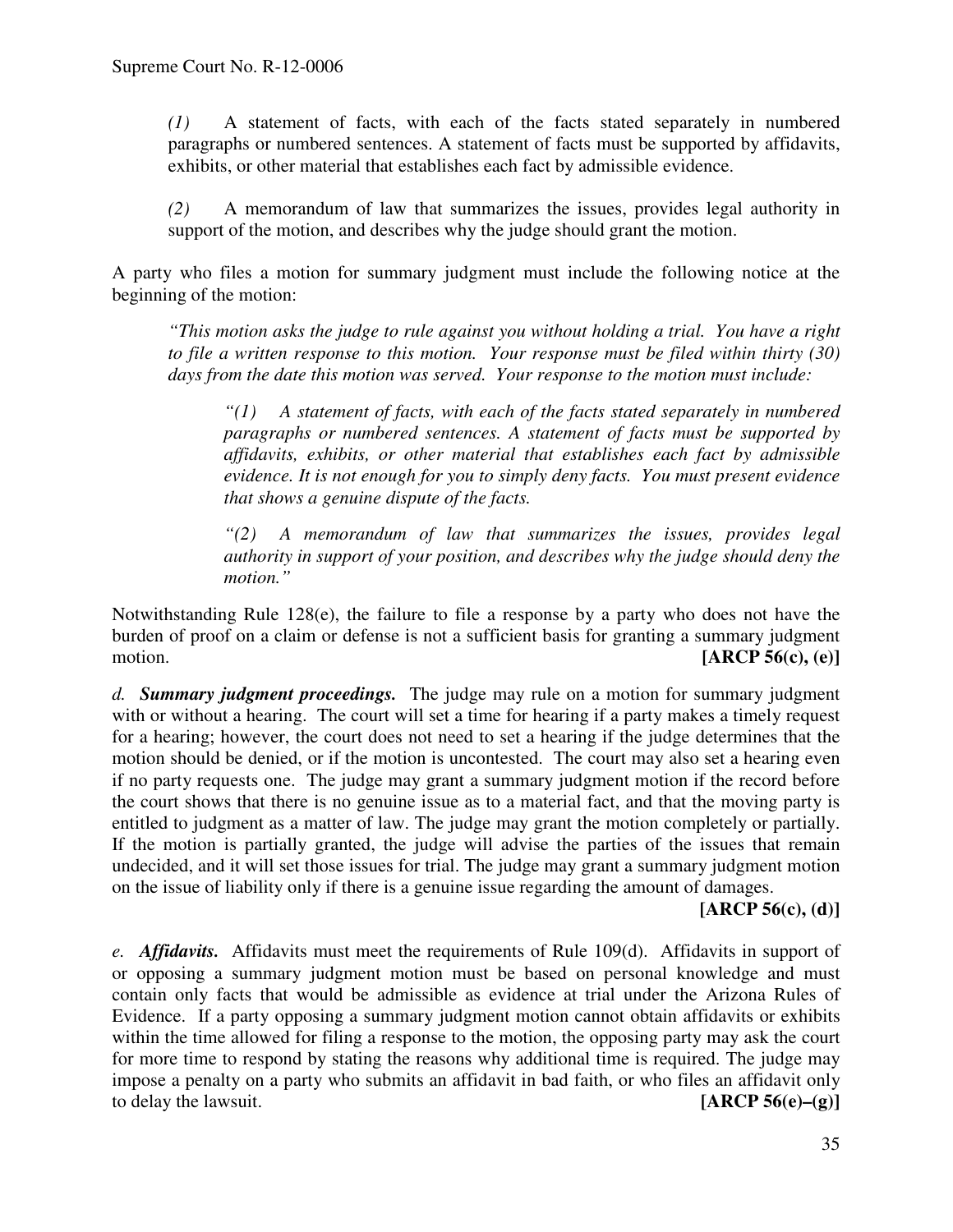# **Part VIII: Mediation conference and pretrial conference.**

## **Rule 130: Mediation conference.**

*a. Purpose and definitions.* Each precinct individually or in cooperation with the presiding judge or justice of the peace for the county may establish a program through which a neutral, trained individual (a "mediator"), with the authorization of the court, can confer with the parties to assist them in attempting to reach a voluntary settlement of their lawsuit. This process is called "mediation*.*" The provisions of this rule apply to those justice courts that have established such a program. **[ARCP 16(g)**]

*b. Notice of a mediation conference*. Within a reasonable time after a response to a complaint has been filed, the court or the mediator will give the parties written notice of a date, time, and place for a mediation conference. The date and time of the mediation conference may be rescheduled by the court or by the mediator for a good reason.

*c. Appearance at the mediation conference; providing documents.* Every party must participate in the mediation conference in good faith. A party may appear and participate in person, or a party may participate by telephone with the prior approval of the court. Each party at a mediation conference must have lawful authority to settle the lawsuit, or must have a representative available who has the lawful authority to settle the lawsuit. At or before the conference, a party must provide to an opposing party any documents that are relevant to settling the lawsuit.

*d. Settlement agreement.* The parties and the mediator will discuss a settlement of the lawsuit at the conference. Statements made by a party at the conference, or a party's conduct, including offers of payment or willingness to accept an offer, are inadmissible to establish a claim or defense unless otherwise allowed by law. If a settlement is reached, the mediator will put the terms of the settlement in writing, and will have the parties sign the agreement as an enforceable contract. If a party has appeared by telephone, the mediator will mail the agreement to the party for signature, and the party must promptly sign and return the agreement to the mediator; or with the consent of a party, a mediator may sign the agreement on behalf of that party.

*e. Notice to the court.* The mediator will notify the court whether the mediation conference resulted in a settlement agreement. If an agreement was reached, the court will vacate any pending court dates. If an agreement was not reached, the mediator will advise the court, and the court will set the lawsuit for a pretrial conference or a trial. If a settlement was not reached because a party failed to participate in good faith, the mediator will inform the court of the manner in which the party failed to show good faith; and the court may order an appropriate penalty provided under Rule 127(d) against that party. Not appearing at a mediation conference without a good reason is a failure to participate in good faith.

*f. Court action after settlement at a mediation conference.* If the court was notified by the mediator that a lawsuit was settled, the court may dismiss the lawsuit, with notice to the parties, thirty (30) days after the date of the mediation conference. If during that thirty (30) day period a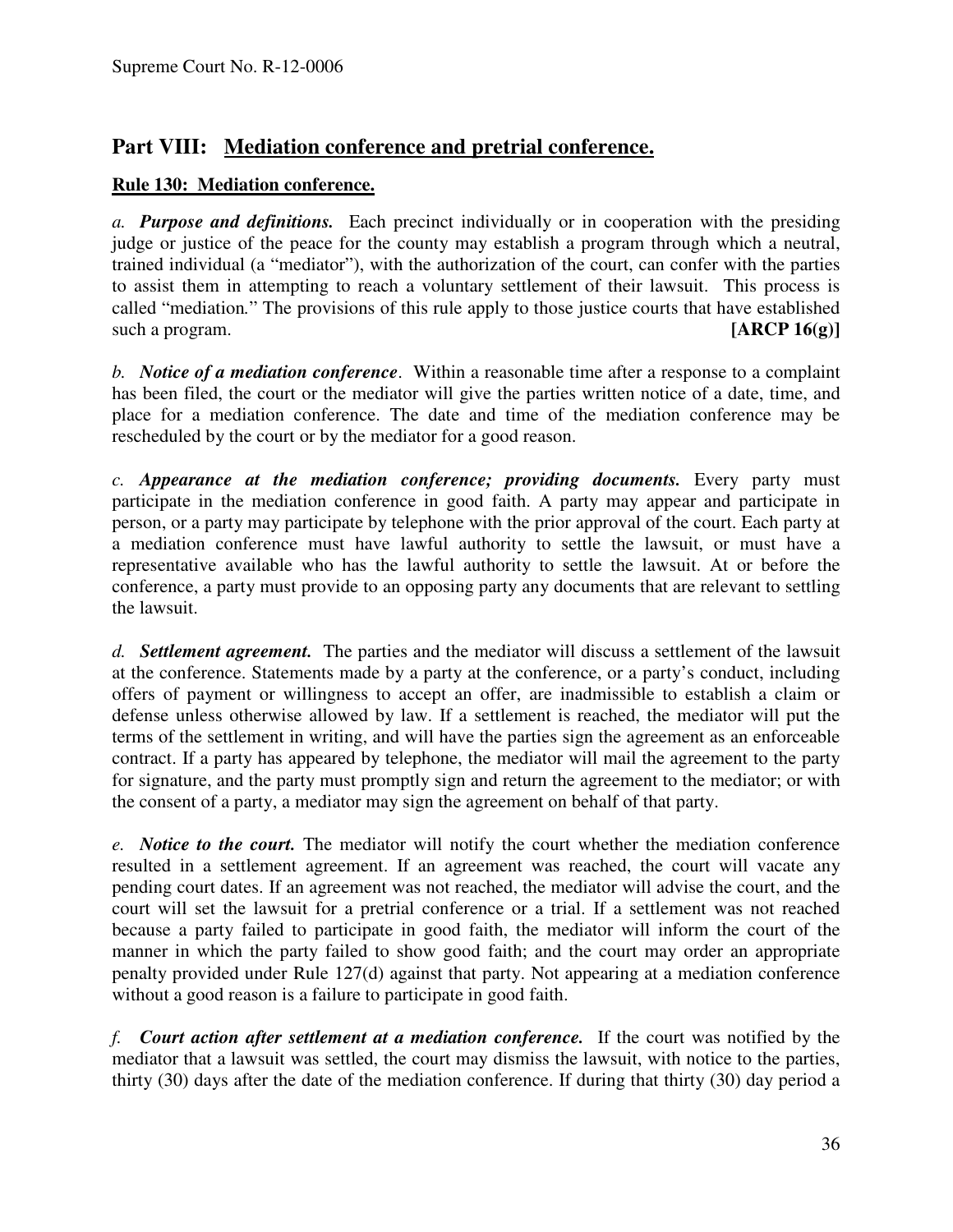party notifies the court that the terms of the settlement agreement have not been fulfilled, the court may set the lawsuit for a pretrial conference or a trial.

# **Rule 131: Pretrial conference; settlement conference.**

*a. Scheduling a pretrial conference; required appearance; penalties.* The court may set a pretrial conference at any time after the parties have had an adequate opportunity to exchange disclosure statements.

The parties must attend a pretrial conference in person, unless the court for a good reason allows a party to appear by telephone. The court may impose a penalty provided under Rule 127(d) against a party for a failure to appear at the pretrial conference or for other violations of this rule.

The court may rule on a pending motion before the pretrial conference, and the court will vacate the pretrial conference if the result of the court's ruling on the motion is either a judgment or a dismissal. Otherwise, a pending motion will not vacate a pretrial conference. **[ARCP 16(a), (f)]**

*b. Purpose of a pretrial conference.* At a pretrial conference, the parties and the court may discuss (1) the status of the lawsuit, including whether the parties served disclosure statements; (2) whether there is any further possibility of settlement; (3) whether the parties are engaging or intend to engage in the use of discovery under Rules 123 through 126; and (4) a date for trial. If discovery is complete or nearly complete, the parties should be prepared to advise the court if they intend to file any motions; the number of witnesses they will call at trial; and how much time they will need for presenting their case at trial. In addition to setting a lawsuit for trial, the court may enter orders at the pretrial conference that will promote an efficient resolution of the lawsuit, including matters concerning electronically stored information and limitations on discovery. **[ARCP 16(b)]**

*c. Settlement conference with the trial judge.* A judge who will hear the lawsuit may conduct a settlement conference, but if appropriate, the judge must advise the parties that during a settlement conference, the judge may meet with the parties separately, or the judge may receive information from a party that would not be admissible at a subsequent trial. If the parties then agree, the judge may proceed to conduct the settlement conference. **[ARCP 16.1]**

*d. Good faith settlement hearing.* In a case where it is alleged that two or more parties are joint tortfeasors, a judge upon motion of a party must determine whether a settlement was entered into in good faith. The motion must advise the judge of the terms of the settlement, and set forth the reasons why the settlement is or is not entered into in good faith. A party may respond to the motion within the time provided by Rule 128. The judge may conduct an evidentiary hearing on the motion. **[ARCP 16.2]**

# **Part IX: Trial.**

# **Rule 132: Pre-trial matters.**

*a. Preparation of a pretrial statement.* When the court sets a trial date, or at any time thereafter, the court may order that the parties jointly or individually prepare and file a pretrial statement by a specified date before the trial. The pretrial statement must include a summary of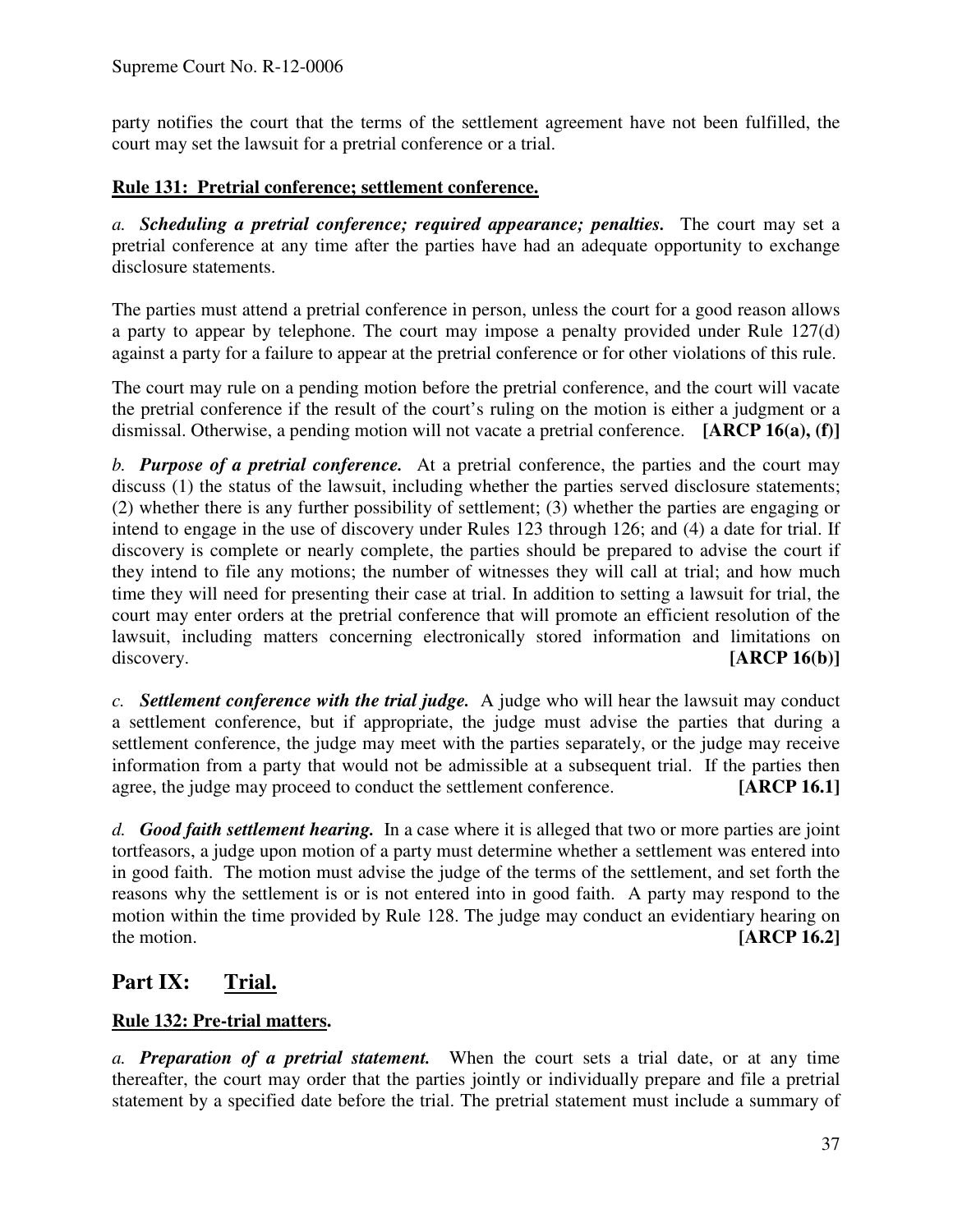facts that are not in dispute; a statement of the factual and legal issues to be determined at trial; a list of each party's witnesses; if deposition testimony is going to be presented, a list of deposition page and line reference numbers that will be offered at trial; a list of each party's exhibits, and the basis of any party's objection to an exhibit. The court may impose any penalty permitted under Rule 127(d) for a violation of these requirements. **[ARCP 16(d)]** 

*b. Motion to postpone a trial date.* After a trial date has been scheduled, the court may grant a motion to postpone the trial only if there are good reasons, or if the parties agree to a postponement. The mere filing of a motion or an agreement to postpone a trial does not vacate the trial date. The failure of a plaintiff to appear at the time set for trial may result in dismissal of the lawsuit, and the failure of a defendant to appear at the time set for trial may result in a judgment for the plaintiff. **[ARCP 38.1(i)]**

*c. Pretrial motions regarding the admissibility of evidence.* No later than forty (40) days before trial, the parties must discuss the admissibility of evidence. If the parties cannot agree on the admissibility of particular evidence at a trial, a party may file a written motion at least thirty (30) days before trial regarding admission or exclusion of that evidence. A party may file a response to a pretrial motion regarding evidence within ten (10) days after the motion has been served, but the moving party may not file a reply. The judge will rule on pretrial motions concerning evidence that are submitted in accordance with this rule before the start of the trial, unless the judge determines the issue of admissibility is better considered at trial. The failure to file a motion in compliance with this rule is not a waiver of the right to object to evidence at trial. **[ARCP 7.2]**

## **Rule 133: Getting a trial date; trial by jury or to a judge; change of precinct or judge; disability of a judge during trial; verdict or decision.**

*a. Setting a lawsuit for trial.* The court may set a date for trial once an answer has been filed, or a party may request the court to set a trial date after the parties have had an adequate opportunity to serve disclosure statements. Unless the parties agree or the court has good reasons, a trial may not be set to begin less than one hundred twenty (120) days after an answer was filed. **[ARCP** 38.1]

*b. Trial by jury or to a judge.* A party may demand a trial by jury of any issue for which a right to a jury trial exists. The trial of the issues so demanded will be by a jury, unless all of the parties agree to a trial by a judge without a jury; or unless the court finds that there is not a right to a trial by jury as to some or all of the issues. A demand for a jury trial must be made before the start of trial. If a demand for trial by jury has not been timely made, the trial will be before the judge without a jury; but even if no party has demanded a jury, the court may order a trial by jury of any or all of the issues. **[ARCP 39(a), (j); see A.R.S. § 22-220]**

*c. Change of precinct ("change of venue").* Even though a plaintiff does not file a lawsuit in the correct precinct, the judge in that precinct may still hear the lawsuit unless the defendant, within the time allowed for filing an answer, files a request to transfer the venue of the lawsuit to the correct precinct. The request must include an affidavit by the defendant or by the defendant's attorney stating the precinct where defendant resides or does business, and any other reasons that the lawsuit is not in the correct precinct. The judge may grant the request and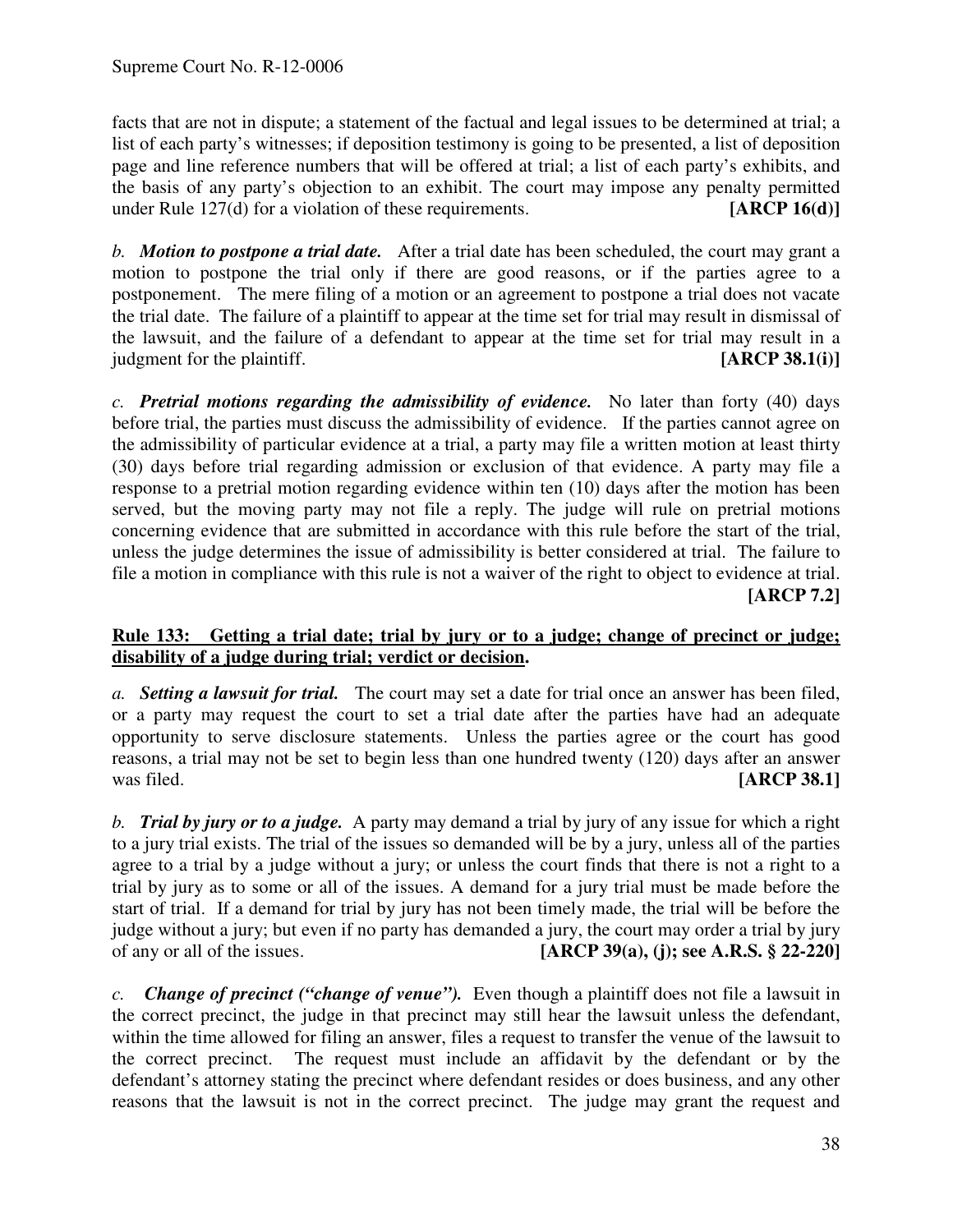transfer the lawsuit to the correct precinct for further proceedings unless the plaintiff disputes the request within the time allowed by Rule 128(e), in which case the judge may hold a hearing on the request. Alternatively, if all parties in a lawsuit agree to change the venue as provided by Arizona Revised Statutes § 22-204(B), they may file a written agreement in the precinct where the lawsuit is pending specifying the precinct to which venue will be changed. If a party believes that the party will not have a fair and impartial trial in the precinct where the lawsuit was filed, then the party must proceed as provided in Arizona Revised Statutes § 22-204(A). [**see A.R.S. §§ 12-404, 22-204]**

*d. Change of judge.* For purposes of this section, a lawsuit has only two sides. A party or a side, if there is more than one plaintiff or one defendant in a lawsuit, may request a change of judge as a matter of right. The party or side must file a notice of change of judge as a matter of right in the precinct where the lawsuit is pending and provide a copy of the notice to the other parties as required by Rule 120. The notice must state that the party or side has not previously requested a change of judge in this lawsuit, that the party or side has not waived the party's right to a change of judge, and that the notice is timely. A notice is not timely if it is filed less than sixty (60) days before the trial date, or if it is filed more than ten (10) days after the court provided the parties with notice of the assignment of a new judge for trial. A party waives a right to a change of judge if the judge has conducted a conference in the lawsuit, if the judge has ruled on any contested motion or issue, or if the trial has started. When a proper and timely notice of change of judge as a matter of right is filed, the court must transfer the lawsuit to a new judge within the county for further proceedings. If a party believes that the party will not have a fair and impartial trial before a justice of the peace, then the party must proceed as provided in Arizona Revised Statutes § 22-204(A). **[ARCP 42(f); see A.R.S. § 22-204]**

*e. Disability of a judge.* If a judge who starts a trial or a hearing becomes unable to proceed, the trial or hearing may continue with another judge who has certified that he or she is familiar with the record of proceedings, and that the matter may be completed without prejudice to the parties. At the request of a party or at the successor judge's initiative, a witness whose testimony is material and disputed and who is available to testify without undue burden may be recalled.

### **[ARCP 63]**

*f. Verdict or decision.* Judgment will be entered on the jury's verdict or the decision of the judge sitting without a jury as provided by law. **[see A.R.S. § 22-241]**

## **Rule 134: Trials.**

*a. Trial procedures.* The court may impose reasonable time limits for a trial or for any portion of a trial. The order of proceedings in a trial by jury, so far as applicable, also governs a trial to a judge without a jury. A jury will be summoned, and a trial to a jury will proceed, as provided by Title 22, Chapter 2 of the Arizona Revised Statutes, and as provided by this rule. The order of trial is as follows:

*(1)* Potential jurors are summoned to the court and are given an oath to truthfully answer questions about their qualifications to serve as trial jurors. The judge, and the parties as the judge may allow, then ask questions to prospective jurors concerning their qualifications and fitness to serve as jurors. Potential jurors may be challenged for cause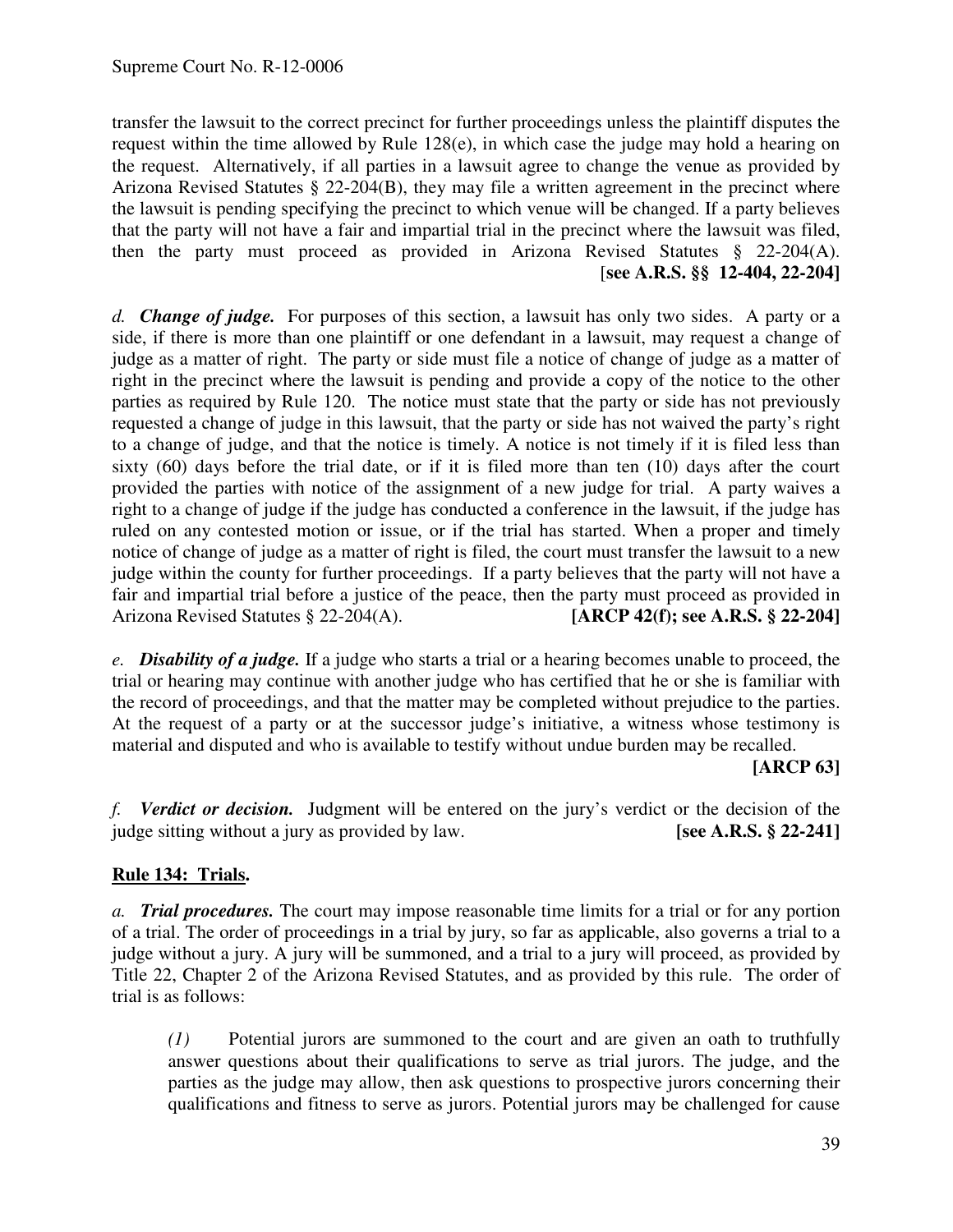during the course of questioning. Upon request, the judge may allow the parties to make brief opening statements to the prospective jurors before the questioning process. After the questioning process, each side may exercise four peremptory challenges, or some other reasonable number of peremptory challenges as the court directs, of potential jurors. The jurors then selected to hear the case are sworn, and the judge gives the jury preliminary instructions concerning the jury's duties, its conduct, the order of proceeding, and elementary legal principles that govern the trial. The judge will instruct the jurors that each of them may take handwritten notes during the trial, which the jurors can take to the jury room, and the court will provide jurors with note-taking materials.

*(2)* The plaintiff or plaintiff's counsel may make an opening statement. Opening statements of every party must be brief and must be limited to facts that the party expects the evidence will establish.

*(3)* The defendant or defendant's counsel may make an opening statement, or may defer making an opening statement until the close of plaintiff's evidence.

*(4)* Other parties, if any, may make opening statements in the order directed by the judge.

- *(5)* The plaintiff will introduce evidence.
- *(6)* The defendant will introduce evidence.
- *(7)* Other parties, if any, may introduce evidence in the order directed by the judge.
- *(8)* The plaintiff may then introduce evidence in rebuttal.

*(9)* Before a time set by the judge, a party may request that the judge give certain instructions to the jury. The judge will determine the final instructions after consultation with the parties, and the judge will then give the jury its concluding instructions of law. The instructions will be available in writing for the jury during its deliberations.

*(10)* Each party, in the order set forth above, may provide a summation to the jury. The party having the burden of proof on the case as a whole is entitled to provide a rebuttal.

*(11)* The jury will retire with trial exhibits and the jurors' notes to a private and convenient place for its deliberations in the charge of a proper officer of the court, who will not allow any communication to be made to them, except to ask if they have agreed upon a verdict, or as ordered by the judge. If the jury wishes to communicate with the judge, it shall make the desire known to the officer orally or in writing, who will then inform the court.

*(12)* A verdict reached by a jury will be announced in open court in the presence of the jurors and the parties, and noted in the court's records, and the jurors may then be discharged. Judgment will be given on the verdict.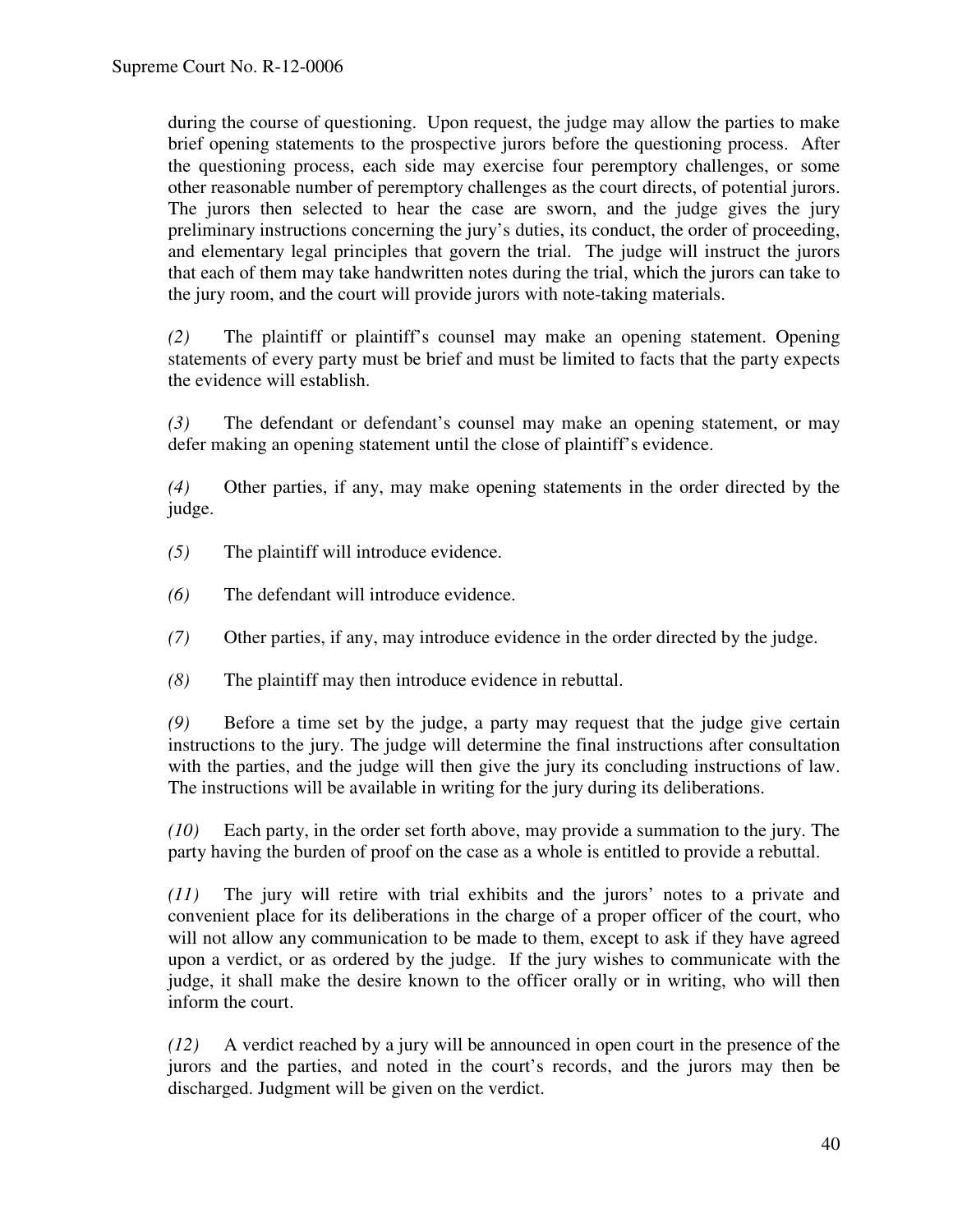*(13)* If it appears after a reasonable time that it is unlikely that the jury will reach a verdict, the jury may be discharged, and the matter may be tried again.

### **[ARCP 16(h), 38, 39, 47, 48, 49, 51]**

*b. Motion for judgment as a matter of law.* Motions for judgment as a matter of law during a jury trial must be made before the jury retires for deliberations. The motion contends that there is no legally sufficient evidence for a reasonable jury to find for a party on a contested issue.

### **[ARCP 50]**

### **Rule 135: Findings in a trial without a jury.**

*a. General rule.* In a trial without a jury, the judge, if requested before trial, must make specific findings concerning the facts and conclusions of law based upon those findings. Findings of fact will not be set aside on appeal unless they are clearly erroneous, and due regard will be given to the opportunity of the trial judge to determine the credibility of a witness. Findings of fact and conclusions of law may be stated orally by the judge and recorded in open court following the close of the evidence, or may be set forth in an order or memorandum that is filed by the judge. A request for findings is not required for purposes of appeal. **[ARCP 52(a)]**

*b. Agreed statement of facts.* The parties to a lawsuit may submit any contested issue to a judge upon an agreed statement of facts that has been signed by the parties and filed with the court. The judge will render conclusions of law based on the agreed statement of facts.

**[ARCP 52(d)]**

### **Rule 136: Consolidated and separate trials.**

*a. Consolidation.* When lawsuits involving a common question of law or fact are pending before the court, the court may order a joint hearing or trial of any or all of the matters at issue in the lawsuits, or it may order all the lawsuits consolidated, and it may make appropriate orders concerning proceedings to avoid unnecessary costs or delay. **[ARCP 42(a)]**

*b. Separate trials.* In furtherance of convenience or to avoid prejudice, or when separate trials will further judicial economy, the court may order a separate trial of any claim, cross-claim, counterclaim, or third-party claim, or of any separate issue or of any number of claims, crossclaims, counterclaims, third-party claims, or issues, always preserving inviolate the right of trial by jury. **[ARCP 42(b)]**

### **Rule 137: Evidence, witnesses, subpoenas, and interpreters.**

*a. Evidence and witnesses.* The Arizona Rules of Evidence will determine the admissibility of a witness's testimony and the admissibility of other evidence. A witness is a person, including a party, who provides sworn testimony during a lawsuit. A witness may be sworn with a solemn affirmation rather than an oath. The testimony of a witness at trial must be presented in person or by deposition, unless the parties agree otherwise or as the judge allows for a good reason.

**[ARCP 43(a), (b), (f)]**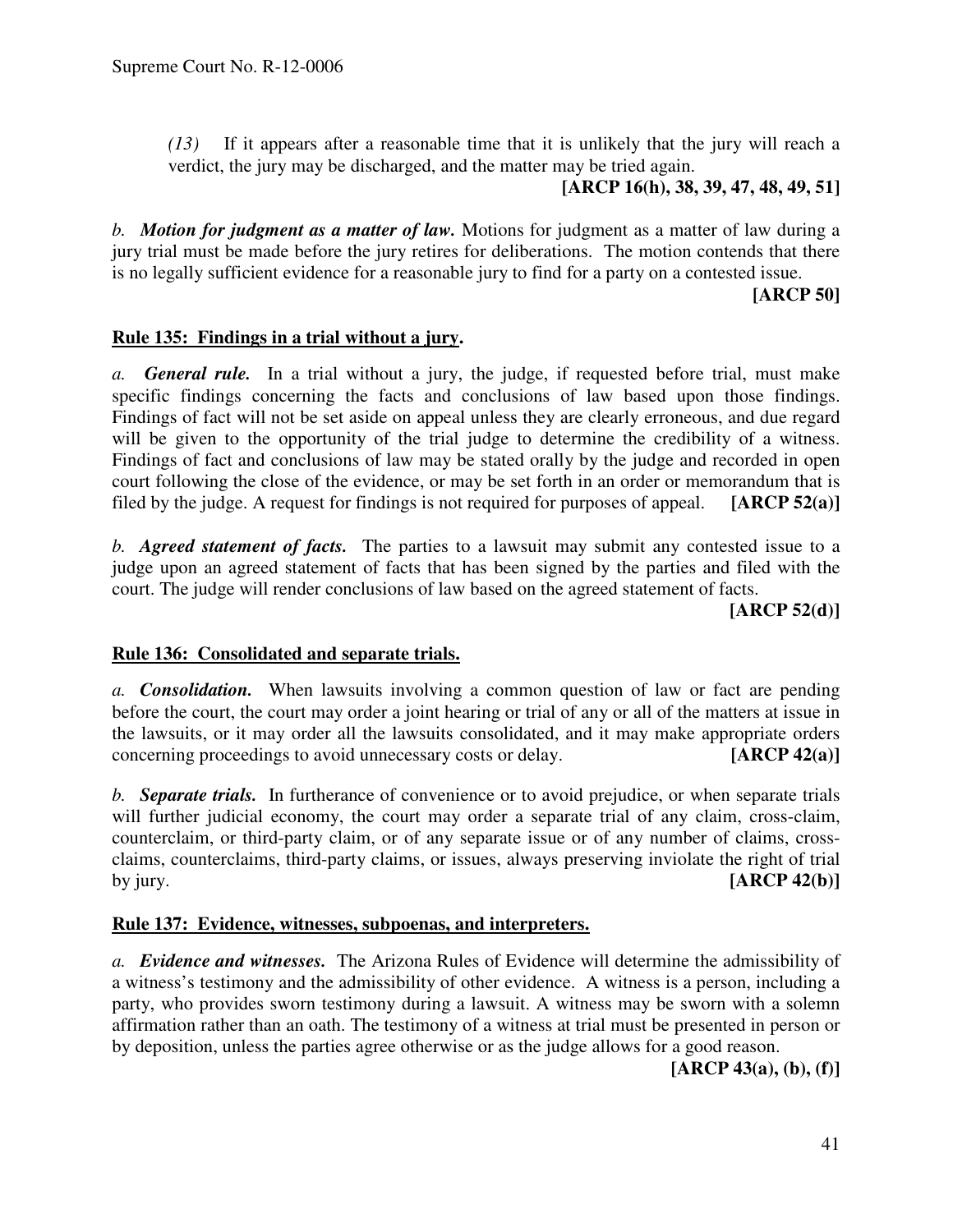*b. Subpoena ("requiring a witness to appear").* A party may obtain a subpoena from the court where the lawsuit is pending that requires a witness to appear and to testify at a trial or at a deposition, or to produce documents at a designated time and place. A subpoena must be the same as the form that is available under Rule 148(b). Procedures concerning subpoenas, including objections to a subpoena, are specified in that form and those procedures are included in this rule by reference. A subpoena must be served on the person named in the subpoena. A party may request the court to issue a blank subpoena, and the party must complete the subpoena before serving it. The subpoena may be served by anyone who is not a party and who is at least eighteen years old. The person who serves a subpoena that requires a person to appear at a trial or at a deposition must also give to the person who is served a fee for one day's attendance at the trial or deposition, and for mileage expense as allowed by law. A person served with a subpoena that requires the person to produce documents does not need to appear and testify if the documents identified in the subpoena are provided to the requesting party on or before the date specified in the subpoena. **[ARCP 45]** 

*c. Interpreters.* Interpreters are available under the particular court's language access plan, and as provided by law. **[ARCP 43(c)]** 

# **Rule 138: New trial; amendment of judgment.**

*a. Grounds and procedure.* A party may file a motion asking the judge to vacate a verdict, decision, or judgment, and to grant a new trial for any of the following reasons and if the reason has materially affected a party's rights:

*(1)* There has been an irregularity in the proceedings of the court, of the jury, or of the prevailing party, or there has been an order or an abuse of discretion, which has deprived the party of a fair trial.

*(2)* There has been misconduct of the jury or of the prevailing party.

*(3)* An accident or a surprise occurred that a reasonable person could not have foreseen.

*(4)* Newly discovered and material evidence exists that a reasonable person could not have discovered before trial.

*(5)* The jury has awarded excessive or inadequate damages.

*(6)* There has been an error in the admission or rejection of evidence, or in the jury instructions, or there have been other errors of law during trial or during the lawsuit.

*(7)* The jury's verdict was the result of passion or prejudice.

*(8)* The jury's verdict, or the court's decision, findings of fact, or judgment is not justified by the evidence or is contrary to the law.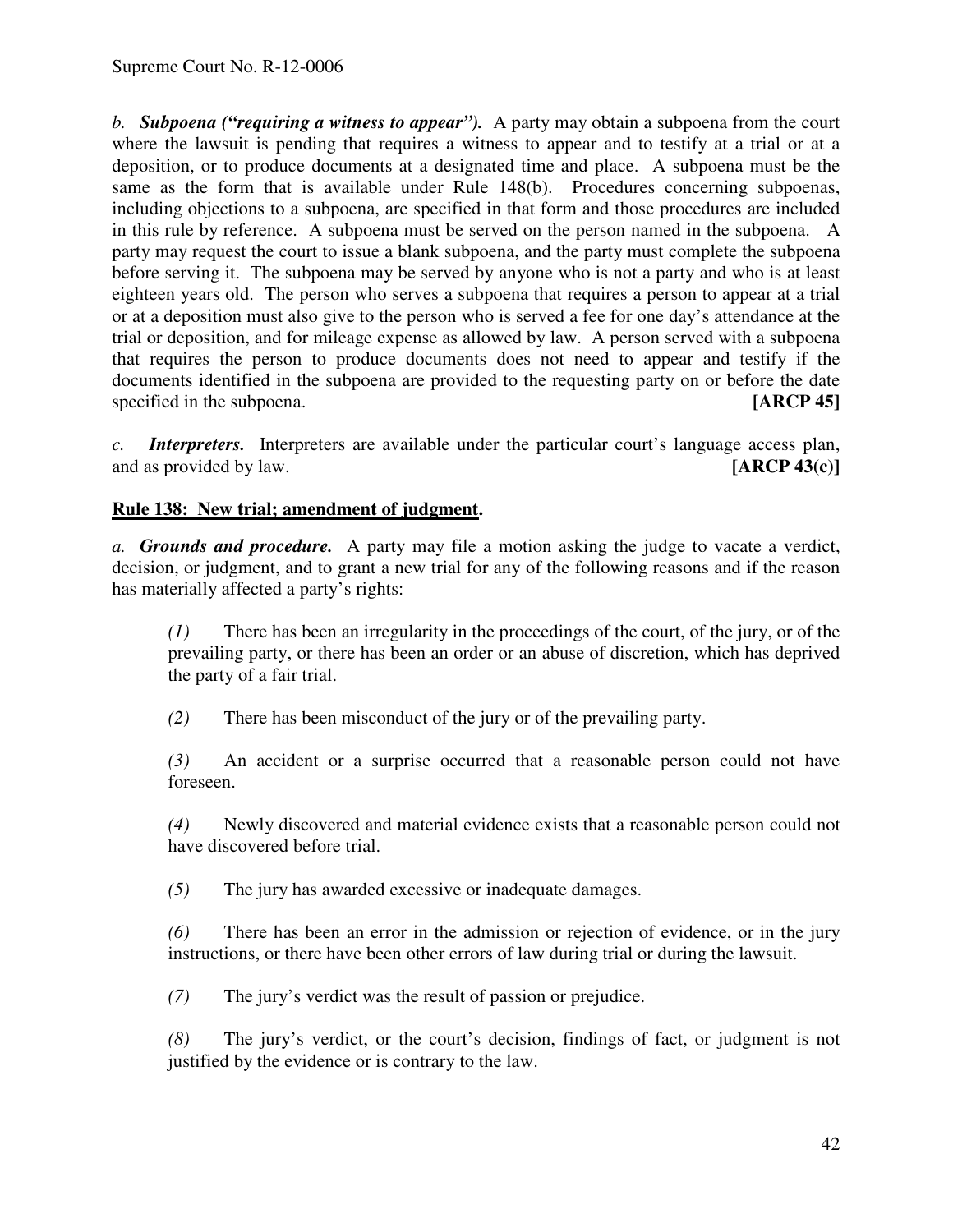A new trial may be granted as to all issues or only as to issues specified by the judge. A motion for a new trial may be granted on the judge's initiative, or on a ground not specified by a party, within the time provided in section (b) of this rule. **[ARCP 59(a)–(c)**, **(f)–(i)**, **(m)**]

*b. Time for filing.* A motion for new trial must be filed within fifteen (15) days after entry of judgment. A motion for new trial after service by publication and default must be filed within one (1) year after the entry of judgment. **[ARCP 59(d), (j)]**

*c. Motion to alter or to amend a judgment.* A party may file a motion to alter or to amend a judgment if there has been a change in applicable law, or to correct a clear legal error or to prevent a manifest injustice. A motion to alter or to amend a judgment must be filed within fifteen (15) days after entry of judgment. **[ARCP 59(l)]**

# **Part X: Judgment.**

# **Rule 139: Judgment.**

*a. Definition and requirements.* A "judgment" is a final written order of the court that decides all of the claims in the lawsuit, and that can be appealed. A judgment must be signed by the judge, and filed and entered by the court. **[ARCP 54(a), 58(a)]**

*b. Judgments involving multiple claims or multiple parties.* An order that decides some but not all of the claims, or that concludes the lawsuit as to some but not all of the parties, is not a judgment that can be appealed, unless the order states that there is no just reason for delay and it specifically directs entry of the judgment. **[ARCP 54(b)**]

*c. Judgment prepared by a party.* A judgment may be prepared by the court or it may be prepared by a party and submitted to the court for signature. A copy of a proposed judgment prepared by a party must be served on the other parties as provided by Rule 120. A party who prepares a judgment and submits it to the court must also provide the court with stamped envelopes addressed to each party who has appeared in the lawsuit. The court will not approve or sign a judgment prepared by a party until the expiration of five (5) days after the proposed judgment has been served upon the opposing parties. An opposing party may file a written objection to the proposed judgment within that time. The requirements of this paragraph do not apply to parties in default under Rule 140.

If a party who prepares a judgment also claims court costs under section (d), or attorneys' fees under section (e), those claims must be submitted to the court at the same time as the judgment that the party prepared. **[ARCP 58(a), (d)]**

*d. Court costs.* The prevailing party may request that the party's costs of the lawsuit, to the extent allowed by law, be included in the amount of the judgment. The party claiming costs must submit a statement of costs, which has been verified under Rule 109(c), to the court and to the other parties not later than twenty (20) days after the court has made a decision that entitles a party to a judgment. The party against whom costs are claimed may file an objection to those costs within five (5) days after receipt, and the court will then rule upon the objections and enter the approved amount, if any, in the judgment. **[ARCP 54(f)]**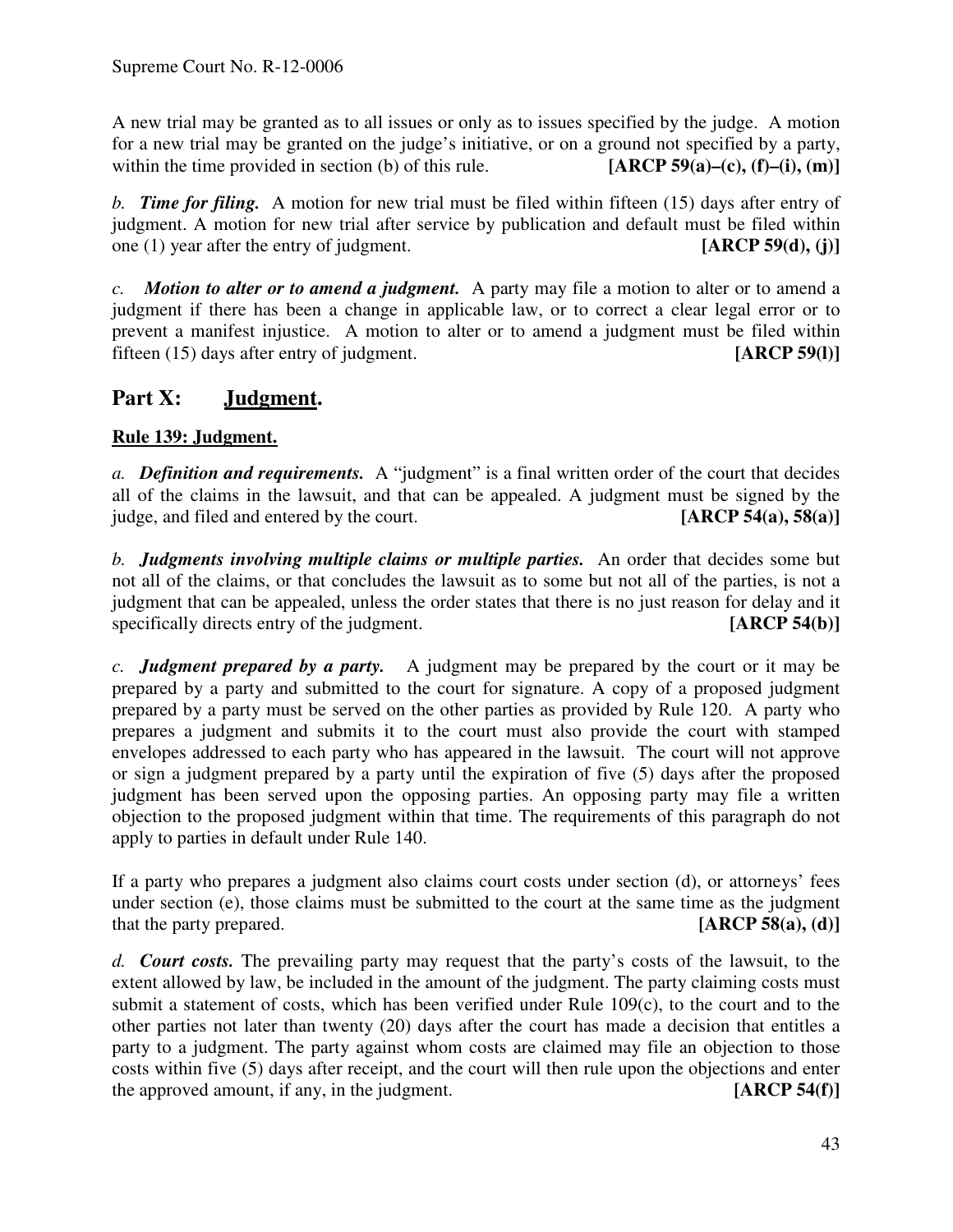*e. Attorneys' fees.* If a party has made a claim for attorneys' fees in a pleading, the party may request that attorneys' fees be included in the amount of the judgment. The party must file a motion with the court stating the legal basis of the claim for fees, with an affidavit and supporting exhibits, including any contract that provides for attorneys' fees. If a contract is longer than three (3) pages, then at a minimum the first page, the relevant provision for fees, and the signature page, if any, must be attached to the affidavit. The motion must be filed no later than twenty (20) days after the court has made a decision that entitles the party to judgment. The opposing party may file a response to the motion within the time allowed by Rule  $128(e)$ . The court may set a hearing on the motion, but the court may not enter judgment until the issue of attorneys' fees has been resolved. **[ARCP 54(g), 58(g)]**

*f. Notice of entry of judgment.* The court will provide every party who is not in default with a copy of the judgment entered by the court. A failure of the court to provide this copy does not affect the time to appeal or authorize the court to relieve a party's failure to appeal within the time allowed. **[ARCP 58(e)]**

*g. Voluntary reduction.* A party in whose favor a verdict or a judgment has been rendered may voluntarily reduce the amount by filing an amended judgment for the judge to sign.

**[ARCP 58(b)]**

*h. Entry of judgment after death of a party.* Judgment may be entered after the death of a party upon a verdict or decision on an issue of fact that was rendered during the party's life.

**[ARCP 54(e)]**

## **Rule 140: Entry of default judgment.**

*a. When a default judgment may be entered.* A default judgment may be entered against a party who was served with a complaint, counterclaim, cross-claim, or third-party complaint, and who failed to file an answer or otherwise respond within the time allowed by these rules.

**[ARCP 55(a), (d)]**

*b. Application for entry of default.* A party seeking a default judgment must first file an application that the court enter a default against the party who failed to answer. The application must inform the party against whom default is sought of the party's failure to file an answer or otherwise respond within the time allowed by these rules. The application must further inform the party against whom default is sought, with either bold or enlarged font, that unless an answer or response is filed within ten (10) days from the filing of the application, the default will become effective and the entry of a default judgment will be requested. A default is entered against the party who has failed to respond when the application for entry of default is filed with the court. **[ARCP 55(a)]**

*c. Serving the application.* The party who files an application for entry of default with the court must serve a copy of the application on the party claimed to be in default, as follows: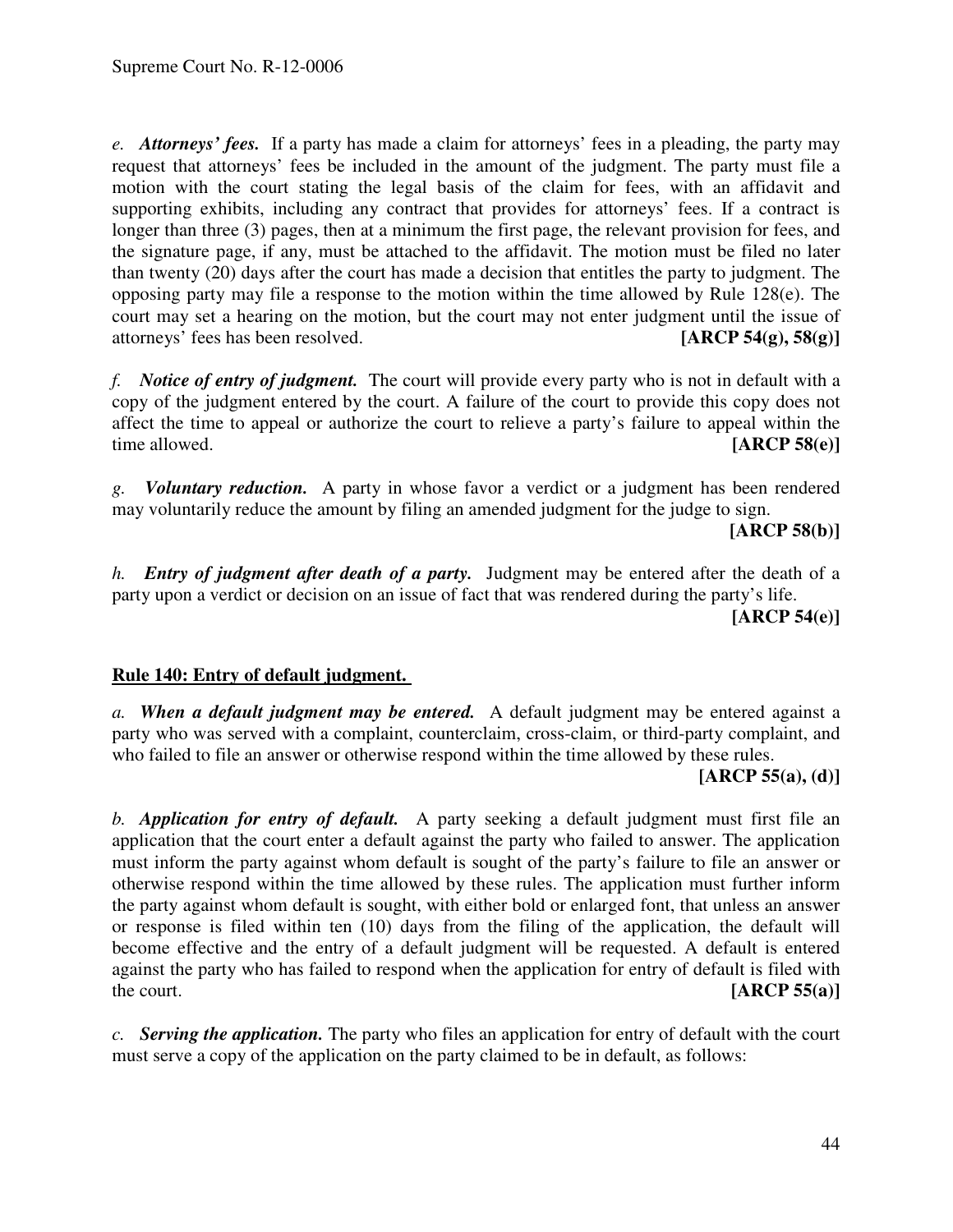*(1)* If the address of the party claimed to be in default is known, the application must be mailed to that address.

*(2)* If the current address of the party claimed to be in default is unknown, the application must be mailed to the party's last known address.

*(3)* If the party claimed to be in default has no known address, or the party has been served by alternative service or by publication, the party requesting the entry of default must state this in the application.

*(4)* If the party who files the application knows that the party claimed to be in default is represented by an attorney concerning this lawsuit, the application must also be mailed to that attorney, whether or not the attorney has formally appeared in the lawsuit.

A party filing an application for entry of default must also serve the application on the other parties in the lawsuit as provided by Rule 120. **[ARCP 55(a)]**

*d. Answer or response.* If the party claimed to be in default files with the court a written answer or other response within ten (10) days after the application was filed pursuant to section (b) of this rule, the default does not become effective, and the court may not enter a default judgment against that party. The ten (10) day period begins the day after the application is filed with the court; the ten (10) day period does not include Saturdays, Sundays, or holidays, and no additional time is added for service by mail. **[ARCP 55(a)]** 

*e. Request for entry of a default judgment without a hearing.* After the ten (10) day period described above, the party who filed the application for entry of default may file a request for entry of a default judgment without a hearing. A party may request the entry of a default judgment without a hearing if the party's claim is for a specific amount, or if the claim is for an amount that can be determined by a mathematical calculation. The party requesting the entry of a default judgment without a hearing must attach to the request for entry of a default judgment without a hearing a supporting affidavit concerning the claimed amount, along with attachments that prove the amount of the claim.

A request for entry of a default judgment without a hearing may include a request for an award of reasonable attorneys' fees if: (i) the complaint requested attorneys' fees; (ii) an award of attorneys' fees is allowed by law and the legal basis is specified in the request; (iii) the request includes a separate affidavit with supporting exhibits concerning the amount of the fees; and (iv) if the fee request is based on a written contract, the contract is submitted with the request. A request for the entry of a default judgment without a hearing may also include a request for an award of court costs by attaching to the request a verified statement of costs. Any requests for attorneys' fees or costs must be filed at the same time as the request for entry of a default judgment.

A request for entry of a default judgment, with all of the attachments to the request, must be served upon the party claimed to be in default as provided in section (c) of this rule. A party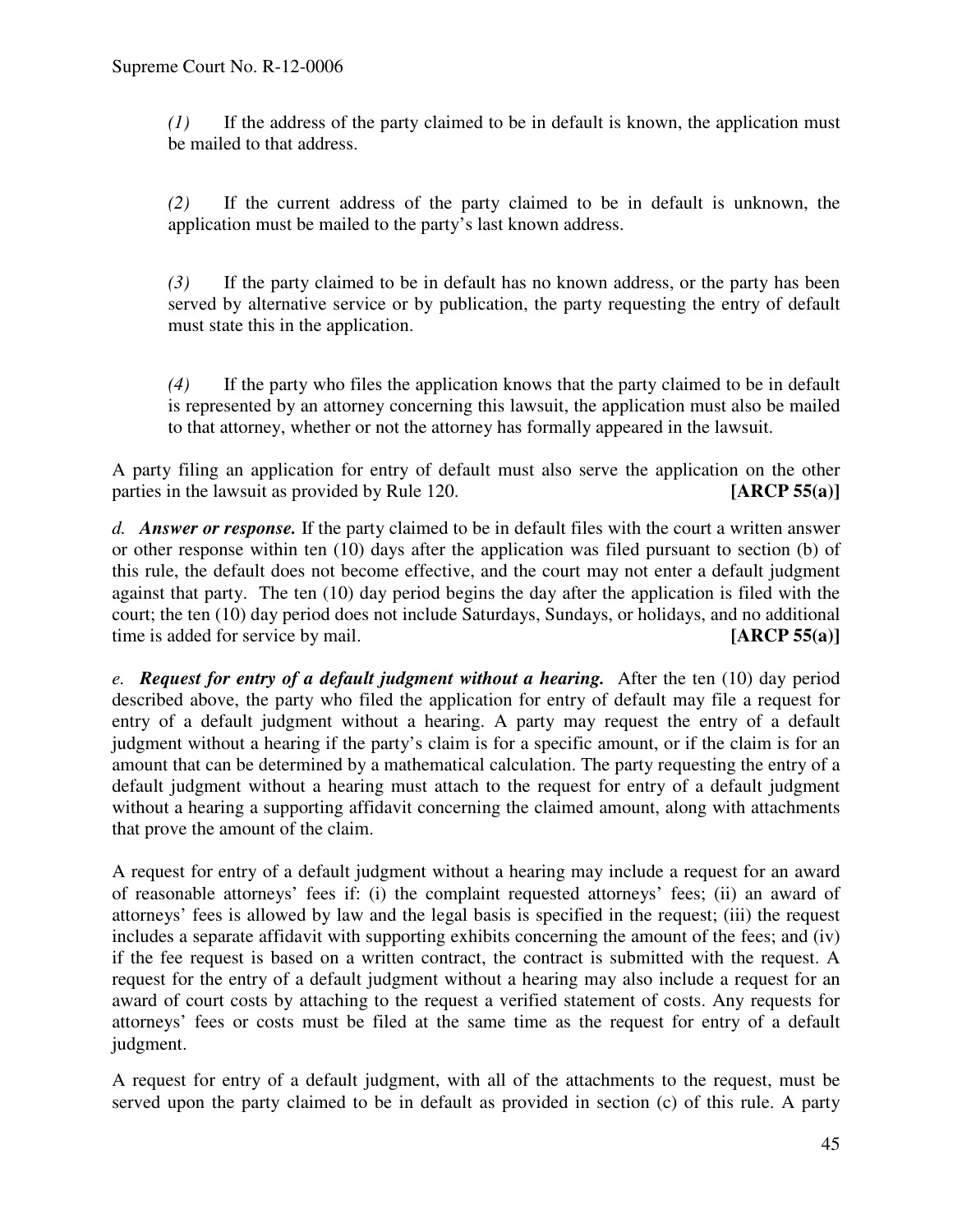filing a request for entry of a default judgment must also serve the request and attachments on the other parties in the lawsuit as provided by Rule 120.

Even though the requirements of this paragraph may be met, the court may decline a request for entry of a default judgment and may instead set the matter for a default hearing. The court will not enter a default judgment against a minor child or an incompetent person, or against a party<br>who was served by publication, without a hearing. [ARCP 55(b)(1)] who was served by publication, without a hearing.

*f. Default judgment hearing.* If the party who filed an application for entry of default has a claim that is not for a specific amount, or if the amount of the claim cannot be determined by a mathematical calculation, then ten (10) days after the application for entry of default was filed, the party may file a request that the court set a default hearing to determine the terms of the judgment. The court may also set a matter for a default hearing on its own initiative following proper notice to the parties.

The party requesting the hearing must serve the party against whom judgment will be entered, if that party has a known address, and the party's attorney, if any, with a written notice of the hearing at least three (3) days before the default hearing date. The party against whom judgment will be entered or that party's attorney may participate if that party or that party's attorney appears at the default hearing. A notice of hearing must also be served on other parties in the lawsuit as provided by Rule 120.

The court may receive evidence at a default hearing, and the court must provide a jury trial when the law requires one. The court may enter a default judgment against a minor child or an incompetent person only if that child or person was represented at the hearing by a guardian or by legal counsel.

A default judgment entered at a hearing may include an award of attorneys' fees and costs when established in the manner provided in section (e) of this rule. Any request for attorneys' fees or costs must be filed at the same time as the request for a default hearing. **[ARCP 55(b)(2)]**

*g. Form of default judgment.* A default judgment may be prepared by the court or it may be prepared by a party and submitted to the court for signature. A party may submit a proposed default judgment at the time a request for entry of a default judgment without a hearing is filed, or at the time of a default hearing. A party who prepares and submits a proposed default judgment must also provide the court with stamped envelopes addressed to each party who has appeared in the lawsuit and to the party or parties in default, in order for the court to mail copies of the default judgment after it is signed by the judge. **[ARCP 58(a), (d)]**

*h. Default judgment against the State.* A default judgment will be entered against the State or an officer or agency of the State only if the party requesting the default judgment proves the party's claim by satisfactory evidence. **[ARCP 55(e)]**

*i. Default judgment after service by publication.* A default judgment may be entered against a party who was served by publication only if a verbatim record of the default proceeding is made and maintained by the court. **[ARCP 55(f)]**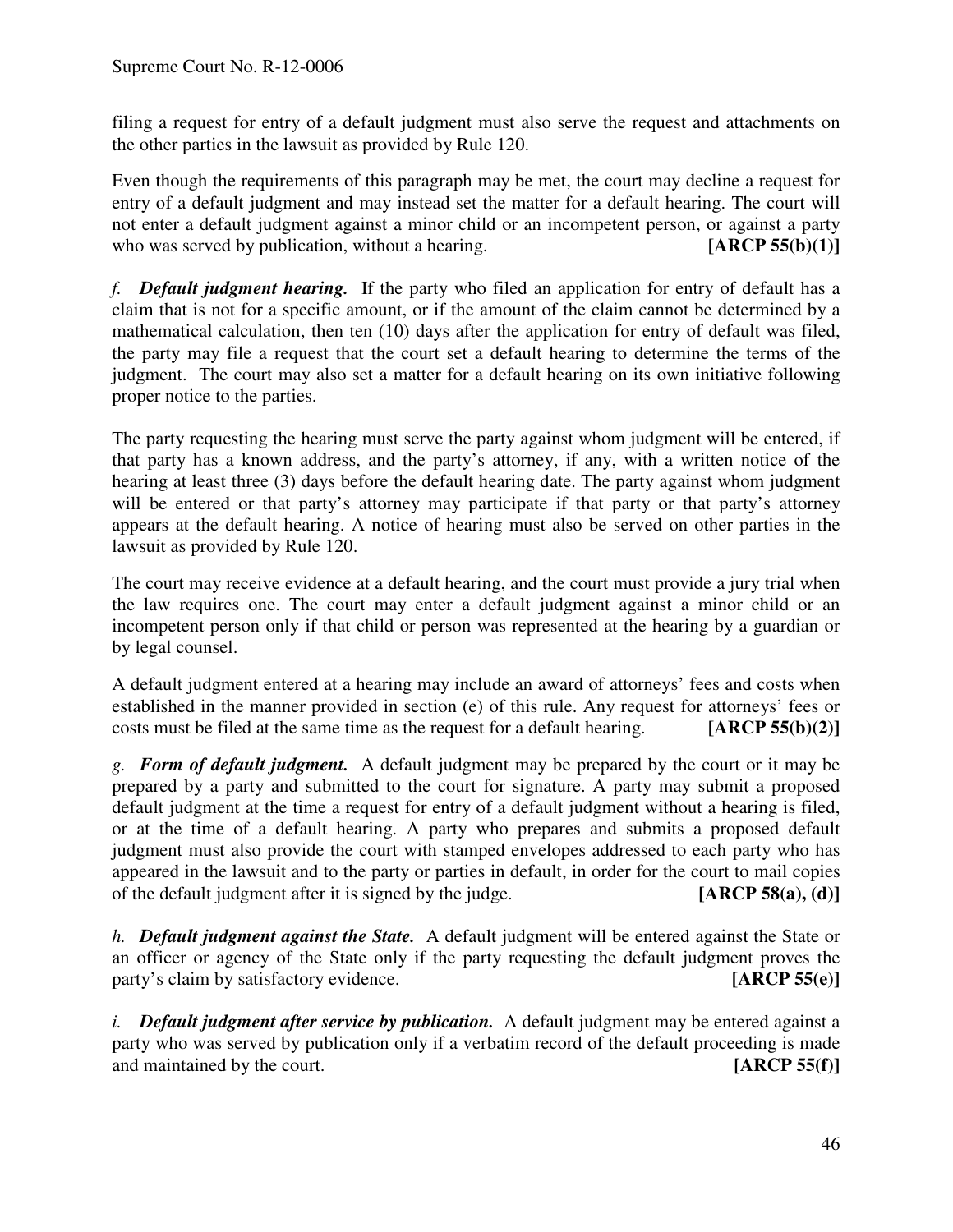*j. Setting aside a default or a default judgment.* If the party claimed to be in default files a written answer after the ten (10) day period described in section (d), but before the filing of a request for entry of a default judgment without a hearing or a request for default judgment hearing, the court for a good reason provided by the answering party, or the court on its own initiative, may set aside the default and allow the lawsuit to proceed as if the answer was timely, subject to an opportunity of the plaintiff to object. If the default is not set aside as provided in this section, judgment may only be entered after a default judgment hearing. A default judgment that has been entered may be set aside by a motion as provided in Rule 141(c). **[ARCP 55(c)]**

# **Rule 141: Correcting or setting aside a judgment or an order.**

*a. Correction of a clerical mistake.* The court at any time may correct a clerical mistake in a judgment, in an order, or in another part of the court's record that occurred as a result of an oversight or omission of the court, and it may do so on its own motion or on motion of a party, and after such notice, if any, that the court requires. **[ARCP 60(a)]** 

*b. Misstatement or miscalculation.* When a judgment misstates the name of a party, or when a sum of money has been miscalculated or misstated, and in the court's record there is a verdict or other document that shows the correct name or the correct calculation, then the court may correct the judgment after notice to the parties. If the correction affects the amount of a judgment, a party may collect only the corrected amount. **[ARCP 60(b)]**

*c. Reasons for relief from a judgment or order.* A party may file a motion asking the court for relief from a final judgment, order, or proceeding based on one or more of the following:

*(1)* Mistake, inadvertence, surprise, or excusable neglect;

*(2)* Newly discovered evidence that with the exercise of due diligence could not have been discovered in time to file a motion for a new trial;

- *(3)* Fraud, misrepresentation, or other misconduct of an opposing party;
- *(4)* The judgment is void;

*(5)* The judgment has been satisfied, released, or discharged; or a prior judgment upon which it is based has been reversed or vacated; or it is no longer equitable that the judgment should have prospective application;

*(6)* Any other reason that justifies relief from the judgment.

A motion under Rule 141(c) must be filed within a reasonable time, and for reasons (1), (2), and (3), within six (6) months after the judgment or order was entered or after the proceeding occurred. The filing of a motion under this section does not affect the finality of a judgment, nor does it suspend the operation of a judgment. This rule does not limit the power of the court to relieve a party from a judgment, order, or proceeding if a fraud was committed upon the court; and this rule does not limit the power of the court to grant relief to a defendant served by publication, as provided by Rule  $140(i)$ . [ARCP  $60(c)$ ] publication, as provided by Rule 140(j).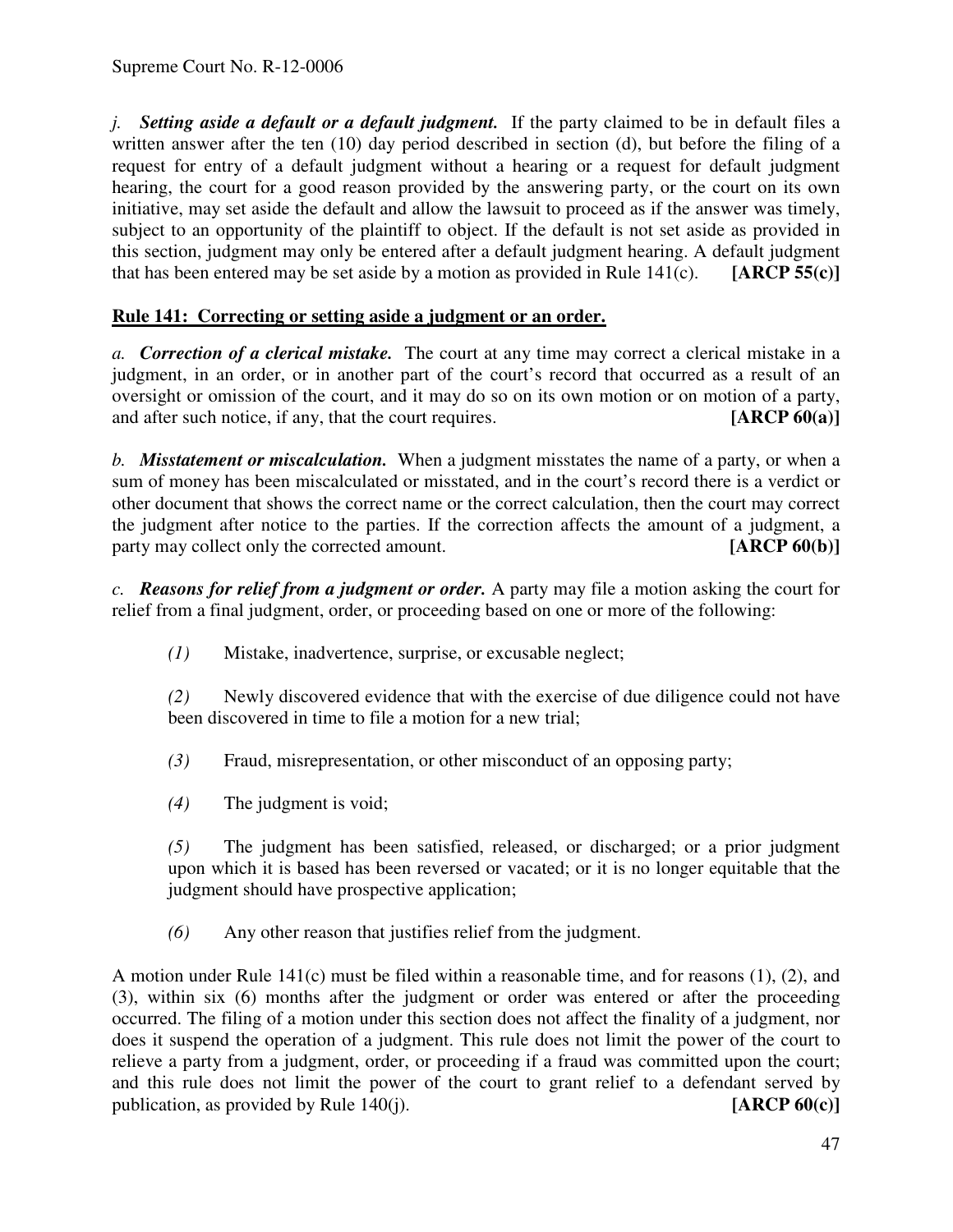# **Rule 142: Stay of proceedings to enforce a judgment.**

*a. Pending motion under Rule 138 or Rule 141.* The court may stay proceedings for enforcing a judgment while a motion under Rule 138 or Rule 141 is pending. The court may impose conditions as may be proper for the security of the affected parties. [ARCP 62(b)] conditions as may be proper for the security of the affected parties.

*b. Conveyances, instruments, or perishable property.* A judgment directing the execution of a conveyance or instrument, or directing the sale of perishable property, may be stayed by the court with conditions for deposits or security as may be proper. **[ARCP 62(f)]**

*c. Judgment against the State or a political subdivision.* Money judgments against the State or any political subdivision are automatically stayed when an appeal is filed. **[ARCP 62(g)]**

*d. Judgments entered under Rule 139(b).* A judgment entered by the court pursuant to Rule 139(b) may be stayed until the entry of subsequent judgments or upon conditions as may be appropriate to protect the rights of the parties. **[ARCP 62(i)]**

# **Rule 143: Harmless error.**

*Harmless error.* An error by the trial court is not a good reason for setting aside a verdict, order, or judgment, or for granting a new trial, unless the error has affected a substantial right of a party, or the error has resulted in a substantial injustice. **[ARCP 61]**

# **Part XI: Dismissal of lawsuits.**

## **Rule 144: Dismissal of lawsuits.**

*a. Application of this rule.* This rule applies to a complaint, a counterclaim, a cross-claim, and a third-party complaint. **[ARCP 41(a), (c)]**

*b. Voluntary dismissal before a response has been filed.* A complaint or a third-party complaint may be dismissed by a notice that is filed by the plaintiff or by the third-party plaintiff at any time before a response has been filed under Rule 116. A counterclaim or a cross-claim may be dismissed before a response has been filed under Rule 117(e) by a notice filed by the claimant. **[ARCP 41(a)]**

*c. Voluntary dismissal by agreement of the parties.* A lawsuit may be dismissed upon the filing of a written agreement to dismiss that has been signed by all of the parties who have appeared in the lawsuit. A particular claim or claims in a lawsuit may be dismissed upon the filing of a written agreement to dismiss that has been signed by the parties to that claim or claims. **[ARCP 41(a)]**

*d. Dismissal in other circumstances.* Except as provided in sections (b), (c), and (e), a lawsuit or claim shall be dismissed only upon motion and by court order, and only on terms and conditions that the court determines are fair and proper. Dismissal of a complaint will not result in dismissal of a counterclaim unless agreed to by the parties. **[ARCP 41(a)–(b)]**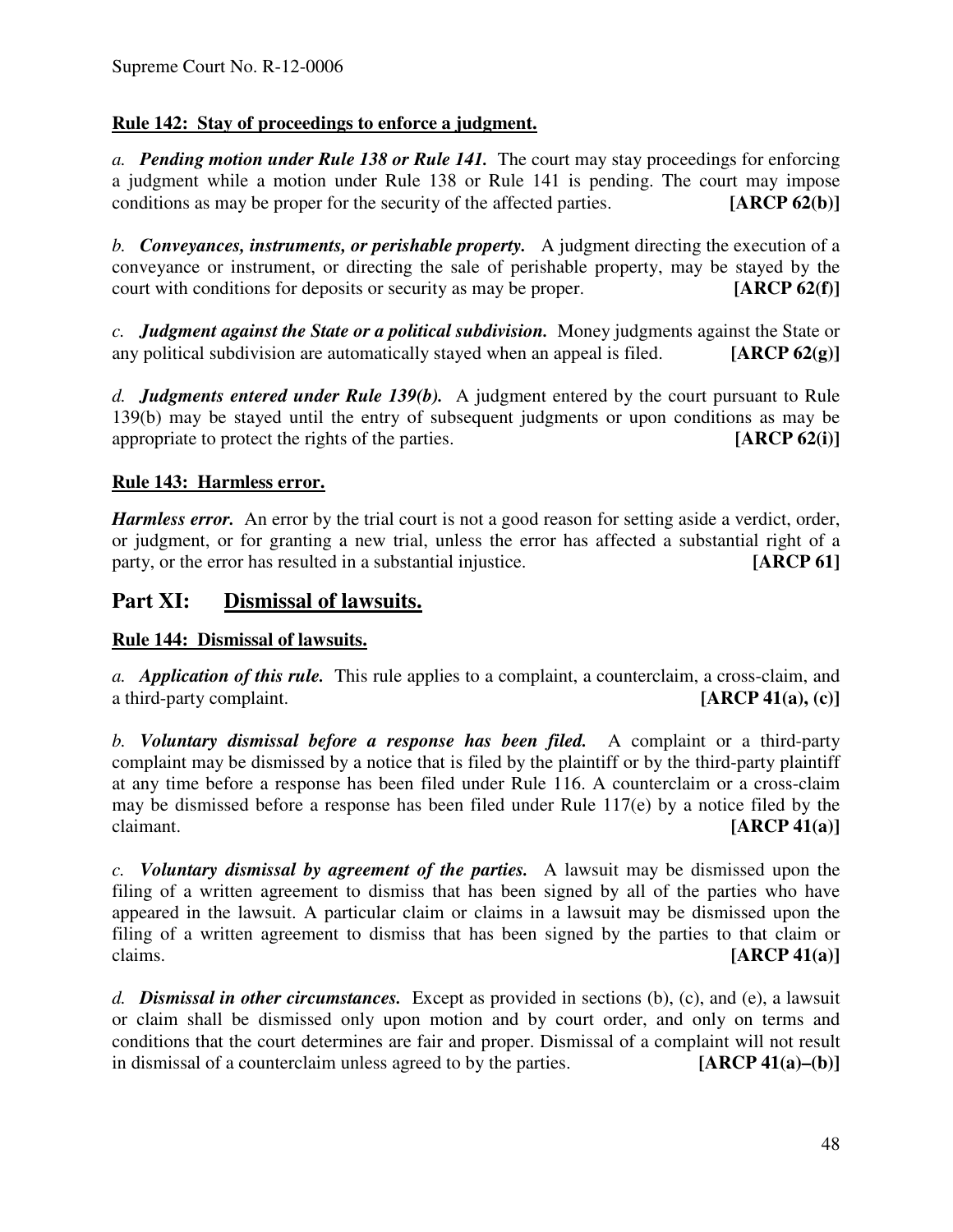*e. Dismissal for failure to conclude a lawsuit within ten months.* If a final judgment has not been entered within ten (10) months from the date a lawsuit is filed, or if a party has not filed a written motion to extend the time for entry of judgment to a particular date, the court will mail a notice to the plaintiff and to any defendant who has appeared in the lawsuit informing them that unless this requirement is met within two (2) months from the date of mailing, the court will dismiss the lawsuit for failure to have judgment timely entered. If the requirement has not been met within two (2) months from the mailing of the court's notice, the court may dismiss the lawsuit without further notice to the parties. **[ARCP 38.1(d), 41(b)]**

*f. Dismissal without prejudice.* A dismissal without prejudice means that a claim may be refiled if all other legal requirements, including statutes of limitation, have been met. A dismissal under Rule 113(i) or under sections (b), (c), or (e) of this rule is "without prejudice" unless the notice, agreement, or order to dismiss states that the dismissal is "with prejudice," in which event the lawsuit or claim may not be re-filed. **[ARCP 41(a)]**

# **Part XII: Special proceedings.**

# **Rule 145: Civil arrest warrant.**

*a. Definition.* A "civil arrest warrant" is an order issued in a non-criminal lawsuit, which is directed to any peace officer in the state, including a constable, to arrest the person named in the warrant and to bring that person before the court. **[ARCP 64.1(a)]** 

*b. When a warrant may be issued.* On motion of a party or on its own motion, the court may issue a civil arrest warrant if it finds that the person for whom the warrant is sought:

*(1)* Has been ordered by the court to appear in person at a specific time and location, and after receiving actual notice of the order that includes a warning that failure to appear may result in the issuance of a civil arrest warrant, has failed to appear as ordered; or

*(2)* Has been personally served with a subpoena to appear in person at a specific time and location that includes a warning that failure to appear may result in the issuance of a civil arrest warrant, and has failed to appear as the subpoena commanded. **[ARCP 64.1(b)]**

*c. Procedures.* The content of a civil arrest warrant, the time and manner of execution of a warrant, the duty of the court after execution of a warrant, and procedures for forfeiture of bond, are as provided in Rule 64.1(c), (d), (e), and (f) of the Arizona Rules of Civil Procedure, which are included in the appendix to the JCRCP. **[ARCP 64.1(c)–(f)]**

# **Rule 146: Deposits with the court; proceedings against sureties.**

*a. Voluntary deposit of money or thing.* In a lawsuit where some or the entire claim is for the disposition of money, or the disposition of something that is capable of being delivered, a party, after giving notice to the other parties and after obtaining the permission of the court, may deposit the money or thing with the court. Money or things deposited with the court under paragraph (a) or (b) of this rule must be kept in a marked and sealed envelope in the court's safe, in a bank, or as directed by the court, and must be subject to the control of the court.**[ARCP 67(a)]**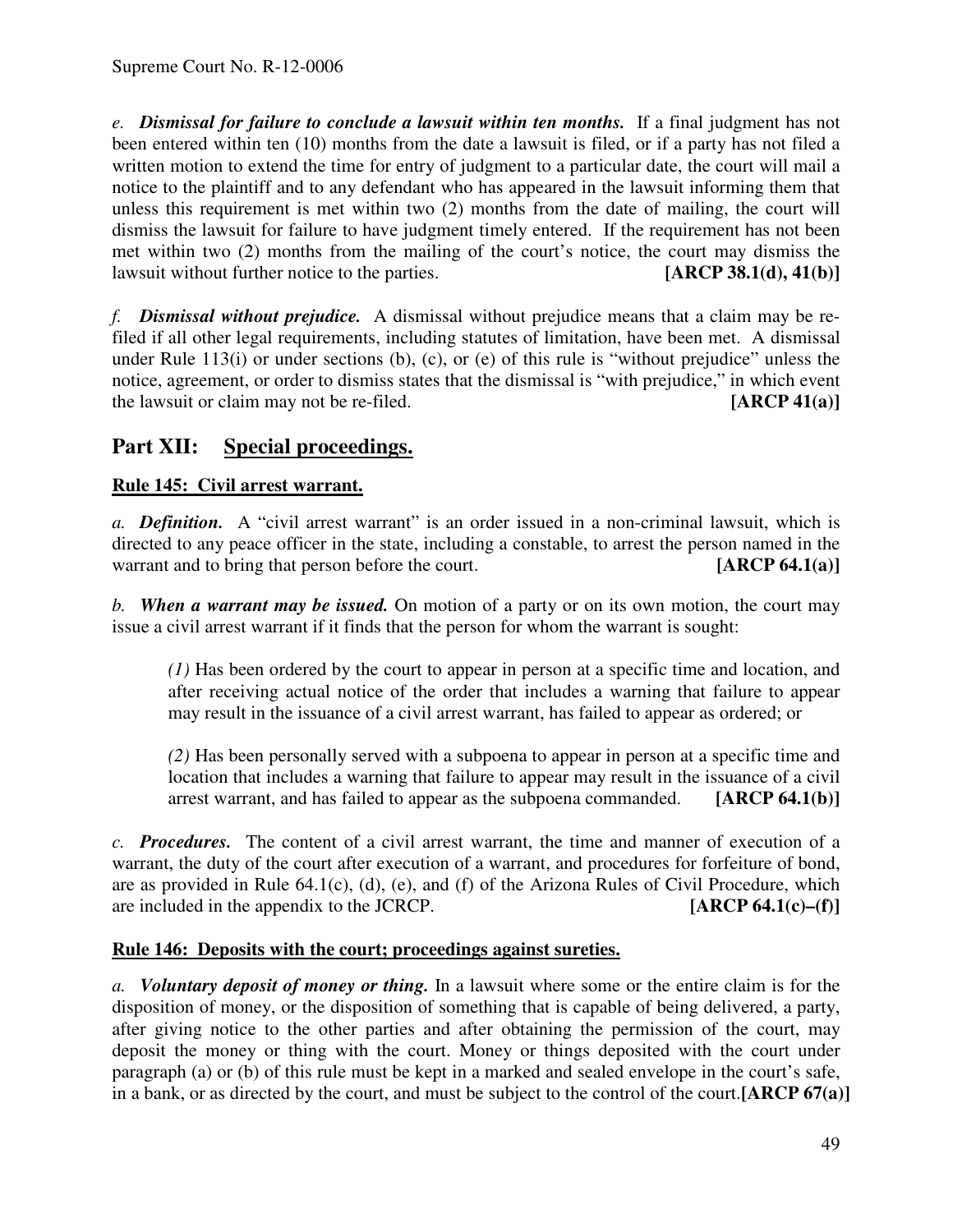*b. Deposit or delivery of money or thing by court order.* If a party has in its possession money or something that is capable of being delivered, and the money or thing is the subject of the lawsuit and is held by the party as trustee for another party or that belongs or is due to another party, the court may order that the money or thing be deposited with the court, or otherwise delivered to a party, on conditions that are just and subject to further order of the court.

**[ARCP 67(b)]**

*c. Proceedings against sureties.* A surety who gives security in the form of a bond or similar undertaking submits to the jurisdiction of the court where it is filed. The surety's liability may be enforced on motion without the necessity of an independent action. **[ARCP 65.1]**

## **Rule 147: Enforcement of a judgment or order.**

*a. Writs of execution or garnishment.* The process to enforce a judgment for the payment of money will be a writ of execution or a writ of garnishment, unless the court directs otherwise. The procedures for these writs will be as provided by law. **[ARCP 69]**

*b. Supplemental proceedings to enforce a judgment ("judgment debtor exams").* To enforce the judgment or a writ upon the judgment, the judgment creditor or a successor in interest when a successor has been shown to the satisfaction of the court, may obtain discovery from any person, including the judgment debtor, concerning the debtor's income, expenses, and assets, as provided by law. **[ARCP 69]**

*c. Enforcement of an order concerning non-parties.* Orders in favor of a person not a party to a lawsuit, or requiring obedience by a person not a party to a lawsuit, may be enforced by the same manner as orders concerning a party. **[ARCP 71]** 

*d. Service of an order to show cause.* An order to show cause must be served by the party requesting the order in the manner required by Rule 113, unless it will be served on a party who has already appeared in the lawsuit, in which case the party requesting the order must serve it as required by Rule 120. **[ARCP 6(d)]**

# **Part XIII: Forms.**

# **Rule 148: Forms.**

*a. Forms.* Parties may use forms for civil cases in justice court that are maintained and made available on the website of the Administrative Office of the Courts, at www.azcourts.gov. The Administrative Director of the Administrative Office of the Courts is authorized to modify these forms and the forms listed in Rule 148(b) in response to changes in state laws or procedures, to make other necessary administrative amendments or technical corrections, or to add or delete forms as may be appropriate. **[ARCP 84]**

## *b. Forms included in the appendix to these rules.*

*(1)* Summons, as provided by Rule 112(b);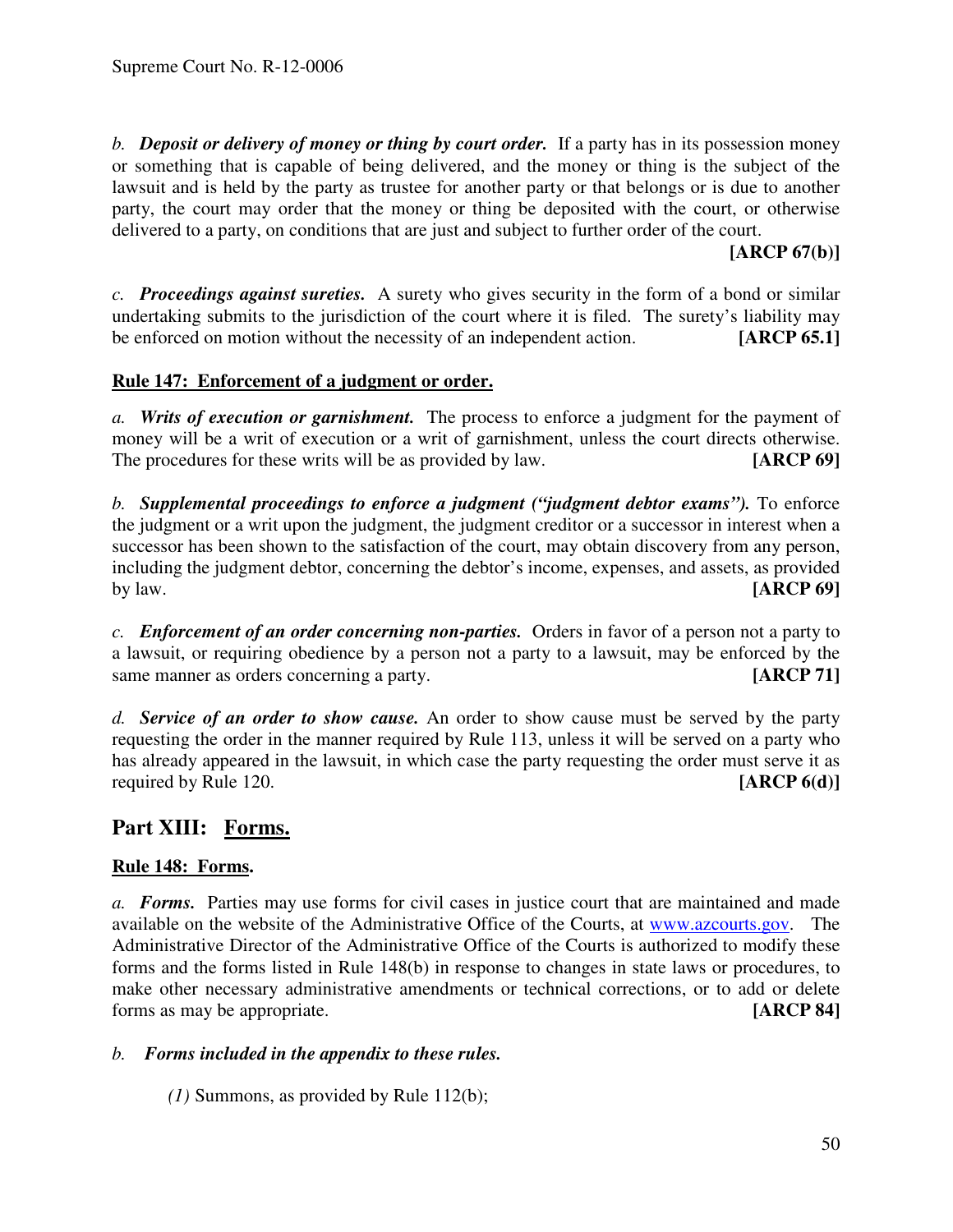Supreme Court No. R-12-0006

- *(2)* Notice to defendant, as provided by Rule 112(d);
- *(3)* Subpoena, as provided by Rule 137(b).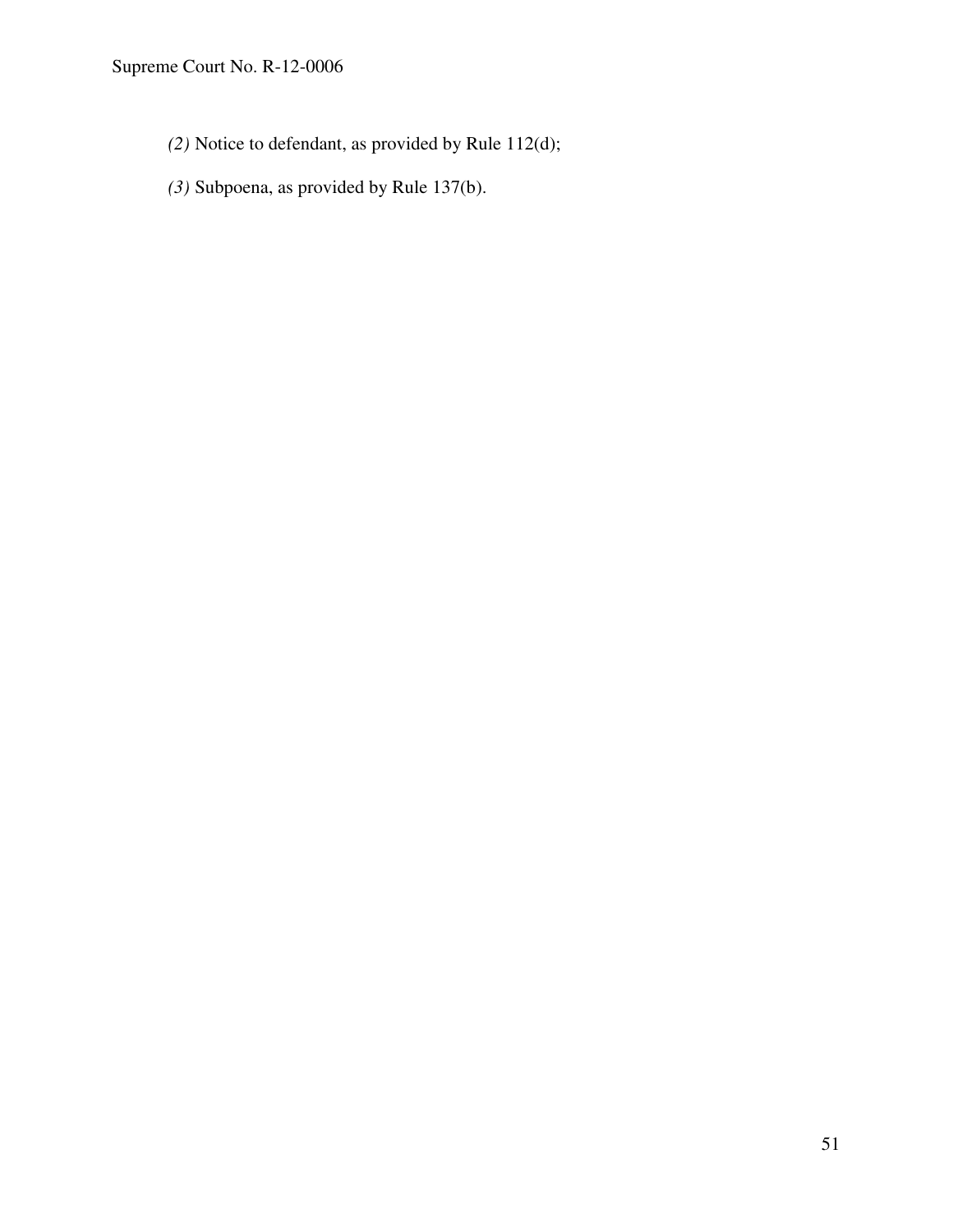#### PLAINTIFF(S) ATTORNEY INFORMATION:

\_\_\_\_\_\_\_\_\_\_\_\_\_\_\_\_\_\_\_\_\_\_\_\_\_\_\_\_\_\_\_ \_\_\_\_\_\_\_\_\_\_\_\_\_\_\_\_\_\_\_\_\_\_\_\_\_\_\_\_\_\_\_ \_\_\_\_\_\_\_\_\_\_\_\_\_\_\_\_\_\_\_\_\_\_\_\_\_\_\_\_\_\_\_

\_\_\_\_\_\_\_\_\_\_\_\_\_\_\_\_\_\_\_\_\_\_\_\_\_\_\_\_\_\_\_ Name/Address/Phone

Identification of justice court precinct, address, and telephone number

 $\bf{CASE NUMBER}$ 

Plaintiff(s) Name/Address/Phone **SUMMONS** V.

\_\_\_\_\_\_\_\_\_\_\_\_\_\_\_\_\_\_\_\_\_\_\_\_\_\_\_

\_\_\_\_\_\_\_\_\_\_\_\_\_\_\_\_\_\_\_\_\_\_\_\_\_\_\_ \_\_\_\_\_\_\_\_\_\_\_\_\_\_\_\_\_\_\_\_\_\_\_\_\_\_\_

\_\_\_\_\_\_\_\_\_\_\_\_\_\_\_\_\_\_\_\_\_\_\_\_\_\_\_\_\_\_\_ **CIVIL**

\_\_\_\_\_\_\_\_\_\_\_\_\_\_\_\_\_\_\_\_\_\_\_\_\_\_\_\_\_\_\_ Defendant(s) Name/Address/Phone

\_\_\_\_\_\_\_\_\_\_\_\_\_\_\_\_\_\_\_\_\_\_\_\_\_\_\_\_\_\_\_ \_\_\_\_\_\_\_\_\_\_\_\_\_\_\_\_\_\_\_\_\_\_\_\_\_\_\_\_\_\_\_

THE STATE OF ARIZONA TO THE ABOVE NAMED DEFENDANT(S):

- 1. You are summoned to respond to this complaint by filing an answer with this court and paying the court's required fee. If you cannot afford to pay the required fee, you may request the court to waive or to defer the fee.
- 2. If you were served with this summons in the State of Arizona, the court must receive your answer to the complaint within twenty (20) calendar days from the date you were served. If you were served outside the State of Arizona, the court must receive your answer to the complaint within thirty (30) days from the date of service. If the last day is a Saturday, Sunday, or holiday, you will have until the next working day to file your answer. When calculating time, do not count the day you were served with the summons.
- 3. This court is located at (physical address) :\_\_\_\_\_\_\_\_\_\_\_\_\_\_\_\_\_\_\_\_\_\_\_\_\_\_\_\_\_\_\_\_\_
- 4. Your answer must be in writing. (a) You may obtain an answer form from the court listed above, or on the Self-Service Center of the Arizona Judicial Branch website at http://www.azcourts.gov/ under the *"Public Services"* tab. (b) You may visit http://www.azturbocourt.gov/ to fill in your answer form electronically; this requires payment of an additional fee. (c) You may also prepare your answer on a plain sheet of paper, but your answer must include the case number, the court location, and the names of the parties.
- 5. You must provide a copy of your answer to the plaintiff(s) or to the plaintiff's attorney.

IF YOU FAIL TO FILE A WRITTEN ANSWER WITH THE COURT WITHIN THE TIME INDICATED ABOVE, A DEFAULT JUDGMENT MAY BE ENTERED AGAINST YOU, AS REQUESTED IN THE PLAINTIFF(S) COMPLAINT.

Date: \_\_\_\_\_\_\_\_\_\_\_\_\_\_\_\_ \_\_\_\_\_\_\_\_\_\_\_\_\_\_\_\_\_\_\_\_\_\_\_\_\_\_\_\_\_\_\_\_\_\_\_\_\_\_ Judge's Signature

**REQUEST FOR REASONABLE ACCOMMODATION FOR PERSONS WITH DISABILITIES MUST BE MADE TO THE COURT AS SOON AS POSSIBLE BEFORE A COURT PROCEEDING.**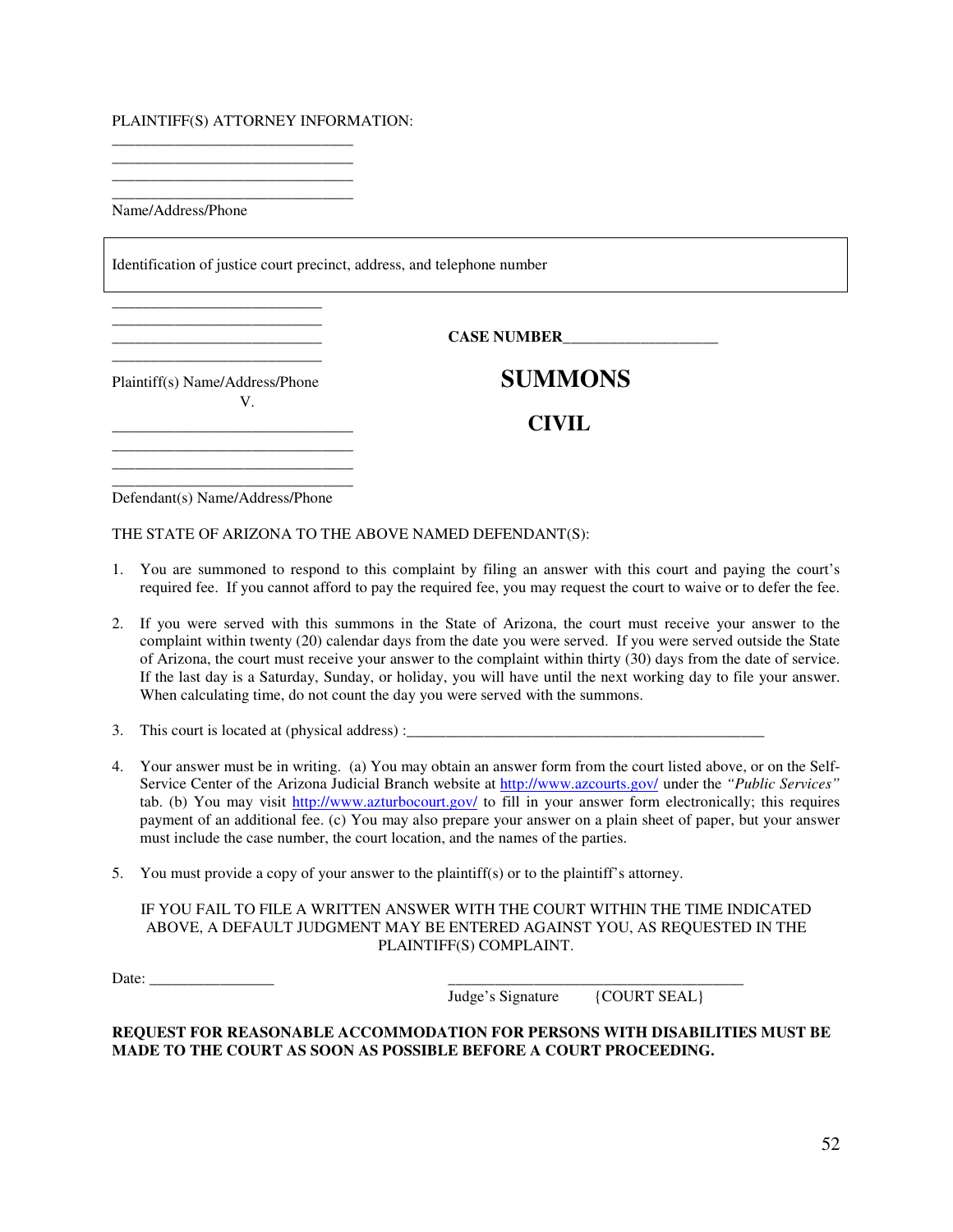### **Notice to the Defendant: A lawsuit has been filed against you in justice court!** *You have rights and responsibilities in this lawsuit. Read this notice carefully.*

1. In a justice court lawsuit, individuals have a right to represent themselves, or they may hire an attorney to represent them. A family member or a friend may not represent someone in justice court unless the family member or friend is an attorney. A corporation has a right to be represented by an officer of the corporation, and a limited liability company ("LLC") may be represented by a managing member. A corporation or an LLC may also be represented by an attorney.

If you represent yourself, you have the responsibility to properly complete your court papers and to file them when they are due. The clerks and staff at the court are not allowed to give you legal advice. If you would like legal advice, you may ask the court for the name and phone number of a local lawyer referral service, the local bar association, or a legal aid organization.

2. You have a responsibility to follow the Justice Court Rules of Civil Procedure *(*"JCRCP") that apply in your lawsuit. The rules are available in many public libraries, at the courthouse, and online at the Court Rules page of the Arizona Judicial Branch website, at *http://www.azcourts.gov/* , under the "AZ Suprem*e* Court" tab.

3. A "plaintiff" is someone who files a lawsuit against a "defendant." You must file an answer or other response to the plaintiff's complaint **in writing** and **within twenty (20) days** from the date you were served with the summons and complaint (or thirty (30) days if you were served out-of-state.) If you do not file an answer within this time, the plaintiff may ask the court to enter a "default" and a "default judgment" against you. Your answer must state your defenses to the lawsuit. Answer forms are available at the courthouse, and on the Self-Service Center of the Arizona Judicial Branch website at *http://www.azcourts.gov/* under the "Public Services" tab. You may prepare your answer electronically at *http://www.azturbocourt.gov/* ; this requires payment of an additional fee. You may also prepare your answer on a plain sheet of paper, but your answer must include the court location, the case number and the names of the parties. You must provide to the plaintiff a copy of any document that you file with the court, including your answer.

4. You may bring a claim against the plaintiff if you have one. When you file your answer or written response with the court, you may also file your "counterclaim" against the plaintiff.

5. You must pay a filing fee to the court when you file your answer. If you cannot afford to pay a filing fee, you may apply to the court for a fee waiver or deferral, but you must still file your answer on time.

6. You may contact the plaintiff or the plaintiff's attorney and try to reach an agreement to settle the lawsuit. However, until an agreement is reached you must still file your answer and participate in the lawsuit. During the lawsuit, the court may require the parties to discuss settlement.

7. Within forty (40) days after your answer has been filed, you and the plaintiff are required to provide a disclosure statement to each other. The disclosure statement provides information about witnesses and exhibits that will be used in the lawsuit. A party may also learn more about the other side's case through discovery. Read the Justice Court Rules of Civil Procedure for more information about disclosure statements and discovery.

8. The court will notify you of all hearing dates and trial dates. You must appear at the time and place specified in each notice. If you fail to appear at a trial or a hearing, the court may enter a judgment against you. To assure that you receive these notices, you must keep the court informed, in writing, of your current address and telephone number until the lawsuit is over.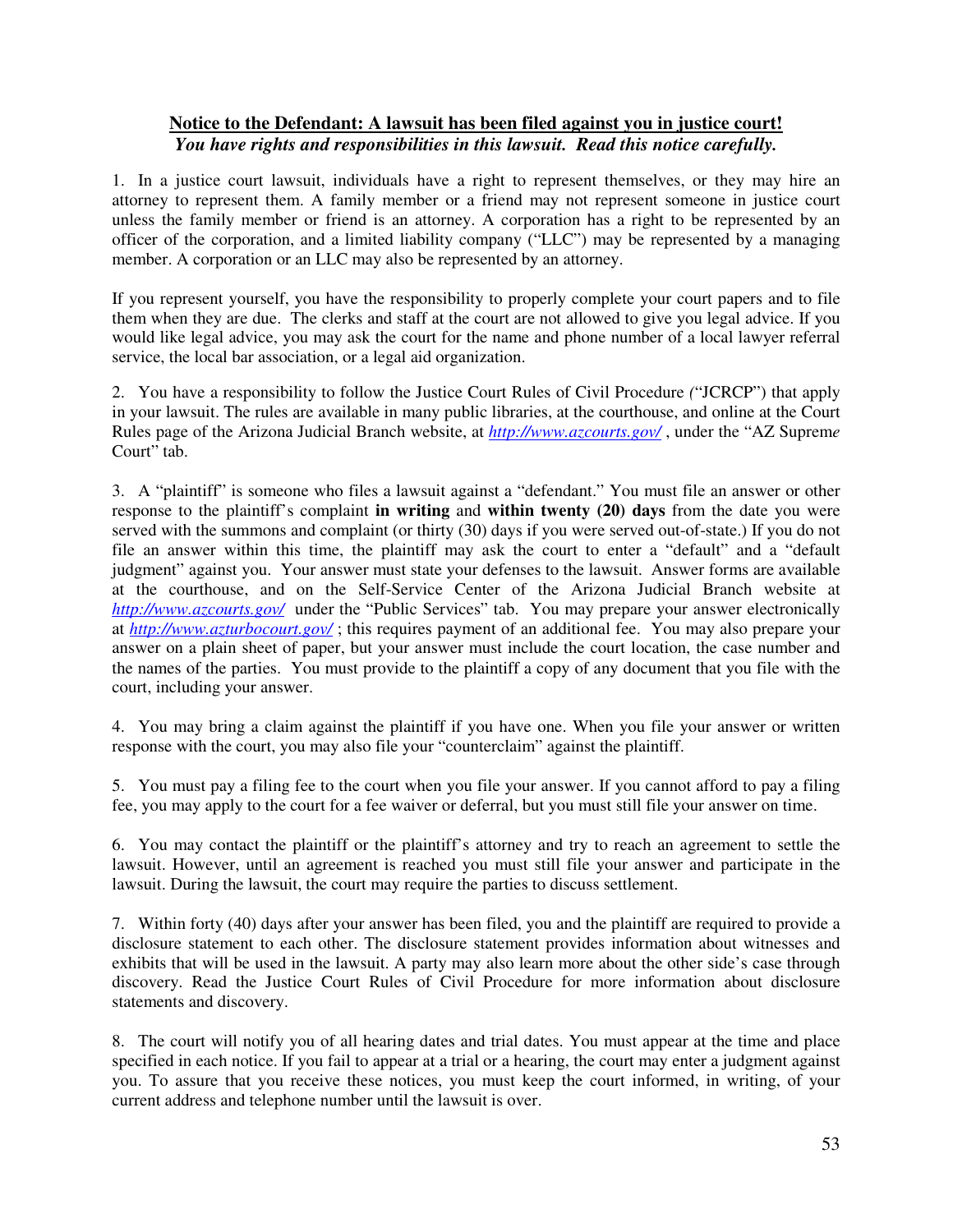Name: Address: City: State: Phone:

#### IN THE \_\_\_\_\_\_ JUSTICE COURT OF THE STATE OF ARIZONA \_\_\_\_\_\_\_COUNTY \_\_\_\_\_\_\_\_\_\_\_\_\_\_\_\_\_\_\_\_\_\_\_\_\_\_\_\_\_\_\_\_\_\_\_\_\_\_\_\_\_\_\_\_\_\_\_\_\_\_\_\_\_\_\_\_\_\_\_\_\_\_\_\_\_\_\_\_\_\_\_\_\_\_\_\_\_\_\_\_\_

| Plaintiff | Case No.:                |
|-----------|--------------------------|
|           |                          |
| VS.       | SUBPOENA IN A CIVIL CASE |
|           |                          |
|           |                          |
| Defendant |                          |
|           |                          |
|           |                          |

### **TO:** \_

(Name of Recipient)

[Select one or more of the following, as appropriate:]

#### [ ] **For Attendance of Witnesses at Hearing or Trial**

**YOU ARE COMMANDED** to appear in the \_\_\_\_\_\_\_\_ Justice Court at the place, date and time specified below to testify at [ ] a hearing [ ] trial in the above cause:

Judicial Officer:

Courtroom:

Address:

Date:

Time:

### [ ] **For Taking of Depositions**

**YOU ARE COMMANDED** to appear at the place, date and time specified below to testify at the taking of a deposition in the above cause:

Place of Deposition:

Address:

Date:

Time:

Method of Recording: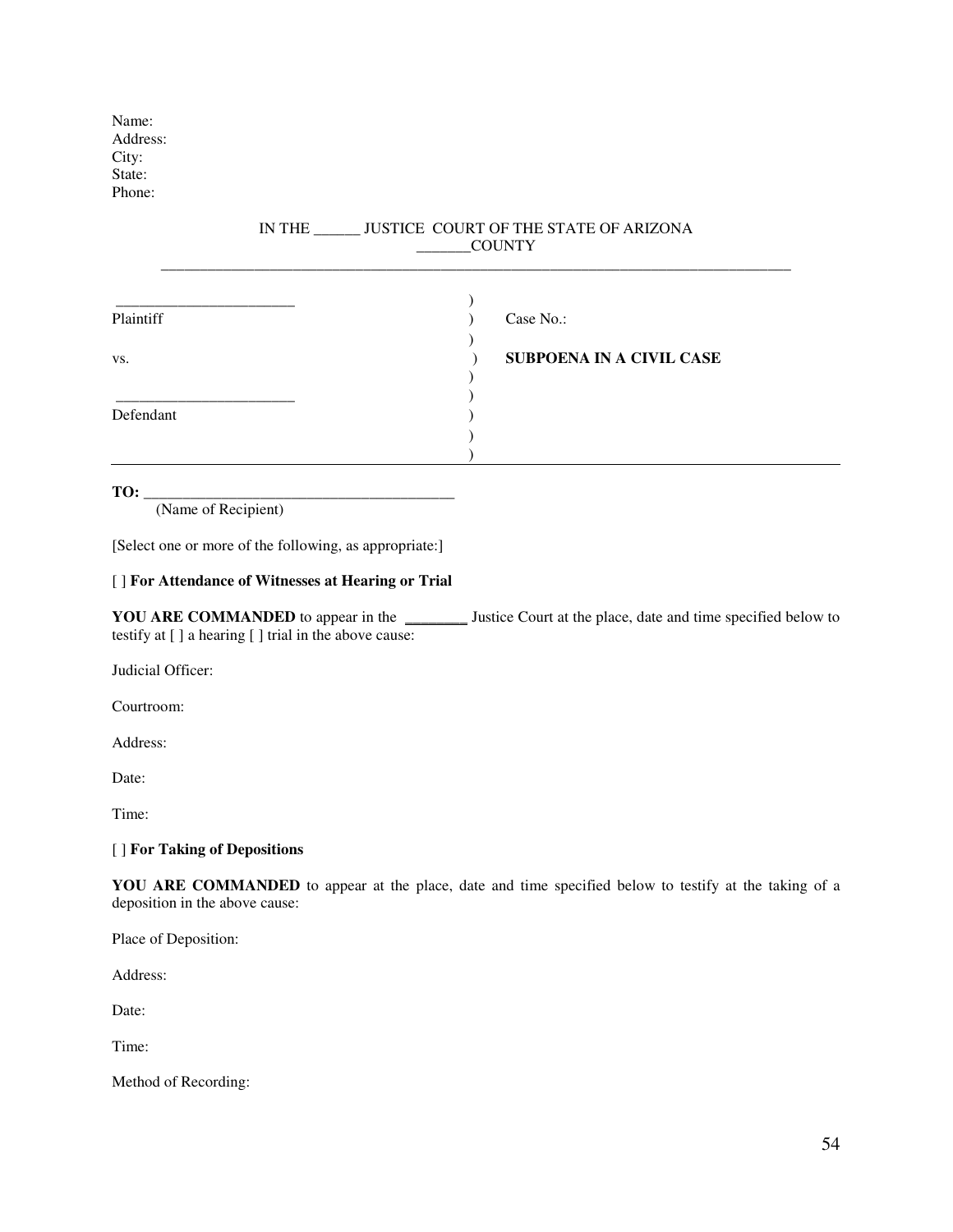#### [ ] **For Production of Documentary Evidence or Inspection of Premises**

**YOU ARE COMMANDED,** to produce and permit inspection, copying, testing, or sampling of the following designated documents, electronically stored information or tangible things, or to permit the inspection of premises:

[designation of documents, electronically stored information or tangible things, or the location of the premises to be inspected]

at the place, date, and time specified below:

Place of Production or Inspection:

Address:

Date:

Time:

[The following text must be included in every subpoena:]

#### **Your Duties in Responding To This Subpoena**

*Attendance at a Trial***.** If this subpoena commands you to appear at a trial, you must appear at the place, date and time designated in the subpoena unless you file a timely motion with the court and the court quashes or modifies the subpoena. *See* Rule 45(b)(5) and Rule 45(e)(2) of the Arizona Rules of Civil Procedure. *See also* "Your Right To Object To This Subpoena" section below. Unless a court orders otherwise, you are required to travel to any part of the state to attend and give testimony at a trial. *See* Rule 45(b)(3)(A) of the Arizona Rules of Civil Procedure.

*Attendance at a Hearing or Deposition***.** If this subpoena commands you to appear at a hearing or deposition, you must appear at the place, date and time designated in this subpoena unless either: (1) you file a timely motion with the court and the court quashes or modifies the subpoena; or (2) you are not a party or a party's officer and this subpoena commands you to travel to a place other than: (a) the county in which you reside or you transact business in person; or (b) the county in which you were served with the subpoena or within forty (40) miles from the place of service; or (c) such other convenient place fixed by a court order. *See* Rule 45(b)(3)(B) and Rule 45(e)(2)(A)(ii) of the Arizona Rules of Civil Procedure. *See also* "Your Right To Object To This Subpoena" section below.

*Production of Documentary Evidence or Inspection of Premises***.** If this subpoena commands you to produce and permit inspection, copying, testing or sampling of designated documents, electronically stored information, or tangible things, you must make the items available at the place, date and time designated in this subpoena, and in the case of electronically stored information, in the form or forms requested, unless you provide a good faith written objection to the party or attorney who served the subpoena. *See* Rule 45(c)(5) of the Arizona Rules of Civil Procedure. *See also* "Your Right To Object To This Subpoena" section below. Similarly, if this subpoena commands you to make certain premises available for inspection, you must make the designated premises available for inspection on the date and time designated in this subpoena unless you provide a good faith written objection to the party or attorney who served the subpoena. *See* Rule 45(c)(5) of the Arizona Rules of Civil Procedure. *See also* "Your Right to Object to This Subpoena" section below.

You should note that a command to produce certain designated materials, or to permit the inspection of premises, *may* be combined with a command to appear at a trial, hearing or deposition. *See* Rule 45(b)(2) of the Arizona Rules of Civil Procedure. You do not, however, need to appear in person at the place of production or inspection unless the subpoena *also* states that you must appear for and give testimony at a hearing, trial or deposition. *See* Rule 45(c)(3) of the Arizona Rules of Civil Procedure.

If the subpoena commands you to produce documents, you have the duty to produce the designated documents as they are kept by you in the usual course of business, or you may organize the documents and label them to correspond with the categories set forth in the subpoena. *See* Rule 45(c)(4) of the Arizona Rules of Civil Procedure.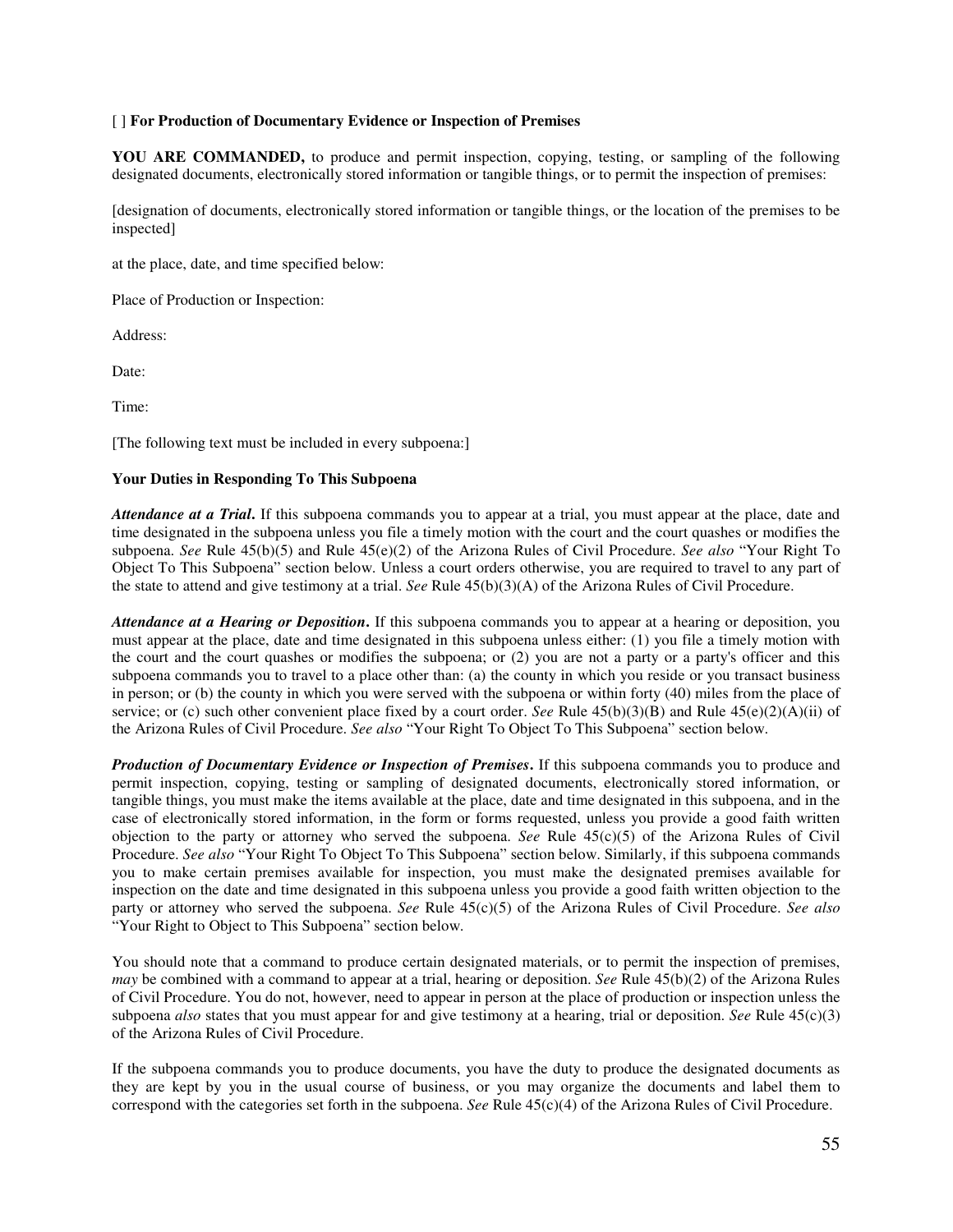#### **Your Right To Object To This Subpoena**

*Generally***.** If you have concerns or questions about this subpoena, you should first contact the party or attorney who served the subpoena. The party or attorney serving the subpoena has a duty to take reasonable steps to avoid imposing an undue burden or expense on you. The superior court enforces this duty and may impose sanctions upon the party or attorney serving the subpoena if this duty is breached. *See* Rule 45(e)(1) of the Arizona Rules of Civil Procedure.

*Procedure for Objecting to a Subpoena for Attendance at a Hearing, Trial or Deposition***.** If you wish to object to a subpoena commanding your appearance at a hearing, trial or deposition, you must file a motion to quash or modify the subpoena with the court to obtain a court order excusing you from complying with this subpoena. *See* Rules 45(b)(5) and 45(e)(2) of the Arizona Rules of Civil Procedure. The motion must be filed in the Justice Court precinct in which the case is pending or from which the subpoena was issued. *See* Rule 45(e)(2)(A) and (B) of the Arizona Rules of Civil Procedure. The motion must be filed before the time specified for compliance or within 14 days after the subpoena is served, whichever is earlier. *See* Rule 45(e)(2)(D) of the Arizona Rules of Civil Procedure. You must send a copy of any motion to quash or modify the subpoena to the party or attorney who served the subpoena. *See* Rules 45(e)(2)(E) of the Arizona Rules of Civil Procedure.

The court *must* quash or modify a subpoena:

(1) if the subpoena does not provide a reasonable time for compliance;

(2) unless the subpoena commands your attendance at a trial, if you are not a party or a party's officer and if the subpoena commands you to travel to a place other than: (a) the county in which you reside or transact business in person; (b) the county in which you were served with a subpoena, or within forty (40) miles from the place of service; or (c) such other convenient place fixed by a court order; or

(3) if the subpoena requires disclosure of privileged or other protected matter, if no exception or waiver applies; or

(4) if the subpoena subjects you to undue burden.

*See* Rule 45(e)(2)(A) of the Arizona Rules of Civil Procedure.

The court *may* quash or modify a subpoena:

(1) if the subpoena requires you to disclose a trade secret or other confidential research, development or commercial information;

(2) if you are an unretained expert and the subpoena requires you to disclose your opinion or information resulting from your study that you have not been requested by any party to give on matters that are specific to the dispute;

(3) if you are not a party or a party's officer and the subpoena would require you to incur substantial travel expense; or

(4) if the court determines that justice requires the subpoena to be quashed or modified.

*See* Rule 45(e)(2)(B) of the Arizona Rules of Civil Procedure.

In these last four circumstances, a court may, instead of quashing or modifying a subpoena, order your appearance or order the production of material under specified conditions if: (1) the serving party or attorney shows a substantial need for the testimony or material that cannot be otherwise met without undue hardship; and (2) if your travel expenses or the expenses resulting from the production are at issue, the court ensures that you will be reasonably compensated. *See* Rule 45(e)(2)(C) of the Arizona Rules of Civil Procedure.

*Procedure for Objecting to Subpoena For Production of Documentary Evidence***.** If you wish to object to a subpoena commanding you to produce documents, electronically stored information or tangible items, or to permit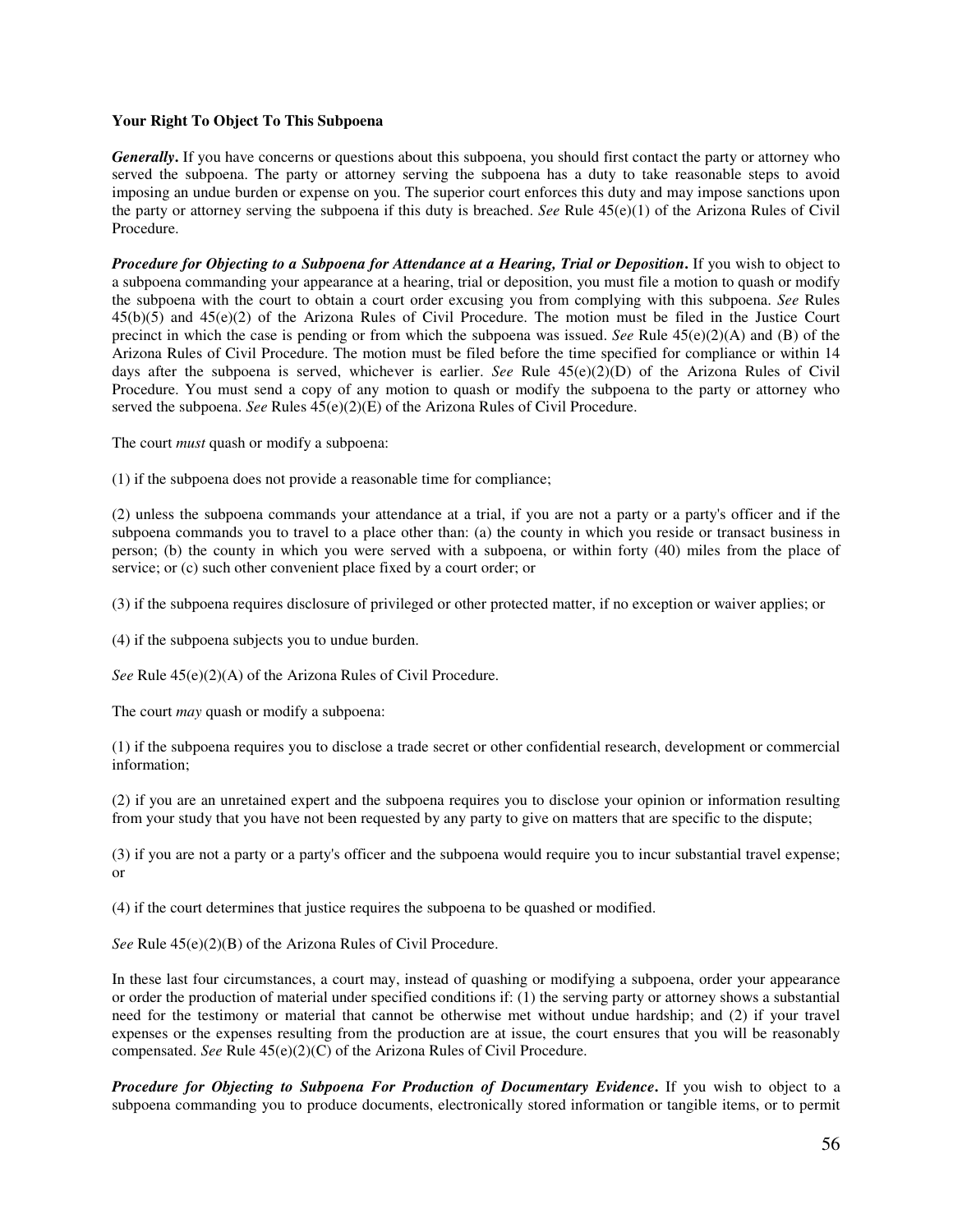the inspection of premises, you may send a good faith written objection to the party or attorney serving the subpoena that objects to: (1) producing, inspecting, copying, testing or sampling any or all of the materials designated in the subpoena; (2) inspecting the premises; or (3) producing electronically stored information in the form or forms requested. You must send your written objection to the party or attorney who served the subpoena before the time specified for compliance or within 14 days after the subpoena is served, whichever is earlier. *See* Rule  $45(c)(5)(A)(ii)$  of the Arizona Rules of Civil Procedure.

If you object because you claim the information requested is privileged, protected, or subject to protection as trial preparation material, you must express the objection clearly, and support each objection with a description of the nature of the document, communication or item not produced so that the demanding party can contest the claim. *See* Rule 45(c)(5)(C) of the Arizona Rules of Civil Procedure.

If you object to the subpoena in writing, you do not need to comply with the subpoena until a court orders you to do so. It will be up to the party or attorney serving the subpoena to first personally consult with you and engage in good faith efforts to resolve your objection and, if the objection cannot be resolved, to seek an order from the court to compel you to provide the documents or inspection requested, after providing notice to you. *See* Rule 45(c)(5)(B) of the Arizona Rules of Civil Procedure.

If you are not a party to the litigation, or a party's officer, the court will issue an order to protect you from any significant expense resulting from the inspection and copying commanded. *See* Rule 45(c)(6)(B) of the Arizona Rules of Civil Procedure.

Instead of sending a written objection to the party or attorney who served the subpoena, you also have the option of raising your objections in a motion to quash or modify the subpoena. *See* Rule 45(e)(2) of the Arizona Rules for Civil Procedure. The procedure and grounds for doing so are described in the section above entitled "Procedure for Objecting to a Subpoena for Attendance at a Hearing, Trial or Deposition."

If the subpoena *also* commands your attendance at a hearing, trial or deposition, sending a written objection to the party or attorney who served the subpoena does not suspend or modify your obligation to attend and give testimony at the date, time and place specified in the subpoena. *See* Rule 45(c)(5)(A)(iii) of the Arizona Rules of Civil Procedure. If you wish to object to the portion of this subpoena requiring your attendance at a hearing, trial or deposition, you must file a motion to quash or modify the subpoena as described in the section above entitled "Procedure for Objecting to a Subpoena for Attendance at a Hearing, Trial or Deposition." *See* Rule 45(b)(5) and  $45(c)(5)(iii)$  of the Arizona Rules of Civil Procedure.

#### **ADA Notification**

Requests for reasonable accommodation for persons with disabilities must be made to the court by parties as soon as possible in advance of a scheduled court proceeding.

[Optional: this form may include the provisions of Rule 145(b)(2) of the Justice Court Rules of Civil Procedure].

| SIGNED AND SEALED this date |  |    |  |  |
|-----------------------------|--|----|--|--|
| <b>B</b> v                  |  |    |  |  |
|                             |  | __ |  |  |

Justice of the Peace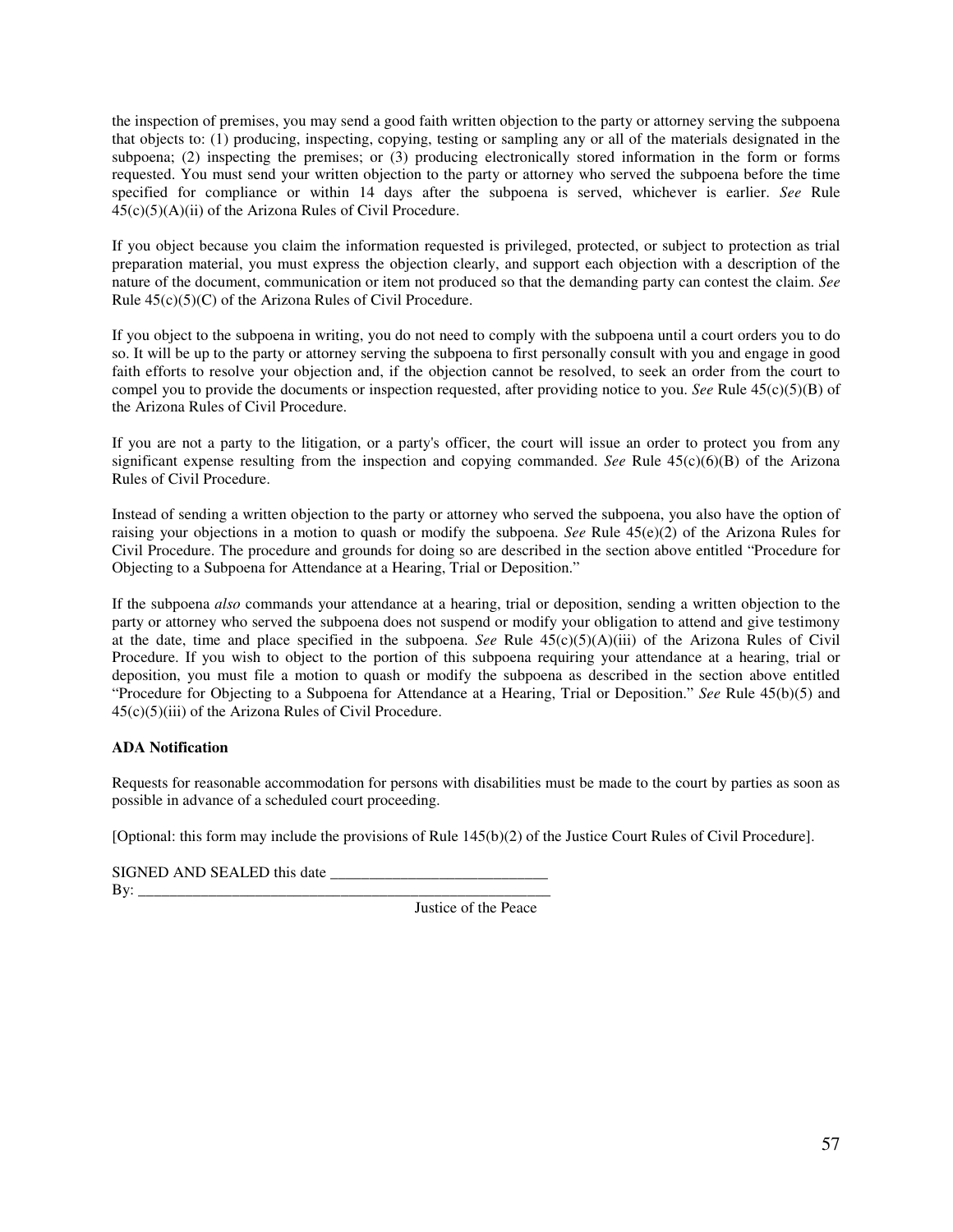# **Words and Phrases Defined or Explained in the JCRCP**

| Word/Phrase                 | Rule                |
|-----------------------------|---------------------|
| Affidavit                   | 109(d)              |
| Appearance                  | 114(e)              |
| Caption                     | 108(a)              |
| Civil arrest warrant        | 145(a)              |
| Default                     | 114(d), 140(a)      |
| Defendant                   | 104(b)              |
| Deposition                  | 123(a)              |
| Discovery                   | 122(a)              |
| Dismissal with prejudice    | 144(f)              |
| Dismissal without prejudice | 144(f)              |
| Exhibits                    | 108(c)              |
| Interpleader                | 106(b)              |
| Interrogatories             | 124(a)              |
| Intervention                | 106(a)              |
| Judgment                    | 139(a)              |
| Jurisdiction                | $110(b)$ , $116(a)$ |
| Mediation                   | 130(a)              |
| Mediator                    | 130(a)              |
| Motion                      | 128(a)              |
| Party                       | 102(a)              |
| Person                      | 104(e)              |
| Personally served           | 113(a)              |
| Plaintiff                   | 104(a)              |
| Pleading                    | 107(a)              |
| Real party in interest      | 104(a)              |
| Request for admissions      | 126(a)              |
| Request for production      | 125(a)              |
| Subpoena                    | 137(b)              |
| Summons                     | 112(b)              |
| Third-party complaint       | 118(a)              |
| Venue                       | $110(b)$ , $116(a)$ |
| Verified                    | 109(c)              |
| Witness                     | 137(a)              |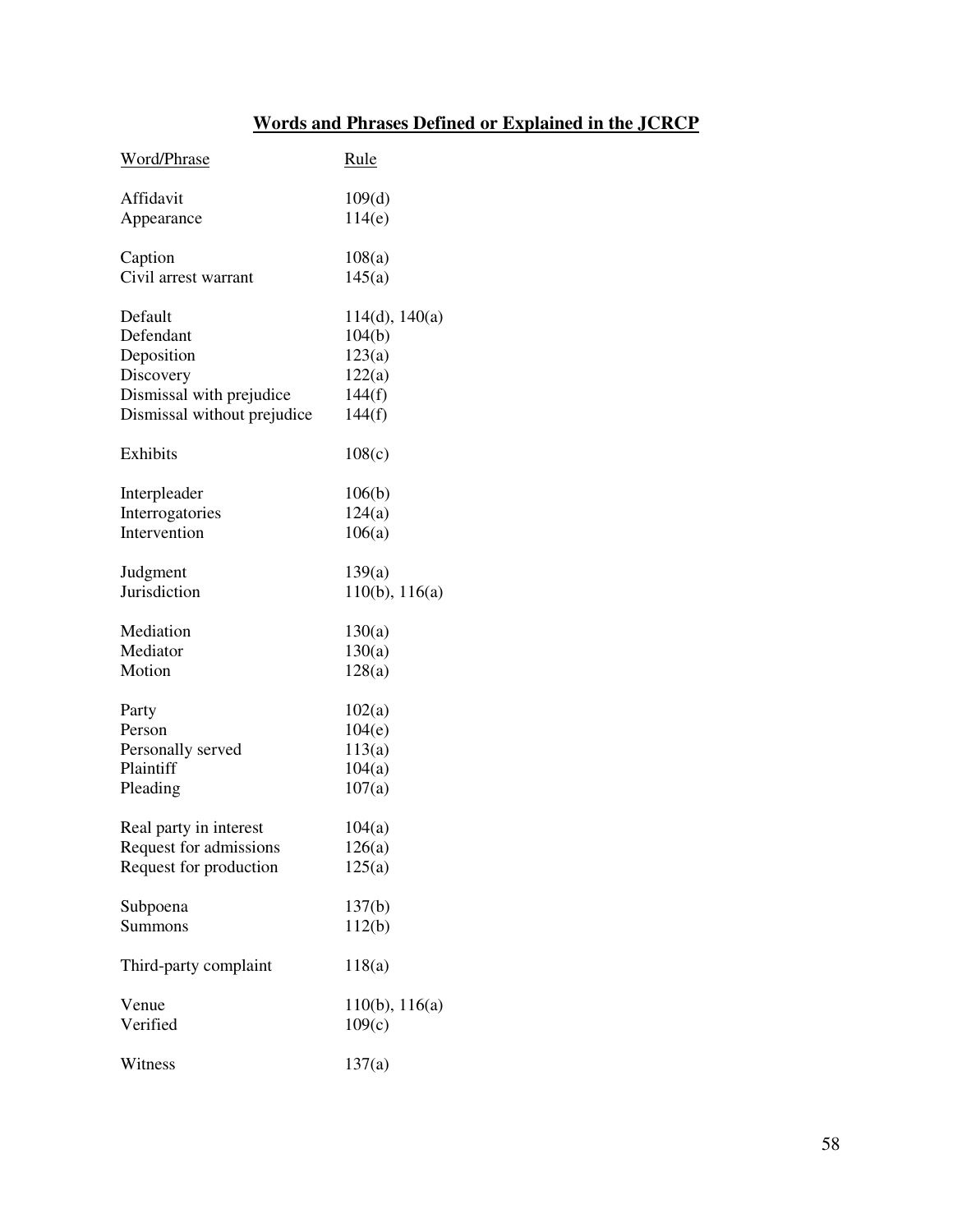### **ARIZONA RULES OF CIVIL PROCEDURE**

### **Rule 4.1. Service of Process Within Arizona**

*(d)* **Service of Summons upon Individuals.** Service upon an individual from whom a waiver has not been obtained and filed, other than those specified in paragraphs (e), (f) and (g) of this Rule 4.1, shall be effected by delivering a copy of the summons and of the pleading to that individual personally or by leaving copies thereof at that individual's dwelling house or usual place of abode with some person of suitable age and discretion then residing therein or by delivering a copy of the summons and of the pleading to an agent authorized by appointment or by law to receive service of process.

*(e)* **Service of Summons upon Minors.** Service upon a minor under the age of sixteen years shall be effected by service in the manner set forth in paragraph (d) of this Rule 4.1 upon the minor and upon the minor's father, mother or guardian, within this state, or if none is found therein, then upon any person having the care and control of such minor, or with whom the minor resides.

*(f)* **Service of Summons upon a Minor with Guardian or Conservator.** Service upon a minor for whom a guardian or conservator has been appointed in this state shall be effected by service in the manner set forth in paragraph (d) of this Rule 4.1 upon such guardian or conservator and minor.

*(g)* **Service of Summons upon Incompetent Persons.** Service upon a person who has been judicially declared to be insane, gravely disabled, incapacitated or mentally incompetent to manage that person's property and for whom a guardian or conservator has been appointed in this state shall be effected by service in the manner set forth in paragraph (d) of this Rule 4.1 upon such person and also upon that person's guardian or conservator, or if no guardian or conservator has been appointed, upon such person as the court designates.

*(h)* **Service of Summons upon the State.** If a waiver has not been obtained and filed, service upon the state shall be effected by delivering a copy of the summons and of the pleading to the attorney general.

*(i)* **Service of Summons upon a County, Municipal Corporation or Other Governmental** Subdivision. Service upon a county or a municipal corporation or other governmental subdivision of the state subject to suit, and from which a waiver has not been obtained and filed, shall be effected by delivering a copy of the summons and of the pleading to the chief executive officer, the secretary, clerk, or recording officer thereof.

*(j)* **Service of Summons upon Other Governmental Entities.** Service upon any governmental entity not listed above shall be effected by serving the person, officer, group or body responsible for the administration of that entity or by serving the appropriate legal officer, if any, representing the entity. Service upon any person who is a member of the "group" or "body" responsible for the administration of the entity shall be sufficient.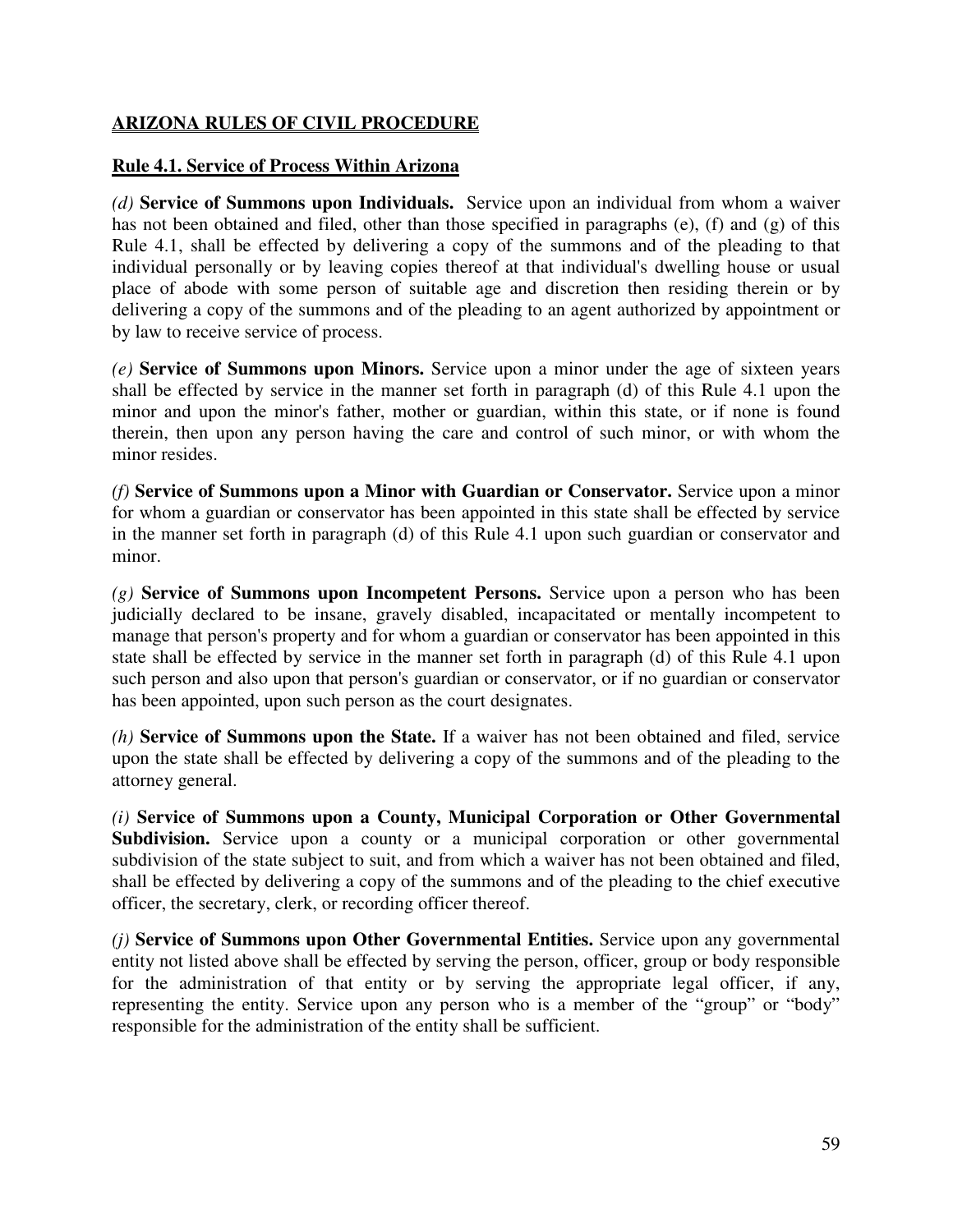*(l)* **Service of Summons upon a Domestic Corporation if Authorized Officer or Agent Not Found within the State.** When a domestic corporation does not have an officer or agent in this state upon whom legal service of process can be made, service upon such domestic corporation shall be effected by depositing two copies of the summons and of the pleading being served in the office of the Corporation Commission, which shall be deemed personal service on such corporation. The return of the sheriff of the county in which the action or proceeding is brought that after diligent search or inquiry the sheriff has been unable to find any officer or agent of such corporation upon whom process may be served, shall be prima facie evidence that the corporation does not have such an officer or agent in this state. The Corporation Commission shall file one of the copies in its office and immediately mail the other copy, postage prepaid, to the office of the corporation, or to the president, secretary or any director or officer of such corporation as appears or is ascertained by the Corporation Commission from the articles of incorporation or other papers on file in its office, or otherwise.

*(m)* **Alternative or Substituted Service.** If service by one of the means set forth in the preceding paragraphs of this Rule 4.1 proves impracticable, then service may be accomplished in such manner, other than by publication, as the court, upon motion and without notice, may direct. Whenever the court allows an alternate or substitute form of service pursuant to this subpart, reasonable efforts shall be undertaken by the party making service to assure that actual notice of the commencement of the action is provided to the person to be served and, in any event, the summons and the pleading to be served, as well as any order of the court authorizing an alternative method of service, shall be mailed to the last known business or residence address of the person to be served. Service by publication may be employed only under the circumstances, and in accordance with the procedures, specified in Rules  $4.1(n)$ ,  $4.1(o)$ ,  $4.2(f)$  and  $4.2(g)$  of these Rules.

*(n)* **Service by Publication; Return.** Where the person to be served is one whose residence is unknown to the party seeking service but whose last known residence address was within the state, or has avoided service of process, and service by publication is the best means practicable under the circumstances for providing notice of the institution of the action, then service may be made by publication in accordance with the requirements of this subpart. Such service shall be made by publication of the summons, and of a statement as to the manner in which a copy of the pleading being served may be obtained, at least once a week for four successive weeks (1) in a newspaper published in the county where the action is pending, and (2) in a newspaper published in the county of the last known residence of the person to be served if different from the county where the action is pending. If no newspaper is published in any such county, then the required publications shall be made in a newspaper published in an adjoining county. The service shall be complete thirty days after the first publication. When the residence of the person to be served is known, the party or officer making service shall also, on or before the date of the first publication, mail the summons and a copy of the pleading being served, postage prepaid, to that person at that person's place of residence. Service by publication and the return thereof may be made by the party procuring service or that party's attorney in the same manner as though made by an officer. The party or officer making service shall file an affidavit showing the manner and dates of the publication and mailing, and the circumstances warranting the utilization of the procedure authorized by this subpart, which shall be prima facie evidence of compliance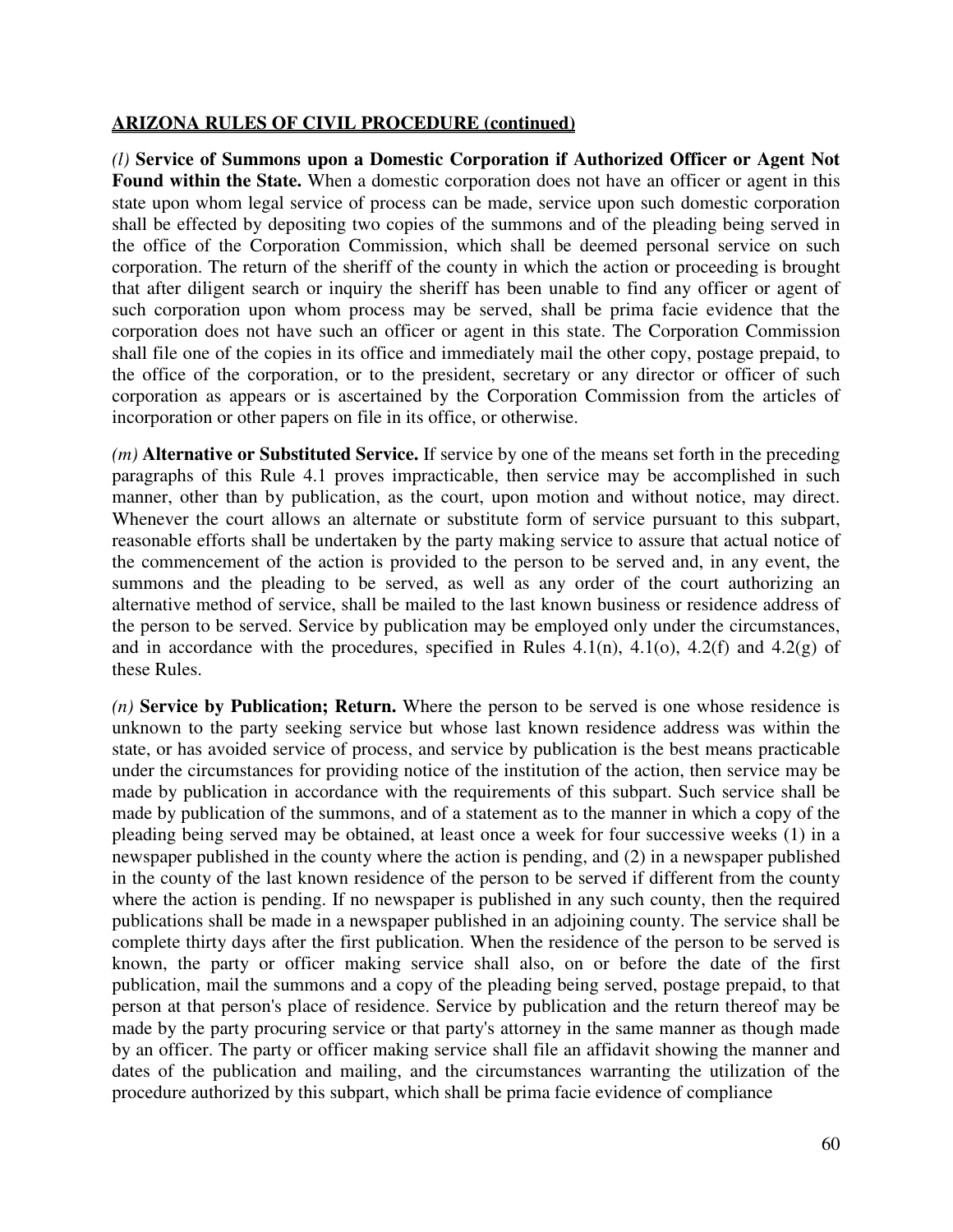herewith. A printed copy of the publication shall accompany the affidavit. If the residence of the party being served is unknown, and for that reason no mailing was made, the affidavit shall so state.

## **Rule 4.2: Service of Process Outside the State of Arizona**

## **Rule 4.2(e). Service under Nonresident Motorist Act**

In an action involving operation of a motor vehicle in this state, a nonresident minor, insane or incompetent person may be served in the manner provided by A.R.S. §§ 28-2321 through 28- 2327 for service upon a nonresident in such cases as if that person were sui juris. When service of a copy of the summons and complaint is made pursuant to A.R.S. § 28-2327, the service shall be deemed complete thirty days after filing defendant's return receipt and plaintiff's affidavit of compliance, as required by A.R.S. § 28-2327, subsection A, paragraph 1, or, in case of personal service out of the state under A.R.S. § 28-2327, subsection A, paragraph 2, thirty days after filing the officer's return of such personal service. The defendant shall appear and answer within thirty days after completion of such service in the same manner and under the same penalties as if the defendant had been personally served with a summons within the county in which the action is pending.

## **Rule 4.2(f). Service by Publication; Return**

Where the person to be served is one whose present residence is unknown but whose last known residence was outside the state, or has avoided service of process, and service by publication is the best means practicable under the circumstances for providing notice of institution of the action, then service may be made by publication in accordance with the requirements of this subpart. Such service shall be made by publication of the summons, and of a statement as to the manner in which a copy of the pleading being served may be obtained, at least once a week for four successive weeks in a newspaper published in the county where the action is pending. If no newspaper is published in any such county, then the required publications shall be made in a newspaper published in an adjoining county. The service shall be complete thirty days after the first publication. When the residence of the person to be served is known, the party or officer making service shall also, on or before the date of the first publication, mail the summons and a copy of the pleading being served, postage prepaid, directed to that person at that person's place of residence.

Service by publication and the return thereof may be made by the party procuring service or that party's attorney in the same manner as though made by an officer. The party or officer making service shall file an affidavit showing the manner and dates of publication and mailing, and the circumstances warranting utilization of the procedure authorized by this subpart which shall be prima facie evidence of compliance herewith. A printed copy of the publication shall accompany the affidavit. If the residence of the person to be served is unknown, and for that reason no mailing was made, the affidavit shall so state.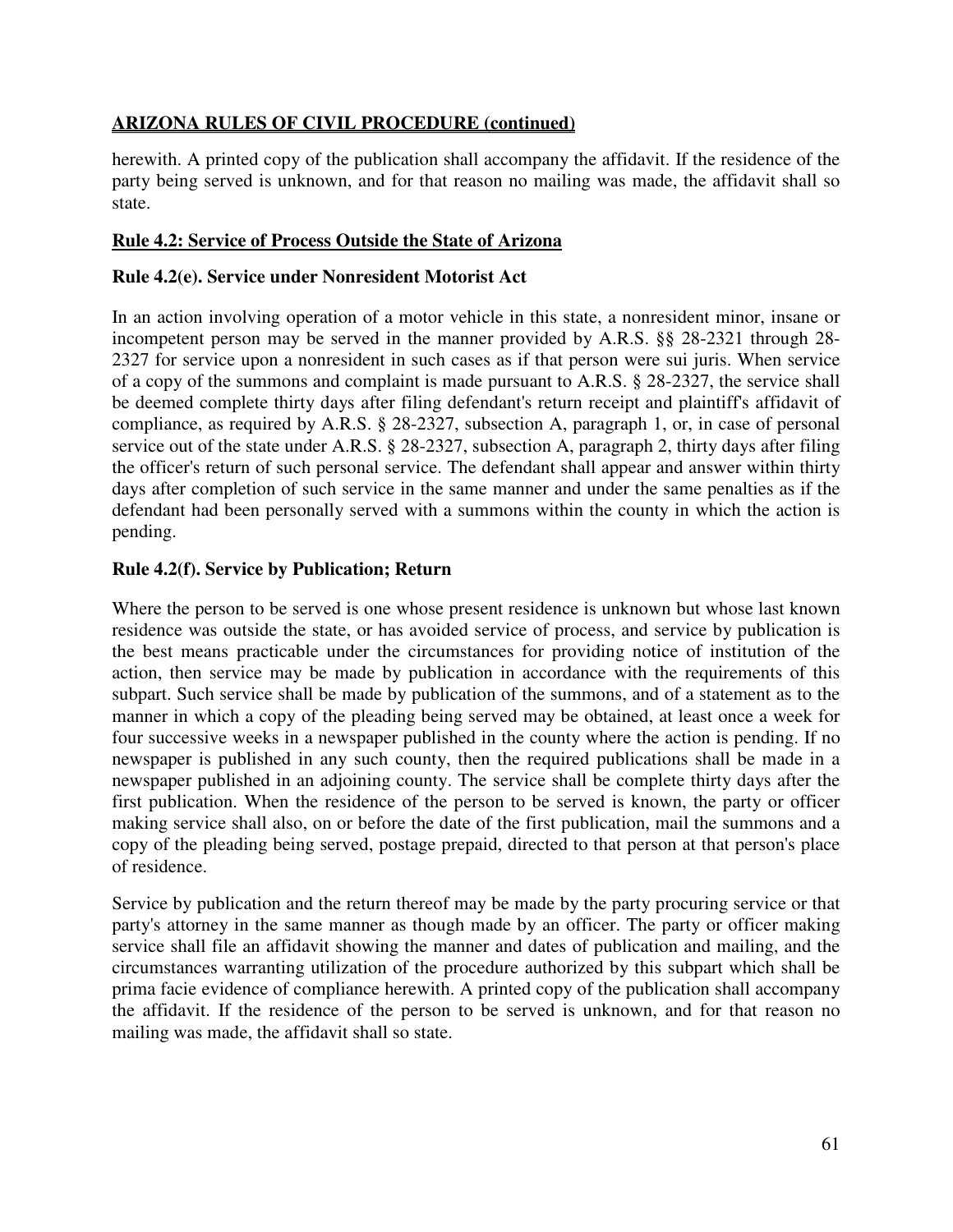### **Rule 4.2(h). Service of Summons upon Corporations, Partnerships Unincorporated Associations Located Outside Arizona but Within the United States**

In case of a corporation or partnership or unincorporated association located outside the state but within the United States, service under this Rule shall be made on one of the persons specified in Rule  $4.1(k)$ .

### **Rule 4.2(i). Service upon Individuals in a Foreign Country**

Unless otherwise provided by federal law, service upon an individual from whom a waiver has not been obtained and filed, other than an infant or an incompetent person, may be effected in a place not within any judicial district of the United States:

(1) by any internationally agreed means reasonably calculated to give notice, such as those means authorized by the Hague Convention on the Service Abroad of Judicial and Extrajudicial Documents; or

(2) if there is no internationally agreed means of service or the applicable international agreement allows other means of service, provided that service is reasonably calculated to give notice:

(A) in the manner prescribed by the law of the foreign country for service in that country in an action in any of its courts of general jurisdiction; or

(B) as directed by the foreign authority in response to a letter rogatory or letter of request; or

(C) unless prohibited by the law of the foreign country, by

(i) delivery to the party to be served personally of a copy of the summons and of the pleading; or

(ii) any form of mail requiring a signed receipt, to be addressed and dispatched by the clerk of the court to the party to be served; or

(3) by other means not prohibited by international agreement as may be directed by the court.

### **Rule 4.2(j). Service of Summons upon Minors and Incompetent Persons in a Foreign Country**

Service upon a minor, a minor with a guardian or an incompetent person in a place not within any judicial district of the United States shall be effected in the manner prescribed by paragraph  $(2)(A)$  or  $(2)(B)$  of subdivision (i) of this Rule 4.2 or by such means as the court may direct.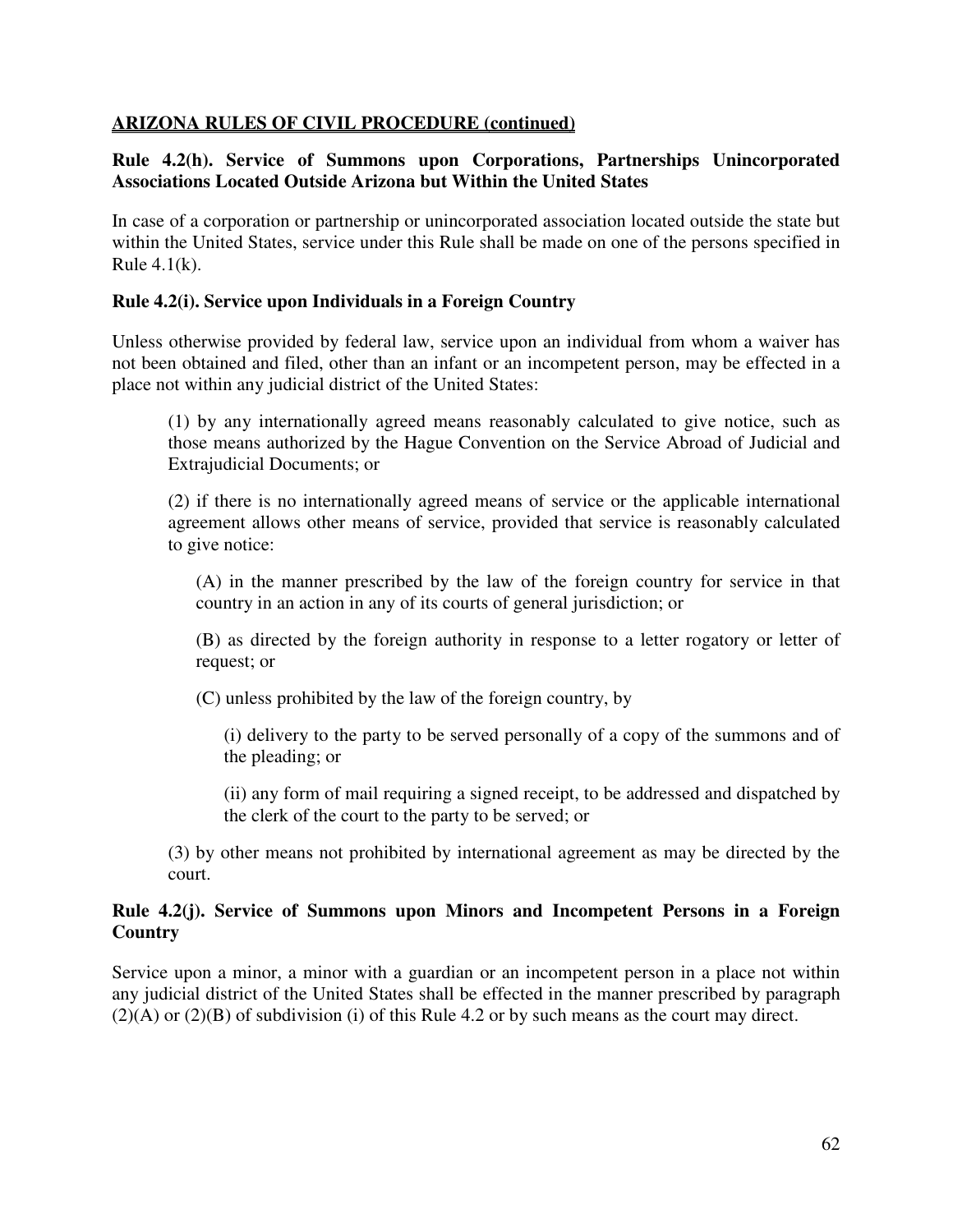## **Rule 4.2(k). Service of Summons upon Corporation and Associations in a Foreign Country**

Unless otherwise provided by federal law, service upon a corporation or upon a partnership or other unincorporated association that is subject to suit under a common name, and from which a waiver of service has not been obtained and filed, shall be effected in a place not within any judicial district of the United States in any manner prescribed for individuals by subdivision (i) of this Rule 4.2 except personal delivery as provided in paragraph  $(2)(C)(i)$  thereof.

# **Rule 4.2(l). Service of Summons upon a Foreign State or Political Subdivision Thereof**

Service of a summons upon a foreign state or a political subdivision, agency, or instrumentality thereof shall be effected pursuant to 28 U.S.C. § 1608.

## **Rule 22. Interpleader**

## **Rule 22(a). Interpleader**

Persons having claims against the plaintiff may be joined as defendants and required to interplead when their claims are such that the plaintiff is or may be exposed to double or multiple liability. It is not ground for objection to the joinder that the claims of the several claimants or the titles on which their claims depend do not have a common origin or are not identical but are adverse to and independent of one another, or that the plaintiff avers that the plaintiff is not liable in whole or in part to any or all of the claimants. A defendant exposed to similar liability may obtain such interpleader by way of cross-claim or counterclaim. The provisions of this Rule supplement and do not in any way limit the joinder of parties permitted in Rule 20.

## **Rule 22(b). Release from liability; deposit or delivery**

Any party invoking the interpleader, as provided by subdivision (a) of this Rule, may move the court for an order discharging that party from liability to either party, and upon depositing in court the amount claimed, or by delivering the property to the party entitled thereto, or into court as the court may direct, that party may be discharged.

## **Rule 24. Intervention**

## **Rule 24(a). Intervention of Right**

Upon timely application anyone shall be permitted to intervene in an action: (1) when a statute confers an unconditional right to intervene; or (2) when the applicant claims an interest relating to the property or transaction which is the subject of the action and the applicant is so situated that the disposition of the action may as a practical matter impair or impede the applicant's ability to protect that interest, unless the applicant's interest is adequately represented by existing parties.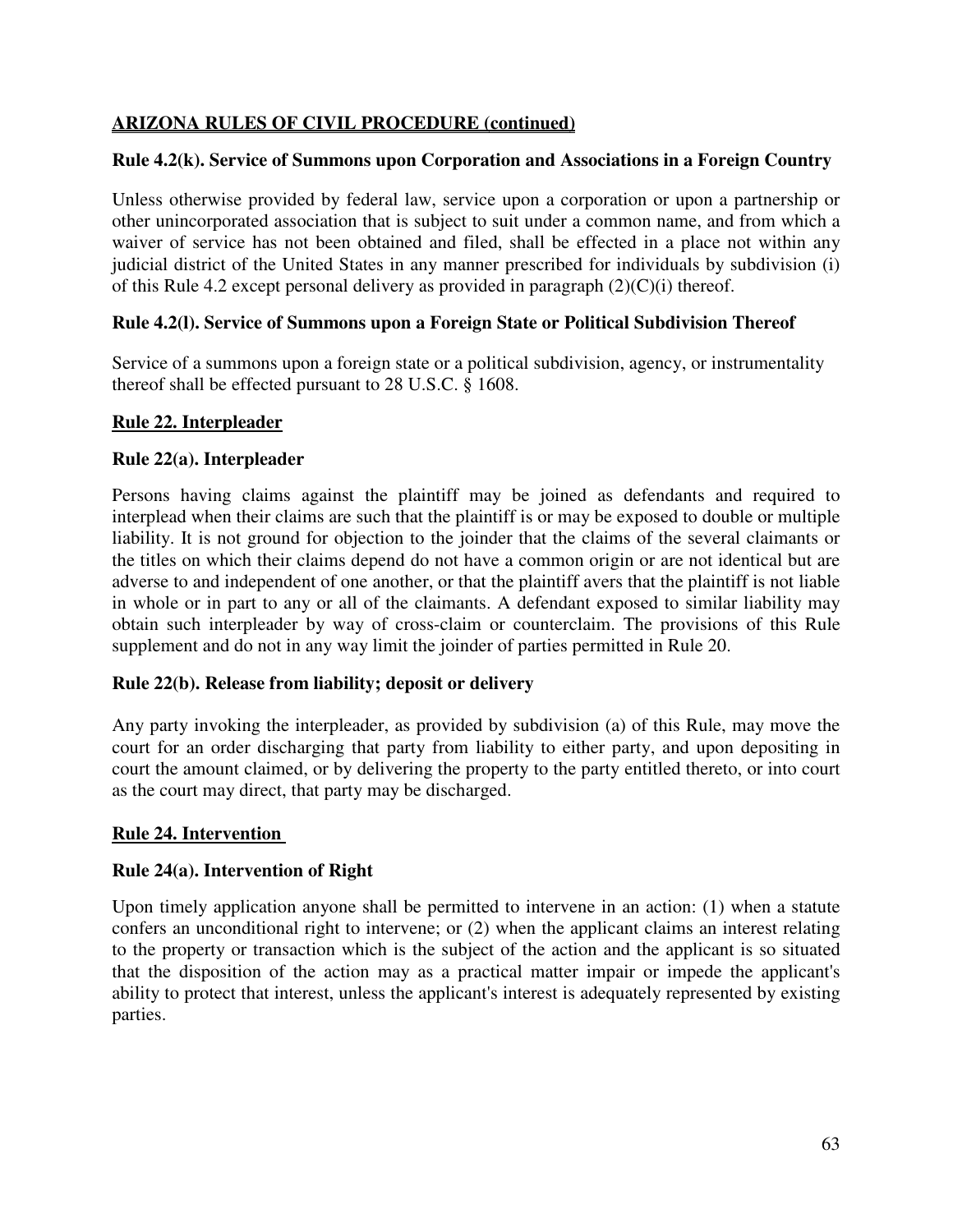## **Rule 24(b). Permissive intervention**

Upon timely application anyone may be permitted to intervene in an action:

- (1) When a statute confers a conditional right to intervene.
- (2) When an applicant's claim or defense and the main action have a question of law or fact in common.

In exercising its discretion the court shall consider whether the intervention will unduly delay or prejudice the adjudication of the rights of the original parties.

# **Rule 24(c). Procedure**

A person desiring to intervene shall serve a motion to intervene upon the parties as provided in Rule 5. The motion shall state the grounds therefor and shall be accompanied by a pleading setting forth the claim or defense for which intervention is sought.

# **Rule 24(d). Time to answer**

If the motion to intervene is granted, the plaintiff and defendant shall be allowed a reasonable time, not exceeding twenty days, in which to answer the pleading of the intervener.

# **Rule 64.1. Civil Arrest Warrant**

## **Rule 64.1(c). Content of warrant**

The civil arrest warrant shall be ordered by the judge and issued by the clerk. It shall contain the name of the person to be arrested and a description by which such person can be identified with reasonable certainty. It shall command that the person named be brought before the judge or, if the judge is absent or unable to act, the nearest or most accessible judge in the same county. The warrant shall set forth a bond in a reasonable amount to guarantee the appearance of the arrested person, or an order that the arrested person be held without bond until the arrested person is seen by a judge.

## **Rule 64.1(d). Time and manner of execution**

A civil arrest warrant is executed by the arrest of the person named therein. Unless the court otherwise directs upon a showing of good cause, a civil arrest warrant shall not be executed between the hours of ten p.m. and six-thirty a.m. The arrested person shall be brought immediately before the issuing judge if it is reasonably possible to do so. In any event, the arrested person shall be brought before the issuing judge, or a judge in the county of arrest, within 24 hours of the execution of the warrant. If the person is arrested in a county other than the county of issue, the arresting officer shall notify the sheriff in the county of issue who shall, as soon as possible, take custody of the arrested person and transport the arrested person to the issuing judge.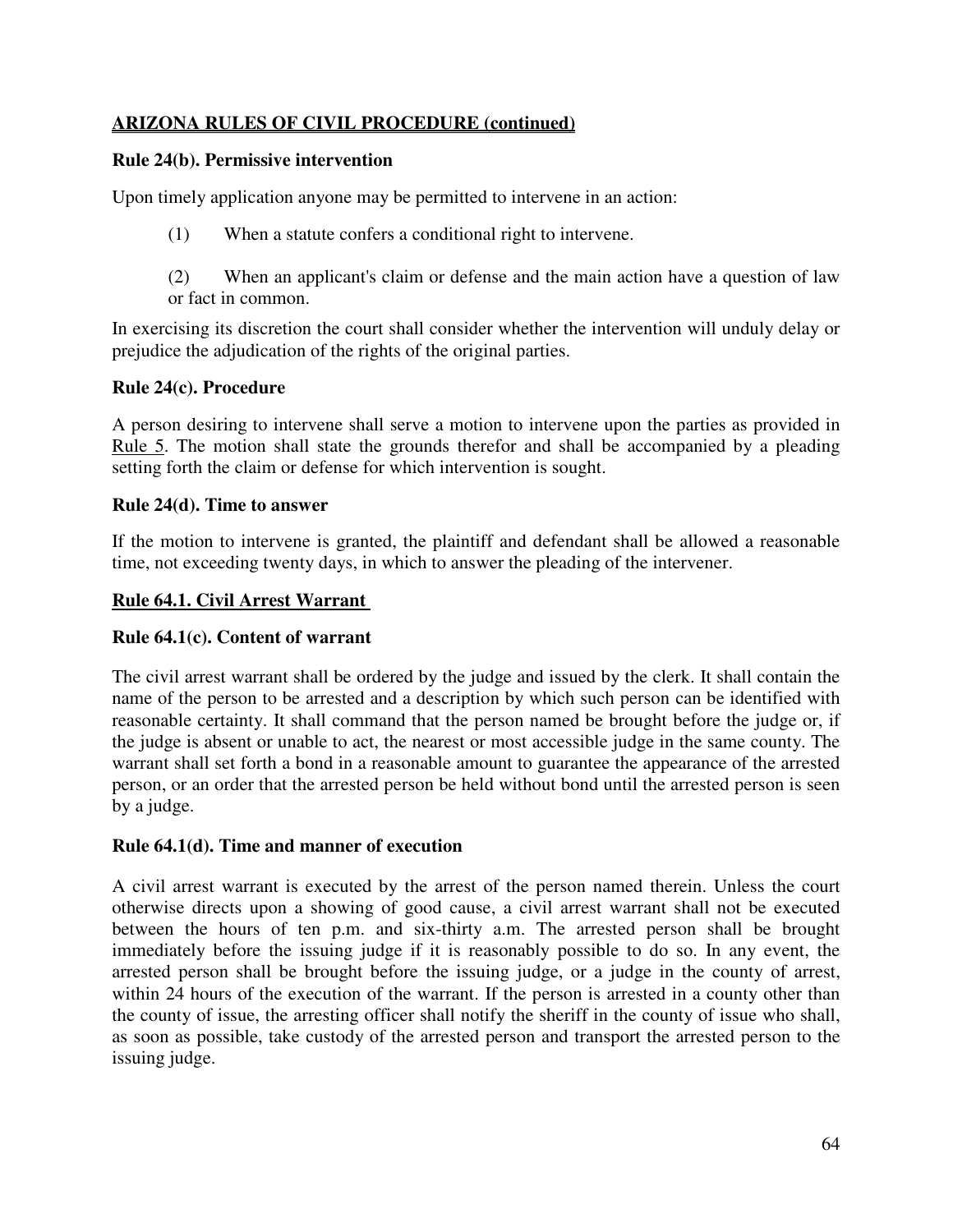### **Rule 64.1(e). Duty of court after execution of warrant**

The judge shall advise the arrested person of the nature of the proceedings, release the arrested person on the least onerous terms and conditions which reasonably guarantee the required appearance, and set the date of the next court appearance.

### **Rule 64.1(f). Forfeiture of bond**

The procedure for the forfeiture of bonds in criminal cases shall apply.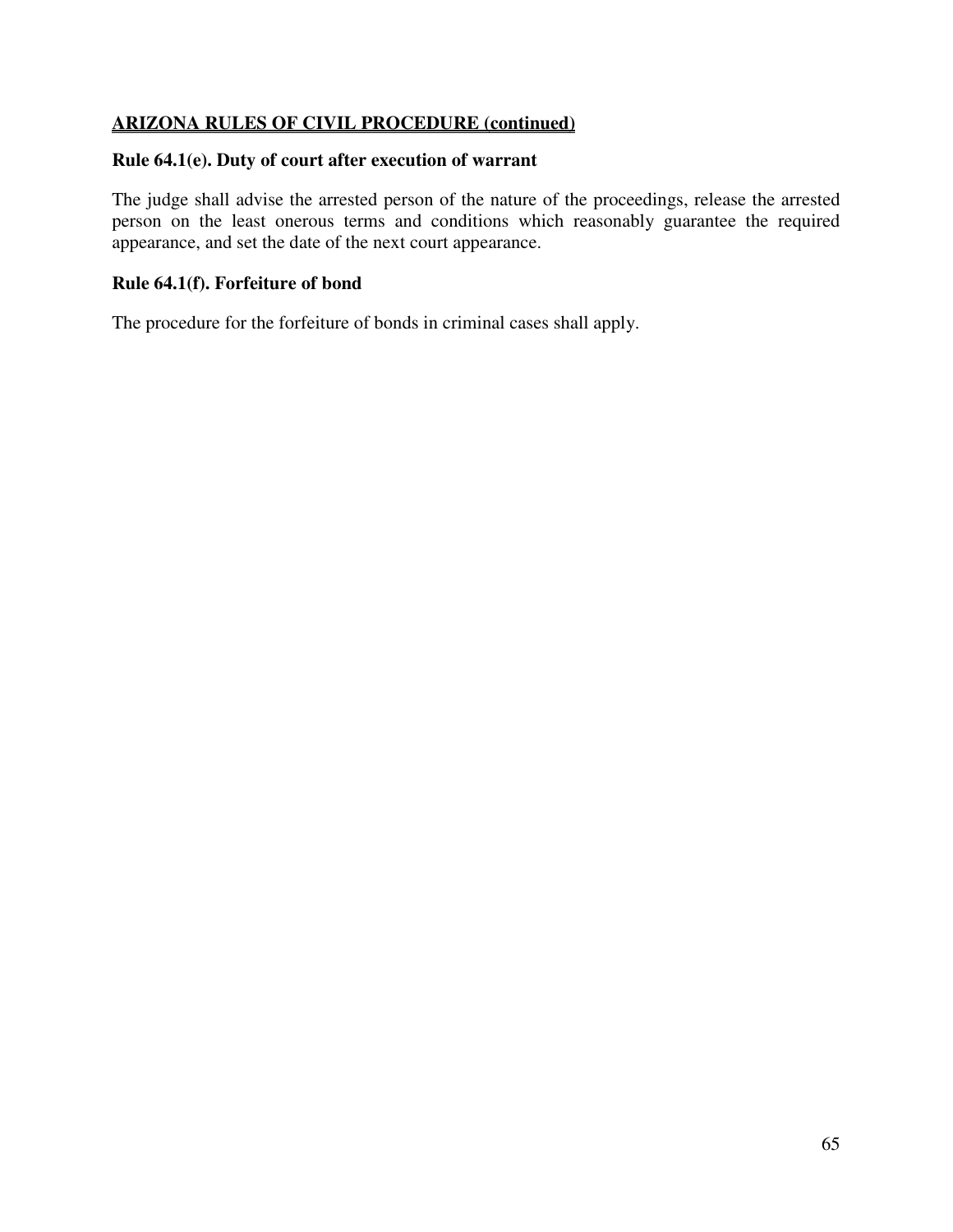# **Table of Cross-References (JCRCP to ARCP)**

This table cross-references justice court rules to their counterparts in the Arizona Rules of Civil Procedure. The cross-referenced rules share common subjects, but the text of a counterpart rule may be slightly or significantly different.

| <b>JCRCP</b> | <b>JCRCP</b>                             | X-ref.       | <b>ARCP</b>                                 |
|--------------|------------------------------------------|--------------|---------------------------------------------|
| Rule#        | Rule title                               | <b>ARCP</b>  | <b>Rule title</b>                           |
|              |                                          | Rule #       |                                             |
| Part I:      | <b>General provisions</b>                |              |                                             |
| Rule 101     | Application and interpretation           |              |                                             |
| 101(a)       | Title of these rules                     | 85           | Title                                       |
| 101(b)       | Application of these rules               | $\mathbf{1}$ | Scope of rules                              |
| 101(c)       | Interpretation of these rules            | 1            | Scope of rules                              |
| 101(d)       | Relationship of these rules to the       | None*        | *See Rule 2A of the Family Law Rules of     |
|              | <b>Arizona Rules of Civil Procedure</b>  |              | Procedure, and Rule 1 of the Rules of       |
|              |                                          |              | Procedure for Eviction Actions              |
| Rule 102     | Responsibilities of a party              |              |                                             |
| 102(a)       | Meaning of "party"                       | None         |                                             |
| 102(b)       | Every party has these responsibilities:  |              |                                             |
|              | (1) To provide the court with a current  | 5.1(b)       | Duties of counsel: responsibility to court  |
|              | address and telephone number             |              |                                             |
|              | (2) To provide copies of filed           | 5(a)         | Service: when required                      |
|              | documents                                |              |                                             |
|              | (3) To provide a disclosure statement    | 26.1         | Prompt disclosure of information            |
|              | and to respond to discovery requests     | 26(a)        | Discovery methods                           |
|              | (4) To appear in court                   | None         |                                             |
|              | (5) To give notice of settlement         | 5.1(c)       | Notice of settlement                        |
| 102(c)       | Parties representing themselves          | None         |                                             |
| 102(d)       | Appearance, withdrawal, and              | 5.1          | Duties of counsel                           |
|              | substitution of attorneys                |              |                                             |
| Rule 103     | Court conduct                            |              |                                             |
| 103(a)       | Conduct in court                         | 80(a)        | Conduct in trial                            |
| 103(b)       | <b>Exclusion of minors</b>               | 80(b)        | Exclusion of minors from trial              |
| 103(c)       | Agreements between parties               | 80(d)        | Agreement or consent of counsel or parties  |
| 103(d)       | Lost or destroyed records                | 80(h)        | Lost records; method of supplying; etc.     |
| Part II:     | The parties to a lawsuit                 |              |                                             |
| Rule 104     | Naming the parties                       |              |                                             |
| 104(a)       | "Plaintiff" defined; multiple plaintiffs | 20(a)        | Permissive joinder                          |
|              |                                          | 17(a)        | Real party in interest                      |
| 104(b)       | "Defendant" defined; multiple            | 20(a)        | Permissive joinder                          |
|              | defendants                               |              |                                             |
| 104(c)       | Naming a defendant by the proper         | 17(a)        | Real party in interest                      |
|              | name                                     | 17(b)        | Actions by personal representatives         |
|              |                                          | 17(c)        | Actions by or against personal              |
|              |                                          |              | representatives                             |
|              |                                          | 17(d)        | Actions by or against county, city, or town |
|              |                                          | 17(f)        | Actions against surety, assignor, endorser  |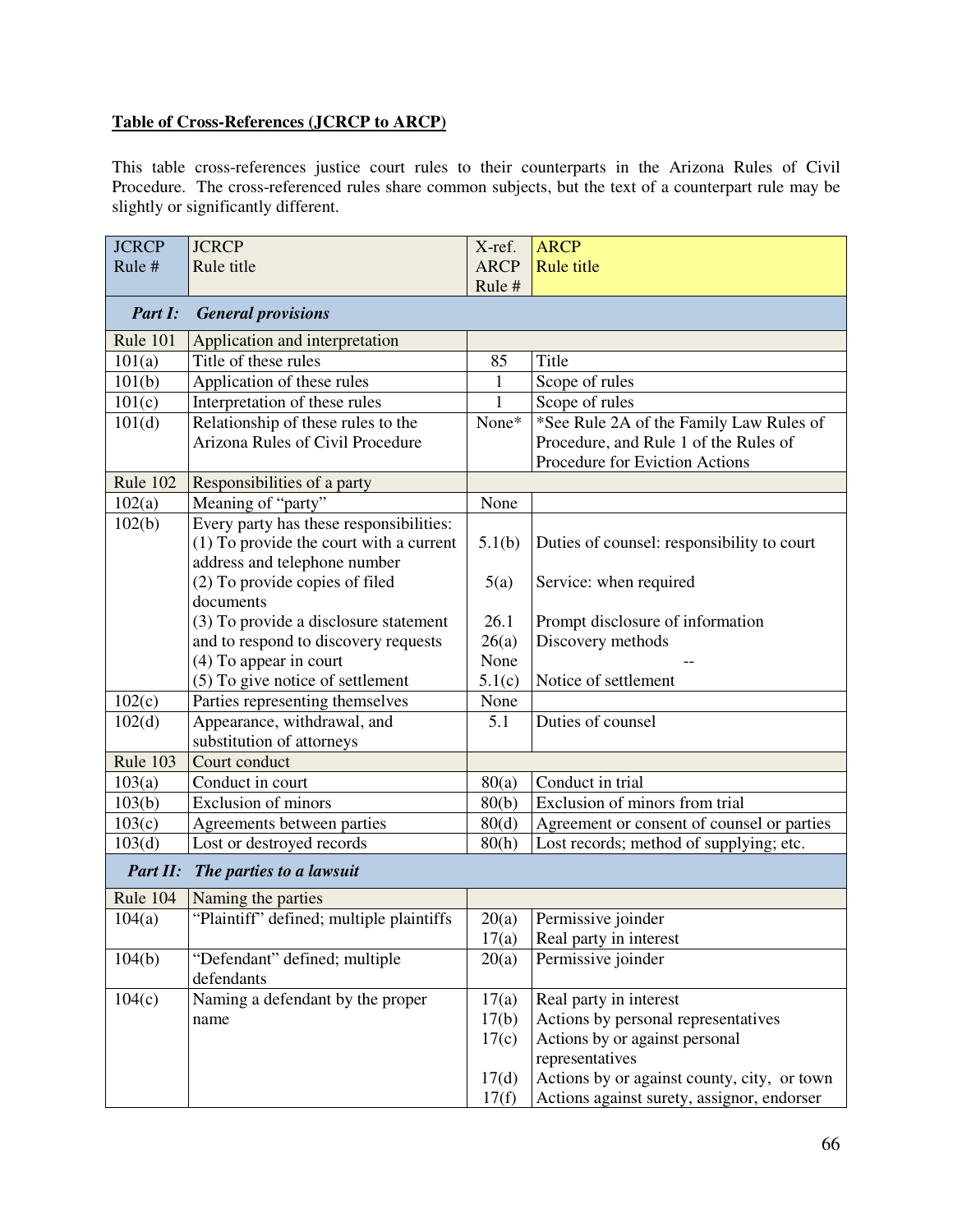| <b>JCRCP</b>    | <b>JCRCP</b>                                                                    | X-ref.      | <b>ARCP</b>                                  |
|-----------------|---------------------------------------------------------------------------------|-------------|----------------------------------------------|
| Rule #          | Rule title                                                                      | <b>ARCP</b> | <b>Rule title</b>                            |
|                 |                                                                                 | Rule #      |                                              |
|                 |                                                                                 | 17(g)       | Infants or incompetent persons               |
|                 |                                                                                 | 17(h)       | Bond of guardian ad litem or next friend     |
|                 |                                                                                 | 17(i)       | Consent of guardian at litem or next friend, |
|                 |                                                                                 |             | liability; compensation                      |
|                 |                                                                                 | 17(j)       | Partnerships                                 |
| 104(d)          | "Necessary" and "indispensable"                                                 | 19(a)       | Persons to be joined if feasible             |
|                 | parties                                                                         | 19(b)       | Determination by court whenever joinder      |
|                 |                                                                                 |             | not feasible                                 |
| 104(e)          | Definition of a "person"                                                        | $-$         |                                              |
| Rule 105        | Substitution of parties during a                                                |             |                                              |
|                 | lawsuit                                                                         |             |                                              |
| 105(a)          | When a party has died during a lawsuit                                          | 25(a)       | Death                                        |
| 105(b)          | When a defendant has died after a                                               | 25(b)       | Death of defendant after tort action         |
|                 | personal injury lawsuit has been filed                                          |             | commenced                                    |
| 105(c)          | When a party becomes incompetent                                                | 25(c)       | Incompetency                                 |
|                 | during a lawsuit                                                                |             |                                              |
| 105(d)          | When there has been a transfer of                                               | 25(d)       | Transfer of interest                         |
|                 | interest during a lawsuit                                                       |             |                                              |
| 105(e)          | When a public officer dies, resigns, or                                         | 25(e)       | Public officers; death or separation from    |
|                 | ceases to hold office                                                           |             | office                                       |
| <b>Rule 106</b> | Intervention and interpleader                                                   |             |                                              |
| 106(a)          | Intervention                                                                    | 24          | Intervention                                 |
| 106(b)          | Interpleader                                                                    | 22          | Interpleader                                 |
|                 | Part III: Presenting claims and defenses; preparing court documents; signatures |             |                                              |
| Rule 107        | Definition of a "pleading";                                                     |             |                                              |
|                 | interpretation of pleadings                                                     |             |                                              |
| 107(a)          | "Pleading" defined                                                              | 7(a)        | Pleadings allowed                            |
| 107(b)          | Simple and concise statements                                                   | 8(e)        | Pleading to be concise and direct;           |
|                 |                                                                                 |             | consistency                                  |
| 107(c)          | Interpretation of pleadings                                                     | 8(f)        | Construction of pleadings                    |
| Rule 108        | Preparing a document for filing with                                            |             |                                              |
|                 | the court                                                                       |             |                                              |
| 108(a)          | Caption                                                                         | 10(a)       | Caption; names of parties                    |
| 108(b)          | Format                                                                          | 10(d)       | Method of preparation and filing             |
| 108(c)          | Attachments to documents ("exhibits")                                           | 10(c)       | Adoption by reference; exhibits              |
| 108(d)          | Sensitive data                                                                  | 5(f)        | Sensitive data                               |
| 108(e)          | Filing documents                                                                | 5(h)        | Filing with the court defined                |
|                 |                                                                                 | 10(d)       | Method of preparation and filing             |
| Rule 109        | Signatures on documents filed with the<br>court                                 |             |                                              |
| 109(a)          | Signature                                                                       | 11(a)       | Signing of pleadings, motions, and other     |
|                 |                                                                                 |             | papers; sanctions                            |
| 109(b)          | Documents not filed in good faith, et.                                          | 11(a)       | Signing of pleadings, motions, and other     |
|                 |                                                                                 |             | papers; sanctions                            |
|                 | cetera                                                                          |             |                                              |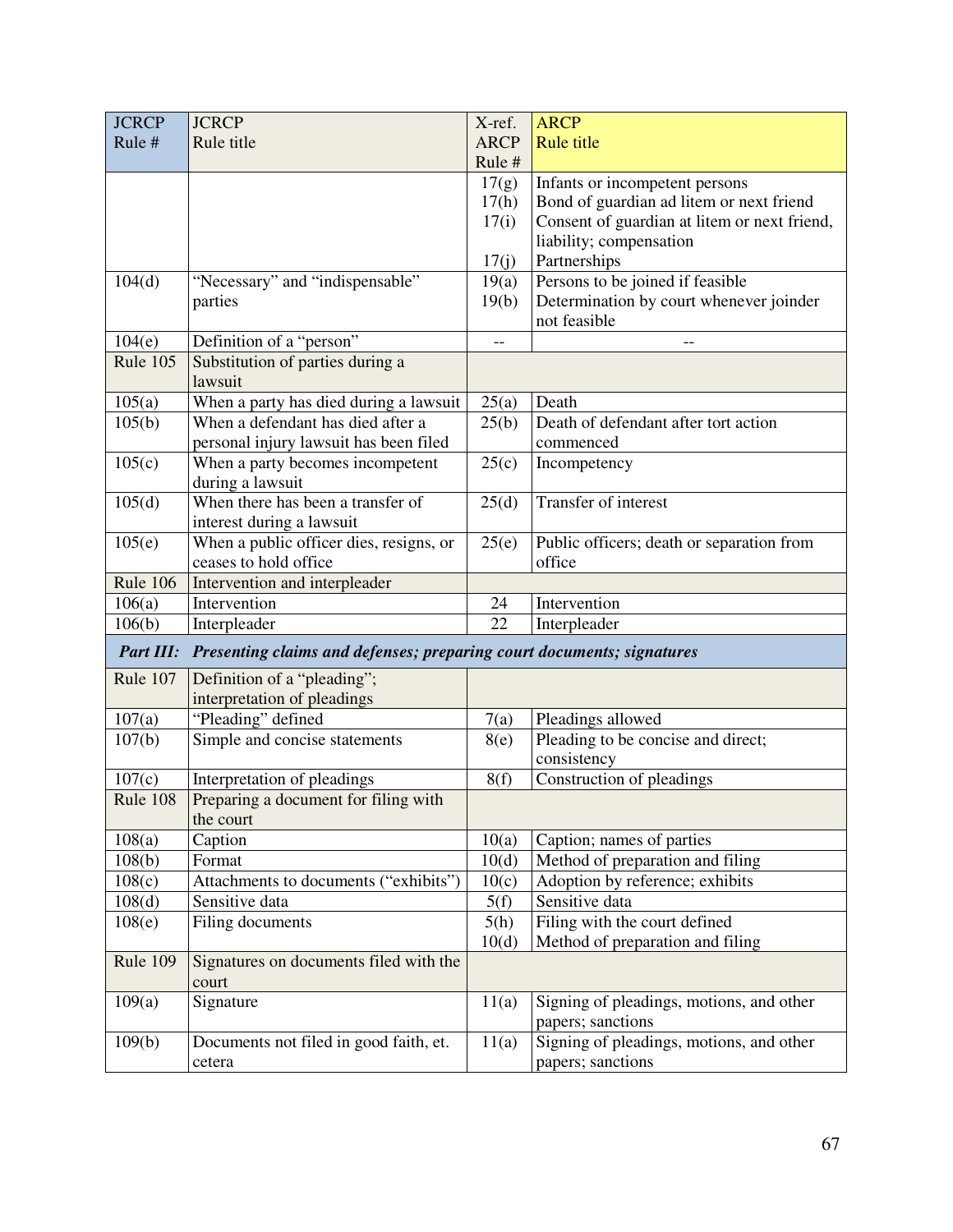| <b>JCRCP</b>    | <b>JCRCP</b>                                                               | X-ref.         | <b>ARCP</b>                                 |
|-----------------|----------------------------------------------------------------------------|----------------|---------------------------------------------|
| Rule #          | Rule title                                                                 | <b>ARCP</b>    | <b>Rule title</b>                           |
|                 |                                                                            | Rule#          |                                             |
| 109(c)          | "Verification" of a pleading                                               | 9(i)           | Verification of answer                      |
|                 |                                                                            | 11(b)          | Verification of pleadings generally         |
| 109(d)          | Affidavits; declarations under penalty                                     | 80(i)          | Unsworn declarations under penalty of       |
|                 | of perjury                                                                 |                | perjury                                     |
| Part IV:        | Starting a lawsuit: the complaint, the summons, and service of the lawsuit |                |                                             |
|                 |                                                                            |                |                                             |
| <b>Rule 110</b> | Starting a lawsuit; content of a<br>complaint                              |                |                                             |
| 110(a)          | Starting ("commencing") a lawsuit                                          | $\overline{3}$ | Commencement of action                      |
| 110(b)          | Contents of a complaint                                                    | 8(a)           | Claims for relief                           |
|                 |                                                                            | 8(g)           | Claims for damages                          |
|                 |                                                                            | 10(f)          | Designation of defendant                    |
| 110(c)          | Contents of a counterclaim, cross-<br>claim, or third-party complaint      |                |                                             |
| Rule 111        | Lawsuits involving multiple parties or                                     |                |                                             |
|                 | multiple claims                                                            |                |                                             |
| 111(a)          | Multiple claims                                                            | 10(b)          | Paragraphs; separate statements             |
|                 |                                                                            | 18(a)          | Joinder of claims                           |
|                 |                                                                            | 20(a)          | Permissive joinder                          |
| 111(b)          | Separate trials concerning claims or                                       | 20(b)          | Separate trials                             |
|                 | parties                                                                    | 21             | Misjoinder and non-joinder of parties       |
| 111(c)          | Judgment given on specific claims                                          | 20(a)          | Permissive joinder                          |
| Rule 112        | Case number and filing date; issuance                                      |                |                                             |
|                 | of a summons by the court; content of                                      |                |                                             |
|                 | a summons; notice to defendant;                                            |                |                                             |
|                 | replacement summons                                                        |                |                                             |
| 112(a)          | Case number and filing date                                                | 4(a)           | Summons; issuance                           |
| 112(b)          | Issuance of the summons                                                    | 4(a)           | Summons; issuance                           |
|                 |                                                                            | 4(c)           | Summons; parties named fictitiously; return |
| 112(c)          | Content of the summons                                                     | 4(b)           | Summons; form; replacement summons          |
| 112(d)          | Notice to defendant                                                        |                | See Rule $5(c)(5)$ , Rules of Procedure for |
|                 |                                                                            |                | <b>Eviction Actions</b>                     |
| 112(e)          | Replacement summons                                                        | 4(b)           | Summons; form; replacement summons          |
| Rule 113        | Serving a summons and complaint                                            |                |                                             |
| 113(a)          | Personal service on individuals in the                                     | 4(d)           | Process; by whom served                     |
|                 | State of Arizona                                                           | 4(g)           | Return of service                           |
|                 |                                                                            | 4.1(b)         | Summons; service with complaint             |
|                 |                                                                            | 4.1(d)         | Service of summons upon individuals         |
| 113(b)          | Service on a corporation, partnership,                                     | 4.1(k)         | Service of summons upon corporations,       |
|                 | limited liability company, or                                              |                | partnerships or other unincorporated        |
|                 | association within the State of                                            |                | associations                                |
|                 | Arizona                                                                    | 4(d)           | Process; by whom served                     |
|                 |                                                                            | 4(g)           | Return of service                           |
| 113(c)          | Special situations for service of the                                      | 4(d)           | Process; by whom served                     |
|                 | summons and complaint on a                                                 | 4(g)           | Return of service                           |
|                 | defendant in the State of Arizona:                                         |                |                                             |
|                 | $(1)$ upon a minor                                                         | 4.1(e)         | Service of summons upon minors              |
|                 | (2) upon a minor with a guardian or                                        | 4.1(f)         | Service of summons upon a minor with a      |
|                 | conservator                                                                |                | guardian or conservator                     |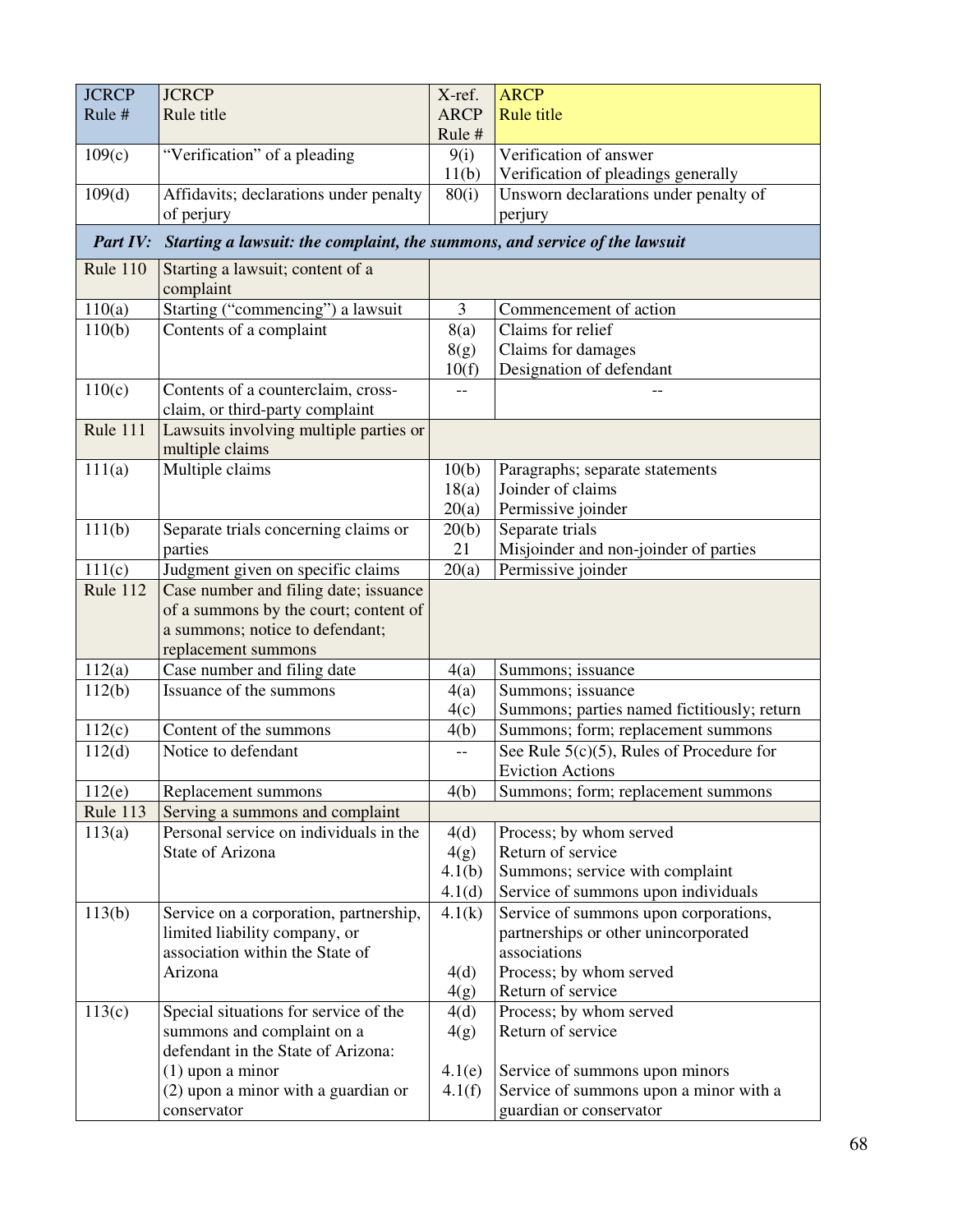| <b>JCRCP</b> | <b>JCRCP</b>                                                             | X-ref.      | <b>ARCP</b>                                                                     |
|--------------|--------------------------------------------------------------------------|-------------|---------------------------------------------------------------------------------|
| Rule #       | Rule title                                                               | <b>ARCP</b> | <b>Rule title</b>                                                               |
|              |                                                                          | Rule#       |                                                                                 |
|              | (3) upon an incompetent person                                           | 4.1(g)      | Service of summons upon incompetent                                             |
|              |                                                                          |             | persons                                                                         |
|              | (4) upon the State                                                       | 4.1(h)      | Service of summons upon the State                                               |
|              | (5) upon a county, municipal                                             | 4.1(i)      | Service of summons upon a county,                                               |
|              | corporation, or other governmental                                       |             | municipal corporation, or other governmental                                    |
|              | subdivision                                                              |             | subdivision                                                                     |
|              | (6) upon other governmental entities                                     | 4.1(j)      | Service of summons upon other governmental                                      |
|              |                                                                          |             | entities                                                                        |
|              | (7) upon a domestic corporation if an                                    | 4.1(l)      | Service of summons upon corporations,                                           |
|              | officer or agent is not found within                                     |             | partnerships, or other unincorporated                                           |
|              | Arizona                                                                  |             | associations                                                                    |
|              | (8) alternative or substituted service                                   | 4.1(m)      | Alternative or substituted service                                              |
|              | (9) service by publication                                               | 4.1(n)      | Service by publication; return                                                  |
| 113(d)       | Service on an individual outside the                                     | 4.2(b)      | Direct service                                                                  |
|              | State of Arizona                                                         | 4.2(c)      | Service by mail; return                                                         |
| 113(e)       | Special situations for service of the                                    | 4(g)        | Return of service                                                               |
|              | summons and complaint on a                                               |             |                                                                                 |
|              | defendant outside the State of                                           |             |                                                                                 |
|              | Arizona:                                                                 |             |                                                                                 |
|              | (1) under the Nonresident Motorist                                       | 4.2(e)      | Service under Nonresident Motorist Act                                          |
|              | Act                                                                      |             |                                                                                 |
|              | (2) service by publication                                               | 4.2(f)      | Service by publication; return                                                  |
|              | (3) upon a corporation, partnership,                                     | 4.2(h)      | Service of summons upon corporations,                                           |
|              | or unincorporated association located                                    |             | partnerships, unincorporated associations                                       |
|              | outside Arizona but within the United                                    |             | located outside Arizona but within the United                                   |
|              | <b>States</b>                                                            |             | <b>States</b>                                                                   |
|              | (4) upon individuals in a foreign                                        | 4.2(i)      | Service upon individuals in a foreign country                                   |
|              | country                                                                  |             | Service of summons upon minors and                                              |
|              | (5) upon a minor or incompetent                                          | 4.2(j)      | incompetent persons in a foreign country                                        |
|              | individual in a foreign country<br>(6) upon a corporation or association |             | Service of summons upon corporation and                                         |
|              | in a foreign country                                                     | 4.2(k)      | associations in a foreign country<br>Service of summons upon a foreign state or |
|              | (7) upon a foreign state or political                                    | 4.2(1)      | political subdivision thereof                                                   |
|              | subdivision of a foreign state                                           |             |                                                                                 |
| 113(f)       | Amendment of summons or proof of                                         | 4(h)        | Amendment of process or proof of service                                        |
|              | service                                                                  |             |                                                                                 |
| 113(g)       | Acceptance of service                                                    | 4(f)        | Service; acceptance or waiver; voluntary                                        |
|              |                                                                          |             | appearance                                                                      |
| 113(h)       | Jurisdiction                                                             |             | Extraterritorial jurisdiction; personal service                                 |
|              |                                                                          | 4.2(a)      | out of state                                                                    |
|              | Dismissal because of lack of service;                                    |             | Summons; time limit for service                                                 |
| 113(i)       | service on some but not all                                              | 4(i)        | Service; parties served; continuance                                            |
|              |                                                                          | 5(b)        |                                                                                 |
|              | defendants                                                               |             |                                                                                 |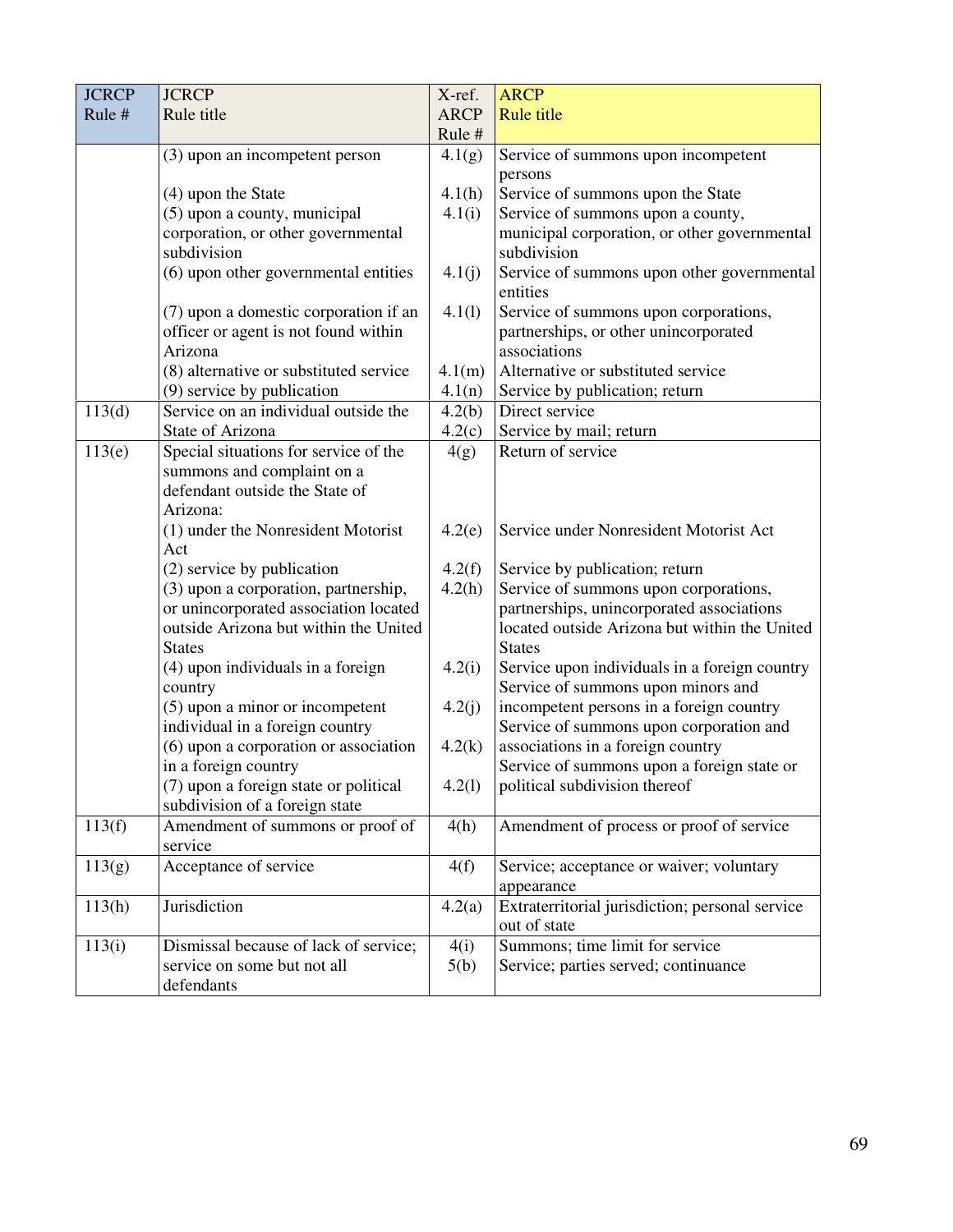| <b>JCRCP</b>    | <b>JCRCP</b>                                            | X-ref.      | <b>ARCP</b>                                |
|-----------------|---------------------------------------------------------|-------------|--------------------------------------------|
| Rule #          | Rule title                                              | <b>ARCP</b> | <b>Rule title</b>                          |
|                 |                                                         | Rule #      |                                            |
|                 |                                                         |             |                                            |
|                 | <b>Part V: Responding to a lawsuit</b>                  |             |                                            |
| Rule 114        | Deadline for filing a written response                  |             |                                            |
|                 | with the court after service of a                       |             |                                            |
|                 | complaint, or after service of a cross-                 |             |                                            |
|                 | claim, counterclaim, or third-party                     |             |                                            |
|                 | complaint                                               |             |                                            |
| 114(a)          | Time to respond after service of a                      | 12(a)       | When presented                             |
|                 | summons and complaint, after service                    | 4.2(m)      | Time for appearance after service out of   |
|                 | of a summons and a third-party                          |             | <b>State</b>                               |
|                 | complaint                                               |             |                                            |
| 114(b)          | Time to respond after service of a                      | 12(a)       | When presented                             |
|                 | counterclaim or cross-claim                             |             |                                            |
| 114(c)          | Time to respond after service of a                      | 12(a)       | When presented                             |
|                 | third-party complaint                                   | 14(a)       | When defendant may bring in third party    |
| 114(d)          | Failure to respond; default                             | $-$         |                                            |
| 114(e)          | Appearance                                              |             |                                            |
| <b>Rule 115</b> | How to calculate time                                   |             |                                            |
| 115(a)          | <b>Basic rules</b>                                      | 6(a)        | Computation                                |
| 115(b)          | Additional time for mailing or                          | 6(e)        | Additional time after service under Rule   |
|                 | e-mailing                                               |             | $5(c)(2)(C)$ or $(D)$                      |
| <b>Rule 116</b> | Filing a response to a complaint                        |             |                                            |
| 116(a)          | Defendant's response to a complaint                     |             |                                            |
|                 | or a third-party complaint:                             |             |                                            |
|                 | $(1)$ An answer                                         | 8(b)        | Defenses; form of denials                  |
|                 |                                                         | 8(c)        | Affirmative defenses                       |
|                 | $(2)$ A motion to dismiss the complaint                 | 12(b)       | How presented; motion to dismiss           |
|                 | (3) A motion for a more definite                        | 12(e)       | Motion for more definite statement         |
|                 | statement                                               |             |                                            |
|                 | (4) A motion to strike the complaint                    | 12(f)       | Motion to strike                           |
| 116(b)          | Proceedings after a motion is made                      |             | --                                         |
|                 | under this rule                                         |             |                                            |
| 116(c)          | Waiver of defenses                                      | 12(h)       | Waiver or preservation of certain defenses |
| 116(d)          | Misidentified defenses and                              | 8(c)        | Affirmative defenses                       |
|                 | counterclaims                                           |             |                                            |
| Rule 117        | Counterclaims and cross-claims                          |             |                                            |
| 117(a)          | Required counterclaim                                   | 13(a)       | Compulsory counterclaims                   |
| 117(b)          | Permitted counterclaim                                  | 13(b)       | Permissive counterclaims                   |
| 117(c)          | Filing a counterclaim with the                          | 13(f)       | Omitted counterclaim                       |
|                 | answer; failure to file a counterclaim                  |             |                                            |
| 117(d)          | Cross-claim                                             | 13(g)       | Cross-claim against co-party               |
| 117(e)          | Filing a response to a counterclaim or<br>a cross-claim | 12(a)       | When presented                             |
| 117(f)          | Counterclaim or cross-claim                             | 13(c)       | Counterclaim exceeding opposing claim      |
|                 | exceeding the jurisdiction of the                       |             | See also ARS $\S$ 22-201(G)                |
|                 | justice court                                           |             |                                            |
| Rule 118        | Third-party complaint                                   |             |                                            |
| 118(a)          | Reason for a third-party complaint                      | 14(a)       | When defendant may bring in third party    |
| 118(b)          | Service of a third-party complaint                      | 14(a)       | When defendant may bring in third party    |
|                 |                                                         |             |                                            |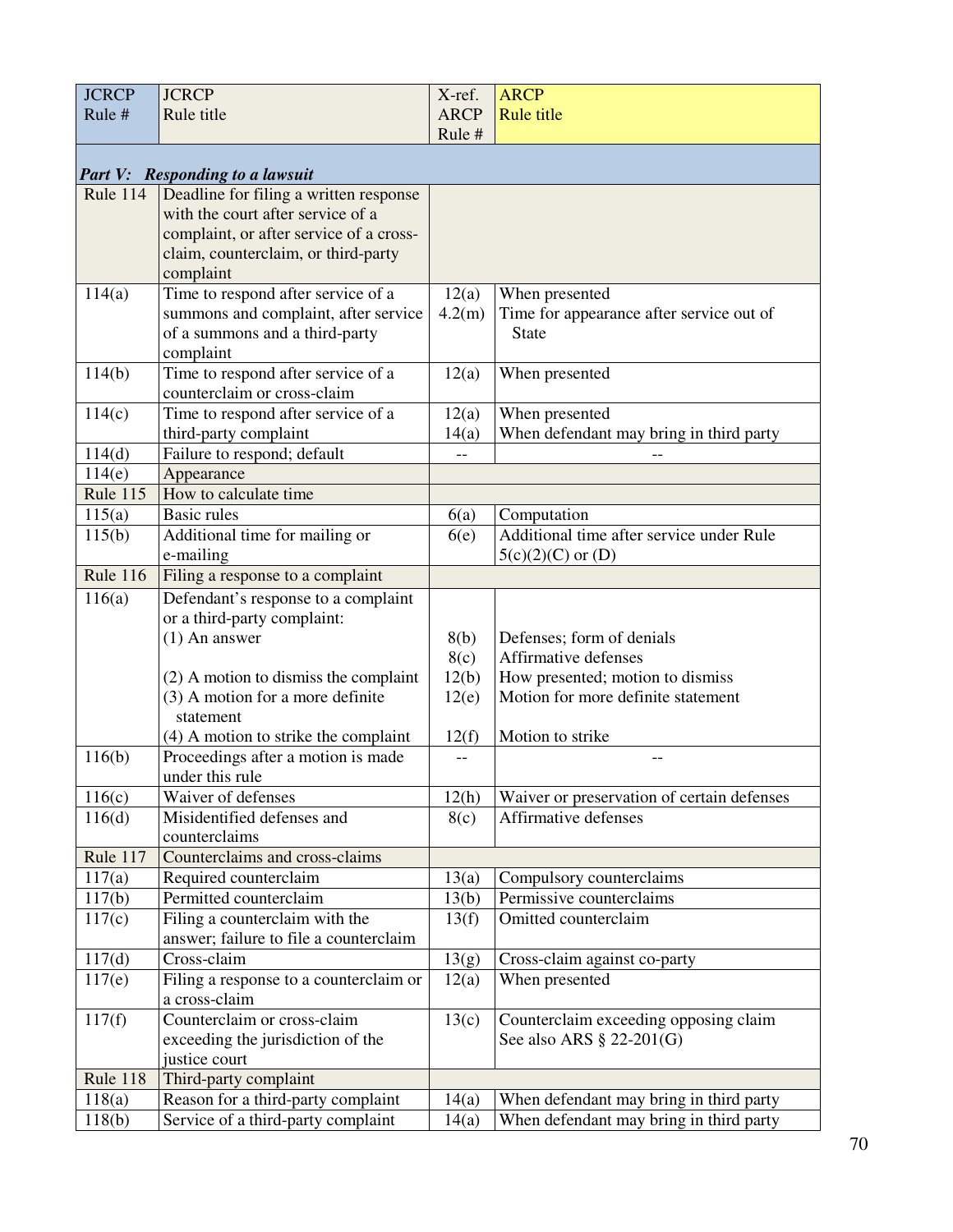| <b>JCRCP</b>        | <b>JCRCP</b>                                        | X-ref.      | <b>ARCP</b>                                                                            |
|---------------------|-----------------------------------------------------|-------------|----------------------------------------------------------------------------------------|
| Rule #              | Rule title                                          | <b>ARCP</b> | <b>Rule title</b>                                                                      |
|                     |                                                     | Rule #      |                                                                                        |
| <b>Rule 119</b>     | Amended and supplemental pleadings                  |             |                                                                                        |
| 119(a)              | Amendments to pleadings                             | 15(a)       | Amendments                                                                             |
| 119(b)              | Amendments to conform to the<br>evidence            | 15(b)       | Amendments to conform to the evidence                                                  |
| 119(c)              | Relation back of amendments                         | 15(c)       | Relation back of amendments                                                            |
| 119(d)              | Supplemental pleadings                              | 15(d)       | Supplemental pleadings                                                                 |
| <b>Rule 120</b>     | Providing documents to other parties                |             |                                                                                        |
|                     | ("serving documents") after the                     |             |                                                                                        |
|                     | summons and complaint                               |             |                                                                                        |
| 120(a)              | Application of this rule                            | 5(a)        | Service: when required                                                                 |
| $\overline{1}20(b)$ | General rule                                        | 5(a)        | Service: when required                                                                 |
|                     |                                                     | 5(c)(2)     | Service after appearance; service after                                                |
|                     |                                                     |             | judgment; how made (service in general)                                                |
| 120(c)              | Party represented by an attorney                    | 5(c)(1)     | Service after appearance; service after                                                |
|                     |                                                     |             | judgment; how made (serving an attorney)                                               |
| 120(d)              | Noting the method of service                        | 5(c)(3)     | Service after appearance; service after                                                |
|                     |                                                     |             | judgment; how made (certificate of service)                                            |
| 120(e)              | Service of a motion after entry of                  | 5(c)(4)     | Service after appearance; service after<br>judgment; how made (service after judgment) |
| 120(f)              | judgment<br>Documents that are not filed with the   | 5(g)(2)     | Filing; attachments (papers not to be filed)                                           |
|                     | court                                               |             |                                                                                        |
|                     | <b>Part VI:</b> Disclosure statements and discovery |             |                                                                                        |
| Rule 121            | <b>Disclosure statements</b>                        |             |                                                                                        |
| 121(a)              | Disclosure of information                           | 26.1(a)     | Duty to disclose; scope                                                                |
|                     |                                                     | 26.1(b)     | Time for disclosure; a continuing duty                                                 |
|                     |                                                     | 26.1(d)     | Signed disclosure                                                                      |
|                     |                                                     | 26.1(f)     | Claims of privilege or protection of trial                                             |
|                     | Disclosure of new information                       | 26.1(b)     | preparation materials<br>Time for disclosure; a continuing duty                        |
| 121(b)<br>121(c)    | Penalties for failure to disclose                   | 37(a)       | Motion for order compelling disclosure or                                              |
|                     |                                                     |             | discovery                                                                              |
|                     |                                                     | 37(c)       | Failure to disclose; false or misleading                                               |
|                     |                                                     |             | disclosure; untimely disclosure                                                        |
|                     |                                                     | 37(d)       | Failure to disclose unfavorable information                                            |
| Rule 122            | General provisions regarding<br>discovery           |             |                                                                                        |
| 122(a)              | Scope of discovery                                  | 26(b)       | Discovery scope and limits                                                             |
| 122(b)              | Discovery methods                                   | 26(a)       | Discovery methods                                                                      |
| 122(c)              | Timing of discovery                                 | 26(d)       | Sequence and timing of discovery                                                       |
| 122(d)              |                                                     |             |                                                                                        |
|                     |                                                     |             | Protective orders                                                                      |
|                     | Protective orders and limitations on<br>discovery   | 26(c)       |                                                                                        |
| 122(e)              | Supplementation of discovery                        | 26(e)       | Supplementation of responses                                                           |
|                     | responses                                           |             |                                                                                        |
| 122(f)              | Specific discovery issues                           | 26(b)       | Discovery scope and limits                                                             |
|                     |                                                     | 35          | Physical and mental examination of parties                                             |
| 122(g)              | Agreements among parties                            | 29          | Stipulations regarding discovery procedure                                             |
| Rule 123<br>123(a)  | Depositions<br>Definition; before whom a deposition | 28(a)       | Within the United States; commission or                                                |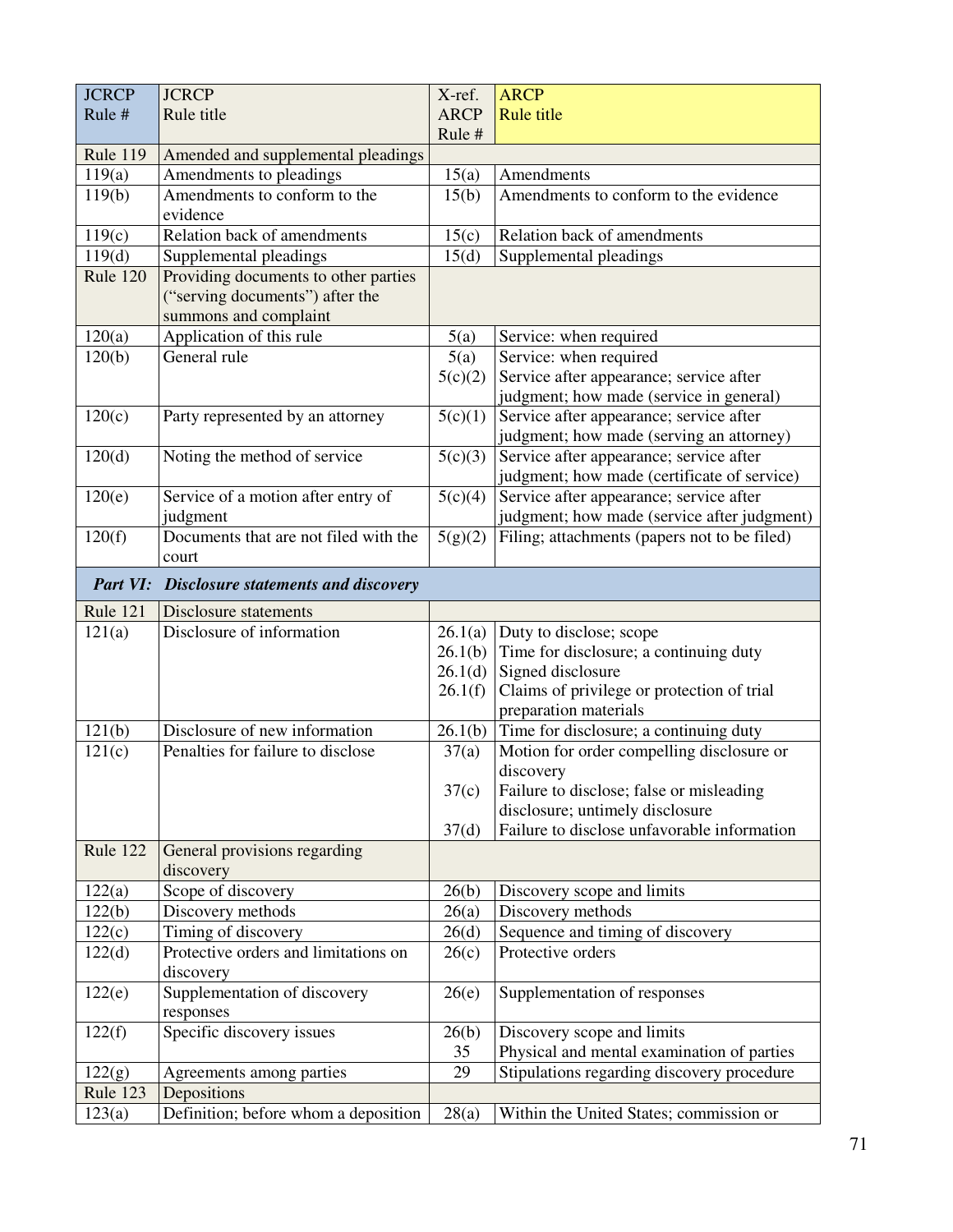| <b>ARCP</b><br><b>Rule title</b><br>Rule #<br>Rule title<br>Rule #<br>may be taken<br>letters rogatory<br>28(b)<br>In foreign countries<br>Disqualification for interest<br>28(c)<br>When deposition may be taken<br>123(b)<br>When a deposition may be taken<br>30(a)<br>Notice of deposition; deposition of a<br>Notice of examination; general requirements,<br>123(c)<br>30(b)<br>representative of a public or private<br>etc.<br>Length of deposition, motion to terminate or<br>30(d)<br>entity<br>limit examination<br>Notice of examination; general requirements,<br>Procedure<br>123(d)<br>30(b)<br>etc.<br>30(c)<br>Examination and cross-examination; record<br>of examination; oath; objections<br>Length of deposition, motion to terminate or<br>30(d)<br>limit examination<br>Effect of errors and irregularities in<br>32(d)<br>depositions<br>Use of depositions<br>Use of depositions in court<br>123(e)<br>32(a)<br>Objections to admissibility<br>proceedings<br>32(b)<br>Form of presentation<br>32(c)<br>Rule 124<br>Interrogatories to parties<br>Definitions; scope<br>124(a)<br>33(a)<br>Availability; procedures for use<br>Scope; use at trial<br>33(b)<br>Spacing<br>33.1(d)<br>Notice of service of interrogatories<br>124(b)<br>Availability; procedures for use<br>33(a)<br>Scope; use at trial<br>33(b)<br>33.1(a)<br>Presumptive limitations<br>Nonuniform interrogatories<br>33.1(e)<br>Uniform interrogatories<br>Uniform interrogatories<br>33.1(f)<br>124(c)<br>Use of interrogatories in court<br>124(d)<br>33(b)<br>Scope; use at trial | <b>JCRCP</b> | <b>JCRCP</b> | X-ref. | <b>ARCP</b> |
|----------------------------------------------------------------------------------------------------------------------------------------------------------------------------------------------------------------------------------------------------------------------------------------------------------------------------------------------------------------------------------------------------------------------------------------------------------------------------------------------------------------------------------------------------------------------------------------------------------------------------------------------------------------------------------------------------------------------------------------------------------------------------------------------------------------------------------------------------------------------------------------------------------------------------------------------------------------------------------------------------------------------------------------------------------------------------------------------------------------------------------------------------------------------------------------------------------------------------------------------------------------------------------------------------------------------------------------------------------------------------------------------------------------------------------------------------------------------------------------------------------------------------------------------------------------------------------|--------------|--------------|--------|-------------|
|                                                                                                                                                                                                                                                                                                                                                                                                                                                                                                                                                                                                                                                                                                                                                                                                                                                                                                                                                                                                                                                                                                                                                                                                                                                                                                                                                                                                                                                                                                                                                                                  |              |              |        |             |
|                                                                                                                                                                                                                                                                                                                                                                                                                                                                                                                                                                                                                                                                                                                                                                                                                                                                                                                                                                                                                                                                                                                                                                                                                                                                                                                                                                                                                                                                                                                                                                                  |              |              |        |             |
|                                                                                                                                                                                                                                                                                                                                                                                                                                                                                                                                                                                                                                                                                                                                                                                                                                                                                                                                                                                                                                                                                                                                                                                                                                                                                                                                                                                                                                                                                                                                                                                  |              |              |        |             |
|                                                                                                                                                                                                                                                                                                                                                                                                                                                                                                                                                                                                                                                                                                                                                                                                                                                                                                                                                                                                                                                                                                                                                                                                                                                                                                                                                                                                                                                                                                                                                                                  |              |              |        |             |
|                                                                                                                                                                                                                                                                                                                                                                                                                                                                                                                                                                                                                                                                                                                                                                                                                                                                                                                                                                                                                                                                                                                                                                                                                                                                                                                                                                                                                                                                                                                                                                                  |              |              |        |             |
|                                                                                                                                                                                                                                                                                                                                                                                                                                                                                                                                                                                                                                                                                                                                                                                                                                                                                                                                                                                                                                                                                                                                                                                                                                                                                                                                                                                                                                                                                                                                                                                  |              |              |        |             |
|                                                                                                                                                                                                                                                                                                                                                                                                                                                                                                                                                                                                                                                                                                                                                                                                                                                                                                                                                                                                                                                                                                                                                                                                                                                                                                                                                                                                                                                                                                                                                                                  |              |              |        |             |
|                                                                                                                                                                                                                                                                                                                                                                                                                                                                                                                                                                                                                                                                                                                                                                                                                                                                                                                                                                                                                                                                                                                                                                                                                                                                                                                                                                                                                                                                                                                                                                                  |              |              |        |             |
|                                                                                                                                                                                                                                                                                                                                                                                                                                                                                                                                                                                                                                                                                                                                                                                                                                                                                                                                                                                                                                                                                                                                                                                                                                                                                                                                                                                                                                                                                                                                                                                  |              |              |        |             |
|                                                                                                                                                                                                                                                                                                                                                                                                                                                                                                                                                                                                                                                                                                                                                                                                                                                                                                                                                                                                                                                                                                                                                                                                                                                                                                                                                                                                                                                                                                                                                                                  |              |              |        |             |
|                                                                                                                                                                                                                                                                                                                                                                                                                                                                                                                                                                                                                                                                                                                                                                                                                                                                                                                                                                                                                                                                                                                                                                                                                                                                                                                                                                                                                                                                                                                                                                                  |              |              |        |             |
|                                                                                                                                                                                                                                                                                                                                                                                                                                                                                                                                                                                                                                                                                                                                                                                                                                                                                                                                                                                                                                                                                                                                                                                                                                                                                                                                                                                                                                                                                                                                                                                  |              |              |        |             |
|                                                                                                                                                                                                                                                                                                                                                                                                                                                                                                                                                                                                                                                                                                                                                                                                                                                                                                                                                                                                                                                                                                                                                                                                                                                                                                                                                                                                                                                                                                                                                                                  |              |              |        |             |
|                                                                                                                                                                                                                                                                                                                                                                                                                                                                                                                                                                                                                                                                                                                                                                                                                                                                                                                                                                                                                                                                                                                                                                                                                                                                                                                                                                                                                                                                                                                                                                                  |              |              |        |             |
|                                                                                                                                                                                                                                                                                                                                                                                                                                                                                                                                                                                                                                                                                                                                                                                                                                                                                                                                                                                                                                                                                                                                                                                                                                                                                                                                                                                                                                                                                                                                                                                  |              |              |        |             |
|                                                                                                                                                                                                                                                                                                                                                                                                                                                                                                                                                                                                                                                                                                                                                                                                                                                                                                                                                                                                                                                                                                                                                                                                                                                                                                                                                                                                                                                                                                                                                                                  |              |              |        |             |
|                                                                                                                                                                                                                                                                                                                                                                                                                                                                                                                                                                                                                                                                                                                                                                                                                                                                                                                                                                                                                                                                                                                                                                                                                                                                                                                                                                                                                                                                                                                                                                                  |              |              |        |             |
|                                                                                                                                                                                                                                                                                                                                                                                                                                                                                                                                                                                                                                                                                                                                                                                                                                                                                                                                                                                                                                                                                                                                                                                                                                                                                                                                                                                                                                                                                                                                                                                  |              |              |        |             |
|                                                                                                                                                                                                                                                                                                                                                                                                                                                                                                                                                                                                                                                                                                                                                                                                                                                                                                                                                                                                                                                                                                                                                                                                                                                                                                                                                                                                                                                                                                                                                                                  |              |              |        |             |
|                                                                                                                                                                                                                                                                                                                                                                                                                                                                                                                                                                                                                                                                                                                                                                                                                                                                                                                                                                                                                                                                                                                                                                                                                                                                                                                                                                                                                                                                                                                                                                                  |              |              |        |             |
|                                                                                                                                                                                                                                                                                                                                                                                                                                                                                                                                                                                                                                                                                                                                                                                                                                                                                                                                                                                                                                                                                                                                                                                                                                                                                                                                                                                                                                                                                                                                                                                  |              |              |        |             |
|                                                                                                                                                                                                                                                                                                                                                                                                                                                                                                                                                                                                                                                                                                                                                                                                                                                                                                                                                                                                                                                                                                                                                                                                                                                                                                                                                                                                                                                                                                                                                                                  |              |              |        |             |
|                                                                                                                                                                                                                                                                                                                                                                                                                                                                                                                                                                                                                                                                                                                                                                                                                                                                                                                                                                                                                                                                                                                                                                                                                                                                                                                                                                                                                                                                                                                                                                                  |              |              |        |             |
|                                                                                                                                                                                                                                                                                                                                                                                                                                                                                                                                                                                                                                                                                                                                                                                                                                                                                                                                                                                                                                                                                                                                                                                                                                                                                                                                                                                                                                                                                                                                                                                  |              |              |        |             |
|                                                                                                                                                                                                                                                                                                                                                                                                                                                                                                                                                                                                                                                                                                                                                                                                                                                                                                                                                                                                                                                                                                                                                                                                                                                                                                                                                                                                                                                                                                                                                                                  |              |              |        |             |
|                                                                                                                                                                                                                                                                                                                                                                                                                                                                                                                                                                                                                                                                                                                                                                                                                                                                                                                                                                                                                                                                                                                                                                                                                                                                                                                                                                                                                                                                                                                                                                                  |              |              |        |             |
|                                                                                                                                                                                                                                                                                                                                                                                                                                                                                                                                                                                                                                                                                                                                                                                                                                                                                                                                                                                                                                                                                                                                                                                                                                                                                                                                                                                                                                                                                                                                                                                  |              |              |        |             |
|                                                                                                                                                                                                                                                                                                                                                                                                                                                                                                                                                                                                                                                                                                                                                                                                                                                                                                                                                                                                                                                                                                                                                                                                                                                                                                                                                                                                                                                                                                                                                                                  |              |              |        |             |
|                                                                                                                                                                                                                                                                                                                                                                                                                                                                                                                                                                                                                                                                                                                                                                                                                                                                                                                                                                                                                                                                                                                                                                                                                                                                                                                                                                                                                                                                                                                                                                                  |              |              |        |             |
|                                                                                                                                                                                                                                                                                                                                                                                                                                                                                                                                                                                                                                                                                                                                                                                                                                                                                                                                                                                                                                                                                                                                                                                                                                                                                                                                                                                                                                                                                                                                                                                  |              |              |        |             |
|                                                                                                                                                                                                                                                                                                                                                                                                                                                                                                                                                                                                                                                                                                                                                                                                                                                                                                                                                                                                                                                                                                                                                                                                                                                                                                                                                                                                                                                                                                                                                                                  |              |              |        |             |
| proceedings<br>Request for production of documents,<br>Rule 125                                                                                                                                                                                                                                                                                                                                                                                                                                                                                                                                                                                                                                                                                                                                                                                                                                                                                                                                                                                                                                                                                                                                                                                                                                                                                                                                                                                                                                                                                                                  |              |              |        |             |
| electronically stored information, and                                                                                                                                                                                                                                                                                                                                                                                                                                                                                                                                                                                                                                                                                                                                                                                                                                                                                                                                                                                                                                                                                                                                                                                                                                                                                                                                                                                                                                                                                                                                           |              |              |        |             |
| things; request for entry upon land for                                                                                                                                                                                                                                                                                                                                                                                                                                                                                                                                                                                                                                                                                                                                                                                                                                                                                                                                                                                                                                                                                                                                                                                                                                                                                                                                                                                                                                                                                                                                          |              |              |        |             |
| inspection and other purposes                                                                                                                                                                                                                                                                                                                                                                                                                                                                                                                                                                                                                                                                                                                                                                                                                                                                                                                                                                                                                                                                                                                                                                                                                                                                                                                                                                                                                                                                                                                                                    |              |              |        |             |
| 125(a)<br>Definition and scope<br>Scope<br>34(a)                                                                                                                                                                                                                                                                                                                                                                                                                                                                                                                                                                                                                                                                                                                                                                                                                                                                                                                                                                                                                                                                                                                                                                                                                                                                                                                                                                                                                                                                                                                                 |              |              |        |             |
| Procedure and limitations<br>34(b)                                                                                                                                                                                                                                                                                                                                                                                                                                                                                                                                                                                                                                                                                                                                                                                                                                                                                                                                                                                                                                                                                                                                                                                                                                                                                                                                                                                                                                                                                                                                               |              |              |        |             |
| 125(b)<br>Notice of request<br>34(a)<br>Scope                                                                                                                                                                                                                                                                                                                                                                                                                                                                                                                                                                                                                                                                                                                                                                                                                                                                                                                                                                                                                                                                                                                                                                                                                                                                                                                                                                                                                                                                                                                                    |              |              |        |             |
| Procedure and limitations<br>34(b)                                                                                                                                                                                                                                                                                                                                                                                                                                                                                                                                                                                                                                                                                                                                                                                                                                                                                                                                                                                                                                                                                                                                                                                                                                                                                                                                                                                                                                                                                                                                               |              |              |        |             |
| Rule 126<br>Requests for admissions                                                                                                                                                                                                                                                                                                                                                                                                                                                                                                                                                                                                                                                                                                                                                                                                                                                                                                                                                                                                                                                                                                                                                                                                                                                                                                                                                                                                                                                                                                                                              |              |              |        |             |
| Definition; time; scope<br>126(a)<br>Request for admission<br>36(a)                                                                                                                                                                                                                                                                                                                                                                                                                                                                                                                                                                                                                                                                                                                                                                                                                                                                                                                                                                                                                                                                                                                                                                                                                                                                                                                                                                                                                                                                                                              |              |              |        |             |
| Notice of requests<br>Request for admission<br>126(b)<br>36(a)                                                                                                                                                                                                                                                                                                                                                                                                                                                                                                                                                                                                                                                                                                                                                                                                                                                                                                                                                                                                                                                                                                                                                                                                                                                                                                                                                                                                                                                                                                                   |              |              |        |             |
| Procedure<br>36(b)                                                                                                                                                                                                                                                                                                                                                                                                                                                                                                                                                                                                                                                                                                                                                                                                                                                                                                                                                                                                                                                                                                                                                                                                                                                                                                                                                                                                                                                                                                                                                               |              |              |        |             |
| Effect of admission<br>36(c)                                                                                                                                                                                                                                                                                                                                                                                                                                                                                                                                                                                                                                                                                                                                                                                                                                                                                                                                                                                                                                                                                                                                                                                                                                                                                                                                                                                                                                                                                                                                                     |              |              |        |             |
| 126(c)<br>Effect of admission; second notice<br>Effect of admission<br>36(c)                                                                                                                                                                                                                                                                                                                                                                                                                                                                                                                                                                                                                                                                                                                                                                                                                                                                                                                                                                                                                                                                                                                                                                                                                                                                                                                                                                                                                                                                                                     |              |              |        |             |
| 126(d)<br>Penalty for groundless denial<br>Expenses on failure to admit<br>37(e)                                                                                                                                                                                                                                                                                                                                                                                                                                                                                                                                                                                                                                                                                                                                                                                                                                                                                                                                                                                                                                                                                                                                                                                                                                                                                                                                                                                                                                                                                                 |              |              |        |             |
| Rule 127<br>Discovery violations                                                                                                                                                                                                                                                                                                                                                                                                                                                                                                                                                                                                                                                                                                                                                                                                                                                                                                                                                                                                                                                                                                                                                                                                                                                                                                                                                                                                                                                                                                                                                 |              |              |        |             |
| General rule<br>127(a)<br>Motion for order compelling disclosure or<br>37(a)                                                                                                                                                                                                                                                                                                                                                                                                                                                                                                                                                                                                                                                                                                                                                                                                                                                                                                                                                                                                                                                                                                                                                                                                                                                                                                                                                                                                                                                                                                     |              |              |        |             |
| discovery                                                                                                                                                                                                                                                                                                                                                                                                                                                                                                                                                                                                                                                                                                                                                                                                                                                                                                                                                                                                                                                                                                                                                                                                                                                                                                                                                                                                                                                                                                                                                                        |              |              |        |             |
| Failure to comply with order<br>37(b)                                                                                                                                                                                                                                                                                                                                                                                                                                                                                                                                                                                                                                                                                                                                                                                                                                                                                                                                                                                                                                                                                                                                                                                                                                                                                                                                                                                                                                                                                                                                            |              |              |        |             |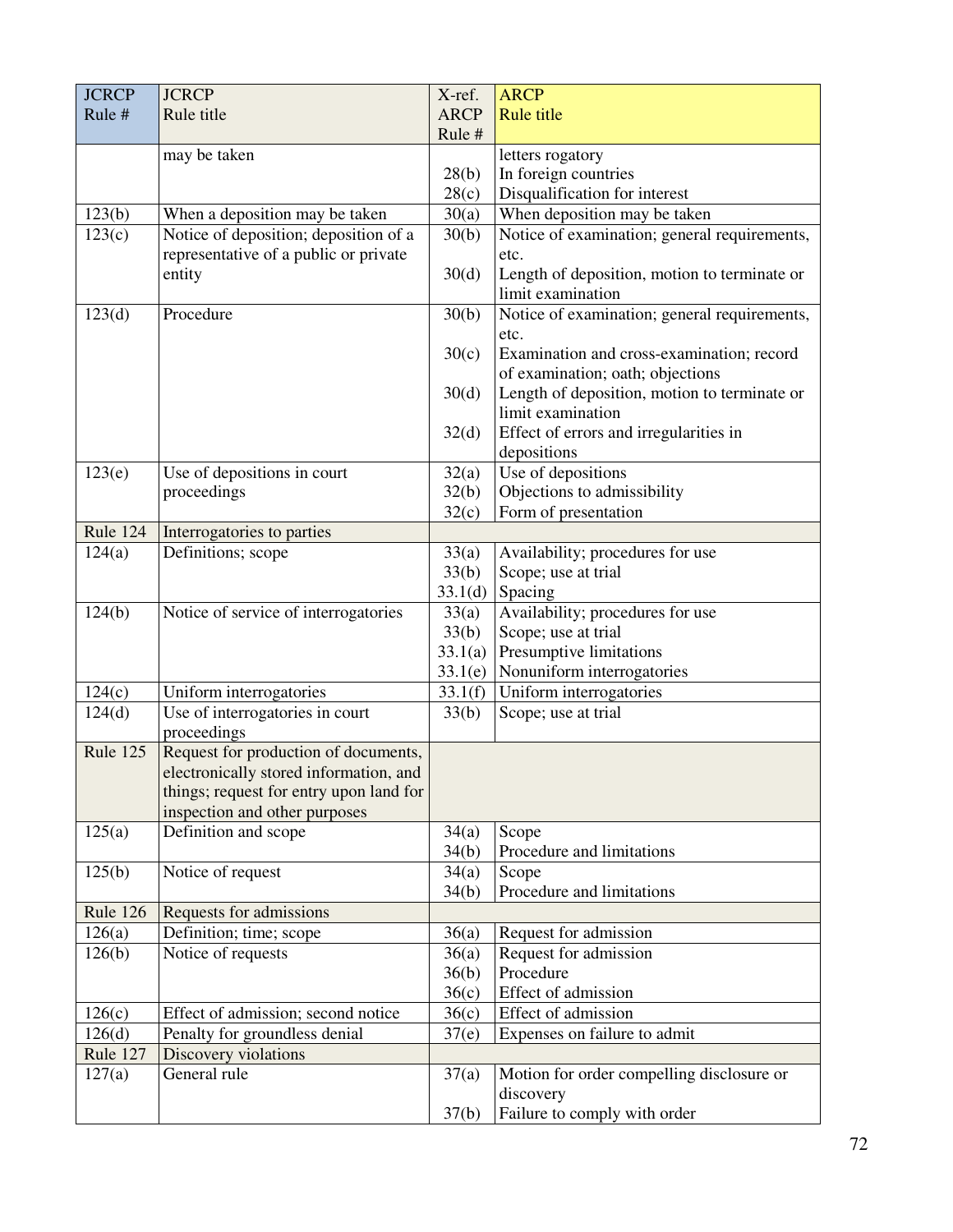| <b>JCRCP</b>             | <b>JCRCP</b>                                                      | X-ref.      | <b>ARCP</b>                                 |
|--------------------------|-------------------------------------------------------------------|-------------|---------------------------------------------|
| Rule #                   | Rule title                                                        | <b>ARCP</b> | <b>Rule title</b>                           |
|                          |                                                                   | Rule #      |                                             |
| 127(b)                   | Discovery motion filed by an attorney                             | 26(g)       | Discovery motions                           |
|                          |                                                                   | 37(a)       | Motion for order compelling disclosure or   |
|                          |                                                                   |             | discovery                                   |
| 127(c)                   | Failure to provide electronically                                 | 37(g)       | Electronically stored information           |
|                          | stored information                                                |             |                                             |
| 127(d)                   | Penalties                                                         | 37(a)       | Motion for order compelling disclosure or   |
|                          |                                                                   |             | discovery                                   |
|                          |                                                                   | 37(b)       | Failure to comply with order                |
| <b>Part VII: Motions</b> |                                                                   |             |                                             |
| Rule 128                 | Motions                                                           |             |                                             |
| 128(a)                   | Defined                                                           | 7.1(a)      | Formal requirements                         |
| 128(b)                   | Application of this rule                                          |             | $\overline{a}$                              |
| 128(c)                   | Form of a motion; service; required                               | 7.1(a)      | Formal requirements                         |
|                          | notice                                                            |             |                                             |
| 128(d)                   | Content of a motion                                               | 7.1(a)      | Formal requirements                         |
| 128(e)                   | Proceedings on a motion                                           | 7.1(a)      | Formal requirements                         |
| 128(f)                   | Hearing on a motion                                               | 7.1(b)      | Effect of non-compliance                    |
|                          |                                                                   | 7.1(c)      | Law and motion day                          |
|                          |                                                                   | 7.1(d)      | Oral argument                               |
| 128(g)                   | Motion for judgment on the pleadings                              | 12(c)       | Motion for judgment on the pleadings        |
| Rule 129                 | Motion for summary judgment                                       |             |                                             |
| 129(a)                   | Parties who may file a motion for                                 | 56(a)       | For claimant                                |
|                          | summary judgment                                                  | 56(b)       | For defending party                         |
| 129(b)                   | Time for filing a summary judgment<br>motion, response, and reply | 56(c)       | Motion and proceedings thereon              |
| 129(c)                   | Content of a summary judgment                                     | 56(c)       | Motion and proceedings thereon              |
|                          | motion or a response; required notice                             | 56(e)       | Form of affidavits and depositions; further |
|                          |                                                                   |             | testimony; defense required                 |
| 129(d)                   | Summary judgment proceedings                                      | 56(c)       | When affidavits are unavailable             |
|                          |                                                                   | 56(d)       | Case not fully adjudicated on motion        |
| 129(e)                   | Affidavits                                                        | 56(e)       | Form of affidavits and depositions; further |
|                          |                                                                   |             | testimony; defense required                 |
|                          |                                                                   | 56(f)       | When affidavits are unavailable             |
|                          |                                                                   | 56(g)       | Affidavits made in bad faith                |
| <b>Part VIII:</b>        | Mediation conference and pretrial conference                      |             |                                             |
| Rule 130                 | <b>Mediation conference</b>                                       |             |                                             |
| 130(a)                   | Purpose and definitions                                           |             | $16(g)$ Alternative dispute resolution      |
|                          |                                                                   |             | See generally, Local Rules of Practice,     |
|                          |                                                                   |             | <b>Superior Court</b>                       |
| 130(b)                   | Notice of a mediation conference                                  | --          |                                             |
| 130(c)                   | Appearance at the mediation                                       |             |                                             |
|                          | conference; providing documents                                   |             |                                             |
| 130(d)                   | Settlement agreement                                              | --          | --                                          |
| 130(e)                   | Notice to the court                                               | --          | --                                          |
| 130(f)                   | Court action after settlement at a                                |             |                                             |
|                          | mediation conference                                              |             |                                             |
| Rule 131                 | Pretrial conference; settlement                                   |             |                                             |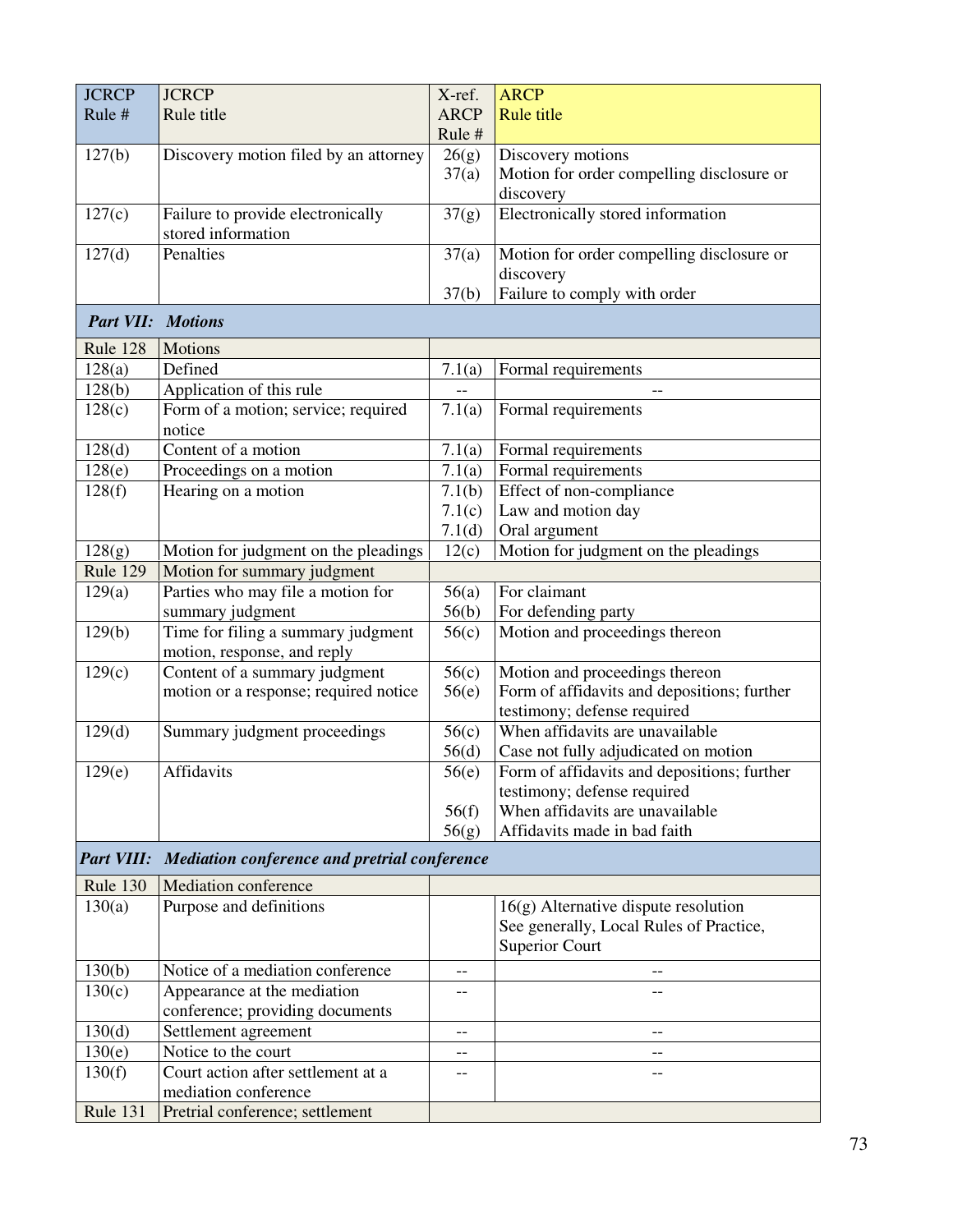| <b>JCRCP</b> | <b>JCRCP</b>                              | X-ref.      | <b>ARCP</b>                                                         |
|--------------|-------------------------------------------|-------------|---------------------------------------------------------------------|
| Rule #       | Rule title                                | <b>ARCP</b> | <b>Rule title</b>                                                   |
|              |                                           | Rule #      |                                                                     |
|              | conference                                |             |                                                                     |
| 131(a)       | Scheduling a pretrial conference;         | 16(a)       | Pretrial conferences; objectives                                    |
|              | required appearance; penalties            | 16(f)       | <b>Sanctions</b>                                                    |
| 131(b)       | Purpose of a pretrial conference          | 16(b)       | Scheduling and subjects to be discussed at                          |
|              |                                           |             | comprehensive pretrial conference in non-                           |
|              |                                           |             | medical malpractice cases                                           |
| 131(c)       | Settlement conference with the trial      | 16.1        | Settlement conferences; objectives                                  |
|              | judge                                     |             |                                                                     |
| 131(d)       | Good faith settlement hearing             | 16.2        | Good faith settlement hearings                                      |
| Part IX:     | <b>Trial</b>                              |             |                                                                     |
| Rule 132     | Pre-trial matter                          |             |                                                                     |
| 132(a)       | Preparation of a pretrial statement       | 16(d)       | Joint pretrial statement; preparation; final<br>pretrial conference |
| 132(b)       | Motion to postpone a trial date           | 38.1(i)     | Application for postponement; grounds, etc.                         |
| 132(c)       | Pretrial motions regarding the            | 7.2         | Motions in limine                                                   |
|              | admissibility of evidence                 |             |                                                                     |
| Rule 133     | Getting a trial date; trial by jury or to |             |                                                                     |
|              | a judge; change of precinct or judge;     |             |                                                                     |
|              | disability of a judge during trial;       |             |                                                                     |
|              | verdict or decision                       |             |                                                                     |
| 133(a)       | Setting a lawsuit for trial               | 38.1        | Setting of civil cases for trial; postponements                     |
| 133(b)       | Trial by jury or to a judge               | 39(a)       | Trial by jury                                                       |
|              |                                           | 39(j)       | Trial by the court. See further A.R.S. § 22-                        |
|              |                                           |             | 220                                                                 |
| 133(c)       | Change of precinct ("change of<br>venue") | --          | See A.R.S. §§ 12-404, 22-204                                        |
| 133(d)       | Change of judge                           | 42(f)       | Change of judge; see also A.R.S. § 22-204                           |
| 133(e)       | Disability of a judge                     | 63          | Disability of a judge                                               |
| 133(f)       | Verdict or decision                       |             | See A.R.S. § 22-241                                                 |
| Rule 134     | <b>Trials</b>                             |             |                                                                     |
| 134(a)       | Trial procedures                          | 16(h)       | Time limitations                                                    |
|              |                                           | 38          | Jury trial of right                                                 |
|              |                                           | 39          | Trial by jury or by the court                                       |
|              |                                           | 47          | Jurors                                                              |
|              |                                           | 48          | Juries of less than eight; majority verdict                         |
|              |                                           | 49          | Special and general verdicts and                                    |
|              |                                           |             | interrogatories                                                     |
|              |                                           | 51<br>50    | Instructions to jury; objections; arguments                         |
| 134(b)       | Motion for judgment as a matter of<br>law |             | Judgment as a matter of law in actions tried<br>by jury, etc.       |
| Rule 135     | Findings in a trial without a jury        |             |                                                                     |
| 135(a)       | General rule                              | 52(a)       | Findings by the court, etc.                                         |
| 135(b)       | Agreed statement of facts                 | 52(d)       | Submission on agreed statement of facts                             |
| Rule 136     | Consolidated and separate trials          |             |                                                                     |
| 136(a)       | Consolidation                             | 42(a)       | Consolidation                                                       |
| 136(b)       | Separate trials                           | 42(b)       | Separate trials                                                     |
| Rule 137     | Evidence, witnesses, subpoenas, and       |             |                                                                     |
|              | interpreters                              |             |                                                                     |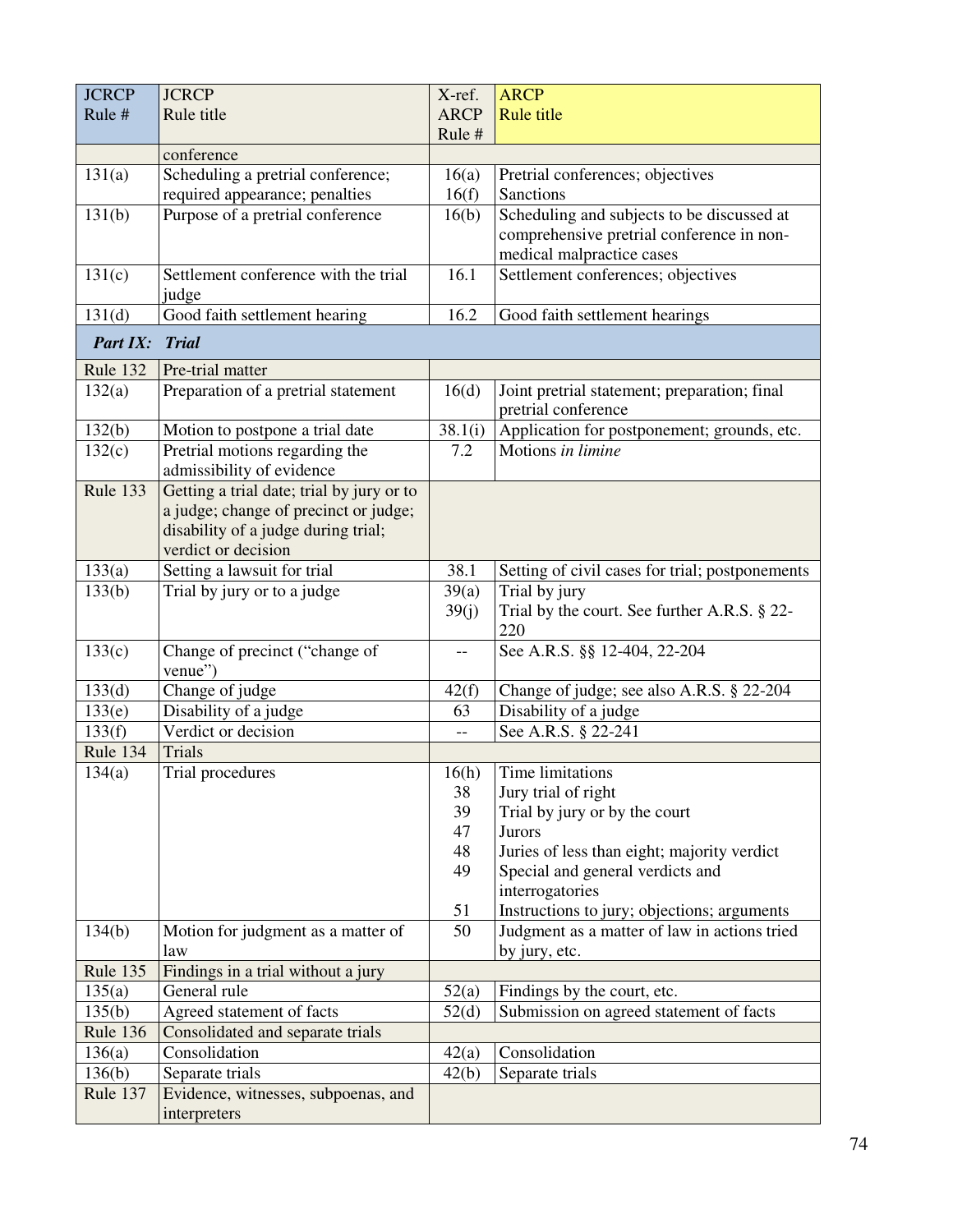| <b>JCRCP</b>    | <b>JCRCP</b>                         | X-ref.          | <b>ARCP</b>                                    |
|-----------------|--------------------------------------|-----------------|------------------------------------------------|
| Rule #          | Rule title                           | <b>ARCP</b>     | <b>Rule title</b>                              |
|                 |                                      | Rule#           |                                                |
| 137(a)          | Evidence and witnesses               | 43(a)           | Definition of witness                          |
|                 |                                      | 43(b)           | Affirmation in lieu of oath                    |
|                 |                                      | 43(f)           | Form and admissibility of evidence             |
| 137(b)          | Subpoena                             | 45              | Subpoena                                       |
| 137(c)          | Interpreters                         | 43(c)           | Interpreters                                   |
| Rule 138        | New trial                            |                 |                                                |
| 138(a)          | Grounds and procedure                | 59(a)           | Procedure; grounds                             |
|                 |                                      | 59(b)           | Scope                                          |
|                 |                                      | 59(c)           | Contents of motion; amendment; rulings         |
|                 |                                      |                 | reversible                                     |
|                 |                                      | 59(f)           | Time for serving affidavits                    |
|                 |                                      | 59(g)           | On motion of court                             |
|                 |                                      | 59(h)           | Questions to be considered in new trial        |
|                 |                                      | 59(i)           | Motion on ground of excessive or inadequate    |
|                 |                                      |                 | damages                                        |
|                 |                                      | 59(m)           | Specification of grounds of new trial in order |
| 138(b)          | Time for filing                      | 59(d)           | Time for motion                                |
|                 |                                      | 59(j)           | After service by publication                   |
| 138(c)          | Motion to alter or to amend a        | 59(1)           | Motion to alter or amend a judgment            |
|                 | judgment                             |                 |                                                |
| Part X:         | <b>Judgment</b>                      |                 |                                                |
| <b>Rule 139</b> | Judgment                             |                 |                                                |
| 139(a)          | Definition and requirements          | 54(a)           | Definition; form                               |
|                 |                                      | 58(a)           | Service of form of judgment; entry             |
| 139(b)          | Judgments involving multiple claims  | 54(b)           | Judgment upon multiple claims or involving     |
|                 | or parties                           |                 | multiple parties                               |
| 139(c)          | Judgment prepared by a party         | 58(a)           | Service of form of judgment; entry             |
|                 |                                      | 58(d)           | Objections to form                             |
| 139(d)          | Court costs                          | 54(f)           | Costs                                          |
| 139(e)          | Attorneys' fees                      | 54(g)           | Attorneys' fees                                |
|                 |                                      | 58(g)           | Entry of judgment                              |
| 139(f)          | Notice of entry of judgment          | 58(e)           | Minute entries; notice of entry of judgment    |
| 139(g)          | Voluntary reduction in the amount of | 58(b)           | Remittitur; procedure; effect on right of      |
|                 | a judgment                           |                 | appeal                                         |
| 139(h)          | Entry of judgment after death of a   | 54(e)           | Entry of judgment after death of a party       |
|                 | party                                |                 |                                                |
| Rule 140        | Entry of default judgment            |                 |                                                |
| 140(a)          | When a default judgment may be       | 55(a)           | Application and entry                          |
|                 | entered                              | 55(d)           | Plaintiffs, counterclaimants, cross-claimants  |
| 140(b)          | Application for entry of default     | 55(a)           | Application and entry                          |
| 140(c)          | Serving the application              | 55(a)           | Application and entry                          |
| 140(d)          | Answer or response                   | 55(a)           | Application and entry                          |
| 140(e)          | Request for entry of a default       | 55(b)(1)        | Judgment by default: by motion                 |
|                 | judgment without a hearing           |                 |                                                |
| 140(f)          | Default judgment hearing             | 55(b)(2)        | Judgment by default: by hearing                |
| 140(g)          | Form of default judgment             | 58(a)           | Service of form of judgment; entry             |
|                 |                                      | 58 <sub>d</sub> | Objections to form                             |
| 140(h)          | Default judgment against the State   | 55(e)           | Judgment against the State                     |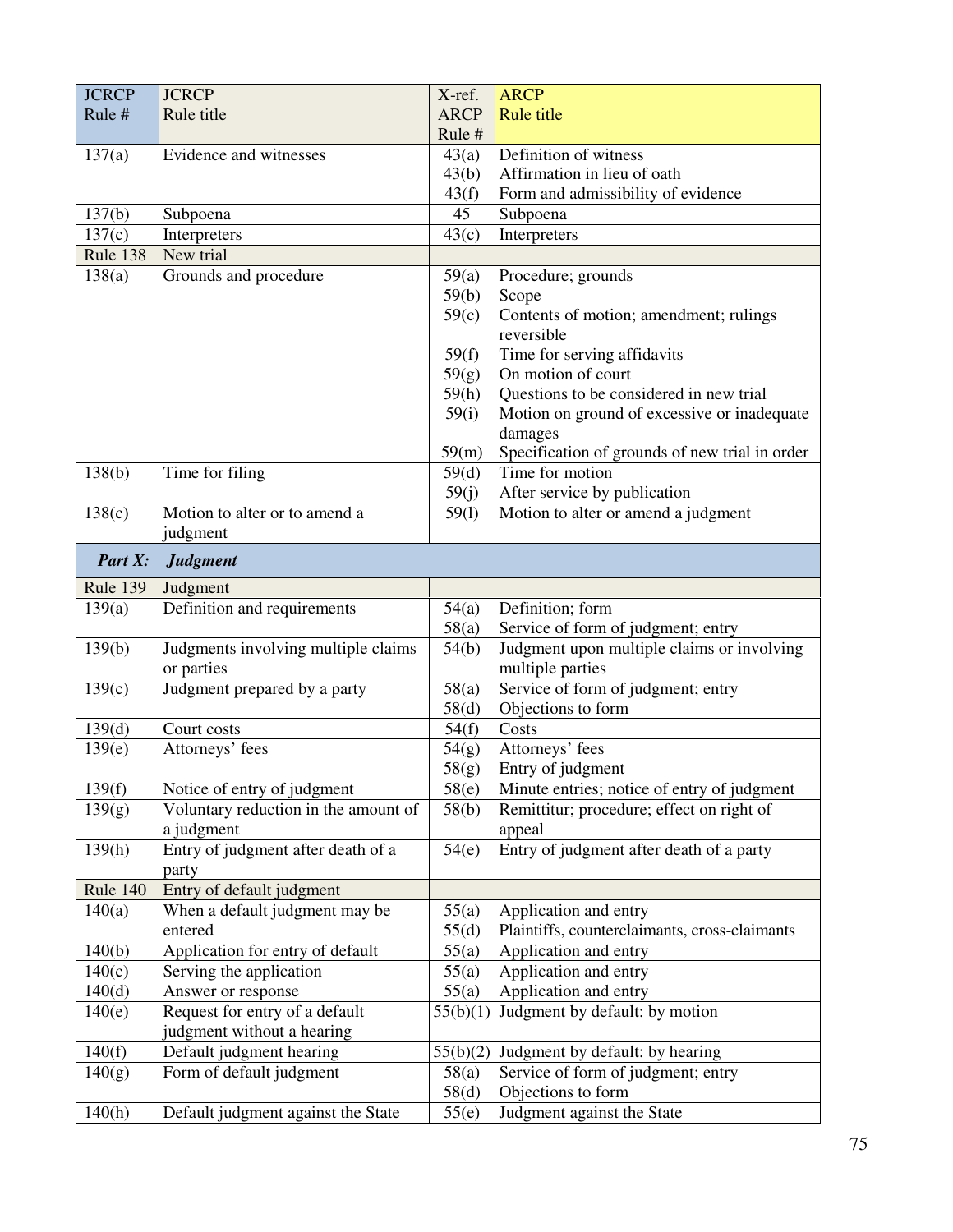| <b>JCRCP</b>     | <b>JCRCP</b>                                            | X-ref.      | <b>ARCP</b>                                   |
|------------------|---------------------------------------------------------|-------------|-----------------------------------------------|
| Rule #           | Rule title                                              | <b>ARCP</b> | <b>Rule title</b>                             |
|                  |                                                         | Rule #      |                                               |
| 140(i)           | Default judgment after service by                       | 55(f)       | Judgment when service by publication;         |
|                  | publication                                             |             | statement of evidence                         |
| 140(j)           | Setting aside a default or a default                    | 55(c)       | Setting aside default                         |
|                  | judgment                                                |             |                                               |
| Rule 141         | Correcting or setting aside a                           |             |                                               |
|                  | judgment or an order                                    |             |                                               |
| 141(a)           | Correction of a clerical mistake                        | 60(a)       | Clerical mistakes                             |
| 141(b)           | Misstatement or miscalculation                          | 60(b)       | Correction of error in record of judgment     |
| 141(c)           | Reasons for relief from a judgment or                   | 60(c)       | Mistake, inadvertence, surprise, excusable    |
|                  | order                                                   |             | neglect, etc.                                 |
| Rule 142         | Stay of proceedings to enforce a<br>judgment            |             |                                               |
| 142(a)           | Pending motion under Rule 138 or                        | 62(b)       | Stay on motion for new trial or judgment      |
|                  | Rule 141                                                |             |                                               |
| 142(b)           | Conveyances, instruments, or                            | 62(f)       | Stay of judgment directing execution of       |
|                  | perishable property                                     |             | instrument; sale of perishable property, etc. |
| 142(c)           | Judgment against the State or a                         | 62(g)       | Stay in favor of the State or agency or       |
|                  | political subdivision                                   |             | political subdivision thereof                 |
| 142(d)           | Judgments entered under Rule 139(b)                     | 62(i)       | Stay of judgment under Rule 54(b)             |
| Rule 143         | Harmless error                                          | 61          | Harmless error                                |
| Part XI:         | <b>Dismissal of lawsuits</b>                            |             |                                               |
| Rule 144         | Dismissal of lawsuits                                   |             |                                               |
| 144(a)           | Application of this rule                                | 41(a)       | Voluntary dismissal, etc.                     |
|                  |                                                         | 41(c)       | Dismissal of counterclaim, cross-claim, or    |
|                  |                                                         |             | third-party claim                             |
| 144(b)           | Voluntary dismissal before a response<br>has been filed | 41(a)       | Voluntary dismissal, etc.                     |
| 144(c)           | Voluntary dismissal by agreement of                     | 41(a)       | Voluntary dismissal, etc.                     |
|                  | the parties                                             |             |                                               |
| 144(d)           | Dismissal in other circumstances                        | 41(a)       | Voluntary dismissal, etc.                     |
|                  |                                                         | 41(b)       | Involuntary dismissal; effect thereof         |
| 144(e)           | Dismissal for failure to conclude a                     | 38.1(d)     | Inactive calendar                             |
|                  | lawsuit within ten month                                | 41(b)       | Involuntary dismissal; effect thereof         |
| 144(f)           | Dismissal without prejudice                             | 41(a)       | Voluntary dismissal, etc.                     |
| <b>Part XII:</b> | <b>Special proceedings</b>                              |             |                                               |
| Rule 145         | Civil arrest warrant                                    |             |                                               |
| 145(a)           | Definition                                              | 64.1(a)     | Definition                                    |
| 145(b)           | When a warrant may be issued                            | 64.1(b)     | When issued                                   |
| 145(c)           | Procedures                                              | 64.1(c)     | Content of warrant                            |
|                  |                                                         | 64.1(d)     | Time and manner of execution                  |
|                  |                                                         | 64.1(e)     | Duty of court after execution of warrant      |
|                  |                                                         | 64.1(f)     | Forfeiture of bond                            |
| Rule 146         | Deposits with the court; proceedings                    |             |                                               |
|                  | against sureties                                        |             |                                               |
| 146(a)           | Voluntary deposit of money or thing                     | 67(a)       | By leave of court                             |
| 146(b)           | Deposit or delivery of money or thing                   | 67(b)       | By order of court                             |
|                  | by court order                                          |             |                                               |